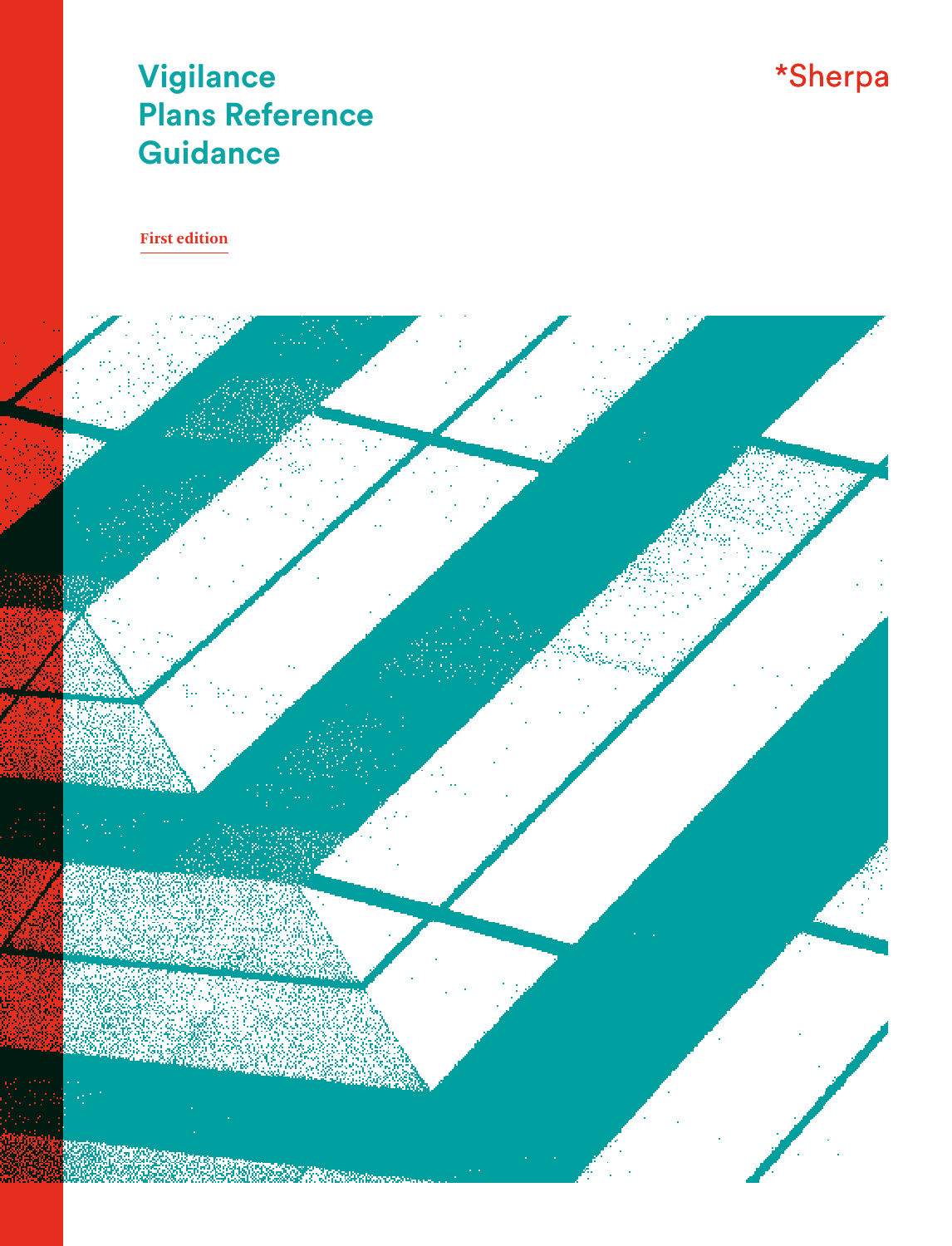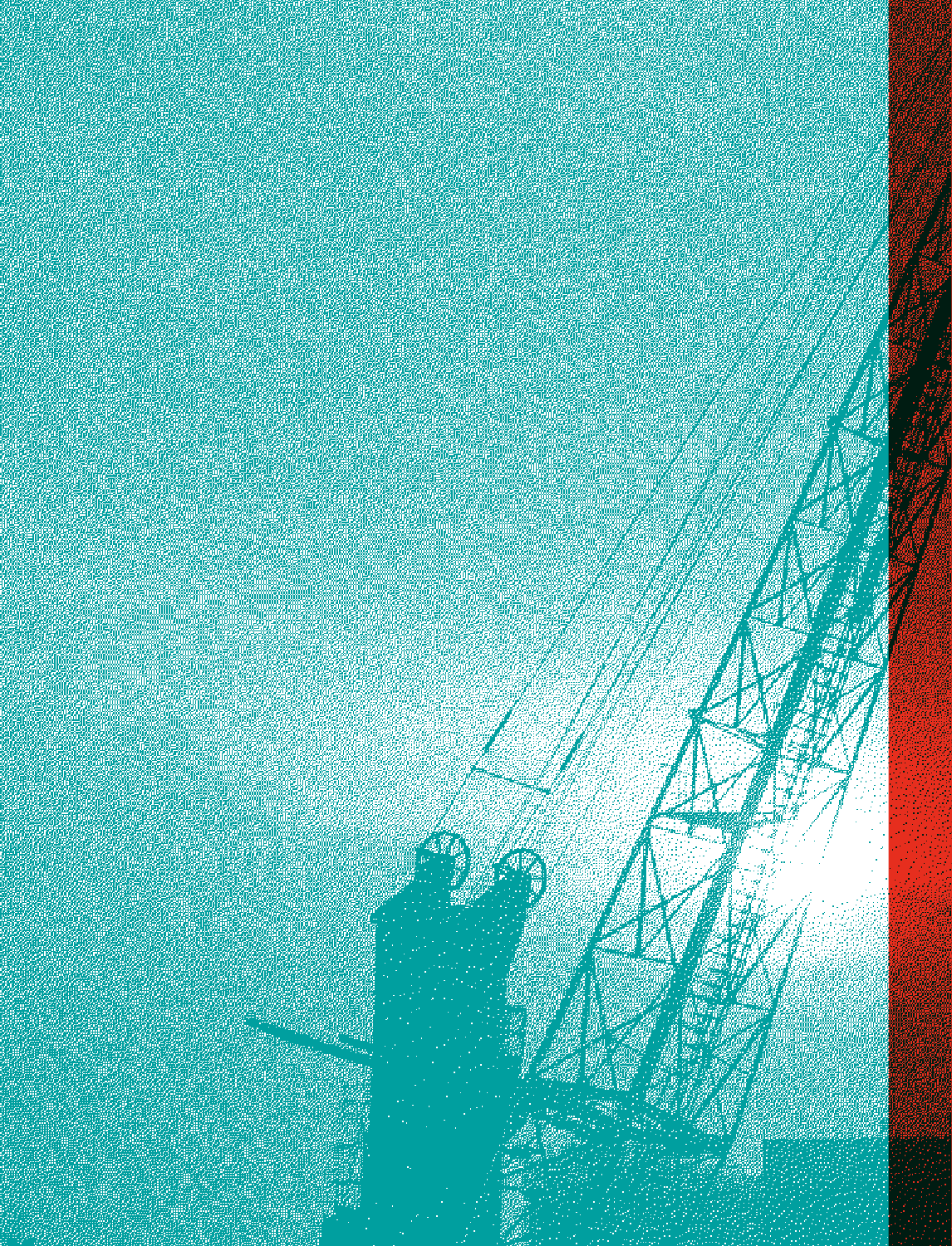# **Vigilance Plans Reference Guidance**



**First edition**

Published by Sherpa 94, rue Saint-Lazare, 75009 Paris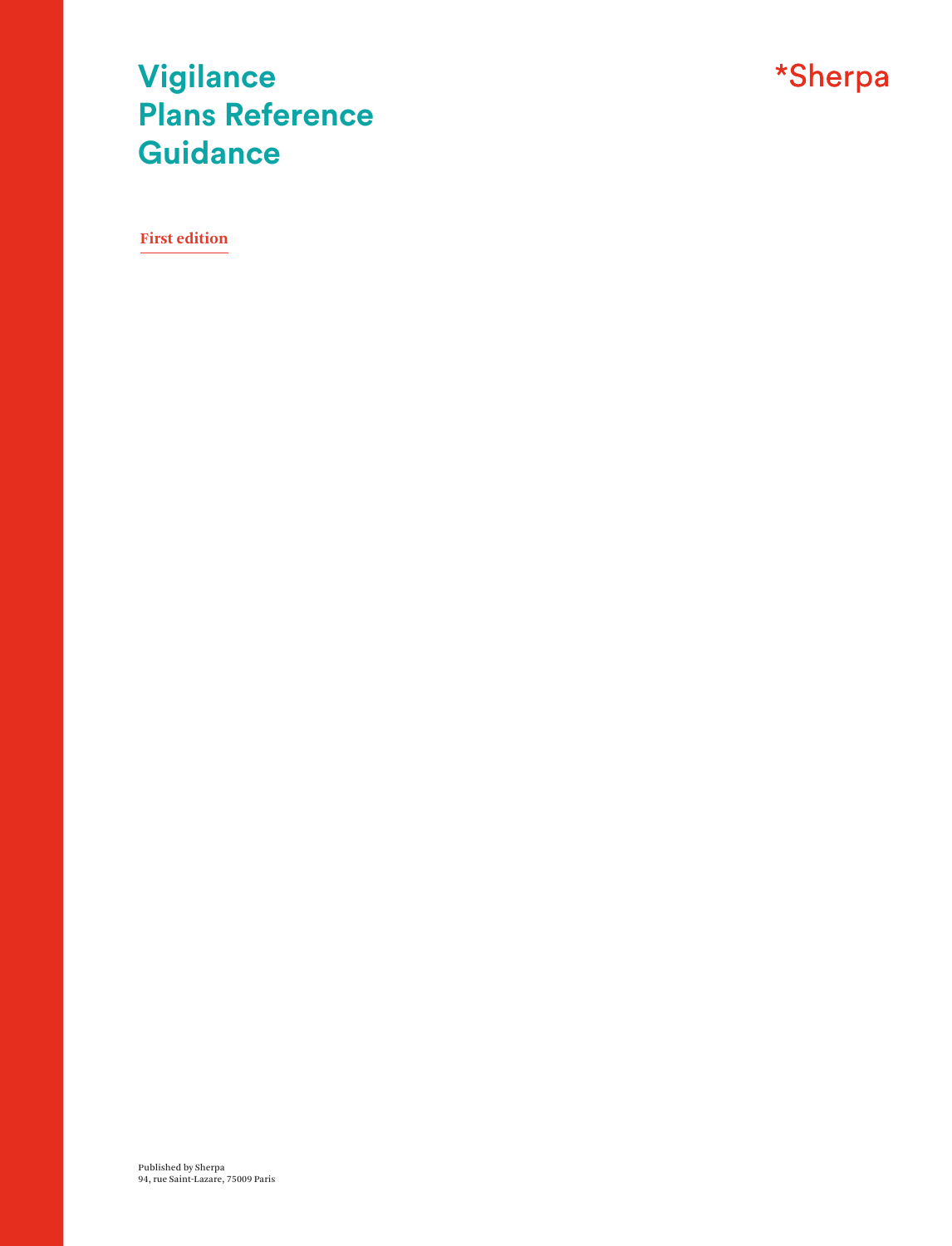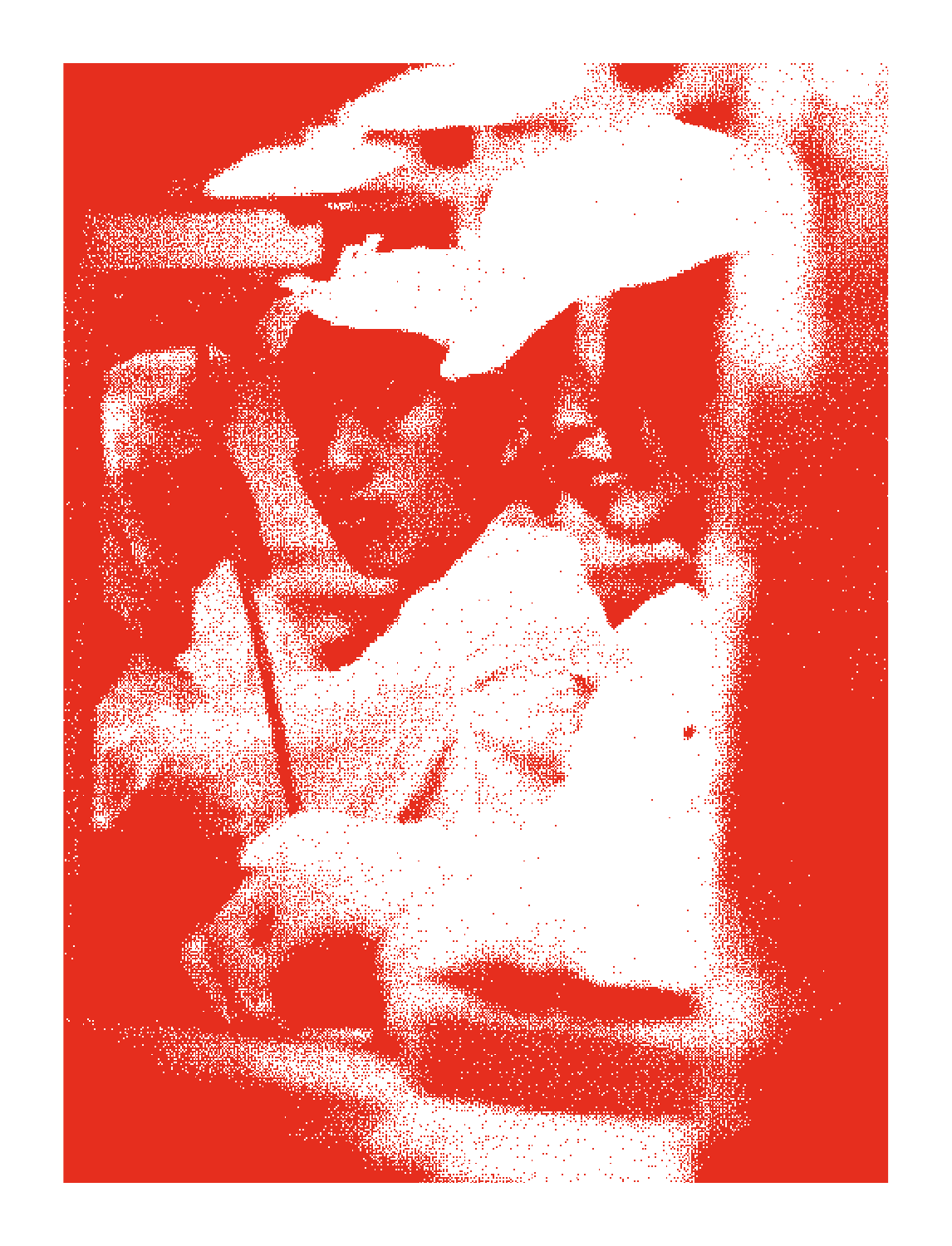# *\*Sherpa*

**Founded in 2001, Sherpa fights new forms of impunity linked to globalisation and defends victims of economic crimes.**

**Sherpa strives to put the law at the service of a fairer globalisation. We use creative legal means, relying on four interdependent activities: research, strategic litigation, advocacy and capacity building.** 

**Sherpa's work has led to the remediation of communities affected by economic crimes, landmark court decisions against multinationals and their executives and groundbreaking legislative policies, such as the Law on the Duty of Vigilance.**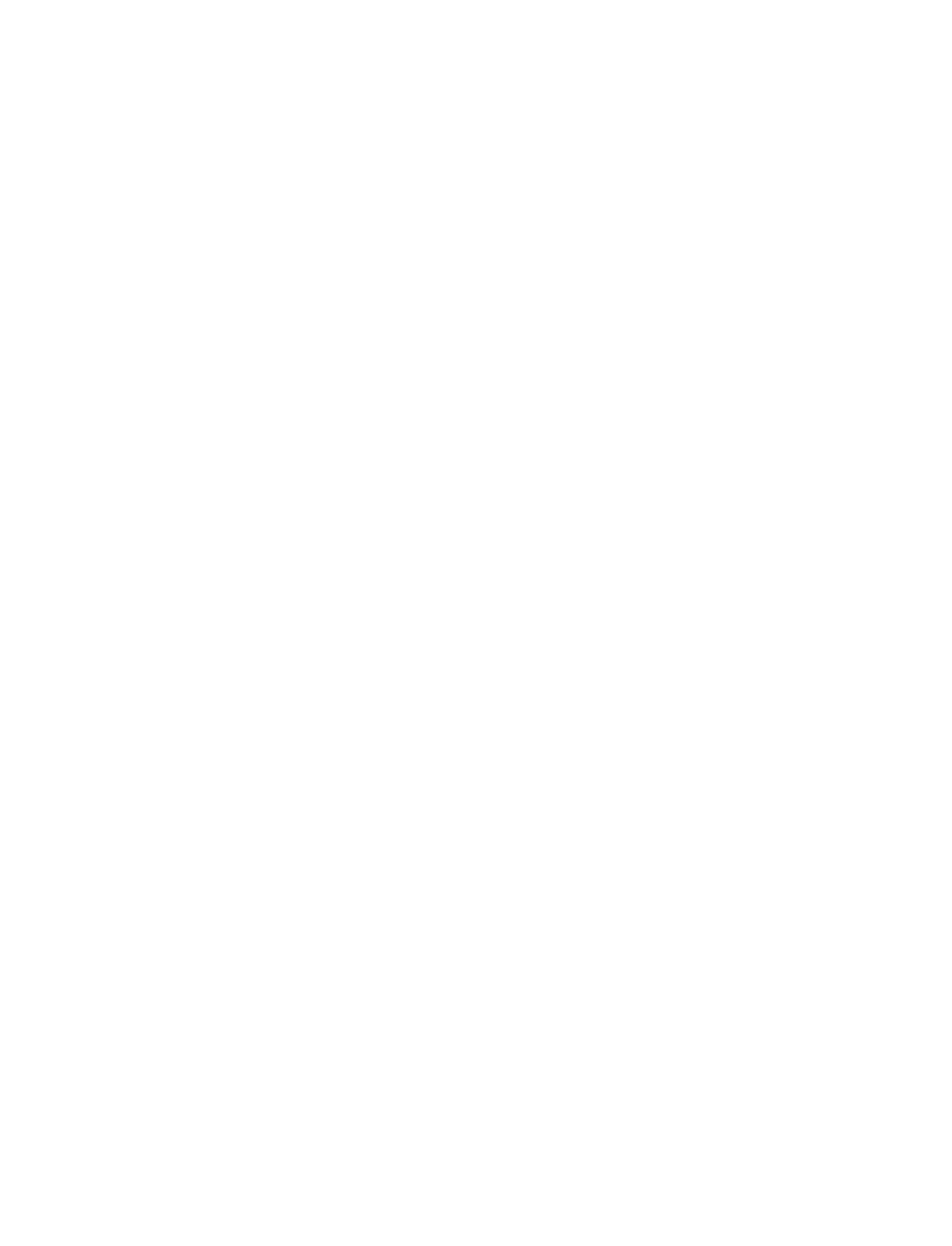#### Introduction 9

Executive summary 13

# **Details about the proposed items** 21

# I. Cross-cutting principles: content, scope and perimeter of the duty of vigilance 22

Normative content of the duty of vigilance 23

Company liable for the obligation of vigilance 26

Organisational perimeter of the obligation of vigilance: companies on which vigilance must be exercised 30

Substantial perimeter of the obligation of vigilance: impacts on which vigilance must be exercised 37

Temporal perimeter of the duty of vigilance: when to be vigilant 42

Interpersonal perimeter of the duty of vigilance: persons taking part in the duty of vigilance 44

### II. Vigilance measures to be established,

# implemented and published 50

A risk mapping meant for their identification, analysis and prioritisation 51

Regular evaluation procedures regarding the situation of subsidiaries, subcontractors or suppliers with whom there is an established commercial relationship, in line with the risk mapping 56

Appropriate actions to mitigate risks or prevent severe impacts 60

An alert mechanism for the existence or materialisation of risks, established in consultation with the trade unions considered as representative within the said company 65

A system for monitoring the measures implemented and evaluating their effectiveness 72

# **Annexes** 77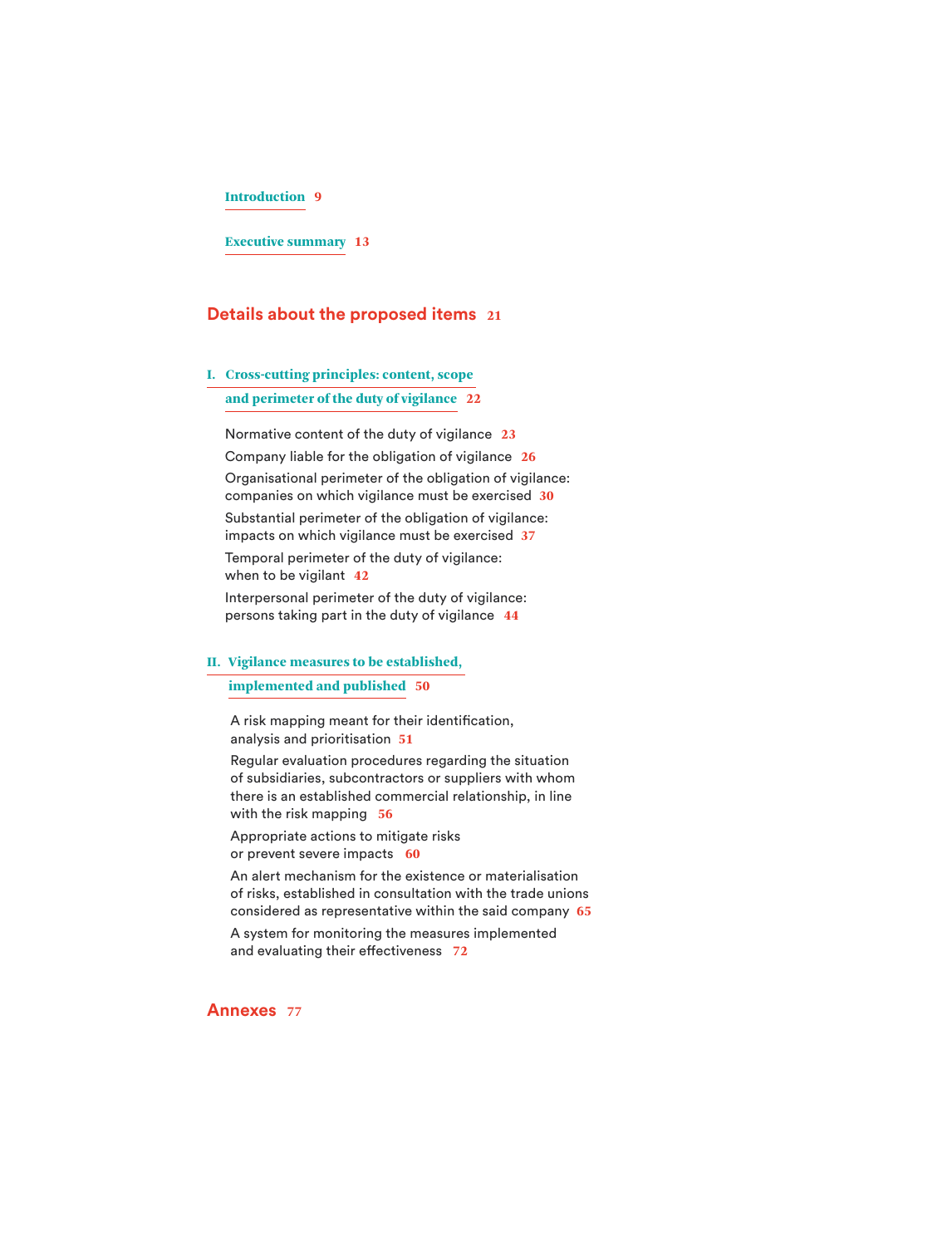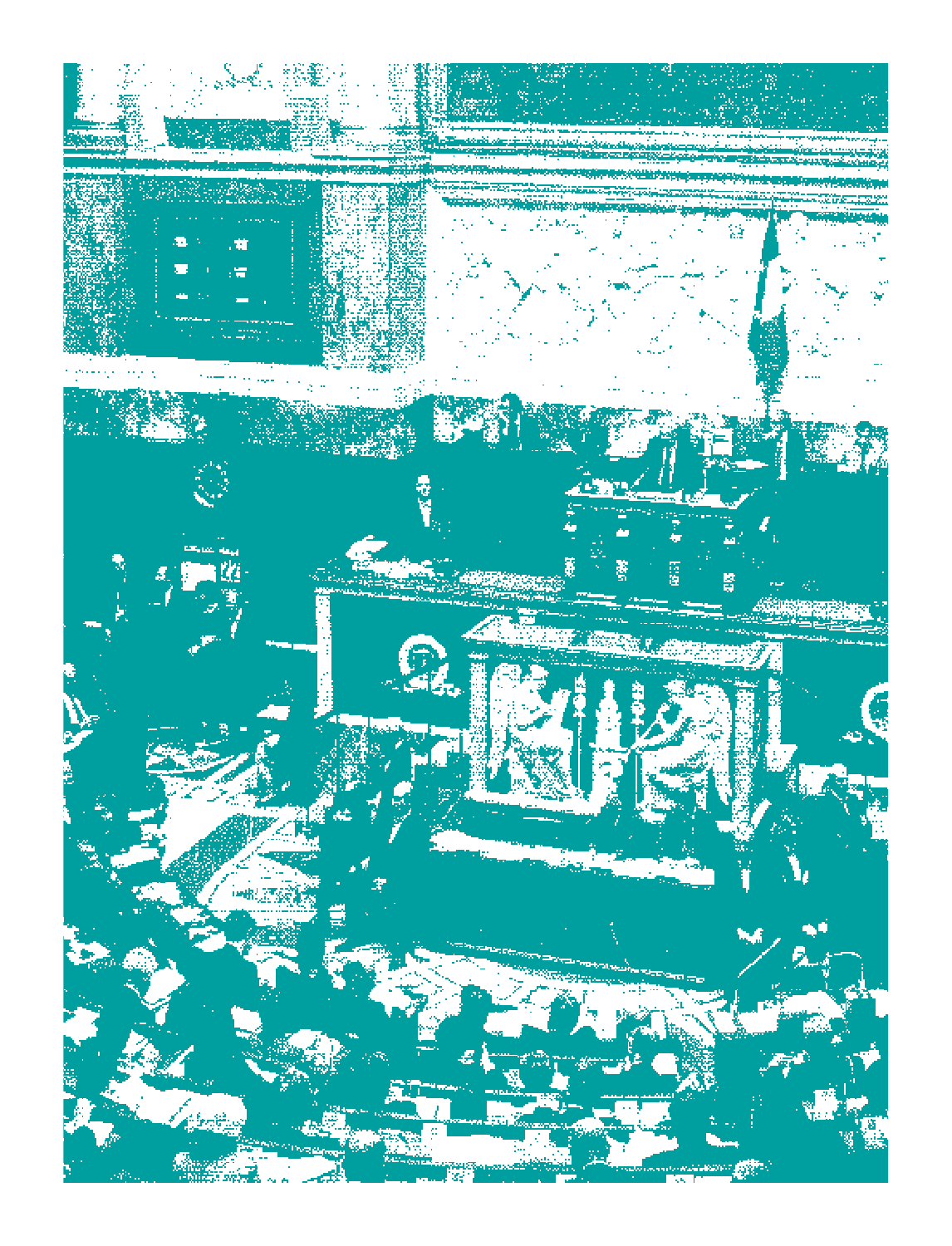# **Introduction**

The purpose of this Vigilance Plans Reference Guidance (hereinafter the "Guidance") is to explain our organisation's understanding of Law No. 2017-399 of 27 March 2017, on the duty of vigilance of parent and instructing companies<sup>1</sup> (hereinafter the "Law on the Duty of Vigilance") and to provide a tool for the various actors who wish to take it up. In particular, this Guidance should enable civil society, including trade unions and non-governmental organisations (NGOs), to address or deepen their knowledge of the Law.

They will be able to use this document for their actions that contribute to the respect of human rights and the environment on the basis of the Law, in all sectors of the economy, whether through litigation or advocacy. It may serve as a support tool in the dialogue with stakeholders on the implementation of the new obligations resulting from the Law on the Duty of Vigilance. The Guidance could also be used as a training and awareness-raising tool on the necessary legislative improvements. It will also provide input for the development of new European or international tools for vigilance.

However, the Guidance may in no way reflect any "minimum expectations" of our organisation and may not automatically validate, for stakeholders such as Sherpa, Plans that have been inspired by or could refer to it.

# The Law on the Duty of Vigilance in a few words

After a legislative saga<sup>2</sup>, the French National Assembly finally adopted the Law on the Duty of Vigilance in February 2017. It was partially censored by the French Constitutional Court the following month because of the civil fine, which lacked compliance with the requirements of criminal legality<sup>3</sup>. For the rest, the provisions were declared in accordance with the Constitution.

The Law on the Duty of Vigilance establishes a duty of vigilance in the French Commercial Code, i.e. a legal obligation of prudent and diligent conduct, owed by the parent companies of groups that employ at least 5,000 employees in France or 10,000 employees worldwide.

For these companies, this duty of vigilance consists in establishing, effectively implementing and publishing "reasonable vigilance measures adequate to identify risks and to prevent severe impacts on human rights and fundamental freedoms, on the health and safety of individuals and on the environment<sup>4</sup>". These measures must concern subsidiaries, subcontractors and suppliers with whom an established business relationship is maintained. They must be formalised in a vigilance Plan (hereinafter the "Plan"), i.e. a material support for vigilance, made public and included in the annual report, as well as in a report on its effective implementation. Vigilance measures include, but are not limited to: risk mapping, value chain assessment processes, mitigation and preventive actions, alert mechanisms and monitoring systems on the effective and efficient implementation of measures.

1. *LAW No 2017-399 of March 27, 2017 on the Duty of Vigilance of parent companies and instructing companies, JORF No 0074 of 28 March 2017, text No 1, hereinafter LAW No 2017-399 of 27 March 2017 on the Duty of Vigilance.*

2. Catherine MONNET, «Il était une fois une loi». *La Chronique d'Amnesty International, Entreprises*, 20 September 2017, [\[https://](https://www.amnesty.fr/responsabilite-des-entreprises/actualites/entreprises-il-etait-une-fois-une-loi) [www.amnesty.fr/responsabilite-des](https://www.amnesty.fr/responsabilite-des-entreprises/actualites/entreprises-il-etait-une-fois-une-loi)[entreprises/actualites/entreprises-il-etait](https://www.amnesty.fr/responsabilite-des-entreprises/actualites/entreprises-il-etait-une-fois-une-loi)[une-fois-une-loi\]](https://www.amnesty.fr/responsabilite-des-entreprises/actualites/entreprises-il-etait-une-fois-une-loi) 

3. French Constitutional Court, Decision No. 2017-750 DC of 23 March 2017, *Law on the Duty of Vigilance of parent and instructing companies*, cons. 13 et 14.

4. *French Commercial Code*, art. L. 225-102-4, resulting from *LAW No. 2017-399 of 27 March 2017 on the Duty of Vigilance,* art. 1.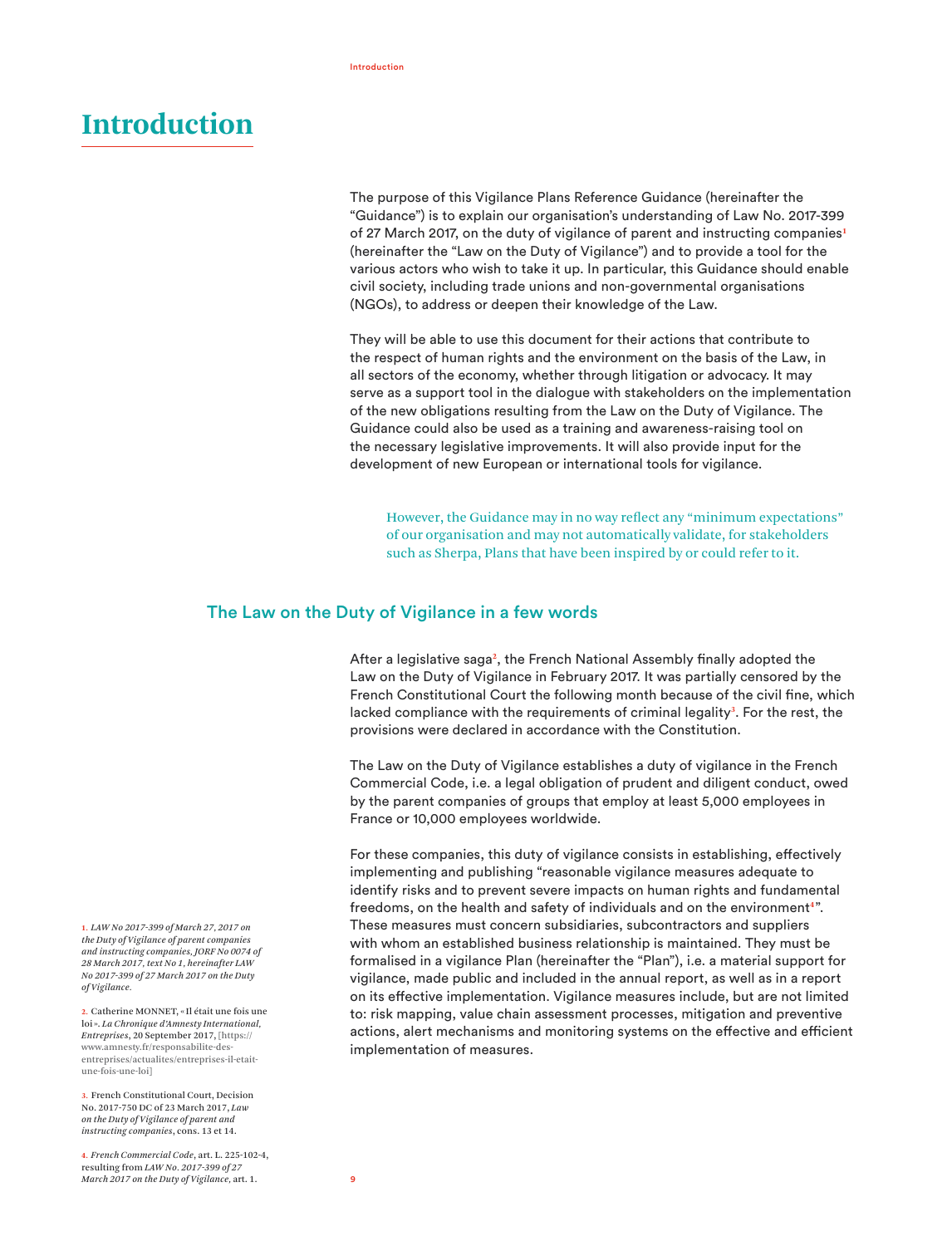The Law also provides that the Plan is to be drawn up in association with the company's stakeholders, where appropriate, through multi-stakeholder initiatives within sectors or at a territorial level<sup>5</sup>. This provision recalls the necessary engagement of the stakeholders, in particular those directly impacted, in the development of the Plan and its effective rolling out. The Law provides for two different implementation mechanisms. One concerns compliance with the Law as a preventive measure, with recourse to the judge. The other refers to the common civil liability law, in the event of damage resulting from a lack of vigilance.

Indeed, any person having a legal interest in bringing proceedings may, after a formal notice has remained unsuccessful after three months, ask the judge, ruling in summary proceedings where necessary, to order the establishment, disclosure and effective implementation of vigilance measures, including under penalty payment. In addition, in the event of damage, any person having an interest in bringing proceedings may bring an action before the court, seeking compensation, including if the damage takes place abroad. The plaintiffs will then have to demonstrate a breach of the duty of vigilance, a damage and a causal link between them.

The Law partially came into force on 28 March 2017. The first Plans were included in the 2017 annual reports, published mainly in 2018. The first report on the effective implementation of the Plan and the possibility of taking legal action under the Law, however, will only be available from the publication of the annual reports for the 2018 financial year, that is to say, for most of them, in 2019<sup>6</sup>.

# The first vigilance Plans in a few words

The first Plans published in 2018, particularly short<sup>7</sup>, are of a lightness that contrasts with the importance of the stakes of the Law on the Duty of Vigilance. Is this phenomenon indicative of companies' concern about the compliance of their activities with human rights and environmental standards? Or is it a sign of a lack of consideration for the new obligations resulting from the Law? Most of these Plans do not enable us to understand precisely which risks have been identified by the businesses, their location within the group and even less how companies respond to them.

However, the duty of vigilance does include, in addition to the establishment and effective implementation of measures, an obligation of transparency and disclosure, through the publication of the Plan, which is the material support of the obligation.

Without a complete and accurate picture of the risks and their management, the company and its stakeholders are not in a position to know or alert about the company's impacts, nor to be adequately committed to their resolution. Thus, the lack of information does not allow vigilance to be effective, although this is also one of the aspects of this new legal obligation. Indeed, the companies liable for the obligation must ensure the Plan is carried out "effectively"8.

5. *LAW No. 2017-399 of 27 March 2017 on the Duty of Vigilance*, art. 1, para. 4.

6. *LAW No. 2017-399 of 27 March 2017 on the Duty of Vigilance*, art. 4.

7. For example, the parent company of a major group in the extractive sector has published a six-page Plan, while the group has more than 900 subsidiaries operating in nearly 130 countries.

8. *French Commercial Code*, art. L. 225-102-4.-I; see also, French National Assembly, *Report No. 2628, Duty of Vigilance of parent and instructing companies, M. Dominique Potier*, 11 March 2015, [\[http://www.assemblee-nationale.fr/14/](http://www.assemblee-nationale.fr/14/rapports/r2628.asp#P252_90424) [rapports/r2628.asp#P252\\_90424\]](http://www.assemblee-nationale.fr/14/rapports/r2628.asp#P252_90424), "As it stands, the draft law does not simply require the company to provide proof that inspectors have visited the company, for example in textile factories, but to prove that they have effectively inspected them."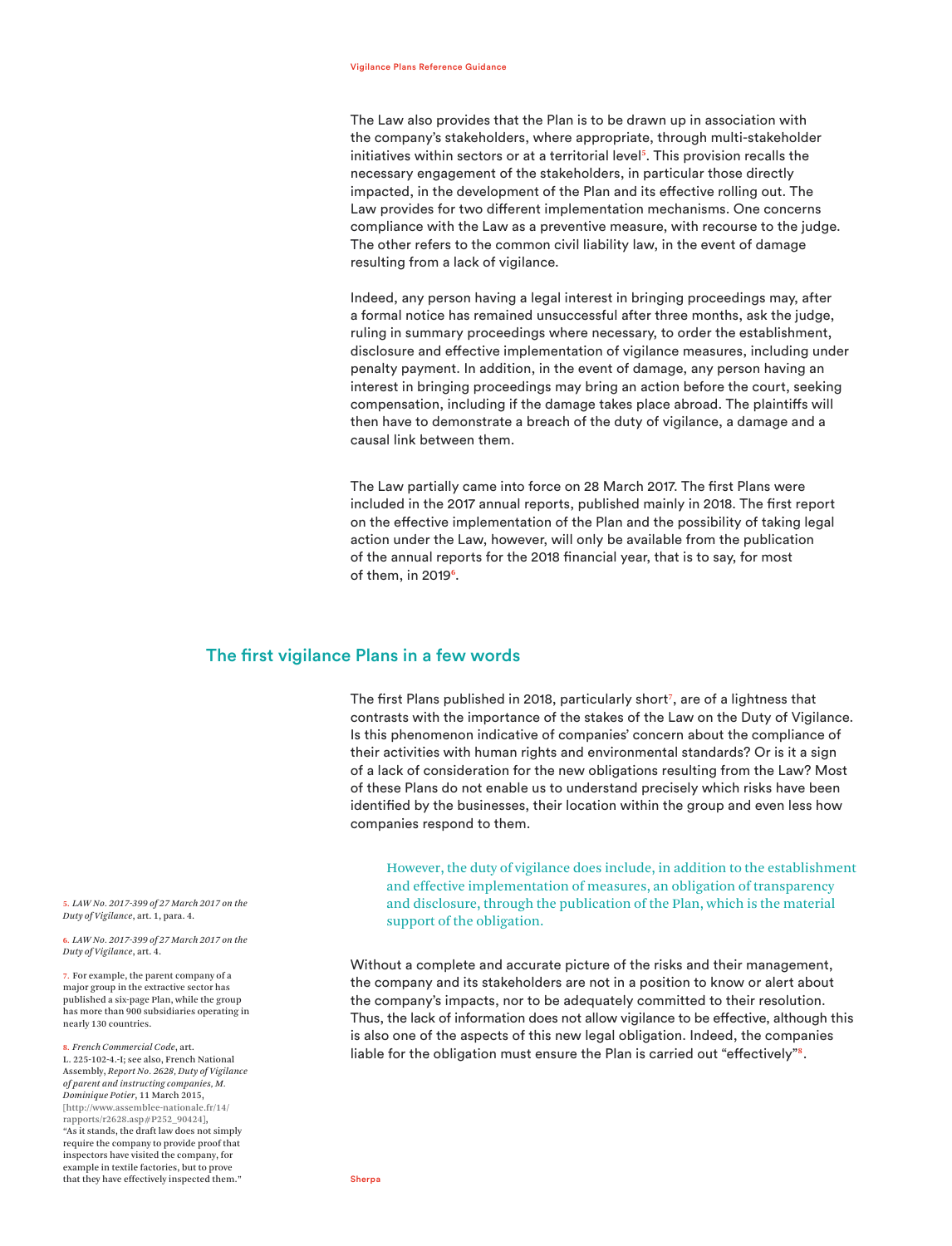Moreover, the obligation to publish the vigilance Plan must allow effective recourse to justice on the basis of the Law. The parliamentarians had ultimately waived the reversal of the burden of proof in the context of liability actions<sup>9</sup>, as it appeared in the first version of the bill, in exchange for a sincere and exhaustive publication of measures.

"If the mechanism waives a reversal of the burden of proof, it nevertheless adjusts it to restore equality between the parties. The obligation to communicate the vigilance plan to the public allows the plaintiff to know the measures taken by the company to prevent violations of rights and situations of corruption<sup>10"</sup>.

Finally, the soft law norms for the responsible conduct of companies that define the notion of due diligence include a requirement for transparency<sup>11</sup>.

Indeed, these norms of reference make it possible to define due diligence as the voluntary, constant, prudent and diligent conduct of companies that seeks to identify, prevent and remedy the risks and impacts of their activities on human rights and the environment, through their value chains<sup>12</sup>. This due diligence includes an imperative of transparency and communication around the diligence measures taken by companies to ensure their effectiveness<sup>13</sup>. The Law on the Duty of Vigilance is explicitly intended to enshrine these soft law norms in positive law. They must therefore clarify its interpretation and implementation and encourage companies liable for the obligation to publish the vigilance measures in a sincere and comprehensive manner<sup>14</sup>.

9. French National Assembly, *Draft law No. 1519, on the Duty of Vigilance of parent and instructing companies*, 6 November 2013, [\[http://www.assemblee-nationale.](http://www.assemblee-nationale.fr/14/propositions/pion1519.asp) [fr/14/propositions/pion1519.asp](http://www.assemblee-nationale.fr/14/propositions/pion1519.asp)]

10. French National Assembly, *Report No. 2628*, op. cit.

11. These standards are listed in the Annex.

12. The concept of soft law refers to non-binding standards adopted by national, regional and international institutions. In terms of responsible business conduct, the main focus is on: United Nations, Guiding Principles on Business and Human Rights, 2011, [\[https://www.ohchr.org/documents/](https://www.ohchr.org/documents/publications/guidingprinciplesbusinesshr_fr.pdf) [publications/guidingprinciplesbusinesshr\\_](https://www.ohchr.org/documents/publications/guidingprinciplesbusinesshr_fr.pdf) [fr.pdf\]](https://www.ohchr.org/documents/publications/guidingprinciplesbusinesshr_fr.pdf); OECD, Guidelines for Multinational Enterprises, 2011, [[http://www.oecd.org/fr/](http://www.oecd.org/fr/daf/inv/mne/principesdirecteursdelocdealintentiondesentreprisesmultinationale) [daf/inv/mne/principesdirecteursdelocdea](http://www.oecd.org/fr/daf/inv/mne/principesdirecteursdelocdealintentiondesentreprisesmultinationale)[lintentiondesentreprisesmultinationales.](http://www.oecd.org/fr/daf/inv/mne/principesdirecteursdelocdealintentiondesentreprisesmultinationale) [htm\]](http://www.oecd.org/fr/daf/inv/mne/principesdirecteursdelocdealintentiondesentreprisesmultinationale)

13. See OECD, *Guidelines*, Chapter II, General Policies, para. 10, Chapter III, Disclosure and Chapter IV, Human Rights, para. 4; see also United Nations, Guiding Principles on Business and Human Rights, II, Principles 16 and 21.

14. French National Assembly, *Draft law No. 2578, on the Duty of Vigilance of parent and instructing companies*, 11 February 2015, explanatory statement, [[http://www.assem](http://www.assemblee-nationale.fr/14/propositions/pion2578.asp)[blee-nationale.fr/14/propositions/pion2578.](http://www.assemblee-nationale.fr/14/propositions/pion2578.asp) [asp\]](http://www.assemblee-nationale.fr/14/propositions/pion2578.asp), "it is important to transpose into French law the duty of vigilance» contained in the soft law norms of reference, also listed in the explanatory statement"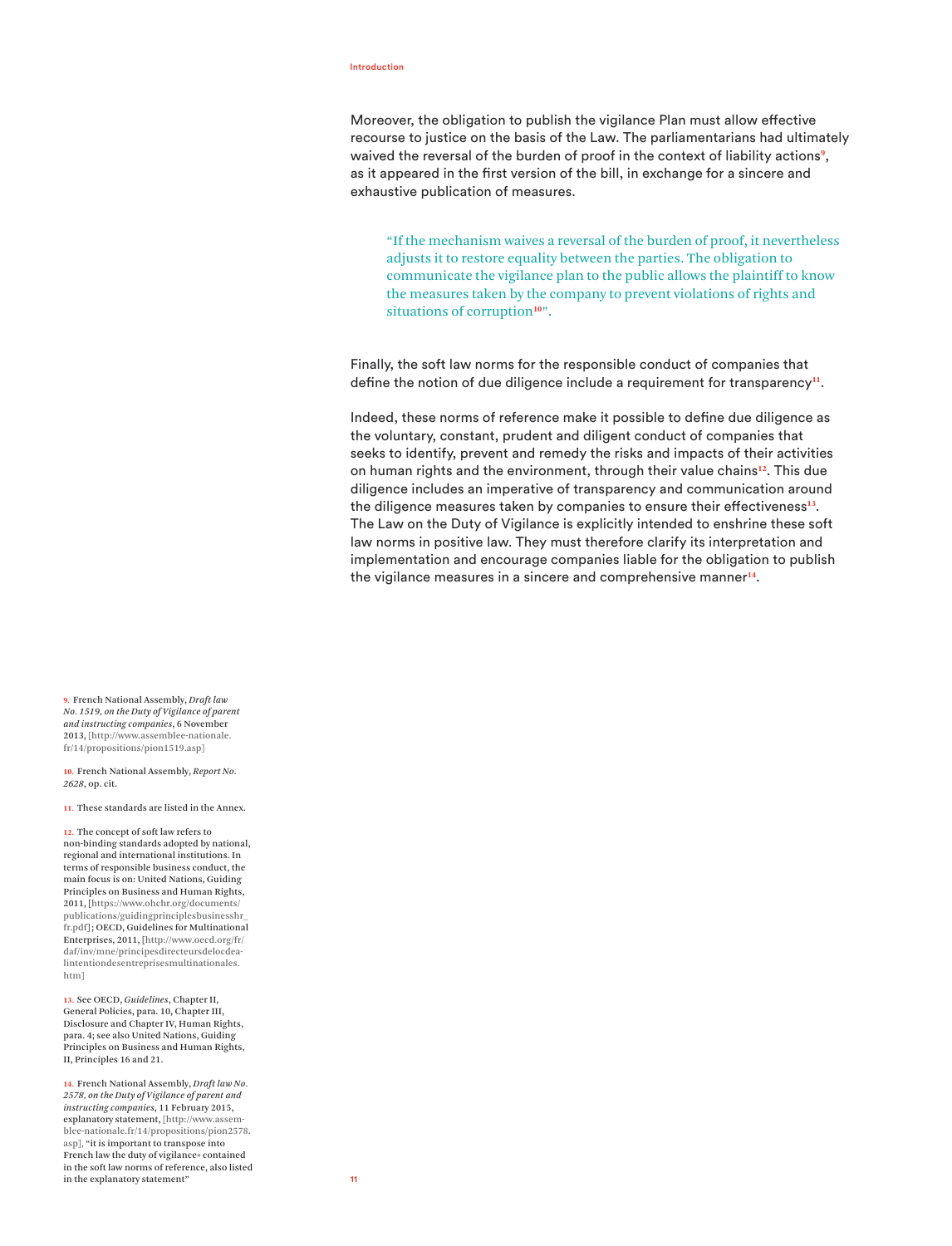

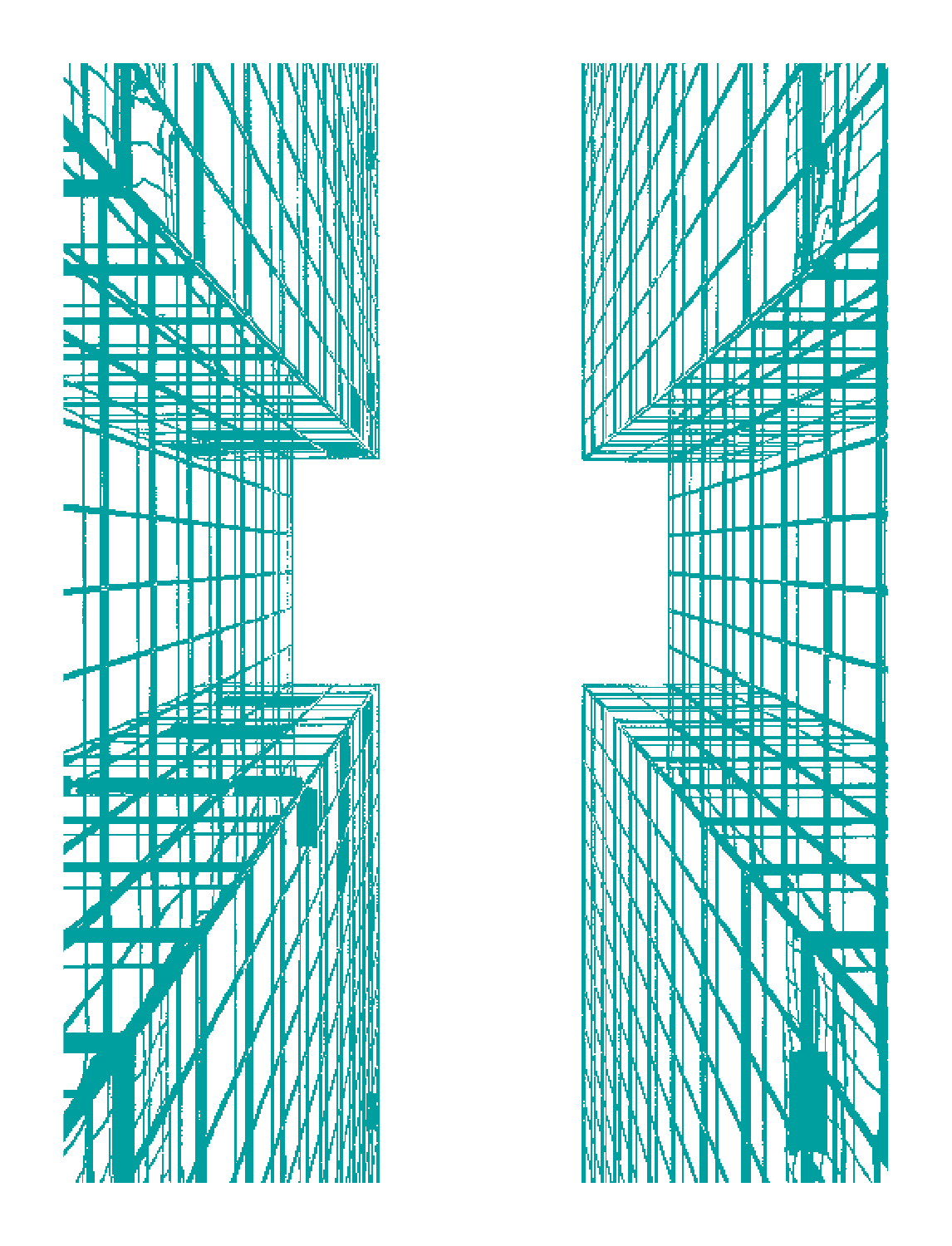# **Executive summary**

The Guidance is divided into two parts. On the one hand, the "cross-cutting principles", i.e. the content, scope and perimeter of the obligation, which must constantly guide the company's conduct in the exercise of the duty of vigilance. These principles should therefore be kept in mind and integrated transversely into the Plan. Indeed, the duty of vigilance is first and foremost a general obligation of prudent and diligent conduct<sup>15</sup>.

The second part deals more specifically with the five measures announced by the Law, it being specified that these measures are neither restrictive nor exclusive. The Law also provides that they may be supplemented by a decree<sup>16</sup>. It would appear logical that the company should take any additional measure to meet its general duty of vigilance, namely the identification of risks and the prevention of severe impacts on human rights, the environment, health and safety of persons in its value chain.

At each stage and in response to the lack of transparency of the first Plans published in 2018, the Guidance highlights the elements to be retained and published in order to respect the transparency requirement of the duty of vigilance, while ensuring its effectiveness. These items are included in the executive summary below. They appear in red colour in the body of the Guidance. In addition, there are explanations anchored in the text of the Law, but also in the requirements of soft law instruments. Indeed, as mentioned in the introduction, these norms of reference must guide the interpretation and implementation of the Law. Furthermore, the vast majority of companies claim to adopt these norms<sup>17</sup>. These references should thus enable them to quickly make the connection between their long-standing commitments and the new obligations resulting from the Law.

The Guidance also presents at each stage avenues for development that can feed into the dialogue with stakeholders. Occasionally, the Guidance also provides practical cases within boxes. As such, it is important to note the authors' deliberate choice not to talk about "best practices". The quality of vigilance measures will depend, for each company, on its particular operating circumstances.

15. We can speak of a "chapeau" of the obligation, *French Commercial Code*, art. L. 225-102-4.-I paragraphs 1 to 4.

16. *French Commercial Code*, art. L. 225- 102-4.-I.

17. French National Assembly, *Draft Law No 257*8, op. cit. explanatory memorandum "These vigilance measures are already taken by many companies in the context of sectoral initiatives or international commitments such as the Global Compact. It is therefore only a question of incorporating into our legislation the use of rules of good conduct to which the majority of companies already subscribe, in accordance with our legal model."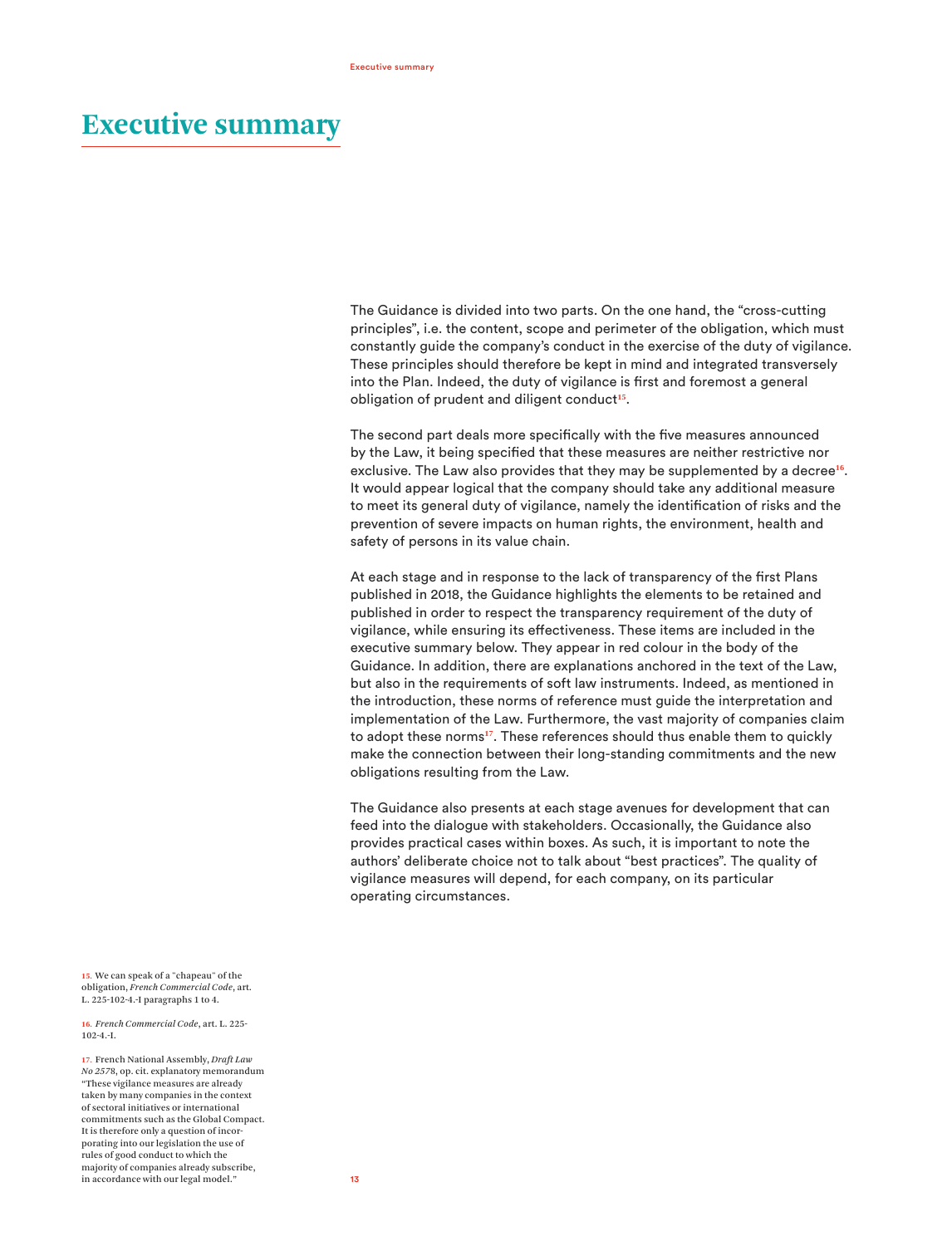# **The main points to remember**

# I. Cross-cutting principles: content, scope and perimeter of the duty of vigilance

**The cross-cutting principles must constantly guide the company's conduct in the exercise of its duty of vigilance and should be integrated throughout the whole Plan.**

#### **1. Content of the duty of vigilance**

It is a legal obligation of prudent and diligent conduct, making it possible to identify and prevent risks and severe impacts on human rights, environment, health and safety. It is materialised in a vigilance Plan. A **formalised, accessible, transparent, exhaustive and sincere** Plan is made public in a visible way on the group's websites, and communicated within the group as well as to its commercial partners. It is updated regularly and in particular in case of major event. It is complemented by a report on the effective implementation, i.e. a synthetic narrative document including indicators to demonstrate **the effectiveness and efficiency of the Plan's measures.** This implementation report is updated once a year. Both documents are included in the annual report and reflect each year, in a comparable way, the state of vigilance measures at the end of the financial year.

#### **2. Companies liable for the obligation of vigilance**

The Plan should contain relevant information that have led to determine why the company is covered by the Law, in particular, the list of direct and indirect subsidiaries considered for the calculation of the number of employees during the last two financial years, the number of employees per entity included and their location. For controlled companies that are also liable for the duty of vigilance, the parent company must clarify whether these entities are implementing their own Plan or whether the parent company is allowing them to benefit from the exemption mechanism provided by the Law. Companies that benefit from this exemption must indicate it and refer by a hypertext link to the Plan established by the parent company.

# **3. Organisational perimeter of the obligation of vigilance: companies on which diligence must be exercised**

#### **a — The group scope: controlled companies**

The Plan should contain information on the group scope of the vigilance Plan drawn up by the company liable for the obligation, i.e. the list of controlled companies covered by the Plan, with, for each of them, information on the control exercised by the parent company that may justify the inclusion or exclusion from the Plan scope, the countries of location and operation, the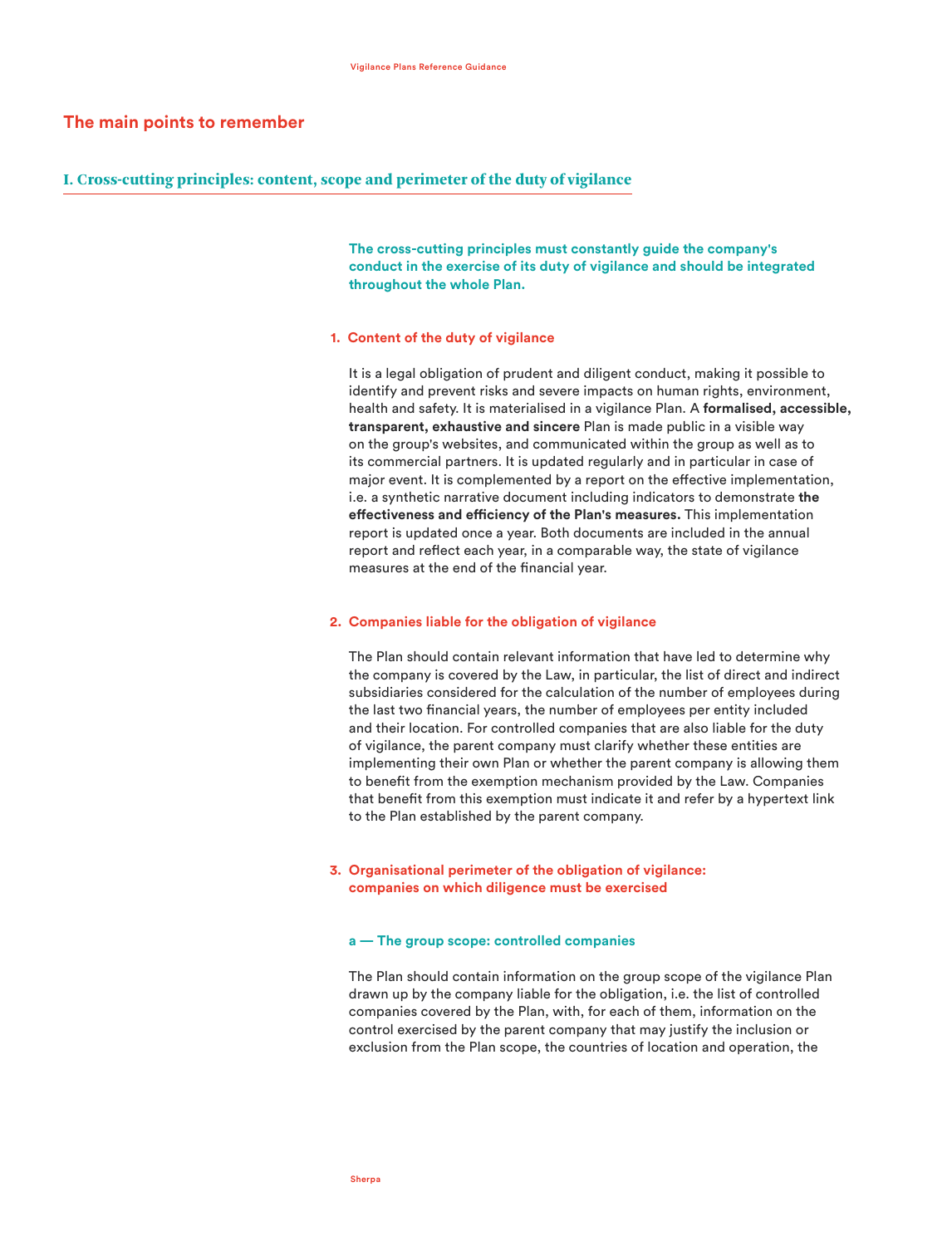number of employees and the activities. **Publication should be in a form that makes it possible for information to be processed.** It can exceptionally be done separately, as long as the plan refers to it by a hypertext link.

## **b — The extra-group scope: suppliers and subcontractors**

The company liable for the obligation should determine and publish information relating to the extra-group scope of the duty of vigilance, i.e. the list of suppliers and subcontractors covered by the Plan as a result of the established commercial relationships maintained with the parent company and its subsidiaries. Depending on the number of suppliers and subcontractors involved, the publication may not necessarily be produced directly in the body of the Plan itself. In this case, it should be possible to refer to it clearly, for example by a hypertext link. The publication should be in a form that makes it possible for information to be processed. Information should include the name, address, products or services provided, number of workers, products used and their origin, the list of authorised subcontractors, the share of the supply chain represented by the publication, the latest update of information and the timetable for upcoming updates.

Companies that are unable to identify precisely all of this scope or information in the immediate term should clearly indicate in the published Plan the timeline and intermediate objectives they set in that matter. **Businesses that are partially or totally unable to identify this scope or this information within a reasonable period of time should consider reorganisation.** 

# **4. Substantial perimeter of the obligation of vigilance: impacts on which vigilance must be exercised**

The company liable for the obligation should list the human rights it must respect, determine their content and potential breaches in the different countries where the group operates. The same applies to environmental, health and safety norms, it being specified that **these three fields are interdependent and indivisible**. The published Plan must highlight the vigilance measures taken for this entire substantial perimeter. When discrepancies are identified between international law, French law and local law, with a risk or severe violations arising therefrom, the Plan should highlight these legislative variations. It should also clearly state the standards on the basis of which the company defines its conduct, emphasising, where appropriate, how it will solve conflicts of standards.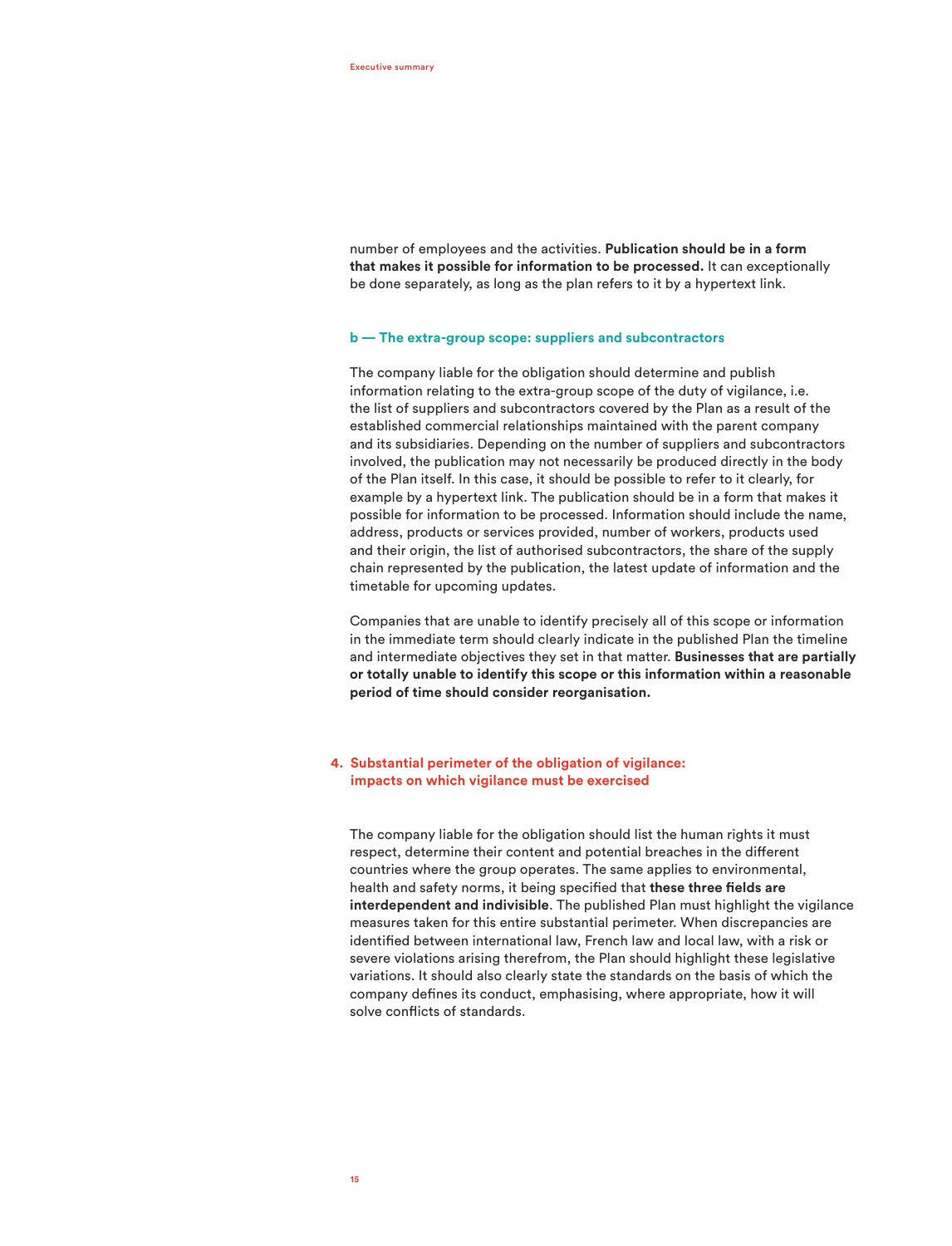#### **5. Temporal perimeter of the duty of vigilance: when to be vigilant**

The company liable for the obligation must **consistently** adopt a vigilant conduct whereby it identifies and prevents risks and severe impacts. As such, the Plan, which embodies compliance with the obligation, should be made available to the public as soon as it is drawn up and then updated as regularly as possible, in line with the evolution of risks, damages and their management. **This is not just a simple forward reporting exercise.**

# **6. Interpersonal perimeter of the duty of vigilance: actors who take part in the duty of vigilance**

#### **a — General engagement of stakeholders**

**Stakeholders' engagement is also to be visible in each measure of the Plan.** Companies are strongly encouraged to do so by the Law and by the soft law norms it enshrines in positive law. In any case, it is unavoidable in practice to ensure the establishment and effective implementation of the Plan and the reasonableness of vigilance measures. Also, companies should publish a list of internal and external stakeholders involved in the establishment and implementation of each measure of the Plan.

The publication should indicate the methodology for the selection of stakeholders, i.e. their definition and the criteria that led to their selection. The company should also provide details on the frequency, spaces and mode of interaction preferred: prior information, interviews, hearings, consultations, questionnaires, discussions in boards of directors, social and economic committees or European works councils, etc. The results of these actions should be indicated and the company should justify their consideration or exclusion in the preparation and implementation of the Plan.

#### **b — Multi-stakeholder initiatives within sectors or at territorial level**

If multi-stakeholder initiatives are used within sectors or at an international level, the company should publish a list of them, as well as a critical evaluation of each initiative at regular intervals.

The evaluation should take into account, in particular, the relevance of the stakeholders involved, the mode of interaction, the specifications of the initiative and its governance, the quality of internal complaints mechanisms, the results of the follow-up and effectiveness indicators, the criticisms made by observers and the degree of transparency of the initiative.

#### **c — Governance organisation**

The organisation of the governance of the Plan should also be indicated in a global manner and for each measure of the Plan.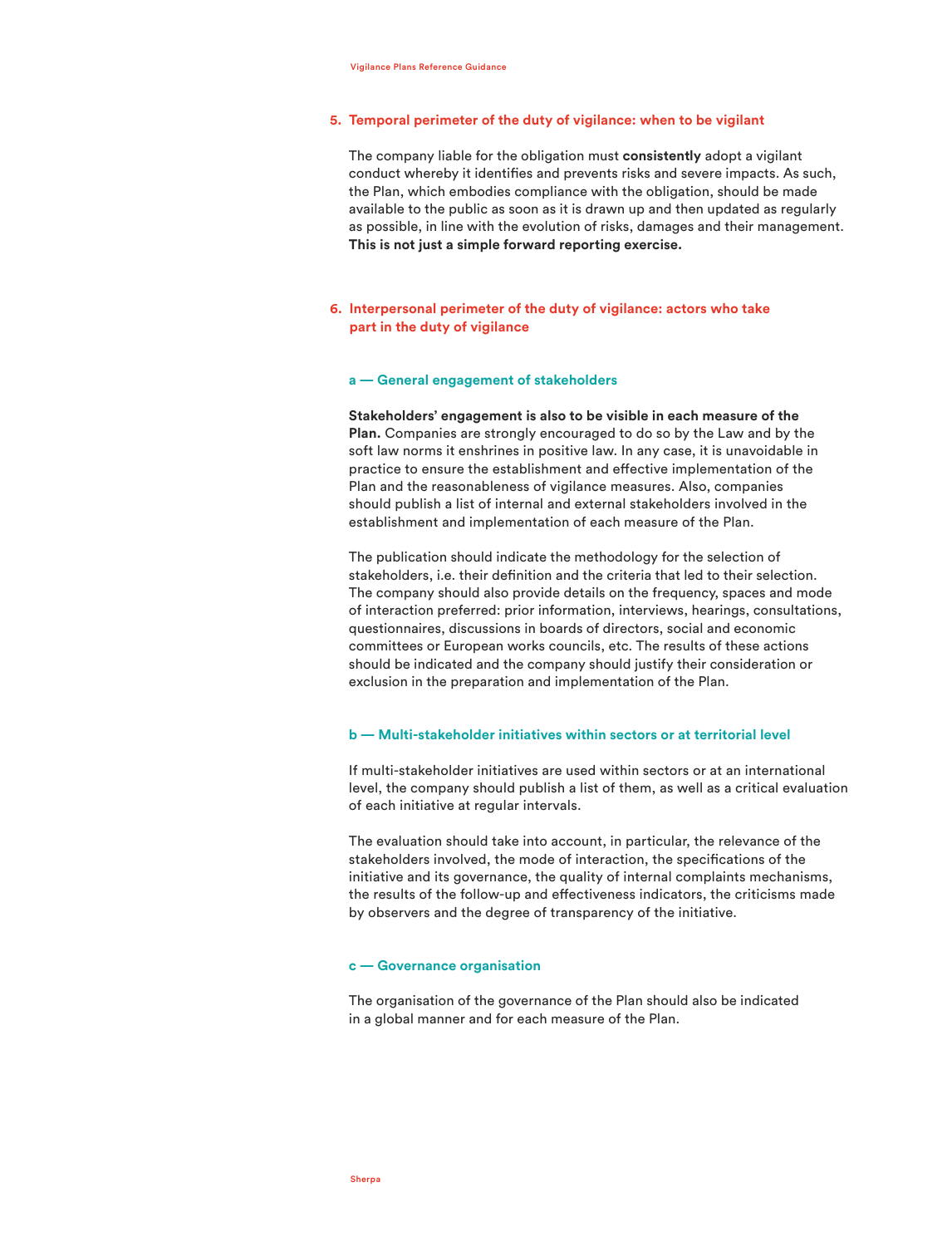# II. Vigilance measures to be established, implemented and published

**The measures that are set out in the Law are not restrictive or exclusive: the company must put in place any additional measures that enable it to meet its general obligation of vigilance, i.e. the identification and prevention of risks and severe violations according to the perimeters previously identified.** 

#### **1. "A risk mapping meant for their identification, analysis and prioritisation"**

#### **a — Risk identification**

The Plan should contain the methodology for identifying risks within the scope of the Plan and the tools used or planned to be used by the company. Disclosure must be comprehensive and sincere with regard to the results of the risk identification and must present in detail the risks and severe impacts, for example, for each product, region, entity, activity and sector. If the identification of risks and severe impacts is incomplete, the company should specify the reasons and a timeline for its completion. **Of course, these risks concern third parties and the environment, and not the company itself.**

#### **a — Analysis and prioritisation**

The company should report on the methodology used for risk analysis, assessment and prioritisation. This depends on the severity, assessed according to the extent, scale, and reversibility or not of the damage, and on the probability of the risk or aggravation of the damage. **The prioritisation is not intended to exclude risks or severe violations from the scope of vigilance but to prioritise responses over time in the event of resource constraints, with the ultimate objective of addressing all risks.**

The final and global prioritisation of all risks set up by the company should also be presented in an **accessible, sincere and comprehensive** way, which implies presenting **several maps**, if necessary, for their readability.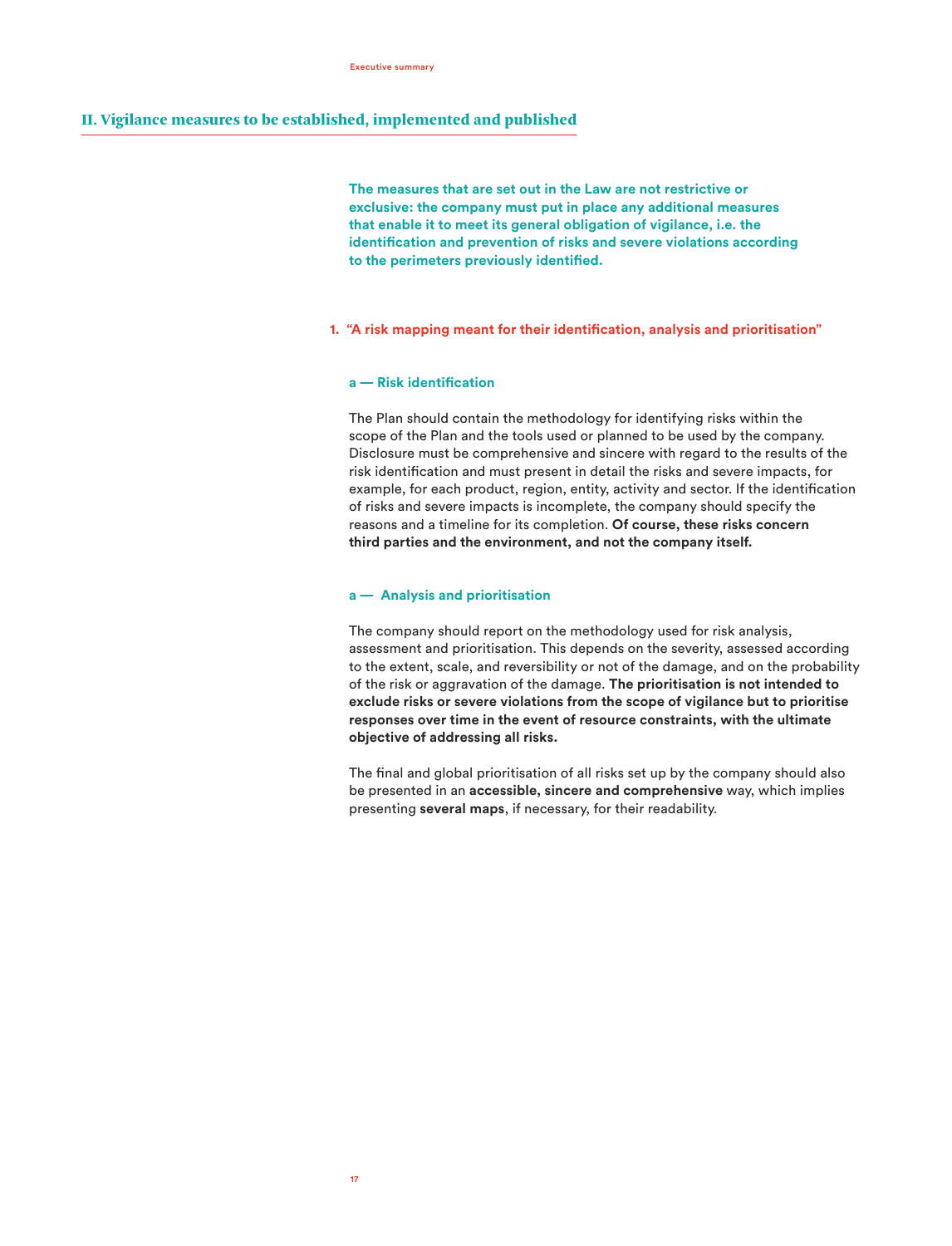# **2. "Regular evaluation procedures regarding the situation of subsidiaries, subcontractors or suppliers with whom there is an established commercial relationship, in line with the risk mapping"**

Regarding the organisational perimeter defined for the Plan, the company should determine and publish the tools, methodology, objectives and timetable of the evaluation processes on the situation of subsidiaries, suppliers and subcontractors. As indicated by the use of the plural, these measures must be multiple and complementary in order to avoid deficiency in the evaluation and monitoring of companies as much as possible. The company should publish the results of the evaluations and in particular the relevant indicators and their method of elaboration and calculation, in order to highlight breakthroughs, stagnation and regression. It should indicate the corrective measures adopted, if any, and their timeline.

#### **3. "Appropriate actions to mitigate risks or prevent severe impacts"**

The company must set up preventive, mitigation and **remediation** measures with stakeholders based on the prioritisation of risks and the company's human, technical and financial resources. For each risk identified, the company must publish a summary of the prevention, mitigation and remediation measures to be implemented, their timeline and indicators to monitor their effectiveness and efficiency. It would also be relevant to indicate the methodology for selecting the indicators and data sources.

**4. "An alert and complaint mechanism relating to the existence or realisation of risks, drawn up in consultation with the representative trade union organisations within the company"**

# **a — Establishment of various tools forming the alert and complaint mechanisms**

The company should set up **decentralised** mechanisms according to the scope of the duty of vigilance, and mechanisms for reporting information at a global level or for centralisation to ensure that the Plan is updated as necessary. It should also distinguish between mechanisms relating to risks and those relating to impacts and determine processes, guarantees and treatment schedules specific to each. Emergency cases must be anticipated.

The list of the various mechanisms and processes, their scope and recipients, must be published providing in particular details on **their accessibility, adaptability, security and confidentiality**. Information must be widely disseminated internally and externally, in a way that is appropriate for each potential recipient of the different mechanisms. To demonstrate the effectiveness and efficiency of those mechanisms, the Plan must contain indicators on how alerts and complaints are taken into account in identifying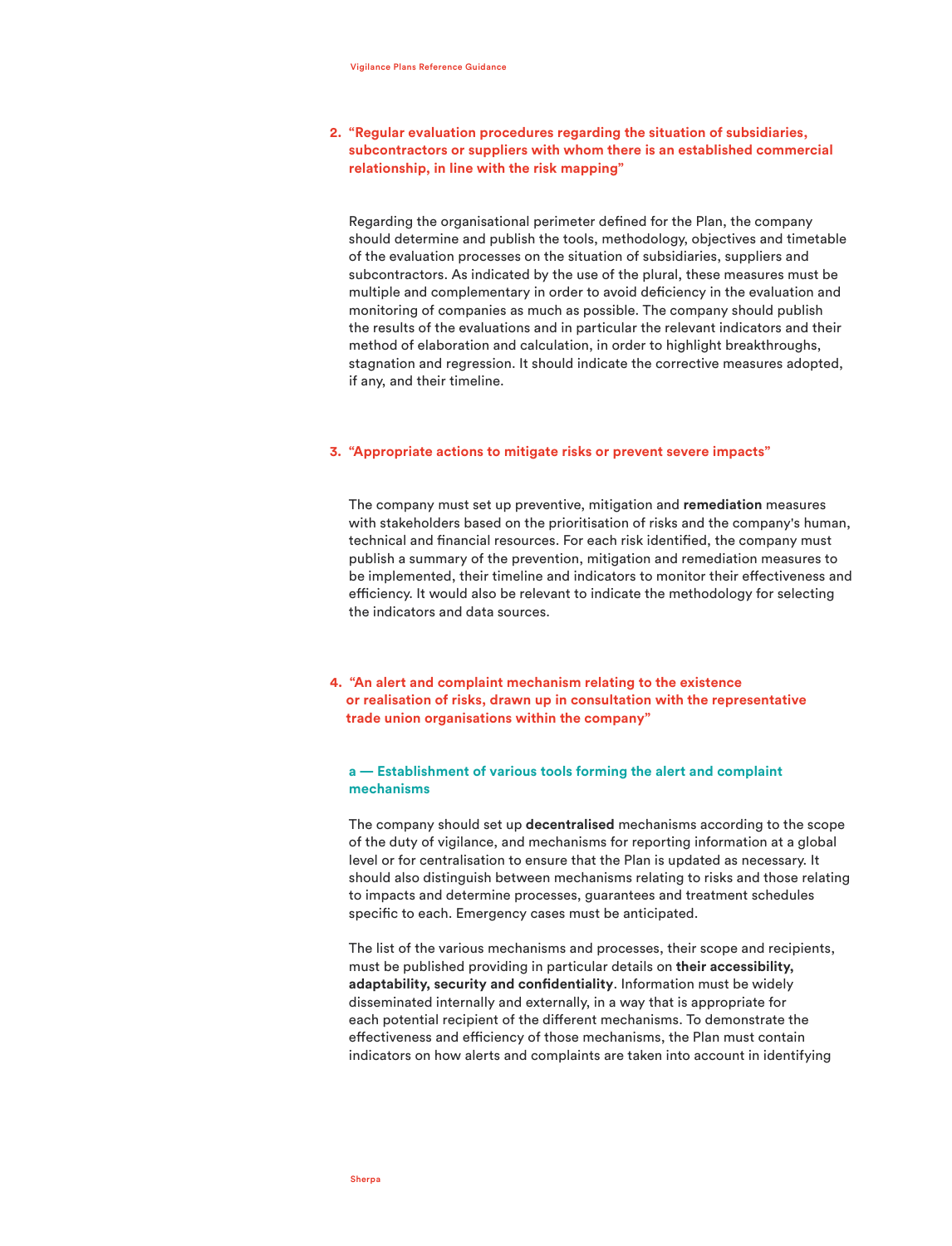and responding to risks or violations. Such indicators include the publication of processed and anonymised cases. **If comprehensive mechanisms cannot be immediately set up, the company must plan clear intermediate steps, a global timetable and report on them in its Plan.**

# **b — Consultation with the trade unions considered as representative in the said company**

The Plan should contain details on the methodology used to develop alert and complaint mechanisms in association with stakeholders. It must necessarily provide the elements relating to the engagement of trade unions in the preparation of the mechanism and, ideally, in the monitoring of alerts and complaints.

# **5. "A system monitoring implementation measures and evaluating their effectiveness"**

The company will have to establish a monitoring system for each risk, violation and corresponding measure, as well as a global monitoring system of the Plan. Such a monitoring system must necessarily include the establishment of indicators for each vigilance measure and for each severe risk or violation, in order to demonstrate both the effectiveness and efficiency of the measures. There will be therefore indicators of means and results.

The company must publish the monitoring items in an accessible, exhaustive way and in accordance with the identification and prevention of risks and breaches. Ideally, in the published Plan, monitoring measures and their results respond to the risks as well as to prevention, mitigation and remediation measures that are identified and implemented. **This may involve the establishment of a follow-up table or other graphical tool that would satisfy the informative aspect of the obligation.**

The company should also provide a methodological explanation on the selection of indicators and statistical tools, as well as on the sources of the data used.

As far as method indicators are concerned, **the resources allocated to measures and their development may be particularly relevant.** The company may indicate the governance of the monitoring. To account for the constant vigilance, the company should regularly update the monitoring tool according to the evolution of risks, violations and their treatment and for any significant event occurring while implementing the Plan. The same applies to the monitoring document made public.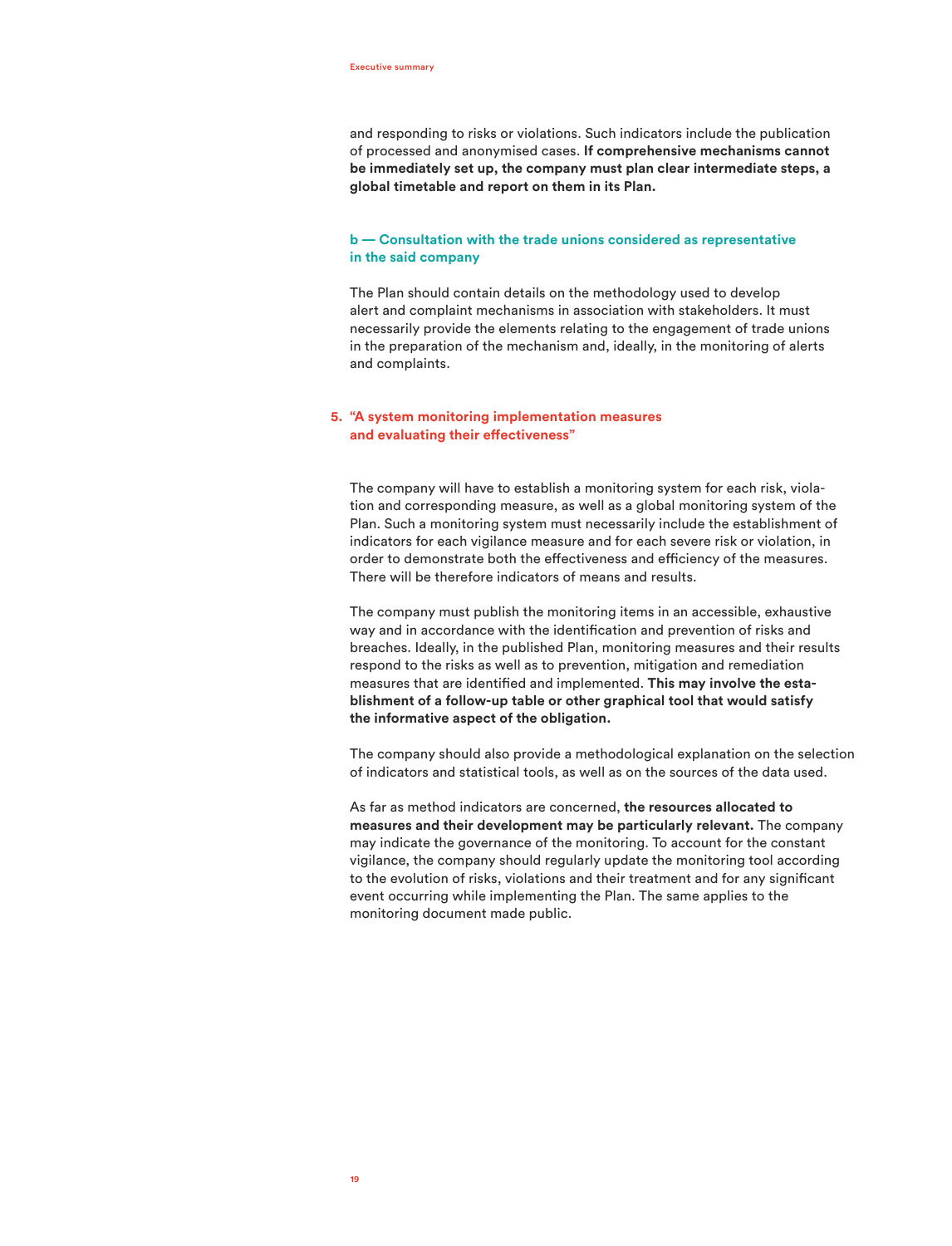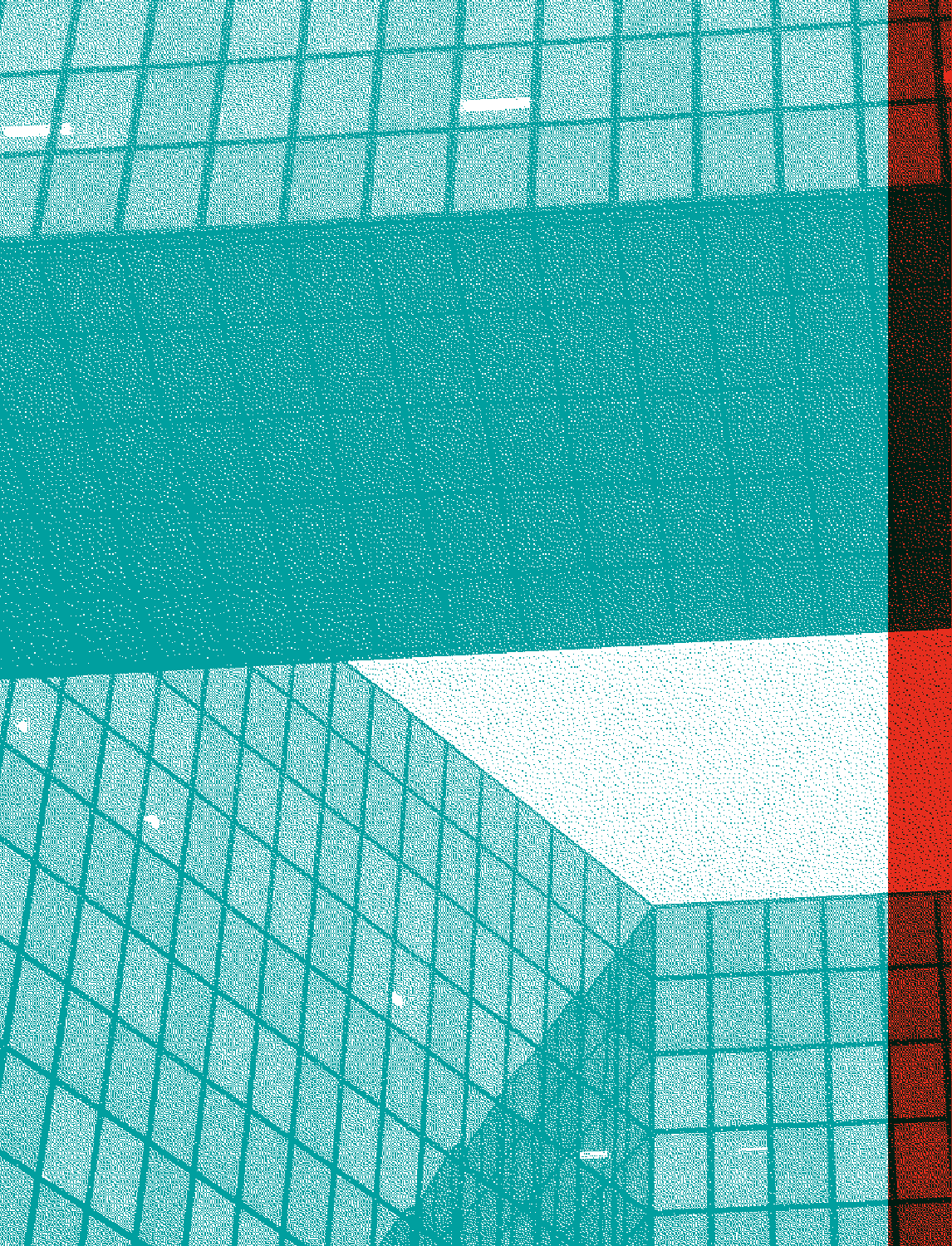**Details about the proposed items**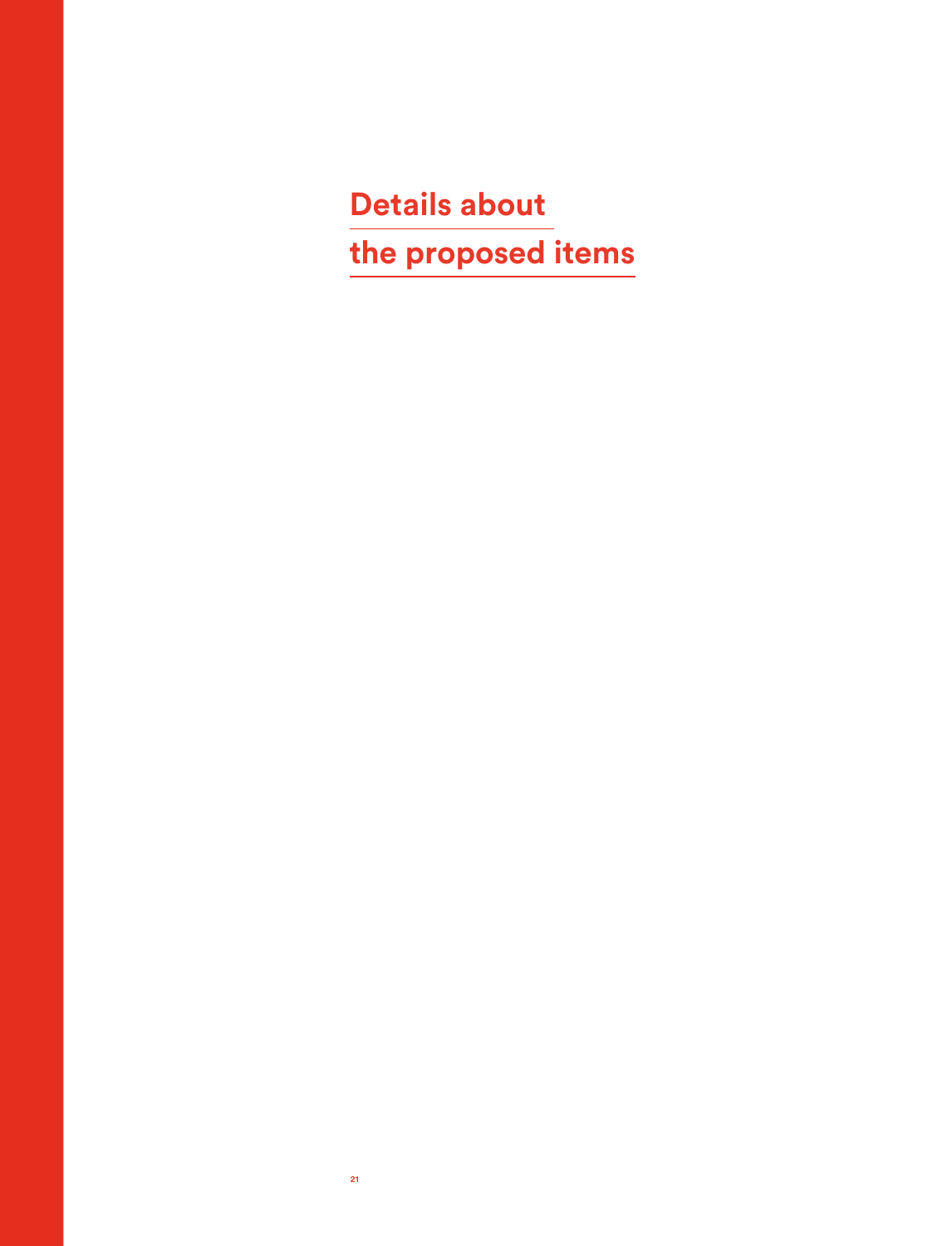**I.** 

# **Cross-cutting principles: content, scope and perimeter of the duty of vigilance**

The cross-cutting principles must constantly guide the company's conduct in the exercise of the duty of vigilance and must be integrated throughout the Plan.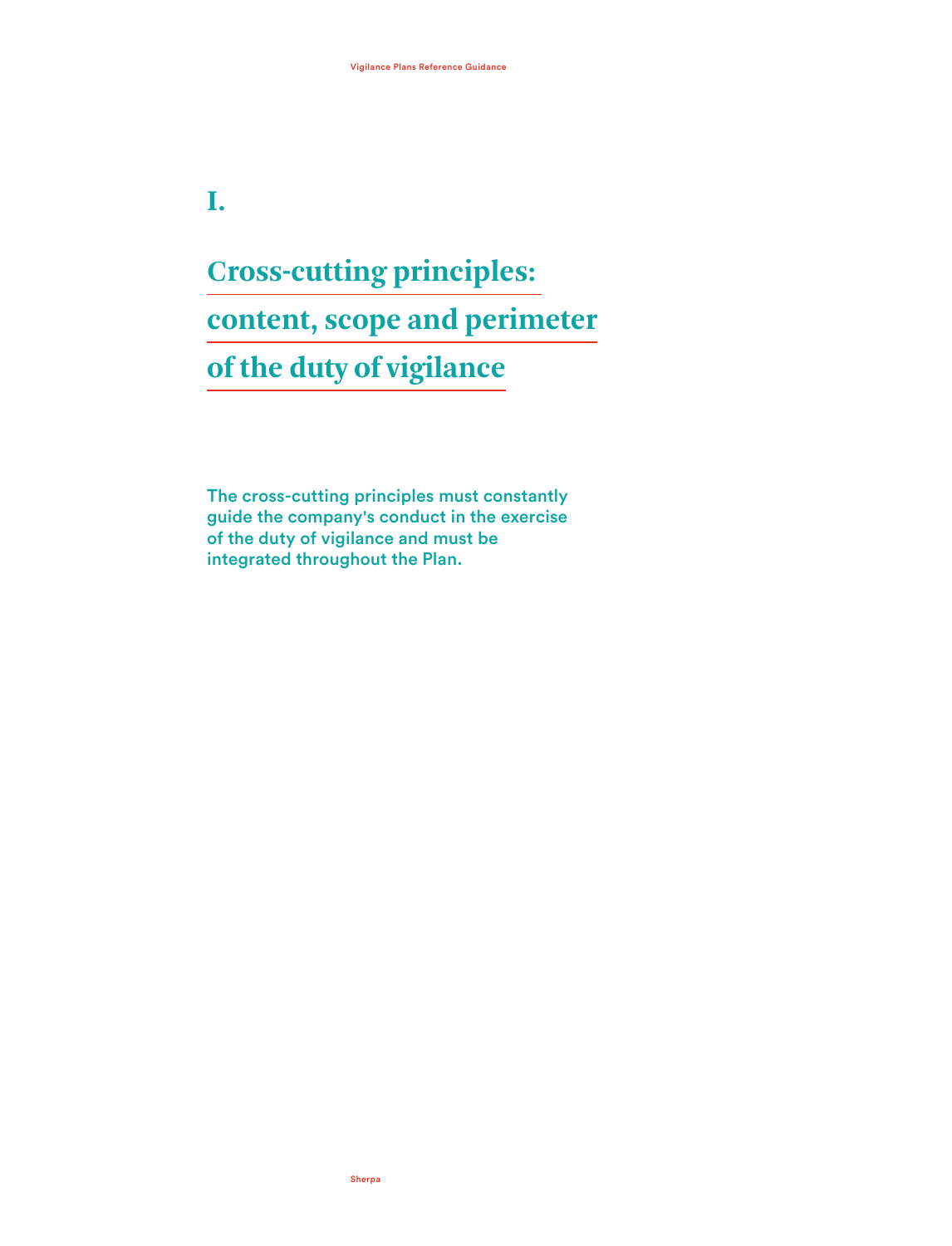# **1. Normative content of the duty of vigilance**

It is a legal obligation of prudent and diligent conduct, making it possible to identify and prevent risks and severe impacts on human rights, environment, health and safety. It is materialised in a vigilance Plan. A **formalised, accessible, transparent, exhaustive and sincere** Plan is made public in a visible way on the group's websites, and communicated within the group as well as to its commercial partners. It is updated regularly and in particular in case of major event. It is complemented by a report on the effective implementation, i.e. a synthetic narrative document including indicators to demonstrate **the effectiveness and efficiency of the Plan's measures**. This implementation report is updated once a year. Both documents are included in the annual report and reflect each year, in a comparable way, the state of vigilance measures at the end of the financial year.

The duty of vigilance is a general obligation of conduct, the purpose of which is to identify risks and prevent severe breaches of human rights and fundamental freedoms, health and safety of persons and the environment resulting from the activities of a group and its value chain<sup>18</sup>. In addition to the substantial and formal scope thus outlined, the obligation includes three main elements : establishment, effective implementation and publication of reasonable vigilance measures to identify and prevent such risks. These measures are formalised in a vigilance Plan. In this first edition, the Guidance focuses on the third part of the obligation, namely the obligation of publication. Indeed, the Law states that "The vigilance plan and the report concerning its effective implementation shall be published and included in the report mentioned in article L. 225-102".

The obligation to publish applies not only to the Plan itself but also to the implementation report, as from the second financial year after the entry into force of the Law<sup>19</sup>. The report deals with the effective implementation of the Plan, i.e. **it must demonstrate that the Plan is not merely a documentary or declaratory exercise but that it also produces effects**. To this end, it must contain effectiveness indicators to prove the reality of the resources invested in the implementation of the adopted measures and their effects on risks.

The obligation to publish targets two addressees. First, it is based on "making public", i.e. actively disseminating information to the public about the vigilance of the company<sup>20</sup>.

Then the publication obligation relies on the inclusion of the Plan and the report on its effective implementation in the annual report. In accordance with the provisions of the French Commercial Code $2<sup>1</sup>$ , the annual report of business enterprises is presented to the annual meeting by the board of directors, the executive board or the managers and covers the past financial year. It is therefore an obligation to provide information expected from the executives of commercial companies and addressed to the partners or shareholders of these companies. It requires that the content of the vigilance Plan be established and validated internally by the governing bodies and presented to the general assembly and, as the case may be, to any partner or shareholder who so request.

18. Marie-Caroline CAILLET, Marie-Laure GUISLAIN and Tamsin MALBRAND, «La vigilance sociétale en droit français », *Ritimo, coll. Passerelle*, Paris, December 2016, 110 p.

19. *LAW No. 2017-399 of 27 March 2017 on the duty of vigilance,* art. 4.

20. The right of access to information, which is consubstantial with the freedom of expression, is mentioned in international, regional and French laws: *International Covenant on Civil and Political Rights, Art. 19, para. 2; Convention for the Protection of Human Rights and Fundamental Freedoms*, Art. 10 para. 1; see also the *Aarhus Convention of June 25, 1998 on Access to Information and Public Participation in Environmental Matters and the 2004 Charter for the Environment*, Art. 7.

21. *French Commercial Code,* Art. L. 232-1, para. 1, complemented by Art. L. 225-100 and L. 227-1, para. 2, for simplified joint stock companies.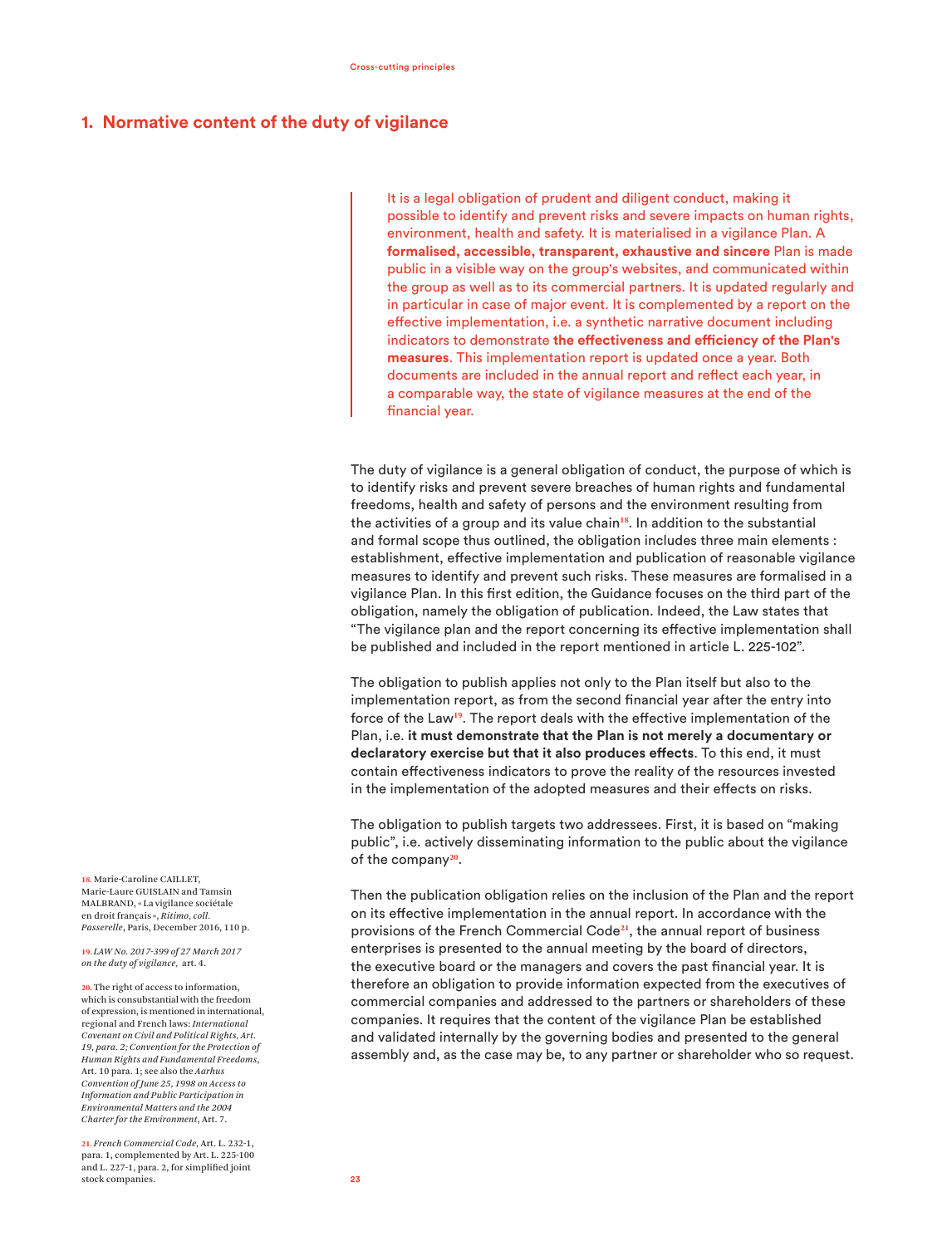The Plan made public should therefore, in order to meet the various information requirements aforementioned, be accessible, formalised, exhaustive and sincere. These last two requirements are all the more important as companies can be exposed to very strong criticism, or even prosecution, when they lack transparency or engage in "window dressing" or "image laundering".

The accessibility requirement specifically implies that the publication be made visible online on the company's website, that it be translated at least into the languages of the countries in which it operates, that it be sent out to workers and that it be regularly updated. In addition, documents should be made available to suppliers, subcontractors and their workers in accessible formats and languages.

**This excludes the mode of operation "by reference" to other sections of the annual report or other documents established by the company.** Such a practice undermines the imperatives of accessibility to information by reducing its readability, except in cases where the amount of data relating to certain aspects of the Law would make the Plan unreadable. This may be the case for lists of subcontractors and suppliers, which regularly reach several thousand from "rank 1". In this case, a hypertext link allowing direct access to the information should be planned, always with a concern for transparency, readability and accessibility.

# Avenues for evolution

For the moment, most companies find it sufficient to include the document in the annual report, ignoring the publication requirement of the Law. It should be noted, however, that several companies have already posted their Plans on their websites.

The Plans of these companies are also limited to a few pages, whereas the importance of their activities and risks calls for much more extensive documentation. In order to ensure the effectiveness of vigilance, this publication should be updated on a regular basis.

As far as the implementation report is concerned, it is expected that it will take the form of a synthetic narrative of a few pages, on the key events and indicators of effective implementation. In particular, it should highlight the major events during the financial year that may have had a significant impact on the scope of the Plan, leading to the progress, stagnation or significant regression of some of the indicators. **It should also describe the corrective measures that will be adopted as a result of the trends revealed by the indicators.**

As the implementation report concerns the overall effectiveness of the Plan, it would suffice if it were updated once a year, when the Plan is included in the annual report. Shorter deadlines would probably not allow to identify overall trends.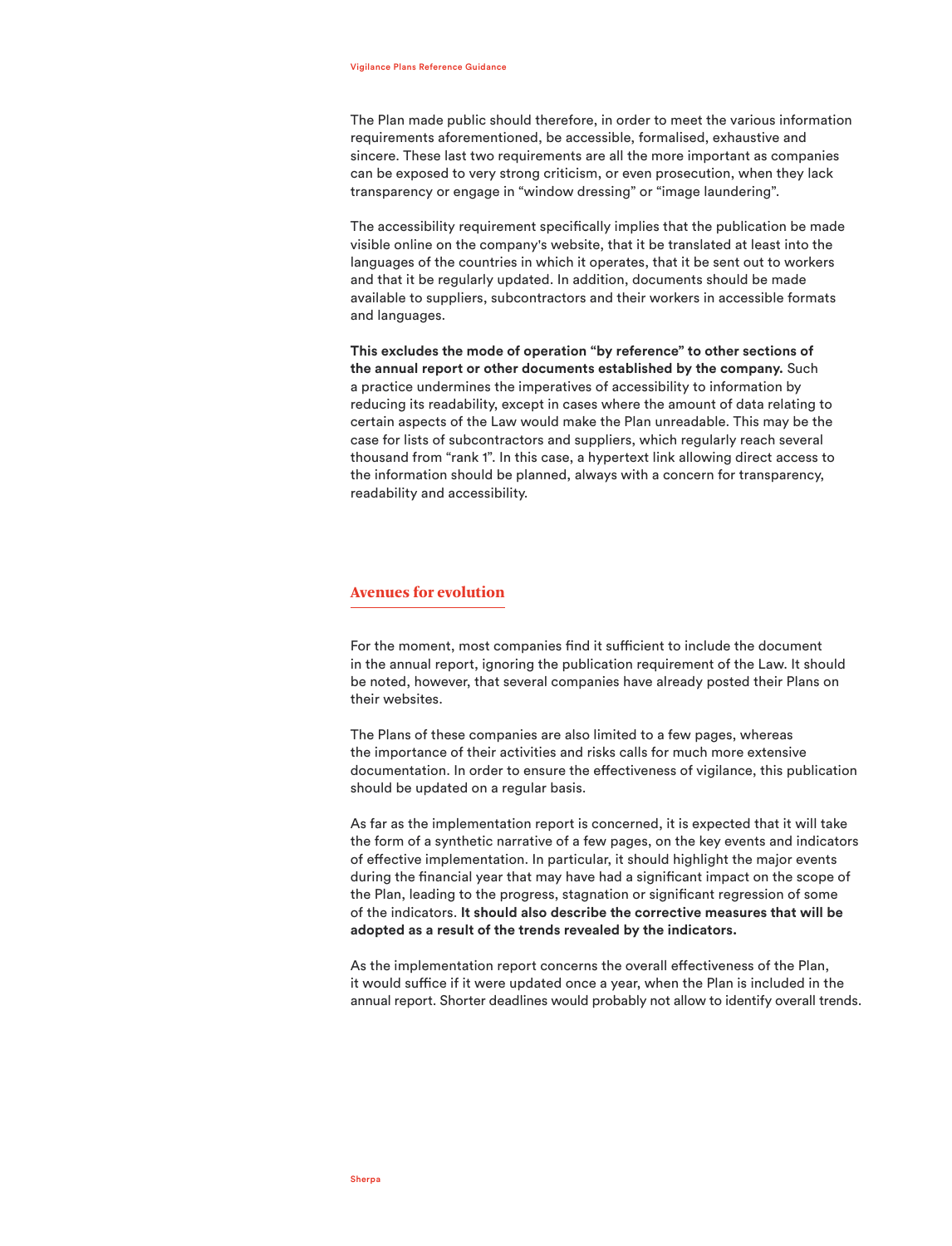# What the soft law says about the publication and transparency of vigilance measures

| <b>OECD Guidelines, Chapter II,</b><br>General Policies, para. 10, Chapter III,<br>Disclosure, para.1 and 35 and Chapter<br>IV, Human Rights, para. 44 | The Principles state that companies must "account for how they address adverse<br>impacts". They should "ensure the timely and accurate information is disclosed<br>on all material matters regarding their activities". The comments encourage "to<br>provide easy and economical access to published information and to consider<br>making use of information technologies to meet this goal. Information that is<br>made available to users in home markets should also be available to all interested<br>users. Businesses may take special steps to make information available to<br>communities that do not have access to printed media". They recommend that<br>the human rights declaration "be approved at the most senior level" and "publicly<br>available and communicated internally and externally to all personnel, business<br>partners and other relevant parties". |
|--------------------------------------------------------------------------------------------------------------------------------------------------------|---------------------------------------------------------------------------------------------------------------------------------------------------------------------------------------------------------------------------------------------------------------------------------------------------------------------------------------------------------------------------------------------------------------------------------------------------------------------------------------------------------------------------------------------------------------------------------------------------------------------------------------------------------------------------------------------------------------------------------------------------------------------------------------------------------------------------------------------------------------------------------------|
| <b>UN Guiding Principles on Business</b><br>and Human Rights, II, Principles<br>16 and 21                                                              | The Principles require the expression of companies' commitment to human<br>rights and its approval "at the most senior level of the business enterprise". The<br>commitment "is publicly available and communicated internally and externally<br>to all personnel, business partners and other relevant parties". To account for<br>their diligence, "business enterprises should be prepared to communicate this<br>externally". They should "report formally on how they address" the adverse<br>impacts of their activities on human rights. Communication should be "of a<br>form and frequency that reflect enterprise's human rights impacts and that are<br>accessible to its intended audiences" and "provide information that is sufficient<br>to evaluate the adequacy of an enterprise's response to the particular human<br>rights impact involved".                      |
| ILO Tripartite Declaration,<br>General Policies, para. 10.d                                                                                            | Companies, including multinational enterprises, should "account for how they<br>address" their adverse impacts on internationally recognised human rights.                                                                                                                                                                                                                                                                                                                                                                                                                                                                                                                                                                                                                                                                                                                            |

25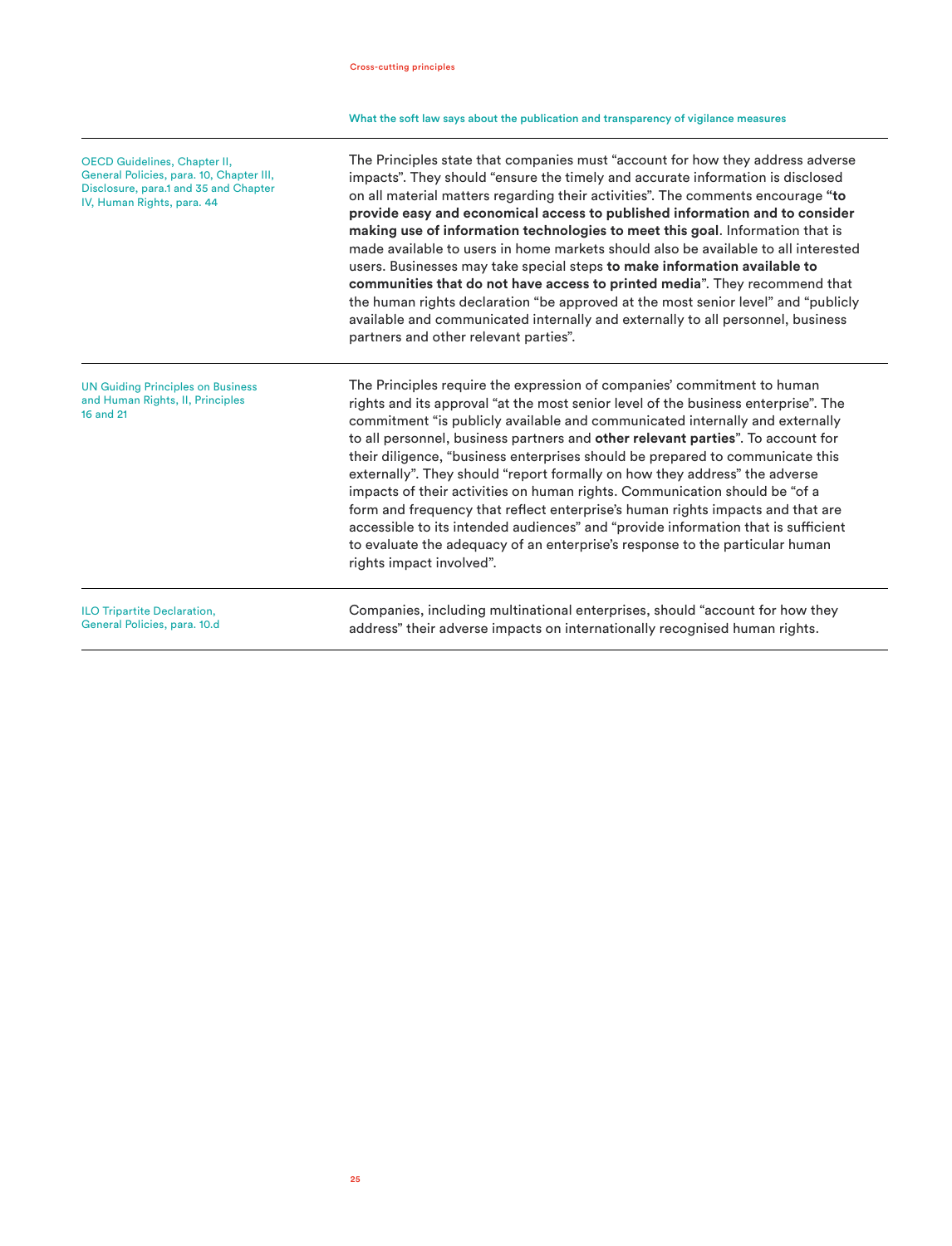# **2. Company liable for the obligation of vigilance**

The Plan should contain relevant information that have led to determine why the company is covered by the Law, in particular, the list of direct and indirect subsidiaries considered for the calculation of the number of employees during the last two financial years, the number of employees per entity included and their location. For controlled companies that are also liable for the duty of vigilance, the parent company must clarify whether these entities are implementing their own Plan or whether the parent company is allowing them to benefit from the exemption mechanism provided by the Law. Companies that benefit from this exemption must indicate it and refer by a hypertext link to the Plan established by the parent company.

The Law targets "any company that employs, by the end of two consecutive financial years, at least five thousand employees itself and in its direct or indirect subsidiaries whose registered office is located within the French territory, or at least ten thousand employees itself and in its direct or indirect subsidiaries whose registered office is located within the French territory or abroad<sup>22"</sup>.

It is specified that "subsidiaries or controlled companies that exceed the thresholds referred to in the first paragraph shall be deemed to satisfy the obligations provided in this article, if the company that controls them, within the meaning of Article L. 233-3 of the French Commercial Code, establishes and implements a vigilance plan covering the activities of the company and of all the subsidiaries or companies it controls". Companies liable for the duty of vigilance are therefore companies with a registered office in France that reach the thresholds concerning the number of employees for two consecutive financial years. The calculation is always based on the company that is responsible for the duty of vigilance.

Subsidiary companies of foreign groups may fall within the scope of the Law through their own French and foreign subsidiaries<sup>23</sup>.

When, within a group whose parent company is liable for the duty of vigilance, controlled subsidiaries within the meaning of article 233-3 of the French Commercial Code are themselves liable for the obligation, they do not have to set up a vigilance Plan, as long as their parent company has properly included them in their own Plan.

With regard to the calculation of thresholds, the expression "direct or indirect subsidiaries" is to be understood within the meaning of article L. 233-3 of the French Commercial Code which defines control $^{24}$ . Indeed, it cannot be about the definition of a subsidiary set out in article L. 233-1 of the Commercial Code, since this article is not targeted by the Law. However, regarding the establishment of companies liable for the obligation and the use of the exemption mechanism, the Law makes explicit reference to article L. 233-3 of the French Commercial Code<sup>25</sup>. This article constitutes somehow "the criterion of the ordinary law of control, applicable whenever the Law refers to control

22. *French Commercial Code,*  Art. L. 225-102-4. -I

23. French Constitutional Council, Decision No. 2017-750 DC of March 23, 2017, *Government's comments*; the provisions "will thus apply to French parent companies but also to French subsidiaries of foreign groups".

24. According to this article, any person, whether natural or legal, is considered to control another "1° When they directly or indirectly possess a portion of the capital conferring on them a majority of voting rights in the general meetings of the company ; 2° When they alone possess a majority of voting rights in the company by virtue of an agreement concluded with other partners or shareholders and which is not against the interest of the company; 3° When they determine in fact, by the voting rights they possess, the decisions in the general meetings of the company ; 4° When they are a partner or shareholder of this company and have the power to appoint or dismiss a majority of the members of the administrative, management or supervisory bodies of this company. II. – They are presumed to exercise this control when they directly or indirectly possess a portion of the voting rights greater than 40% and that no other partner or shareholder possess directly or indirectly a portion greater than their own. III. – Regarding the same sections of this Chapter, two or more persons acting in concert are considered as jointly controlling another person when they actually determine the decisions taken at general meetings."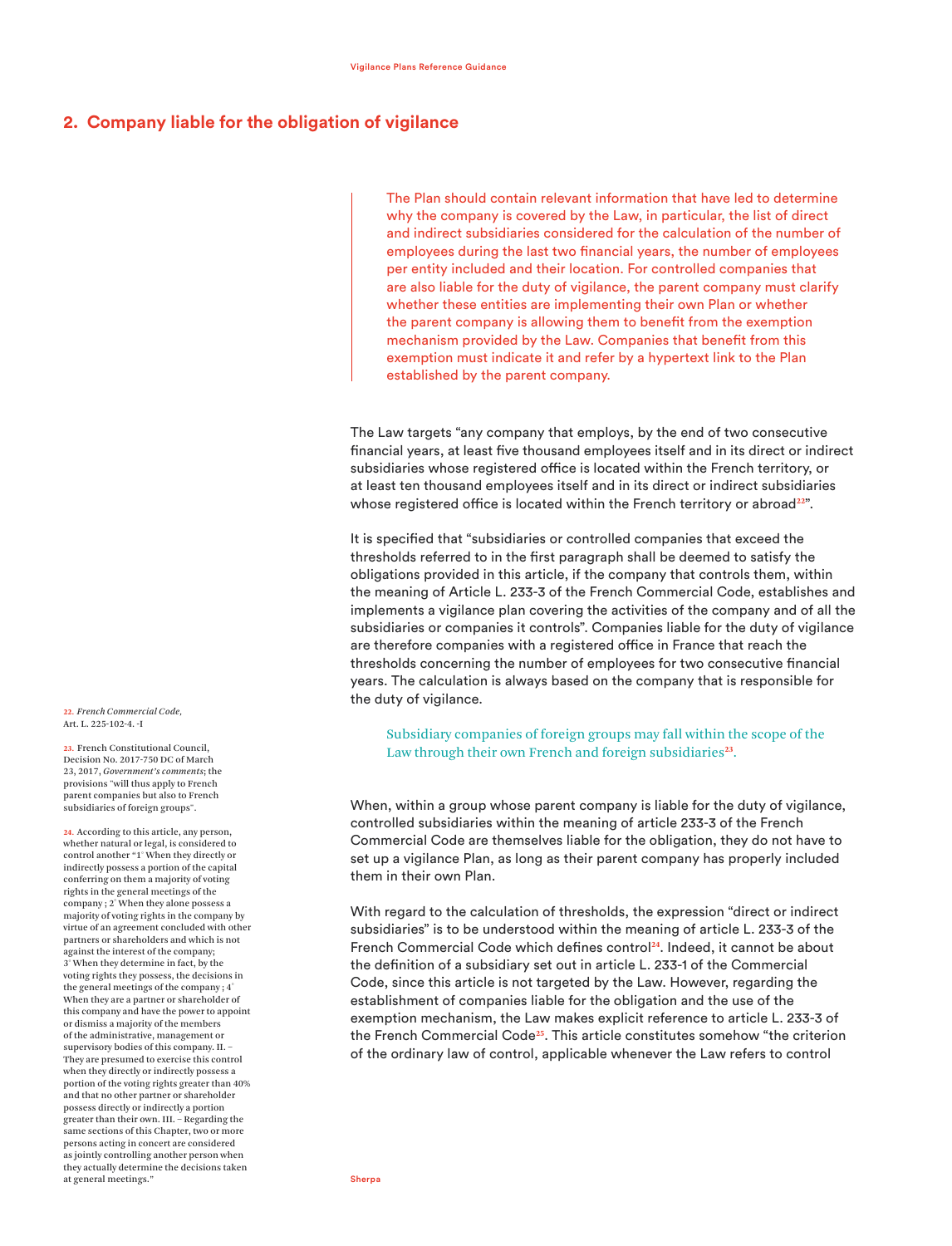without giving a specific definition valid for the implementation of the measure that depends on it<sup>26"</sup>. Control may be directly carried out by the parent company or indirectly by other companies that are also controlled.

In order to be consistent with the other information and reporting obligations of commercial companies, another option would be to calculate the thresholds on the basis of the consolidated scope of article L. 233-16 of the French Commercial Code, which also corresponds to the internal perimeter of the vigilance Plan to be established by companies. For the identification of employees, companies should refer to the definitions given by the French Labour Code in articles L. 1111-1 to 1111-3.

# Avenues for evolution

Information on controlled subsidiaries and the number of employees usually allows stakeholders to clearly identify companies that are liable for the obligation and those that benefit from the exemption mechanism within the group. It contributes to the more global transparency required from companies about value chains that are often still opaque. For the time being, information to calculate thresholds and verify the applicability of the Law to a given company is difficult to access. The criteria for calculating thresholds are quite complex, and have raised many questions after the adoption of the Law.

These points make it particularly difficult to monitor compliance with the Law, especially since **no official list of companies covered has been published**. The figures announced, which are very vague, since they vary between 100 and 250 companies<sup>27</sup>, do not correspond to the real number of Plans that we were actually able to collect, from various sources and sometimes with limited means<sup>28</sup>. The gap with the projected data may result from difficulties in evaluating the effects of the exemption mechanism for controlled companies. However, in the absence of a database corresponding to the criteria of the Law or of an official list published by the Government, this assertion cannot be confirmed.

**It therefore seems impossible today to control that all companies liable for the duty of vigilance comply with the Law, regardless of the declarations of these companies themselves.** This situation reduces the scope of the Law, by limiting the monitoring of its implementation and the risk of litigation against companies that deliberately choose not to comply with it.

This situation also creates a risk for companies themselves. Indeed, in the absence of clarity on the list of businesses liable for the obligation and employees thresholds, it may be possible that communities of victims, employees or associations question companies for failing to comply with their duty of vigilance while these companies would not be covered by the Law. Beyond their complexity, the thresholds and calculation criteria are different from those used in France in related fields, such as extra-financial reporting or the fight against corruption, which does not make it easy to read corporate obligations. Multinational groups may also be subject to other vigilance

25. Stéphane BRABANT and Elsa SAVOUREY, «Le Plan de Vigilance, clé de la voûte de la loi relative au devoir de vigilance », *Revue Internationale de la Compliance et de l'Éthique des Affaires*, December 2017.

26. Dalloz, *Mémento Sociétés commerciales*, «Les groupes de sociétés », 11 Septembrer 2018.

27. French Constitutional Court, Decision No. 2017-750 DC of 23 March 2017, *Government's comments* "The 150 or so enterprises involved are multinational companies." ; see also French Senate, *Devoir de vigilance des sociétés mères et des entreprises donneuses d'ordre (Duty of vigilance of parent and instructing companies)*, Full report of the debates, Session of 18 November 2015, intervention by Philippe Dallier "Think about it, dear colleagues : this text will concern the 217 major French companies", [\[https://www.](https://www.senat.fr/seances/s201511/s20151118/s20151118009.html#section1045) [senat.fr/seances/s201511/s20151118/](https://www.senat.fr/seances/s201511/s20151118/s20151118009.html#section1045) [s20151118009.html#section1045](https://www.senat.fr/seances/s201511/s20151118/s20151118009.html#section1045)]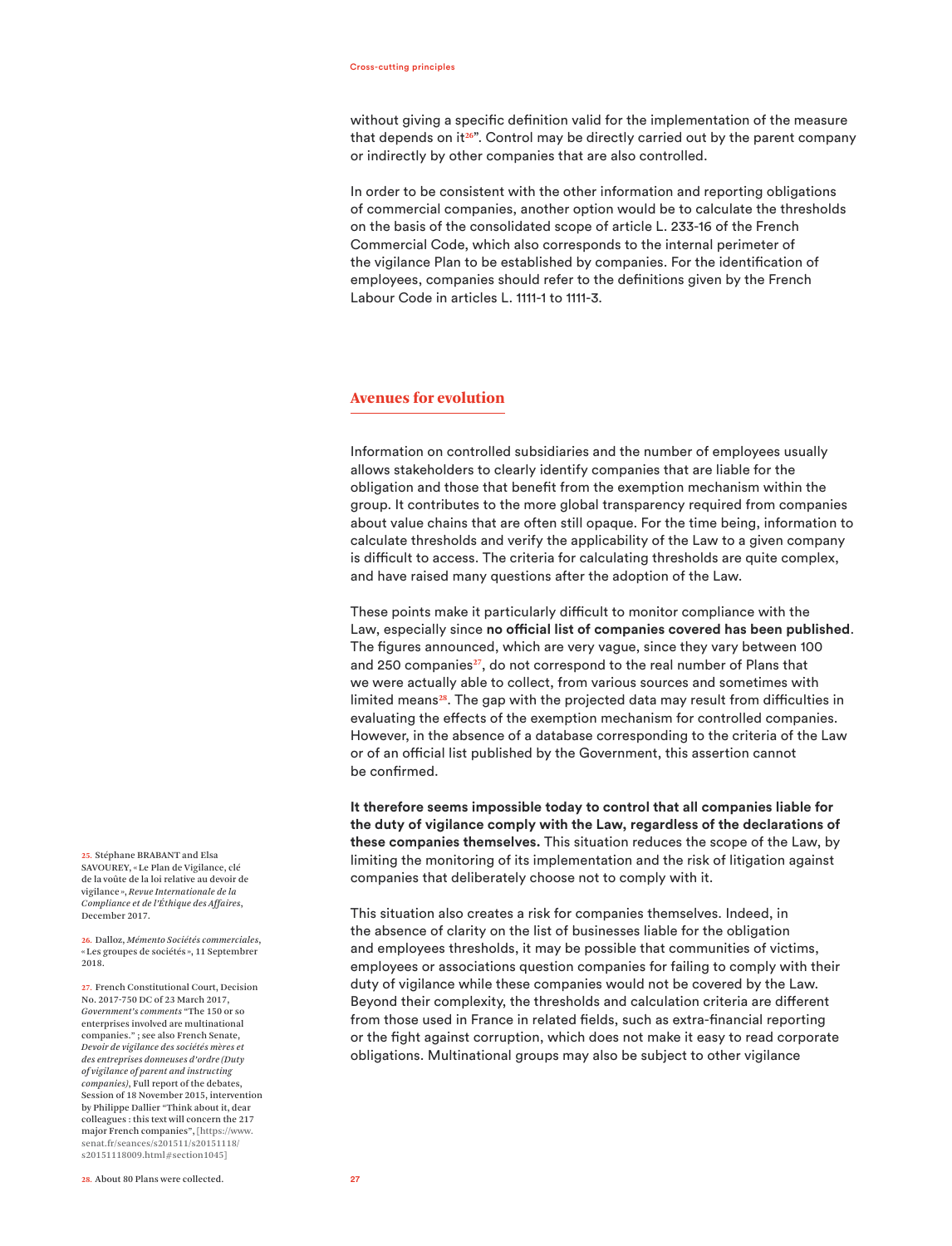obligations, particularly sectoral ones, under other jurisdictions, which are very similar in their content but with different thresholds for application. It would therefore be appropriate to lower and simplify the thresholds, for example by limiting the calculation of the number of employees to a single financial year and to France. It would also be conceivable to promote other application criteria than the employees number. The lowering of the Law's thresholds was requested by parliamentarians, who set the current thresholds as a "first step"29.

The complexity of the application thresholds, revealed after almost two years of practice, should encourage their lowering and simplification as soon as possible. A European harmonisation of vigilance obligations could also make these obligations easier to read.

Another question that has been raised in the debates is whether all corporate forms are covered by the Law. We believe that a favourable response is required. Indeed, the Law itself does not make distinctions between corporate forms and refers indifferently to "any company". The Government in its observations to the Constitutional Court also agreed on that vision, considering in particular that the SAS companies (simplified joint-stock companies) were covered<sup>30</sup>.

This interpretation is also required in light of the objectives of the Law on the Duty of Vigilance, which seeks to impose the identification and prevention of human rights risks through groups whose impact is no longer to be demonstrated. To achieve this goal, it would not be relevant to make a difference based on the way companies are financed and not on the real social, environmental and economic impact of groups $31$ . If the question of corporate form still persists, it will certainly be raised in jurisdictions that will have to decide it.

In any case, we can anticipate repercussions for the brand image of a business enterprise that may claim, because of the form of its company contract, that it is not required to identify and prevent human rights and environmental impacts caused by its activities.

29. French National Assembly, *Report No. 2628*, op. cit., "its authors claim its first-step function (...). They may subsequently be lowered (...) either by the future intervention of the national legislator, or following a European initiative in that way."

30. French Constitutional Court, Decision No. 2017-750 DC of March 23, 2017, *Government's comments* "These obligations will apply to public limited companies but also to limited partnerships with shares and simplified joint stock companies, in accordance with the references provided for in articles L. 226-1 and L. 227-1 of the French Commercial Code."

31. Nicolas CUZACQ, «Le nouveau visage du reporting extra-financier français », *Revue des sociétés*, 2018 ; otherwise we end up with "extravagances" since for equivalent activities, revenues, sectors and impacts, some companies would be covered and others not.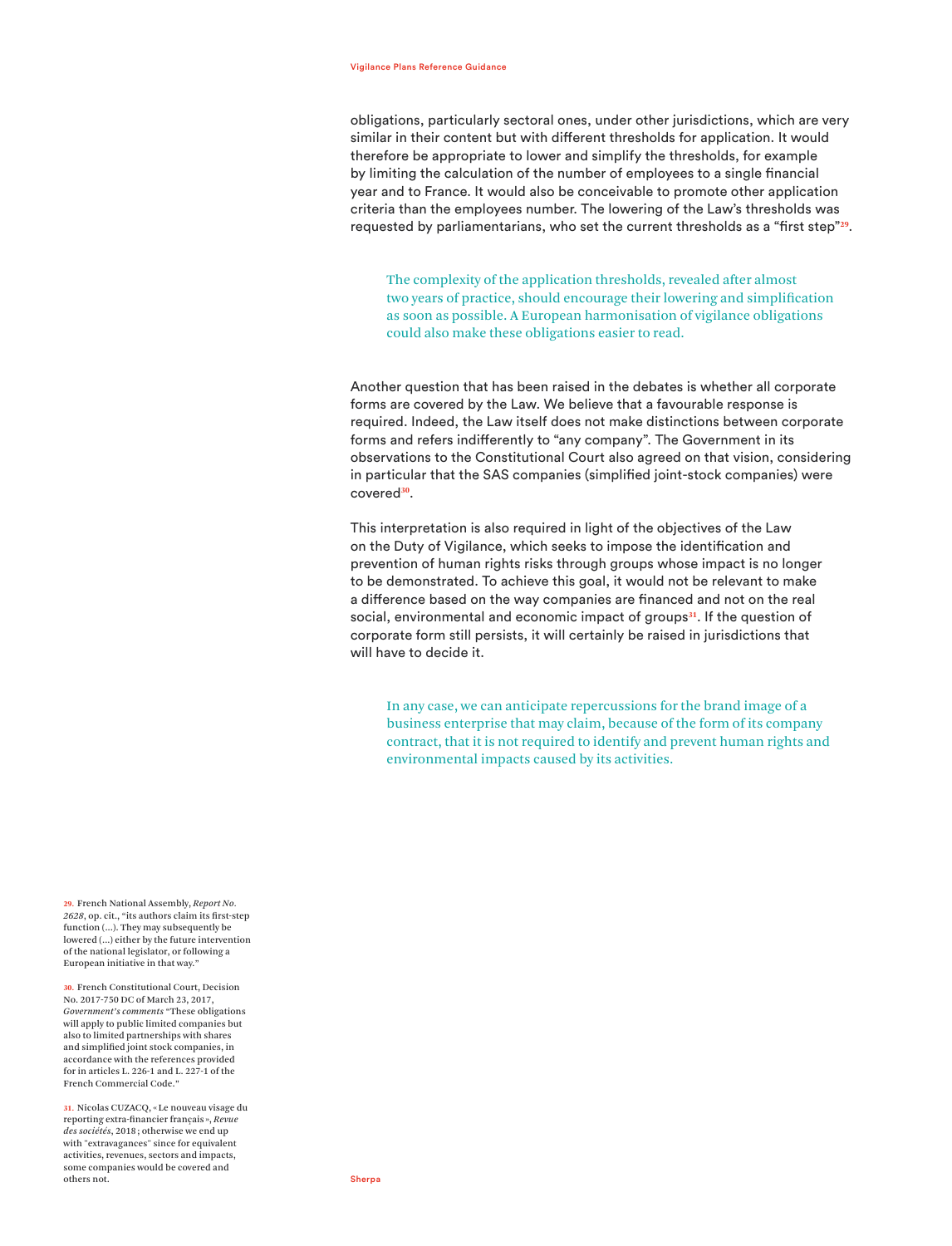What the soft law says about companies that have to be vigilant:

| <b>UN Global Compact,</b><br><b>Principle 1 - comments</b>                     | The Principles apply to all types of organisations, regardless of sector, form<br>or location. The Human Rights Principles are backed by the UN Guidelines,<br>and are for all companies, "regardless of their size or sector". |
|--------------------------------------------------------------------------------|---------------------------------------------------------------------------------------------------------------------------------------------------------------------------------------------------------------------------------|
| <b>UN Guiding Principles on Business</b><br>and Human Rights, II, Principle 14 | "The responsibility of business enterprises to respect human rights applies to<br>all enterprises regardless of their size, sector, operational context, ownership<br>and structure."                                           |
| <b>OECD Guidelines, Chapter I,</b>                                             | They are addressed to all multinational enterprises, regardless of their corporate                                                                                                                                              |
| <b>Concepts and Principles,</b>                                                | form or economic importance. "The Guidelines are recommendations jointly                                                                                                                                                        |
| para. 1 & 4                                                                    | addressed by governments to multinational companies."                                                                                                                                                                           |
| ILO Tripartite Declaration,                                                    | The declaration uses similar terms to the OECD and UN Principles and applies to                                                                                                                                                 |
| Aim and Scope, para. 6 and                                                     | all "multinational or other enterprises, regardless of their size, sector, operational                                                                                                                                          |
| General Policies, para. 10.b.                                                  | context, ownership and structure".                                                                                                                                                                                              |
| Recommendation of the                                                          | The recommendations are addressed to member states that should "encourage"                                                                                                                                                      |
| <b>Committee of Ministers of</b>                                               | or "require" that "business enterprises domiciled within their jurisdiction" or                                                                                                                                                 |
| the Council of Europe,                                                         | "conducting substantial activities within their jurisdiction", "carry out human                                                                                                                                                 |
| Human Rights and Business (2016)                                               | rights due diligence" regardless of the size, corporate form or sector.                                                                                                                                                         |
| Conclusions of the Council of the                                              | The Council calls on "all business enterprises, both multinational and domestic"                                                                                                                                                |
| <b>European Union on Business and</b>                                          | to comply with international principles, by promoting human rights due diligence                                                                                                                                                |
| Human Rights (June 2016)                                                       | in their activities.                                                                                                                                                                                                            |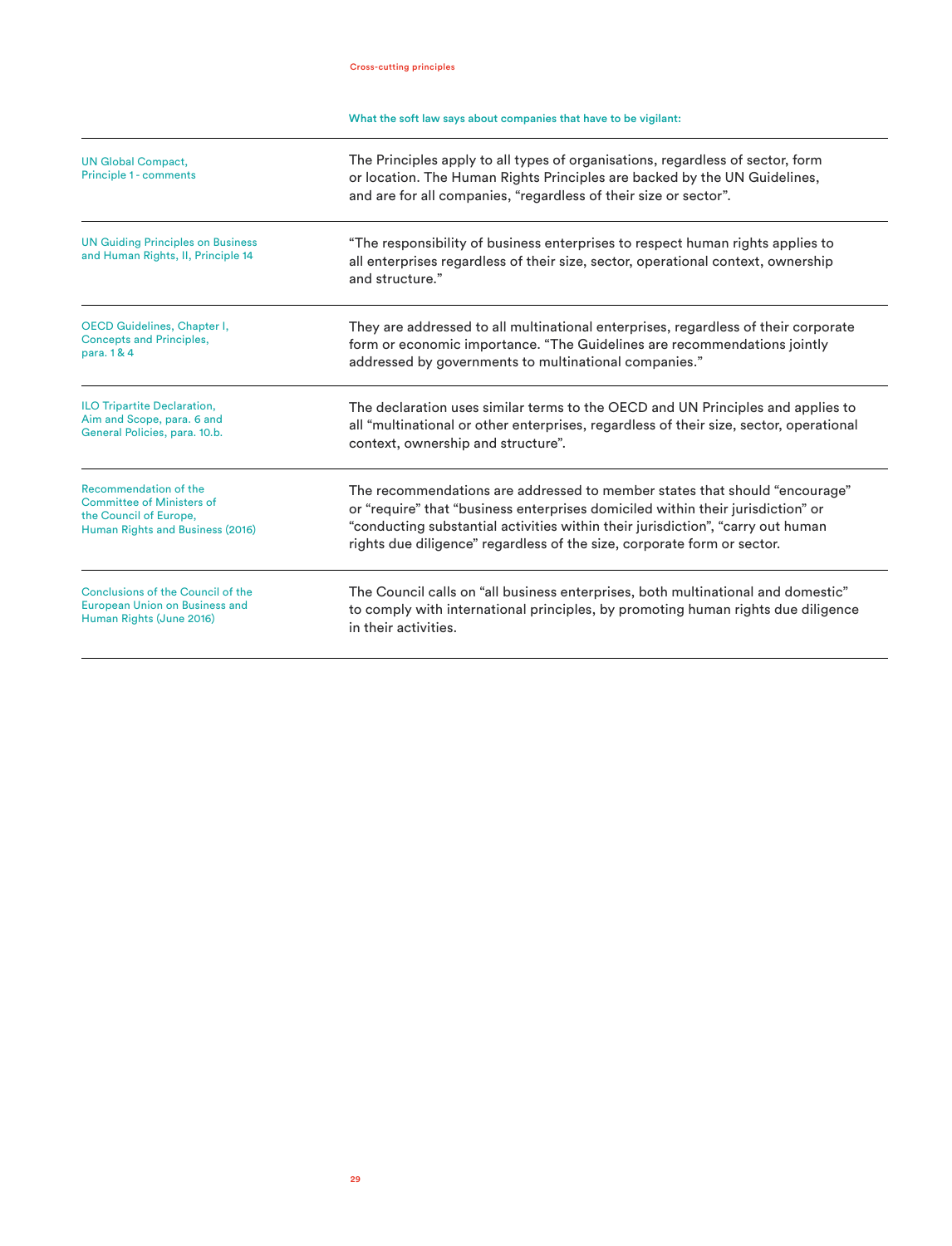# **3. Organisational perimeter of the obligation of vigilance: companies on which vigilance must be exercised**

# a — Group scope: controlled companies

The Plan should contain information on the group scope of the vigilance Plan drawn up by the company liable for the obligation, i.e. the list of controlled companies covered by the Plan, with, for each of them, information on the control exercised by the parent company that may justify the inclusion or exclusion from the Plan scope, the countries of location and operation, the number of employees and the activities. Publication should be in a form that makes it possible for information to be processed.

The Law provides that the Plan "shall include reasonable vigilance measures adequate to identify risks and to prevent severe impacts (...) resulting from the activities of the company and of those companies it controls within the meaning of article L. 233-16, II, directly or indirectly". Thus, the Law indirectly refers to the notion of group, by referring to the accounting consolidation scope of groups of companies. It specifically targets controlled companies within the meaning of article L. 233-16, II of the French Commercial Code, i.e. the notion of direct or indirect "exclusive control<sup>32</sup>", whether it is exercised directly by the parent company or indirectly through other companies that are also controlled. The Plan must therefore clearly show that these companies are included in the scope *ratione personae* of the obligation and that each of them must be subject to reasonable vigilance. The vigilance measures presented in the Plan must therefore be applied, in an appropriate way, to all these companies.

# Avenues for evolution

The aim of this provision is to clearly identify within the group the entities over which the parent company exercises some form of control in terms of vigilance, enabling to reflect in law the reality of the group's economic, social and environmental impact. Parent companies can no longer hide behind the opacity of their value chain or the autonomy of legal entities to avoid any form of legal liability. They must now identify and prevent risks, including within the group.

The identification of the group's entities and their location contributes to the transparency and effectiveness of vigilance. Indeed, it allows stakeholders to express themselves when there is a gap between the information presented in the Plan and the reality of risk management at the operational level.

Article L. 233-16, II of the French Commercial Code, on the accounting consolidation scope, has the advantage of being already known to companies.

32. This article provides that "Exclusive control by a company results either from the direct or indirect possession of a majority of the voting rights in another company; or the appointment, for two successive financial years, of a majority of the members of the administrative, management or supervisory bodies of another company. The consolidating company is presumed to have made this designation when, during this period, it has directly or indirectly possessed a portion exceeding 40% of the voting rights, and no other partner or shareholder possessed, directly or indirectly, a portion exceeding its own ; or the right to exercise a dominant influence over an enterprise by virtue of a contract or statutory clauses, where the applicable law so permits."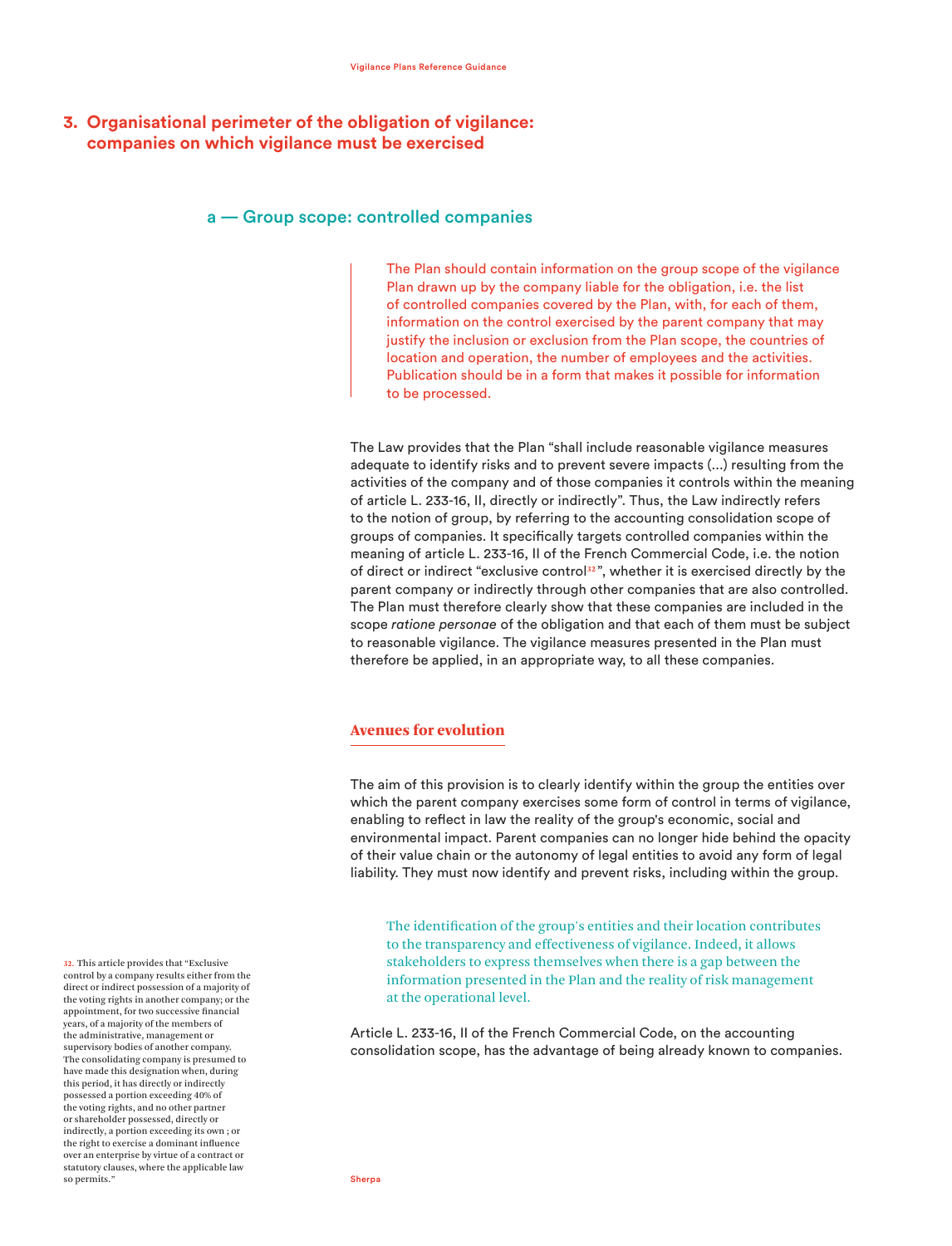But it also presents several difficulties. First, this scope is limited to exclusive control, while joint control<sup>33</sup> may also result in some influence over the operational policy of an entity.

In addition, this notion of control is not the same as the one used previously in the Law to identify the companies liable for the obligation, by reference to article L. 233-3 of the French Commercial Code, thus creating a certain complexity in determining the scope and content of the obligation.

Finally, it should be noted that the notion of control as defined in the French Commercial Code in article L. 233-16, II would not necessarily be relevant for stakeholders or persons affected by a group's activity. The fact that a French parent company owns stakes in another company that is not characterised by exclusive control, does not protect it from being called into question. The risk to the company's image will persist. Quasi-legal risk, based on soft law, may also remain. Indeed, soft law norms expect companies to be vigilant on the whole group's scope, in the broadest possible sense.

It would therefore be prudent for companies covered by the obligation of vigilance to exercise it as broadly as possible and to anticipate potential legislative developments in this direction.

33. *French Commercial Code,* art. L. 233- 16 -III; III of the article, excluded from the scope of the law which only refers to II, defines the notion of "joint control".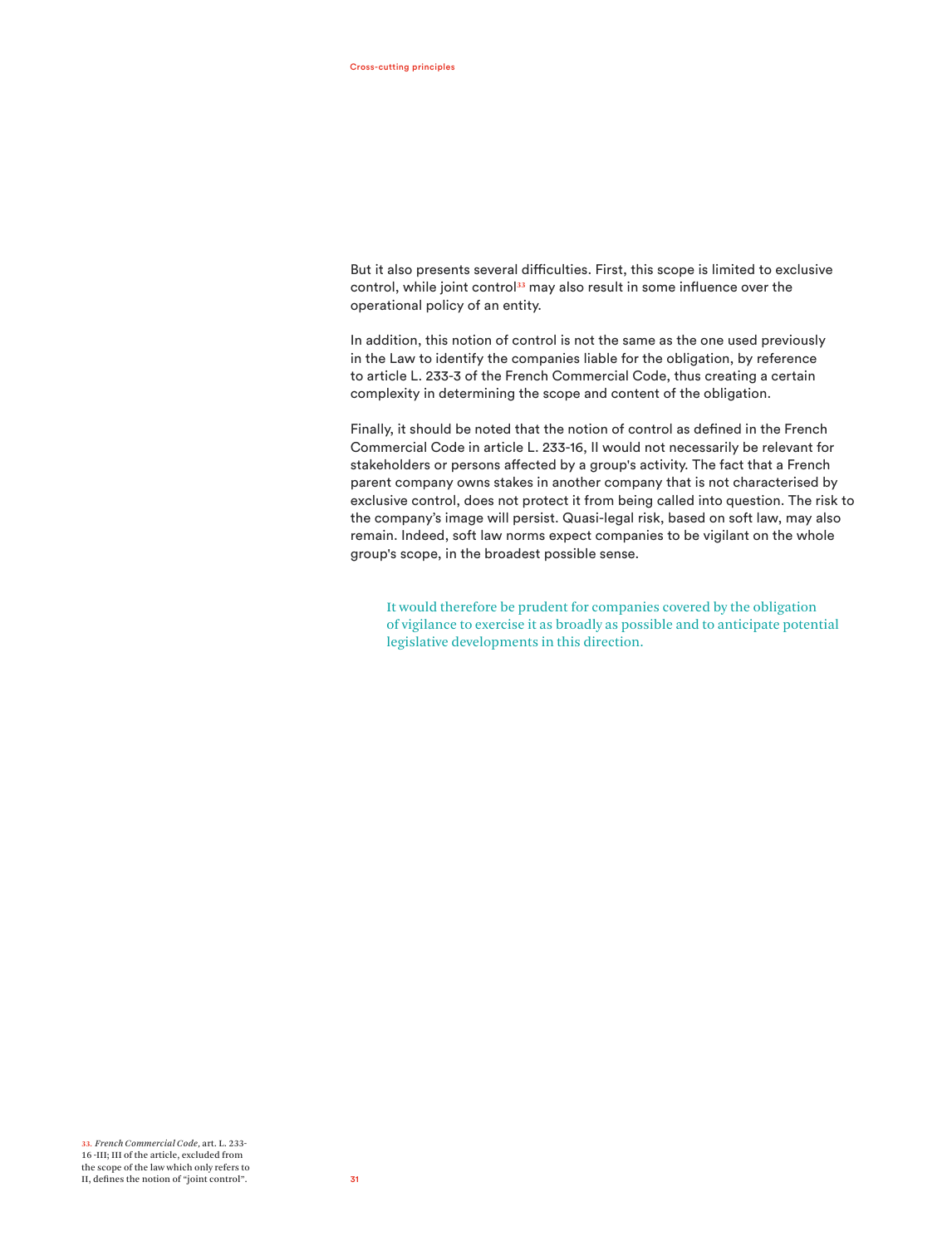# b — Extra-group scope: suppliers and subcontractors

The company liable for the obligation should determine and publish information relating to the extra-group scope of the duty of vigilance, i.e. the list of suppliers and subcontractors covered by the Plan as a result of the established commercial relationships maintained with the parent company and its subsidiaries. Depending on the number of suppliers and subcontractors involved, the publication may not necessarily be produced directly in the body of the Plan itself. In this case, it should be possible to refer to it clearly, for example by a hypertext link. The publication should be in a form that makes it possible for information to be processed. Information should include the name, address, products or services provided, number of workers, products used and their origin, the list of authorised subcontractors, the share of the supply chain represented by the publication, the latest update of information and the timetable for upcoming updates.

Companies that are unable to identify precisely all of this scope or information in the immediate term should clearly indicate in the published Plan the timeline and intermediate objectives they set in that matter. **Businesses that are partially or totally unable to identify this scope or this information within a reasonable period of time should consider reorganisation.** 

The Law requires companies to ensure that their Plan "include reasonable vigilance measures adequate to identify risks and to prevent severe impacts" resulting from "the activities of subcontractors or suppliers with whom they have an established commercial relationship, when these activities are related to this relationship".

The Plan will have therefore to demonstrate the integration of the subcontractors and suppliers of the parent company and of controlled companies into the perimeter *ratione personae* of the obligation and the effective exercise, on each of them, of reasonable vigilance. Hence, the vigilance measures presented in the Plan must be applied, in an appropriate way, to all the subcontractors and suppliers of the parent company and of the group companies. The Law defines the scope of vigilance over suppliers and subcontractors, first by using the concept of "established commercial relationship" and second by the connection to the activity.

The concept of established commercial relationship refers to article L. 442-6, I of the French Commercial Code, which makes the brutal termination of such relationships a civil tort<sup>34</sup>. According to case law, a relationship is deemed to be established when it is of a long-term nature, of a certain intensity and suggests that it will continue. It does not necessarily have to be formalised by a contract. The criterion of duration tends to diminish in the case of a new relationship but is generally of great importance and implies a long-term partnership<sup>35</sup>.

34. By virtue of article L. 442-6, I of the Commercial Code "Engages the liability of its author and obliges him to remedy the damage caused by any producer, trader, industrialist or person registered in the register of occupations (...) to suddenly, even partially, breach off an established commercial relationship without written notice (...)".

35. Dalloz, *Dictionnaire permanent Droit des affaires*, 2018.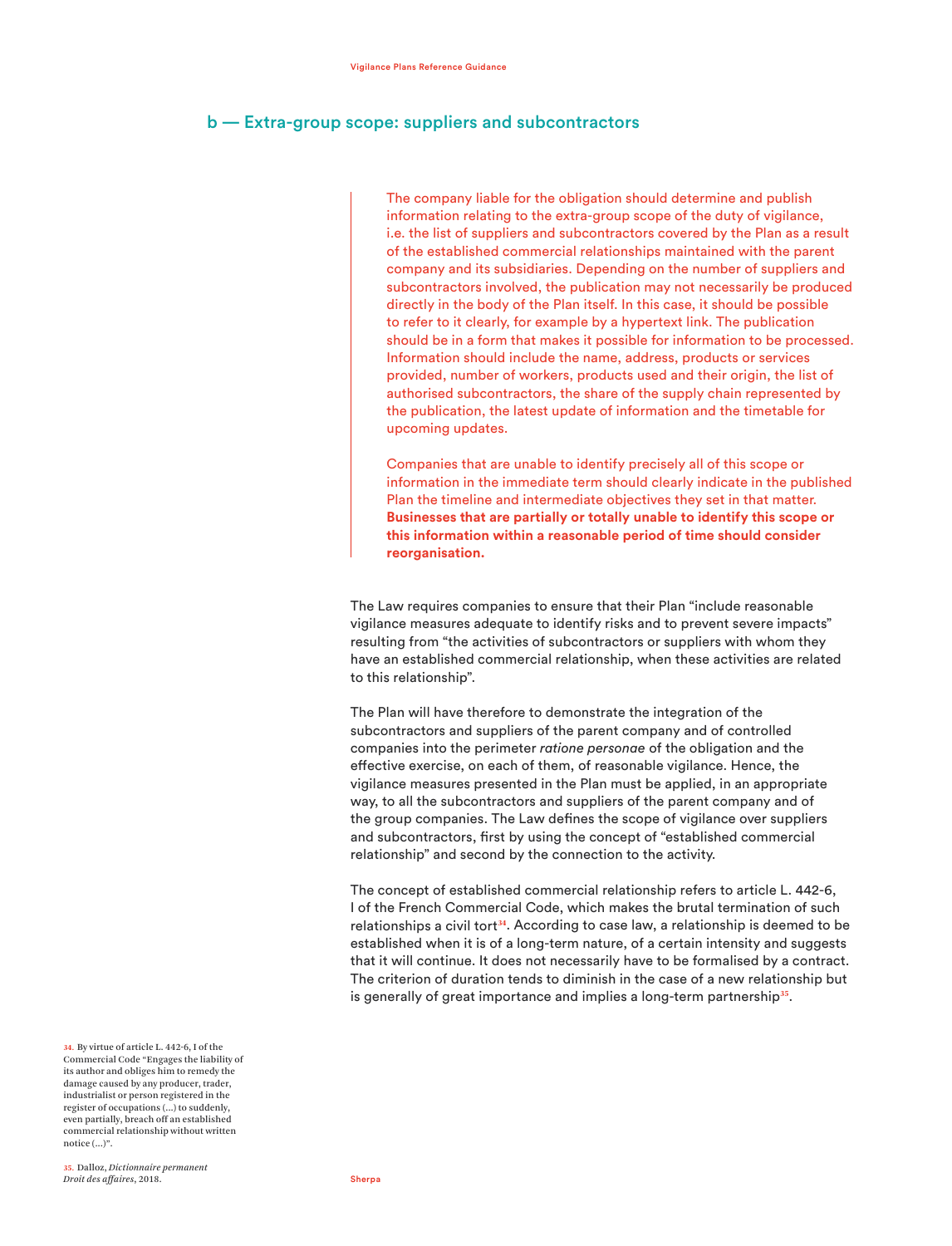These criteria are more economic than legal<sup>36</sup> and are based, in fact, more on the quality of the relationship and the various trading partners rather than the nature of any legal relationship between the actors. Abrupt breakup as an offense is moreover assessed in the light of the economic imbalance in commercial relations. It seeks to protect suppliers and subcontractors in a situation of economic dependence and its benefit may extend to third parties in a direct contractual relationship<sup>37</sup>.

The question is whether these criteria can be used to determine the extent of the duty of vigilance. Indeed, at first glance, the objectives of the two measures are different, so that one may doubt an analogous reasoning. However, despite the presence of distinct stakes, the Law on the Duty of Vigilance aims to take into account the dependency situation of some economic partners.

Indeed, in addition to parent companies, the Law also explicitly targets instructing companies. Its stated objective is to prevent social and environmental tragedies following the sprawling development production or supply chains, characterised in particular by "cascading subcontracting".

It is also known as the "Rana Plaza Law", in tribute to the Bangladeshi women workers killed in the collapse of a factory that symbolises this sometimes-wild subcontracting. Such subcontracting, which delocalises the burden of social and environmental damages to distant commercial partners, only reinforces the already strong logic of economic dependence. The Law on the Duty of Vigilance, by referring to suppliers and subcontractors, thus aims to prevent the repetition of such tragedies by limiting the negative effects of this dependence.

This approach to the established commercial relationship concept should guide companies in identifying the extra-group scope of their Plan. It must therefore reach all suppliers and subcontractors of a company and its subsidiaries, regardless of their position in the value chain, whenever they have an established commercial relationship with them that goes beyond a direct or 1<sup>st</sup> tier contractual relationship.

The question as to whether these are the parent company's suppliers and subcontractors or those of controlled companies was raised by the parliamentarians during the debates<sup>38</sup>. It is also possible to refer to the Government's observations before the Constitutional Court: "The vigilance Plan should therefore include measures relating to subcontractors and suppliers involved in the production chain of the group concerned, either directly for the parent company or indirectly for one of its subsidiaries<sup>39</sup>." Considering the objectives of the Law, this is again the most logical interpretation.

36. See Charley HANNOUN *«Le devoir de vigilance des sociétés mères et entreprises donneuses d'ordre après la loi du 27 mars 2017 »*, Dalloz, Droit Social, 2017, 806; See also "Rupture brutale de relations commerciales établies dans le secteur automobile", Cour of Cassation, com. 5 July 2016, AJ contrat 2016, p. 439.

37. The Court of Cassation says that "a third party may invoke, on the basis of delictual liability, the termination of a business relationship as soon as this failure has caused him a prejudice"; see also "Rupture des relations commerciales établies: préavis prévu par les usages professionnels, Court of Cassation, com. 3 May 2012 - D. 2012. 1324: the court must «examine if the notice (...) takes into account the duration of the business relationship and other circumstances of the case, including the state of economic dependence of the ousted company."

38. French National Assembly, *Report No. 3582* on the duty of vigilance of parent and instructing companies, made on behalf of the Law Commission by Dominique Potier, 16 March, 2016, [\[http://www.assemblee](http://www.assemblee-national.fr/14/rapports/r3582.asp)[national.fr/14/rapports/r3582.asp\]](http://www.assemblee-national.fr/14/rapports/r3582.asp)

39. Cons. court, Decision No. 2017-750 DC of 23 March 2017, *Government Comments*; See also Decision, cons. 11 "the obligation includes all companies controlled directly or indirectly by this company as well as all the subcontractors and suppliers with in which they have a relationship established commercial."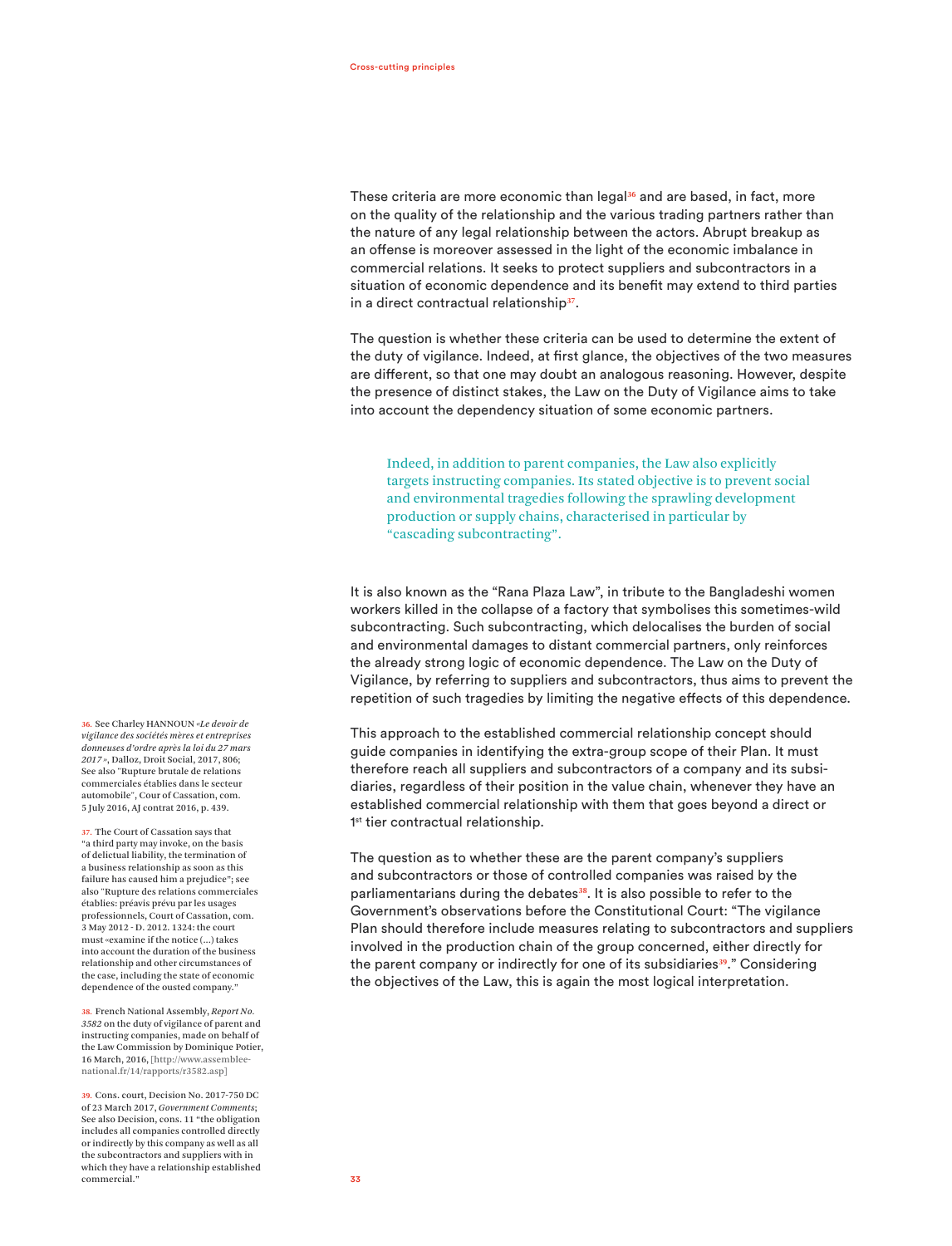#### What the soft law says about the scope of vigilance:

| <b>OECD Guidelines, Chapter II, General</b><br>Principles, para. A.10, 11 and 12, Chapter III,<br>Disclosure and Chapter IV, Human Rights,<br>paras. 1 to 3 and 5, Comments, para. 33 | They require reasonable diligence from the company and corporations,<br>addressing the negative impacts they cause, contribute to or are directly linked<br>by their activities, services, products or business relationships. It therefore covers<br>the entire value chain. The comments on the Principles recall that, in some cases,<br>communication with the public and with other parties "may pertain to entities<br>that extend beyond those covered in the enterprise's financial accounts", such<br>as, for example, "information on the activities of subcontractors and suppliers or<br>of joint venture partners. This is particularly appropriate to monitor the transfer<br>of environmentally harmful activities to partners". |
|---------------------------------------------------------------------------------------------------------------------------------------------------------------------------------------|-------------------------------------------------------------------------------------------------------------------------------------------------------------------------------------------------------------------------------------------------------------------------------------------------------------------------------------------------------------------------------------------------------------------------------------------------------------------------------------------------------------------------------------------------------------------------------------------------------------------------------------------------------------------------------------------------------------------------------------------------|
| <b>UN Guiding Principles on Business and</b><br>Human Rights, II, Principles 13, and 15 to 19                                                                                         | Due diligence should be widely exercised throughout the group and its business<br>relationships since it "should cover adverse human rights impacts that the<br>business enterprise may cause or contribute to through its own activities,<br>or which may be directly linked to its operations, products or services by its<br>business relationships.                                                                                                                                                                                                                                                                                                                                                                                         |
| UN Global Compact, Principles 1 & 2 and<br>comments                                                                                                                                   | The Principles call on enterprises to protect human rights and not to be complicit<br>in their violations. They rely on the trinity "to talk, to contribute, directly linked"<br>to cover the entire value chain, activities, products and services.                                                                                                                                                                                                                                                                                                                                                                                                                                                                                            |

# Avenues for evolution

Companies often use competition and trade secret arguments to refuse to disclose lists of suppliers and subcontractors.

However, they are the *sine qua non* condition for an effective and efficient vigilance, as they enable workers, trade unions, NGOs and affected communities to identify quickly instructing companies to alert them in case of problems that irregular, often incomplete and not always fully independent audits are not able to identify. Moreover, subcontractors and suppliers may themselves display on their websites the names of the brands with which they maintain commercial relationships, which limits the relevance of arguments relating to competition and business confidentiality.

This practice may damage the company's image because the information disclosed is not necessarily up to date and controlled by the instructing company. In the event of an incident involving the suppliers or subcontractors, the impact on the reputation of the instructing company by the subcontractor may then be significant, even though the subcontractor may no longer work with the partner in question.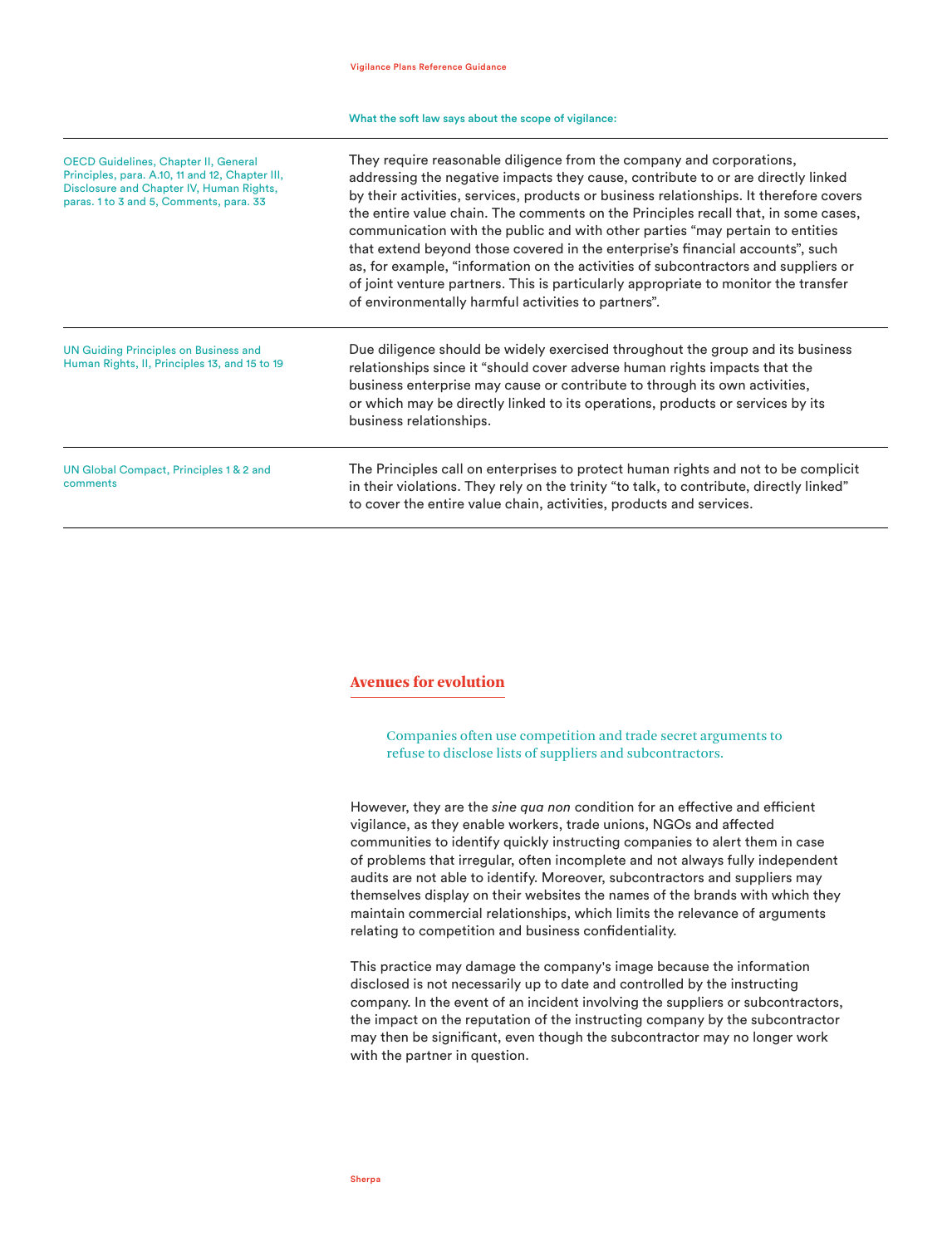Hence, disclosure and regular updating of lists of suppliers and subcontractors by the instructing company make it possible to prevent and control this risk. In addition, the competition argument is increasingly being challenged by the proliferation of sectoral, regional or multi-stakeholder initiatives. Some of these initiatives already collect and mutualise information on subcontractors and suppliers<sup>40</sup>.

However, in these cases the information is not always disaggregated by company and not always made public either, compromising the preventive logic allowed by transparency and targeted in particular by the Law on the Duty of Vigilance. Only the companies themselves, by publishing lists of suppliers and subcontractors, can fully satisfy this objective.

Finally, NGOs, communities, trade unions, investigative journalists or researchers, faced with situations of human rights or environmental violations, sometimes decide to engage in this research work of tracing the origin of orders, finding clothes labels or the origin of products. These searches may take weeks, months or years, sometimes due to limited resources, but the chain will often be identified eventually. Failure to deliver this information in a transparent manner *ab initio* only extends the deadline and increases tensions with the stakeholders. Finally, such disclosures are becoming more widespread in various sectors, including textiles or agriculture.

#### **Transparency of supply chain and subcontractors**

A coalition of NGOs, including Human Rights Watch and Clean Clothes Campaign, launched the "Transparency Pledge" campaign in 2016, which aimed to obtain a list of suppliers and subcontractors from parent and instructing companies in the textile sector<sup>41</sup>. The initiative was also in line with the Rana Plaza disaster and aims to increase the transparency of the supply chain in order to improve health risk prevention, safety or labour law.

Companies engaging in the initiative should publish and specify the following information: name, address, parent company, type of products supplied, manufactured or processed, information on the number of workers, list of authorised subcontractors, part of the supply chain involved in the public communication, volume of business it represents, latest update and timeline for future updates. Updates must be carried out regularly. Public communication must be in **documents that allow users to manipulate and manage the data**. Dozens of companies have signed the initiative and have begun to disclose lists and all or part of the required information. Some of them update the data **every three months.**

40. *Bangladesh Agreement on Fire and Building Safety*, [\[http://bangladeshaccord.](http://bangladeshaccord.org/factories/list-factories/) [org/factories/list-factories/\]](http://bangladeshaccord.org/factories/list-factories/)

41. Clean Clothes Campaign, "Follow the thread", [[https://cleanclothes.org/](https://cleanclothes.org/transparency) [transparency\]](https://cleanclothes.org/transparency)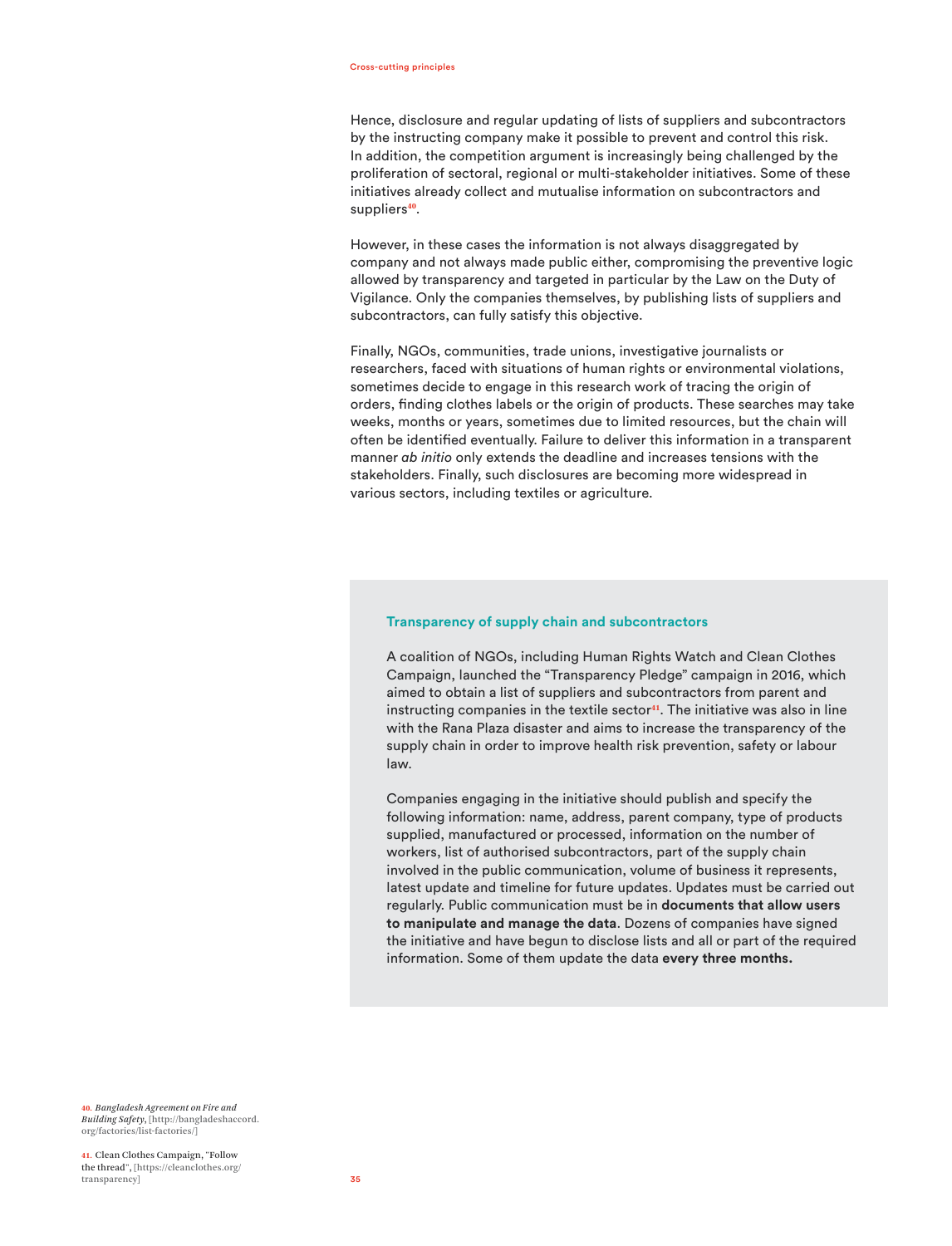Other initiatives such as "Know the Chain<sup>42"</sup> assess the transparency and traceability of value chains of companies in different sectors. **This is a determining factor in the quality of identification of the risk** of forced labour and its treatment by the assessed companies. In addition to the textile sector, the initiative assessed the practice of companies in the agro-food sector and the communication and information technology sector. The quality of traceability is assessed by means of a disclosure that includes at least: the name and address of 1st tier suppliers, the country of suppliers beyond tier 1 (excluding raw material suppliers), countries that are sources of raw materials with high risks of forced labour and information on the workers present at the different suppliers.

Among the evaluated companies, a major IT equipment group discloses a list of names, addresses and information on the sustainability practices of its tier 1 suppliers; a list of tantalum, tin, tungsten and gold foundries and refiners in its supply chains; a list of products and component providers; a list of countries from which it believes minerals in its supply chain could come; and information on the proportion of the student labour in its supply chain.

Another company in the agro-food sector discloses information about its agricultural raw material supply chain, in particular a list of the names and parent companies of its palm oil suppliers, as well as a list with the names and countries of supply of its palm oil mills. It discloses information on the labour force in its supply chain in some countries where forced labour is a risk, including gender, age, literacy level, languages and other demographic characteristics.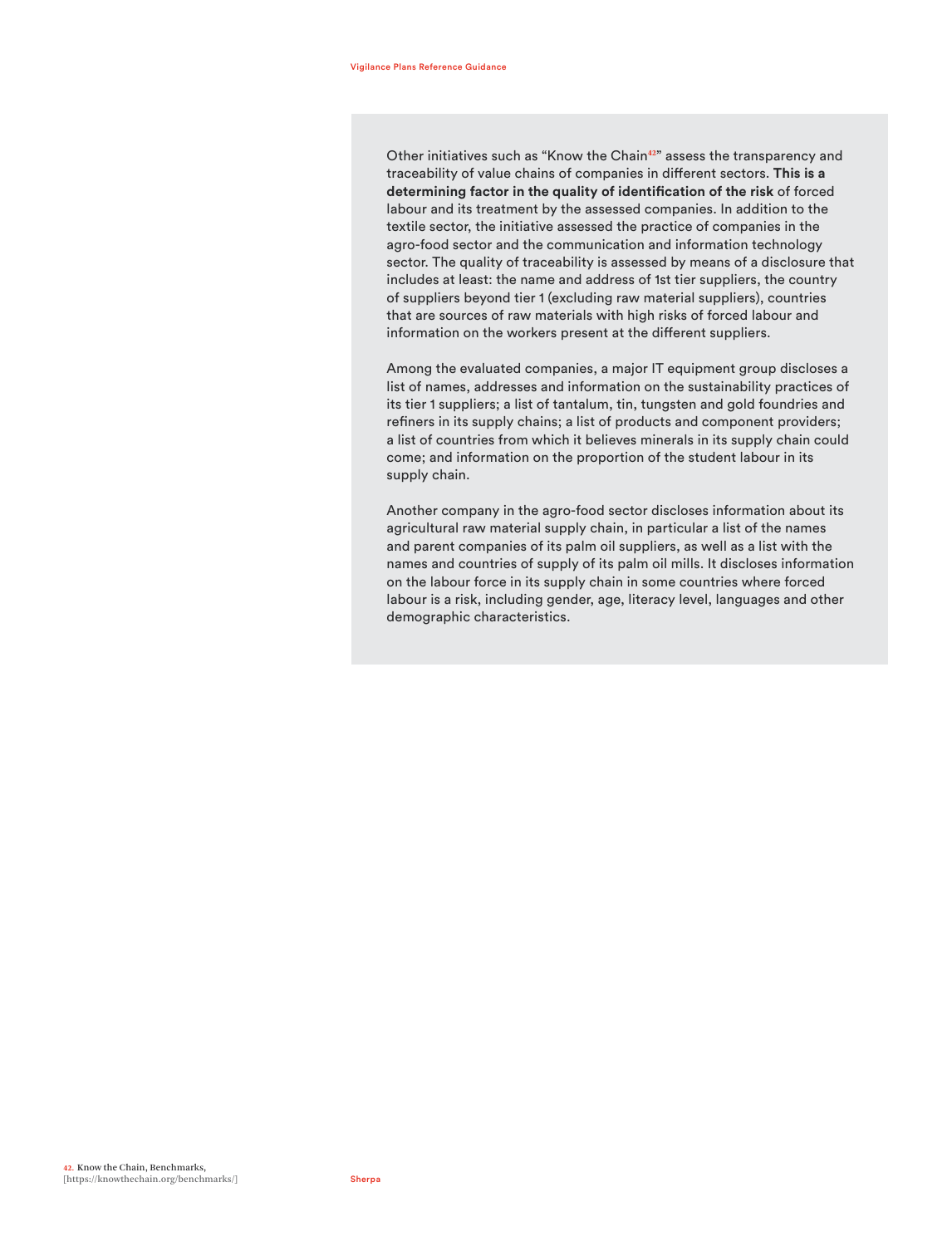# **4. Substantial perimeter of the obligation of vigilance: impacts on which vigilance must be exercised**

The company liable for the obligation should list the human rights it must respect, determine their content and potential breaches in the different countries where the group operates. The same applies to environmental, health and safety norms, it being specified that these three fields are interdependent and indivisible. The published Plan must highlight the vigilance measures taken for this entire substantial perimeter. When discrepancies are identified between international law, French law and local law, with a risk or severe violations arising therefrom, the Plan should highlight these legislative variations. It should also clearly state the standards on the basis of which the company defines its conduct, emphasising, where appropriate, how it will solve conflicts of standards.

The Law specifies that the Plan should contain measures to "identify risks and to prevent severe impacts on human rights and fundamental freedoms, on the health and safety of individuals and on the environment". As the Law is part of French legislation, it is the French conception of human rights and fundamental liberties, of the environment, health and safety of individuals, which must guide the establishment and implementation of vigilance. They also correspond to France's international commitments<sup>43</sup> (see box Soft Law p. 38).

Environmental, health and safety issues must be addressed in a way that is interdependent with human rights issues. The public's right of access to information, a corollary of freedom of expression and information, is thus enshrined in France's international environmental commitments and in the Environmental Charter based on the Preamble to the Constitution. Health and safety of persons may also be affected by the principle of dignity, inviolability and unavailability of the human body. The right to a healthy environment is a human right in itself, called "third generation".

In brief, the list of the substantial perimeter, or *ratione materiae*, of the vigilance Plan should be approached as a coherent, indivisible and interdependent whole and not as items subject to impermeable distinctions within separate sub-chapters and often treated in a highly unequal manner by companies in their Plan44. If the perimeter *ratione materiae* of the Plan thus seems at first sight rather vast, it is in fact circumscribed by the notion of "risks" and "severe impacts".

This notion of risks as defined by the Law on the Duty of Vigilance must be distinguished from that found elsewhere in the companies' annual report, with regard to the risks specific to the company itself, namely the legal, reputational or financial risks to which it is exposed.

43. French National Assembly, *Report No. 2628*, op. cit. "A formal definition is generally accepted according to which fundamental rights are proclaimed by texts of constitutional status (...) as well as by international and European conventions ( $\rightarrow$ "

44. Edward CAMERON and Peter NESTOR, "Climate and Human Rights: The Business Case for Action" BSR Report, San Francisco, November 2018.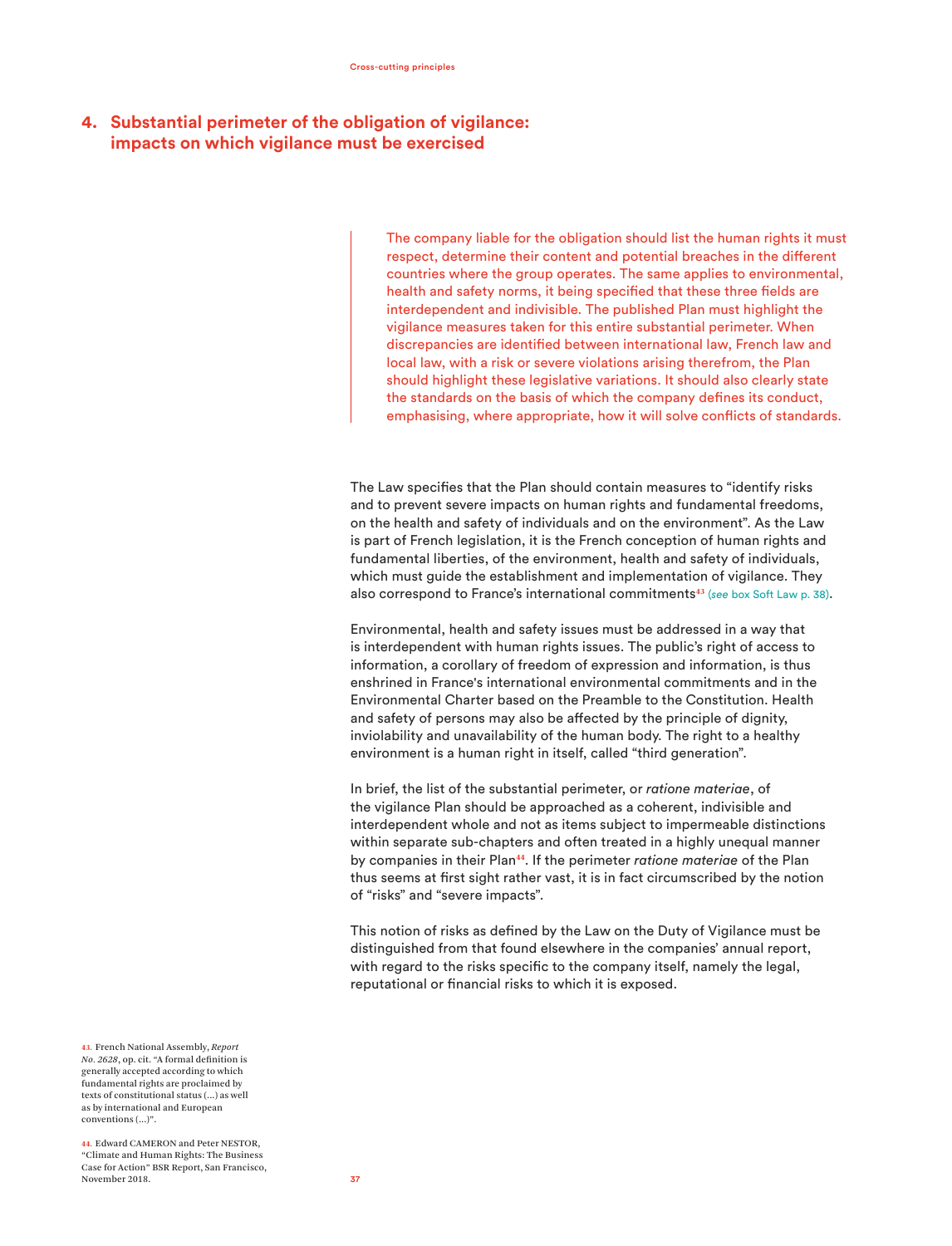#### What the soft law says about vigilance substantial perimeter

| <b>OECD Guidelines, Chapter IV,</b><br>Comments para. 39                                                                    | The company must refer "at a minimum to the internationally recognised<br>human rights expressed in the International Bill of Human Rights, consisting<br>of the Universal Declaration of Human Rights and the main instruments through<br>which it has been codified: the International Covenant on Civil and Political Rights<br>and the International Covenant on Economic, Social and Cultural Rights, and to<br>the principles concerning fundamental rights set out in the 1998 International<br>Labour Organisation Declaration on Fundamental Principles and Rights at Work." |
|-----------------------------------------------------------------------------------------------------------------------------|---------------------------------------------------------------------------------------------------------------------------------------------------------------------------------------------------------------------------------------------------------------------------------------------------------------------------------------------------------------------------------------------------------------------------------------------------------------------------------------------------------------------------------------------------------------------------------------|
| <b>ILO Tripartite Declaration,</b><br>General Policy, para. 10.d                                                            | Companies should carry out due diligence with regard to "internationally"<br>recognized human rights, understood, at a minimum, as those expressed in<br>the International Bill of Human Rights and the principles concerning fundamental<br>rights set out in the ILO Declaration on Fundamental Principles and Rights<br>at Work."                                                                                                                                                                                                                                                  |
|                                                                                                                             | What the soft law says about the notion of risk:                                                                                                                                                                                                                                                                                                                                                                                                                                                                                                                                      |
| <b>United Nations Guiding Principles on</b><br><b>Business and Human Rights, Principle 19</b><br>comments, and Principle 22 | "In assessing human rights impacts, business enterprises will have looked for<br>both actual and potential adverse impacts. Potential impacts should be prevented<br>or mitigated through the horizontal integration of findings across the business<br>enterprise, while actual impacts—those that have already occurred – should<br>be a subject for remediation".                                                                                                                                                                                                                  |

As for the notion of risk, it is defined as "a harmful event whose occurrence is uncertain as to its happening or to the time of its happening<sup>45"</sup>. Vigilance therefore concerns future, random damage resulting from the activity of the company and its subsidiaries or their suppliers and subcontractors.

The risk may be proven or suspected, i.e. its materialisation will be confirmed or unknown. It will then be the subject of either preventive or precautionary measures. The Law requires "risk mapping" with no distinction, which should therefore cover these two aspects. In addition to the legal precaution required, this approach is consistent with the requirements of the Environmental Charter, which enshrines the precaution and prevention principles in the French Constitution<sup>46</sup>. On the contrary, the notion of "prevention of severe harms" would only refer to a proven risk.

The damage must be of a certain severity. The Law on the Duty of Vigilance does not define the notion of severity, but it is known under French law. It has many occurrences, particularly in labour law, and the jurisdictions have acquired a long experience in its interpretation<sup>47</sup>. This concept is found in the alert procedure of the Labour Code in the event of serious and imminent danger

45. Gérard CORNU, *Vocabulaire juridique*, 8th edition, PUF, 2007, See «Risque », p. 833.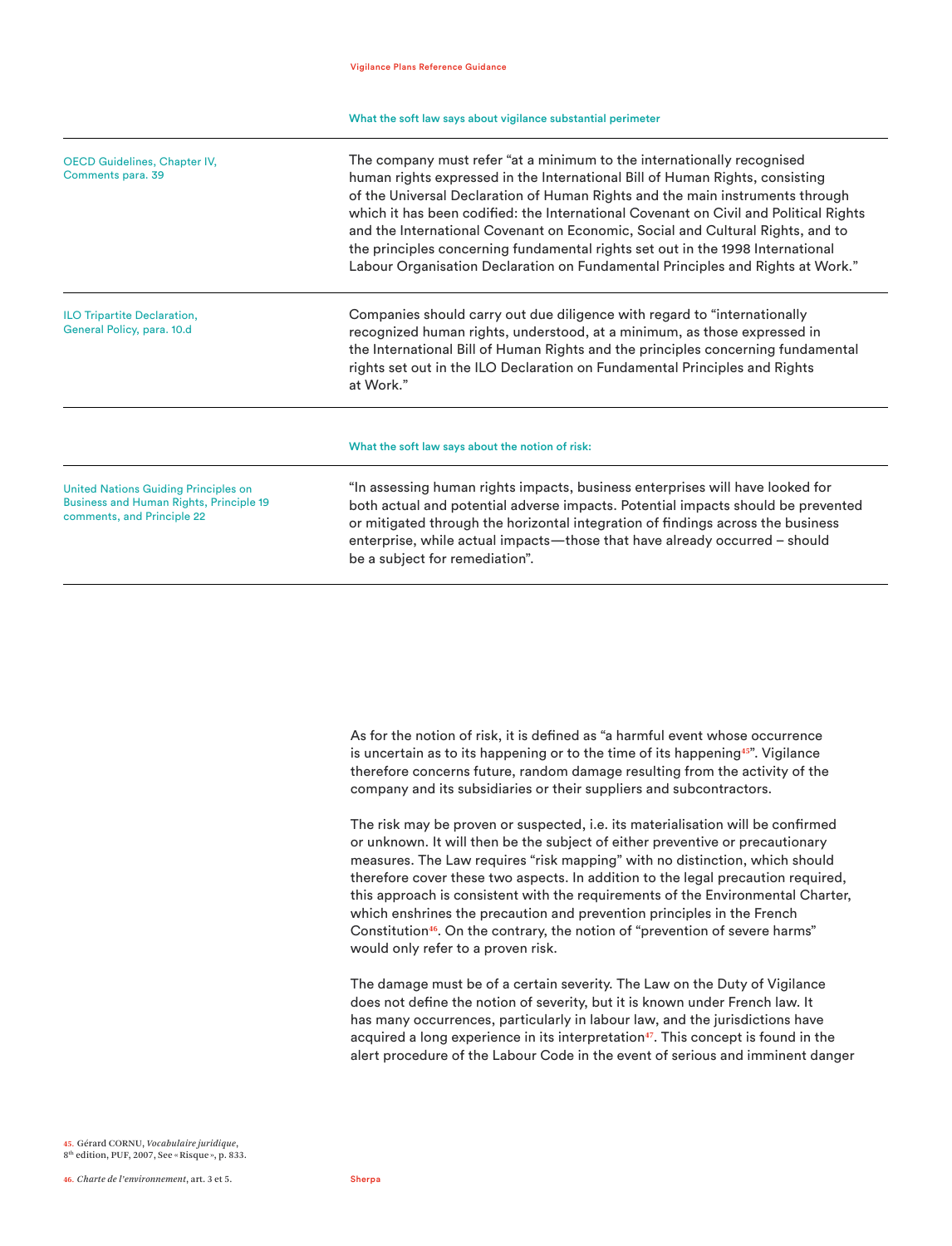to the life or health of workers. In this context, severity means a danger that is not simply minor; what is severe is what is likely to have both negative and serious consequences. For severe environmental impacts, the notion of "non-negligible" ecological prejudice, recently recognised in positive law, may serve as a basis. Indeed, ecological prejudice means "a significant harm on the elements or ecosystem functions or on the collective benefits obtained by man from the environment<sup>48</sup>". This definition implies that minor impacts could not be qualified as ecological prejudices.

# Avenues for evolution

At this stage, a recurring question will be how to proceed, in situations with an external element, when local law is different from the law of the parent company and grants a different level of protection to a given fundamental freedom. The principle rule is to respect local law. It is then necessary to consider in stages, depending on the nature of the conflict between local law and the law of the parent company.

If local law is more prescriptive, there is no real conflict in this case and the existence of a more protective standard is an advantage. We just have to make sure that it is effectively applied. The practices it requires at the local level can then be transferred within the group to align protection levels.

If local law is less prescriptive than French law, then there is typically a risk or a real severe harm. This risk must be identified and the company must consider whether it is possible to comply with a more prescriptive French or international standard while still respecting local law.

In this case, the company must respect the best standard and exert its vigilance so that its business partners comply with this standard. For example, in the case of child labour, it is quite possible to respect a higher minimum working age without infringing local law. If the answer is no, then compliance with the French or international standard must be sought. Several options are possible for companies facing conflicting standards<sup>49</sup>. One obvious solution is to not operate in the country. If this is not possible, companies can set up compensation systems, use legal and judicial channels to contest the conflicting rule, practice a form of peaceful disobedience or exercise leverage with business partners and local authorities.

Indeed, companies, including the French ones, usually do not hesitate to exercise their leverage with governments in order to obtain advantageous operating conditions. They might as well do the same for human rights or environmental standards. Companies can also use the diplomatic channels of their home countries to promote effective dialogue between States on human rights standards or the environment. These actions are all the more effective if they are carried out in concert with other actors. The point is then moving closer to multi-stakeholder sectoral or regional initiatives.

47. *Labour Code,* art. L 4131-1, L 4133-1 or L4614-2, C. *Public health,* art. L. 1142-1.

#### 48. *Civil Code.*, art. 1247.

49. United Nations Global Compact Human Rights Working Group, *Meeting the Responsibility to Respect in Situations of Conflicting Legal Requirements: A Good Practice Note*, June 2011, [[https://www.](https://www.unglobalcompact.org/docs/issues_doc/human_rights/Human_Rights_Working_Group/Conflict_of_) [unglobalcompact.org/docs/issues\\_doc/](https://www.unglobalcompact.org/docs/issues_doc/human_rights/Human_Rights_Working_Group/Conflict_of_) [human\\_rights/Human\\_Rights\\_Working\\_](https://www.unglobalcompact.org/docs/issues_doc/human_rights/Human_Rights_Working_Group/Conflict_of_) [Group/Conflict\\_of\\_Laws\\_GPN.pdf\]](https://www.unglobalcompact.org/docs/issues_doc/human_rights/Human_Rights_Working_Group/Conflict_of_)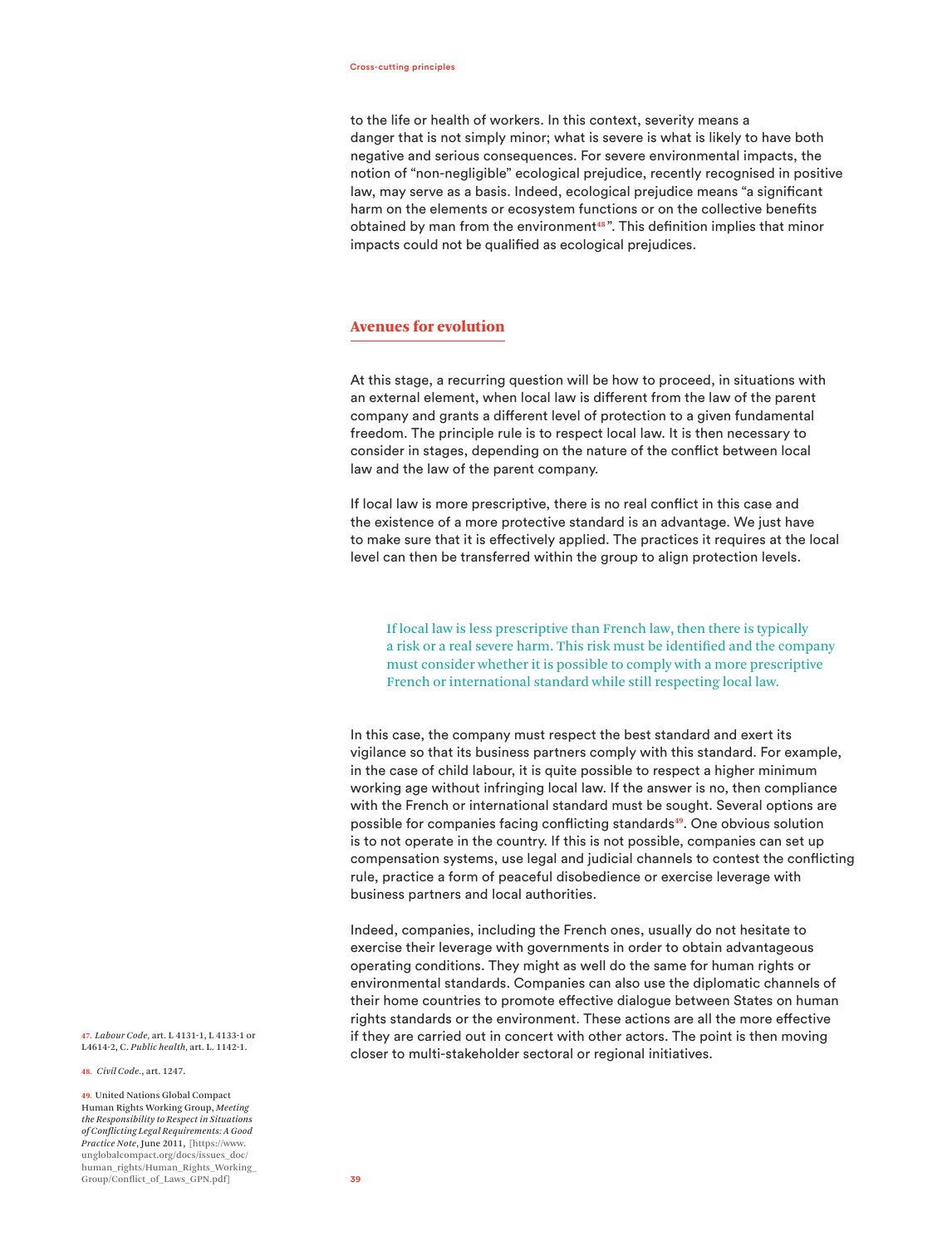#### What the soft law says about local law and conflicting standards:

UN Guiding Principles on Business and Human Rights, Principle 23 (a) and (b)

ILO Tripartite Declaration, General Policy, para. 11, Employment, para. 16, Working and Living Conditions, para. 44 In all contexts, business enterprises should "seek ways to honour the principles of internationally recognized human rights when facing with conflicting requirements".

The activities of multinational enterprises should "be consistent with national law and in harmony with the development priorities and social aims and structures of the country in which they operate". In particular, with regard to employment, companies, "particularly when operating in developing countries, should endeavour to increase employment opportunities and standards".

#### **Strategies for managing conflicts of standards<sup>50</sup>**

To manage conflicting standards and the risks of child labour, some companies choose to set the mandatory minimum age for all their employees worldwide at that compatible with international requirements, i.e. at the age of 16. On the other hand, given their young age, these minor workers are closely monitored and cannot work at night, work overtime, perform tasks involving the use of dangerous substances or tools, or carry heavy loads. They are the subject of reinforced training plans, are provided with an internal "tutor" and are recorded in a special monitoring register.

Several Internet service providers have introduced a policy of handling requests for information or network disconnection from the authorities of certain countries that may affect freedom of expression or privacy<sup>51</sup>.

The authorities demand such measures to be carried out immediately. However, companies may ask that such requests be submitted in an official written form with the seal of the requesting authority, and insist that all requests be sent to the company's headquarters for approval. The request should explain the legal basis for the restrictions on freedom of expression, and should specify in particular the name of the requesting government entity and the name, as well as the title and signature of the authorising official.

The company is encouraged to take all administrative and judicial steps to challenge the legality of this request. This strategy does not necessarily keep the company from satisfying requests. However, it does discourage illegitimate requests, slows down the process and ensures that the parent or instructing company is informed, so that they cannot claim to be

50. Examples are drawn from several companies' reports, whose references can be provided upon request to the authors. The examples are also taken from the guide, LISE SMIT, Arianne GRIFFITH and Robert MCCORQUODALE. "When national law conflicts with international human rights standards: Recommendations for Business". *British Institute of International and Comparative Law (BIICL)*, 2018.

51. Global Network Initiative, [[https://](https://globalnetworkinitiative.org/gni-principles/) [globalnetworkinitiative.org/gni-principles/](https://globalnetworkinitiative.org/gni-principles/)]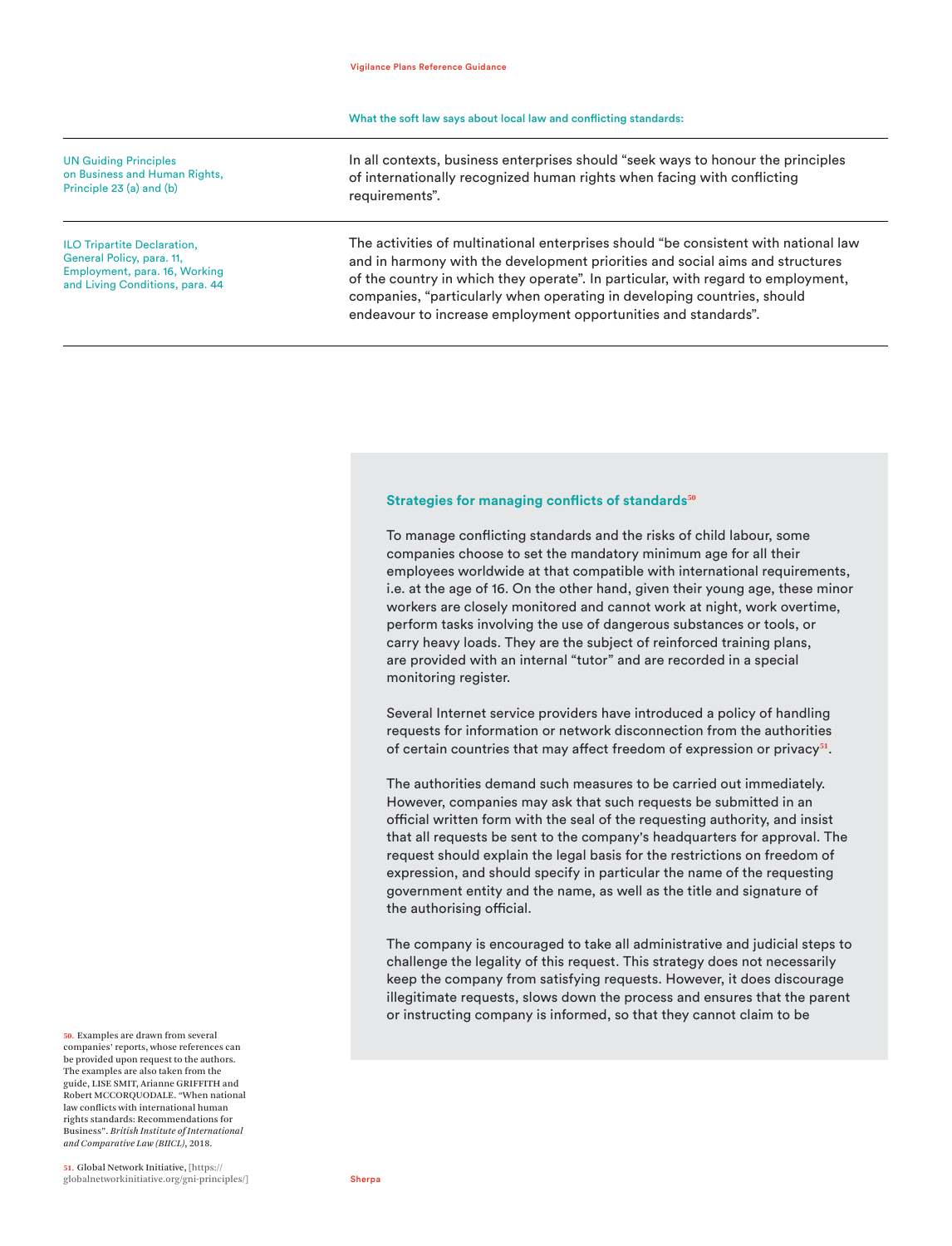ignorant of the risks and/or serious violations that are ongoing. They will then be able to take the appropriate decisions accordingly, including considering the option of ceasing operations in that country. Consequently, in the case that the request cannot be avoided, the company can clearly express its reluctance and in particular, its willingness to no longer offer services in the region in the face of repeated requests from the authorities.

In the case of a disparity between the French concept of some fundamental freedoms or of the environment and the legislation of countries where the French corporation operates through subsidiaries, subcontractors or suppliers, this disparity must be identified and the company must clearly highlight in its Plan the standard it chooses to meet, how it will do so and why.

According to the most fervent critics of the Duty of Vigilance Law, the textual foundations and normative content of fundamental rights and freedoms would be unclear<sup>52</sup>. However, the Constitutional Court stated that the references to such rights were "not precise enough to determine a failure likely to justify a sanction having a punitive character, **nonetheless, they were not**  unintelligible<sup>53</sup>".

Large companies have many lawyers and often use the services of external consultants who have in common that they have studied, in preparation for their entry into the profession, fundamental rights and freedoms, sometimes called human rights or public liberties. Those legal professionals, in particular lawyers, should therefore be able to guide companies and their stakeholders in identifying the sources and content of these fundamental rights.

Therefore, companies can only be encouraged to hire lawyers specialised in international human rights law, social law, fundamental freedoms or environmental criminal law, as they already do for competition law or tax law. These lawyers should be appointed, internally, to participate in the development and implementation of the vigilance Plan.

52. Cons. court., Decision No. 2017-750 DC of 23 March 2017, *Referral by 60 Senators*  "The expression 'fundamental freedoms' does not refer to any clear legal concept (...) no definition of the standards that must be upheld and of the infringements concerned is provided in the text of the law.

53. Cons. court, Decision No. 2017-750 DC of March 23, 2017, cons. 22.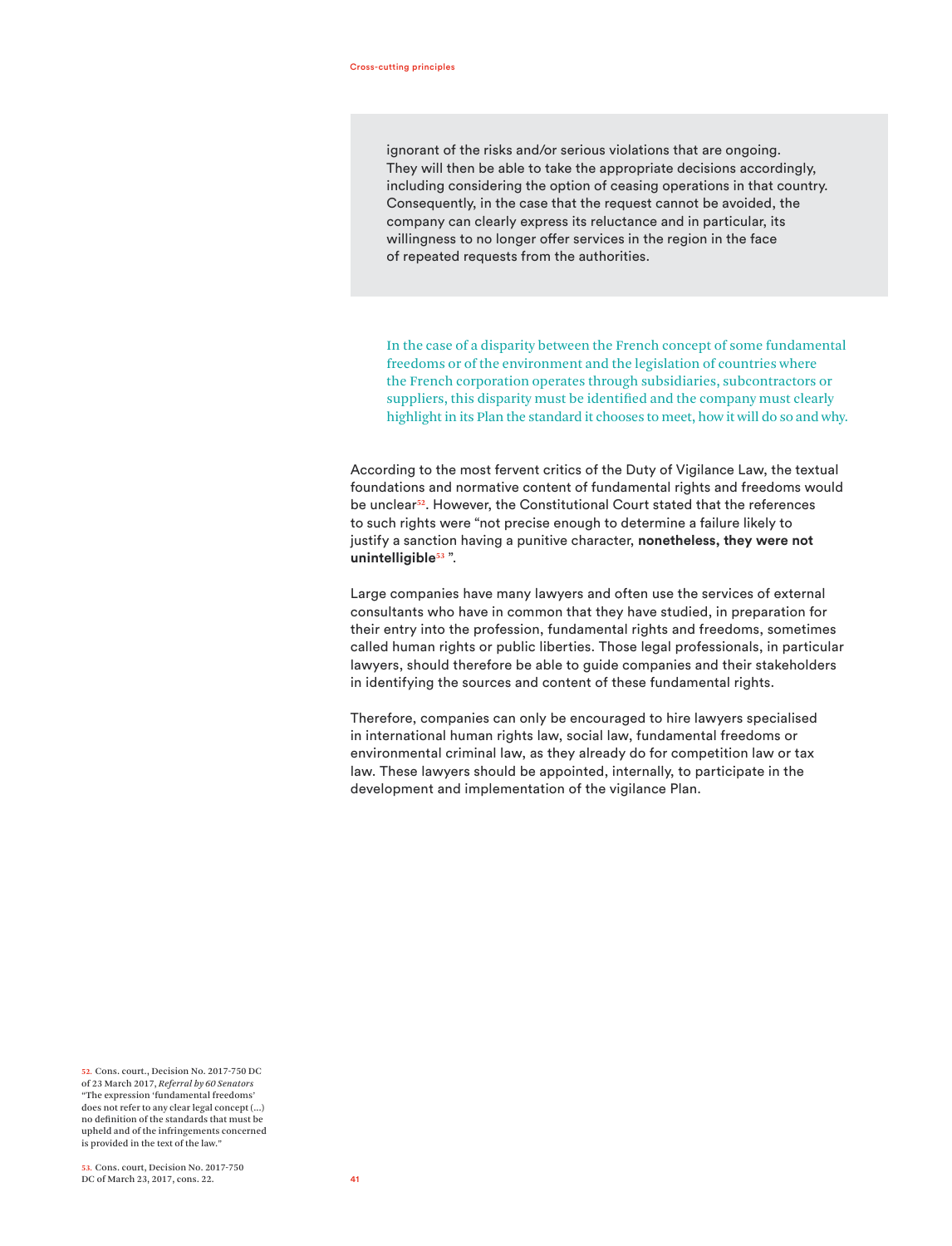# **5. Temporal perimeter of the duty of vigilance: when to be vigilant**

The company liable for the obligation must **consistently adopt a vigilant conduct** whereby it identifies and prevents risks and serious harms. As such, the Plan, which embodies compliance with the obligation, should be made available to the public as soon as it is drawn up and then **updated as regularly as possible**, in line with the evolution of risks, damages and their management. The company must pay particular attention to updating the Plan in the case of a change in the perimeter of the Plan, i.e. the entry or exit of certain companies or activities from the scope of its vigilance.

It is necessary to remind here the three elements of the duty of vigilance: it is a three-part obligation of conduct. In its first two components, the obligation is to "establish and effectively implement (...) reasonable vigilance measures adequate to identify risks and to prevent severe impacts", within the scope previously described. The third aspect of the obligation is the informative aspect, described at the beginning of the chapter, with the publication of the Plan and its inclusion in the annual report. While it is certain that inclusion in the annual report is a term obligation, which depends on the publication of the said report each year, the establishment, effective implementation and public disclosure of the Plan are of a steady character.

Indeed, the duty of vigilance has been described as an obligation of means. The distinction between an obligation of means and an obligation of result was initially proposed by the doctrine on contractual obligations, but today it infuses the entire law of obligations. The terminology tends to evolve towards the notions of general obligations of prudence and diligence as well as specific obligations. In this regard, the doctrine now considers that articles 1240 and 1241 of the Civil Code (which define the principle of individual liability) correspond to an obligation of prudence and diligence, i.e. the behaviour of the "prudent father", the reasonable person<sup>54</sup>.

The duty of vigilance, which also refers to these articles, is to be therefore understood as an obligation of generally prudent and diligent conduct, a reasonable conduct, which cannot obviously take place only once a year. It must be constantly renewed, as risks and infringements evolve. This approach is fully consistent with the tools and objectives of civil liability, to which the Law is explicitly linked and which make it possible to prevent impacts and to halt them or remedy them once they have been committed<sup>55</sup>. This clearly makes the Law distinct from simple reporting or compliance obligations.

The Plan itself, which formalises the vigilant conduct of the parent company, must therefore be also subject to regular changes that will be incorporated in the Plan disclosed to the public.

54. Yves PICOD, *Répertoire de droit civil*, Dalloz Obligations, June 2017.

55. Philippe LE TOURNEAU, «Responsabilité : généralités », *Répertoire de droit civil*, Dalloz, May 2009.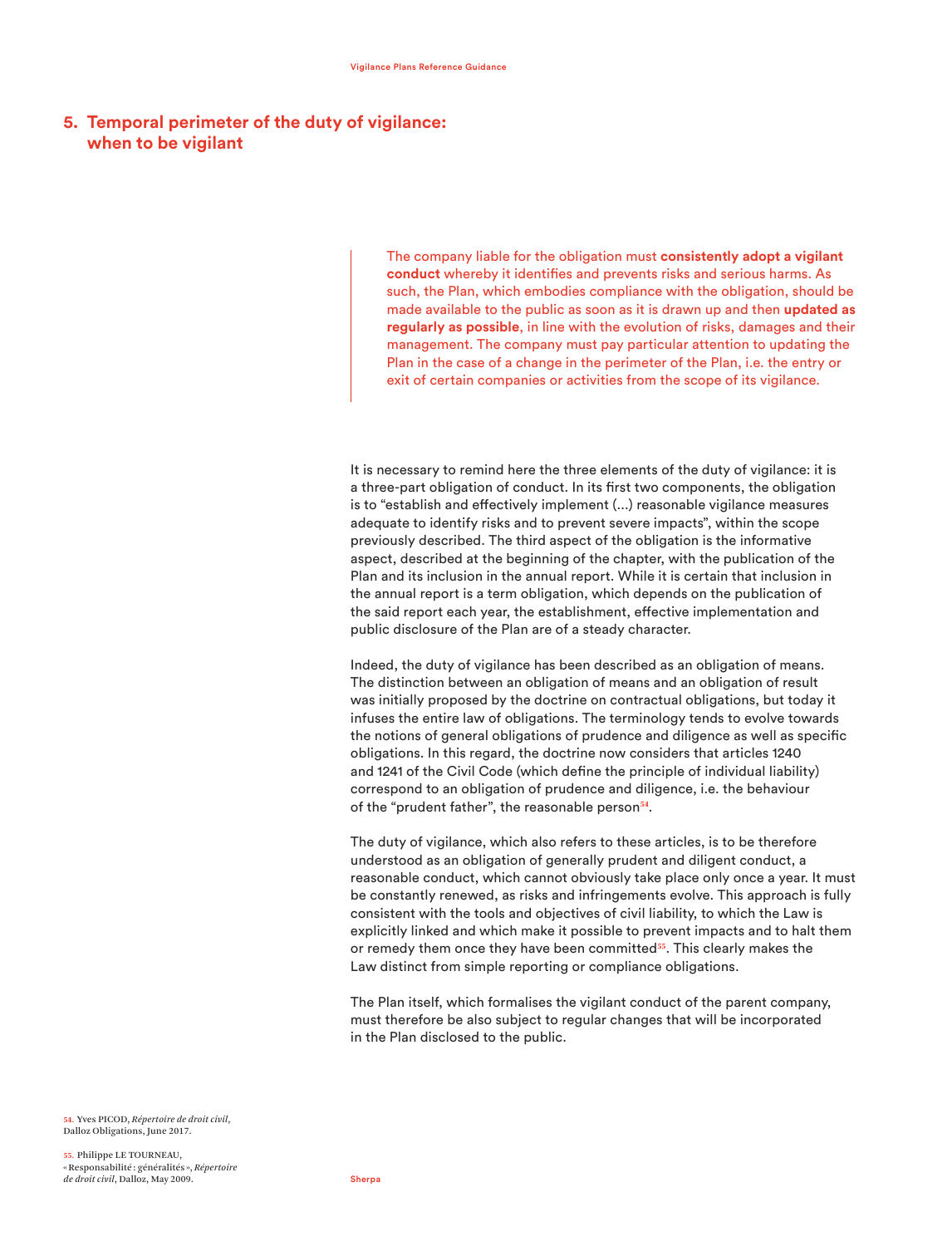# Avenues for evolution

With regard to the publication of the Plan and its communication to the broader public, the practical constraints must however be recognised. It would probably be unreasonable to expect companies to update in real time the entire Plan on the website for public information. Nevertheless, as this aspect of the obligation fuels the other two, it is in the interest of companies to update their communications and publications on the subject more than once a year to ensure the transmission of information, to enable stakeholders to react in the event of forgetting and to prevent complaints from being brought.

Companies should update the Plan as regularly as possible in the event of a significant change in the scope of vigilance, i.e. in the case that new companies or activities were to enter the scope of the Plan. In particular, the lists of suppliers and subcontractors should be updated very regularly.

#### What the soft law says about the constant nature of vigilance:

| <b>UN Guiding Principles on Business</b><br>and Human Rights, Principle 17 (c)<br>and comments | Due diligence "should be ongoing, recognizing that human rights risks may<br>change over time as the company's operations and operating context evolve".<br>In other respects, according to the comments, due diligence "must be initiated"<br>as early as possible in the development of a new activity or relationship." |
|------------------------------------------------------------------------------------------------|----------------------------------------------------------------------------------------------------------------------------------------------------------------------------------------------------------------------------------------------------------------------------------------------------------------------------|
| <b>OECD Guidelines, Chapter IV,</b>                                                            | Due diligence is "an on-going exercise, recognising that human rights risks may                                                                                                                                                                                                                                            |
| Comments, para. 45                                                                             | change over time as the enterprise's operations and operating context evolve."                                                                                                                                                                                                                                             |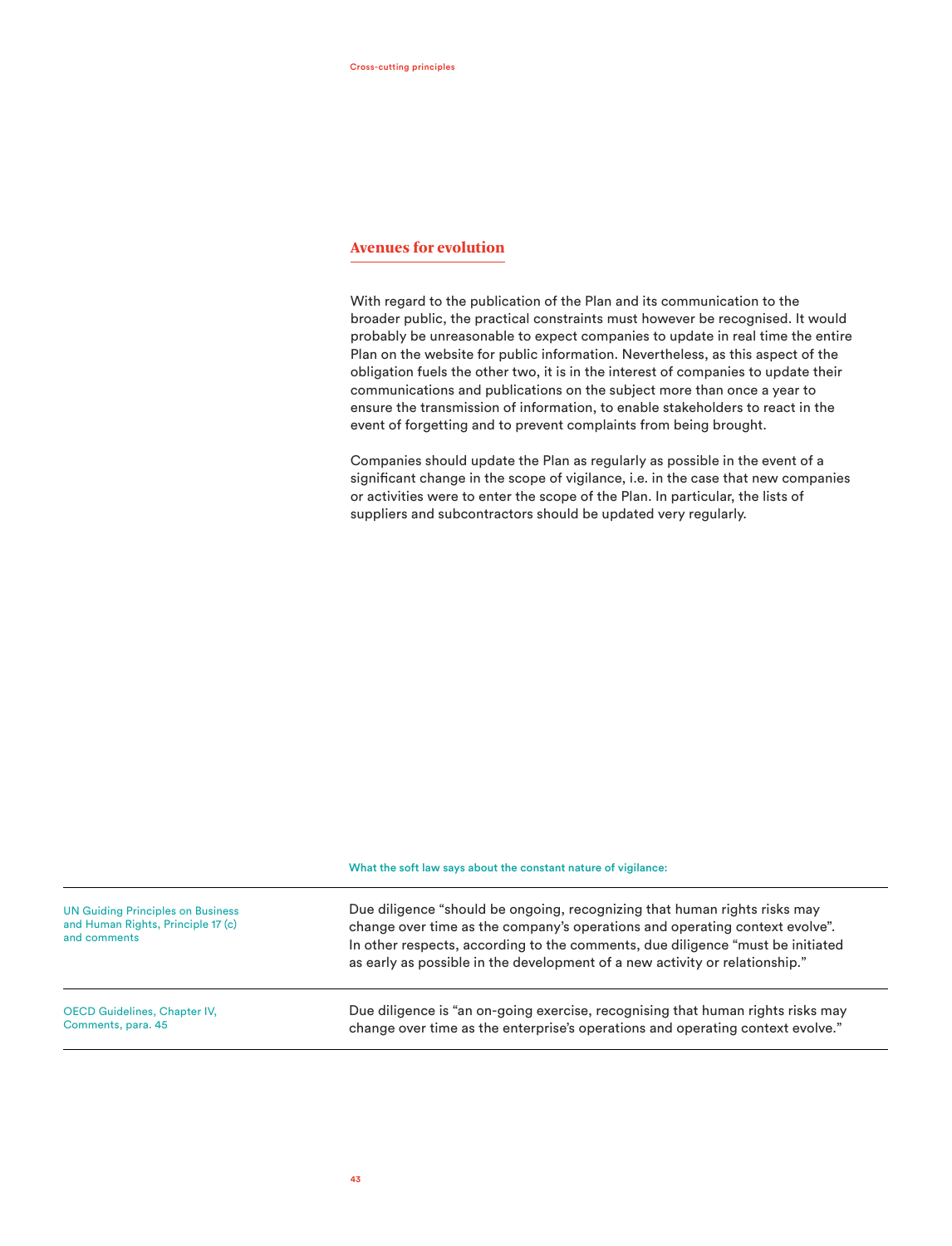# **6. Interpersonal perimeter of the duty of vigilance: persons taking part in the duty of vigilance**

# a — General engagement of stakeholders

Stakeholders' engagement is also to be visible in each measure of the Plan. Companies are strongly encouraged to do so by the Law and by the soft law norms it enshrines in positive law. In any case, it is unavoidable in practice to ensure the establishment and effective implementation of the Plan and the reasonableness of vigilance measures.

**Also, companies should publish a list of internal and external stakeholders involved in the establishment and implementation of each measure of the Plan.** The publication should indicate the methodology for the selection of stakeholders, i.e. their definition and the criteria that led to their selection. The company should also provide details on **the frequency, spaces and mode of interaction preferred**: prior information, interviews, hearings, consultations, questionnaires, discussions in boards of directors, social and economic committees or European works councils, etc. The results of these actions should be indicated and the company should **justify their consideration or exclusion** in the preparation and implementation of the Plan.

The Law states that "the plan is meant to be drawn up in conjunction with the stakeholders of the company, where appropriate as part of multi-stakeholder initiatives within sectors or at territorial level."

It also specifies that the alert and complaint mechanism must be "drawn up in consultation with the representative trade union organisations within the company". The general engagement of stakeholders in the establishment and implementation of the Plan must be transversal, i.e. at all stages and on a continuous basis. The law does not define these stakeholders, nor does it specify how they should be associated. The law is not mandatory on this subject, except for the alert mechanism, which explicitly requires "consultation" with trade unions.

At first sight, the notion of stakeholders appears to be highly elastic, referring to subjects with diverse characteristics. Stakeholders are defined in texts of positive law and soft law; indicative and non-exhaustive lists of these stakeholders often support their definitions. The debates preceding the adoption of the Law referred in particular to the definition adopted by the legislator in article 4 of law No. 2012-1559 of 31 December, 2012 on the creation of the Public Investment Bank. According to the latter, stakeholders are, for a company, "those who participate in its economic life and civil society actors that are affected, directly or indirectly, by [its] activities". What emerges from these definitions is always the correlation between an entity and its stakeholders, an influential relationship in other words. This is in fact what appears from the more sociological definitions of stakeholders derived from Anglo-Saxon theories of corporate governance<sup>56</sup>.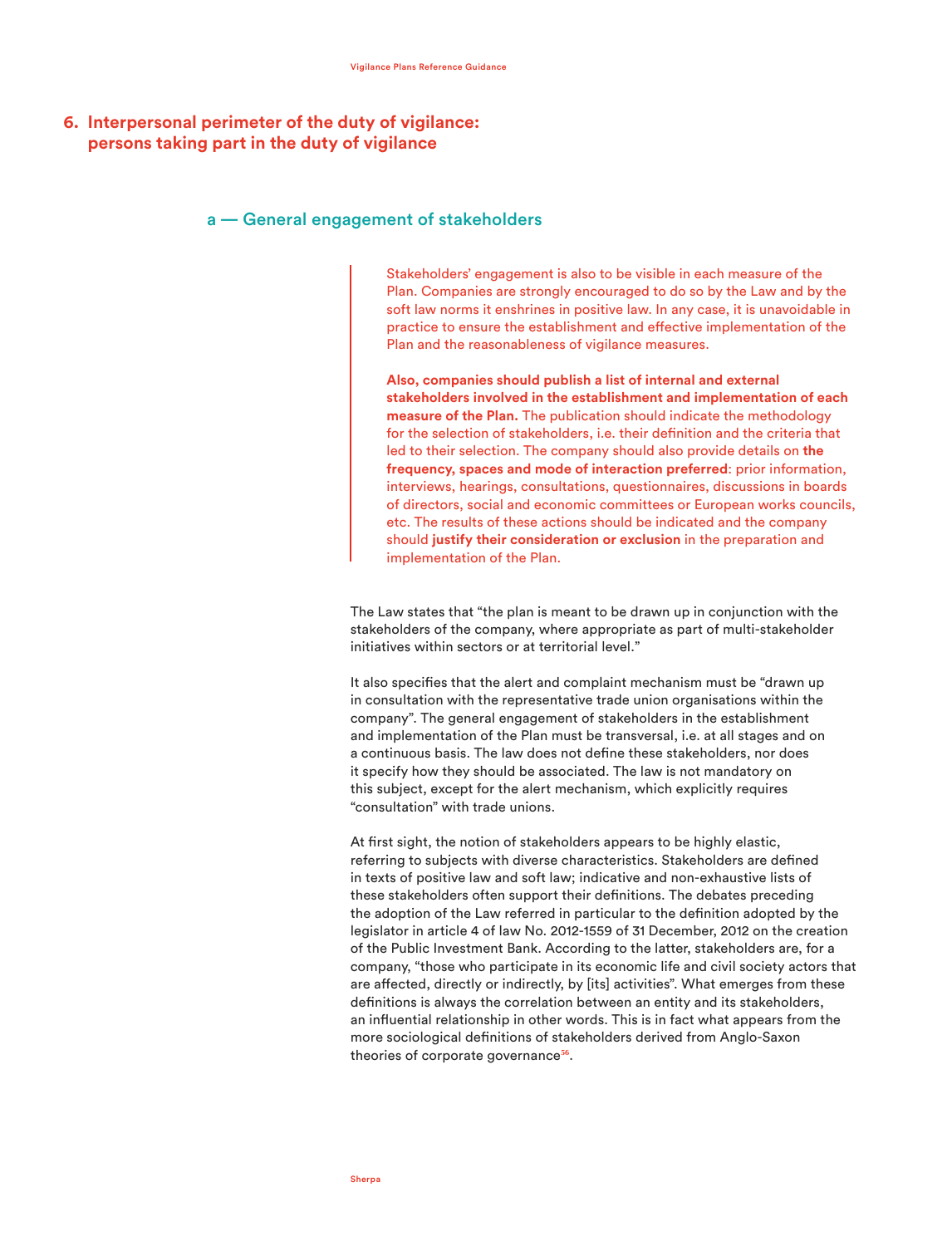In the context of the Law on the Duty of Vigilance, the stakeholders will thus be individuals, groups or groupings, whether or not they have legal personality, whose rights and obligations or interests are affected, directly or indirectly, by the company's total or partial failure to perform its duty of vigilance. They should therefore be different for each company liable for the obligation of vigilance. It is thus obvious that although the stakeholders are not precisely listed in the Law, and they are not identifiable upstream and exhaustively for each company, they are nevertheless perfectly identifiable by the company

They may include, in particular: company managers, employees, collaborators, subsidiaries and agencies, suppliers, service providers and subcontractors, customers, consumers and end-users, shareholders, investors, banks, trade unions at headquarters, in subsidiaries, suppliers and subcontractors, transnational trade union federations, local communities, residents, severely affected groups, national or local governments, national, regional or international institutions, journalists, whistleblowers, NGOs and local civil society organisations (associations, citizens movements, etc.).

Stakeholders engagement, although not mandatory, is nevertheless necessary and even inevitable. First, at the legal level, this provision is quite a normative one. Indeed, the Constitutional Court in its decision on the Law reiterated it. Some members of Parliament criticised this provision, which they considered to be lacking a normative character. The Constitutional Court rejected this argument, stating that the provision had an "incentive" effect. If the normativity of this provision appears lesser, this does not mean that it disappears<sup>57</sup>.

## The reasonableness of vigilance measures could well be compromised from a lack of stakeholder engagement

This provision does not replace the parent company's primary responsibility to identify and prevent risk and harm. It is therefore always up to the company liable for the obligation to exercise vigilance over the choice of stakeholders, places and modes of engagement and to disclose these elements transparently in its Plan in order to demonstrate its vigilance.

In addition to the normative implications of the above-mentioned provision, the transversal involvement of stakeholders appears to be a *sine qua non* condition for the establishment and effective implementation of the Plan and therefore for compliance with the obligation of vigilance itself. Indeed, since the aim of the duty of vigilance is to identify and prevent risks and severe impacts on human rights and the environment related to the activities of the company, it would seem quite foolhardy not to involve the persons directly entitled to these rights or dependent on this environment in the vigilance process.

56. Tiphaine BEAU DE LOMENIE and Sandra COSSART, «Parties prenantes et devoir de vigilance », *Revue Internationale de la Compliance et de l'Éthique des Affaires*, December 2017.

57. Cons. Court, Decision No. 2017-750 DC of 23 March 2017, cons. 22.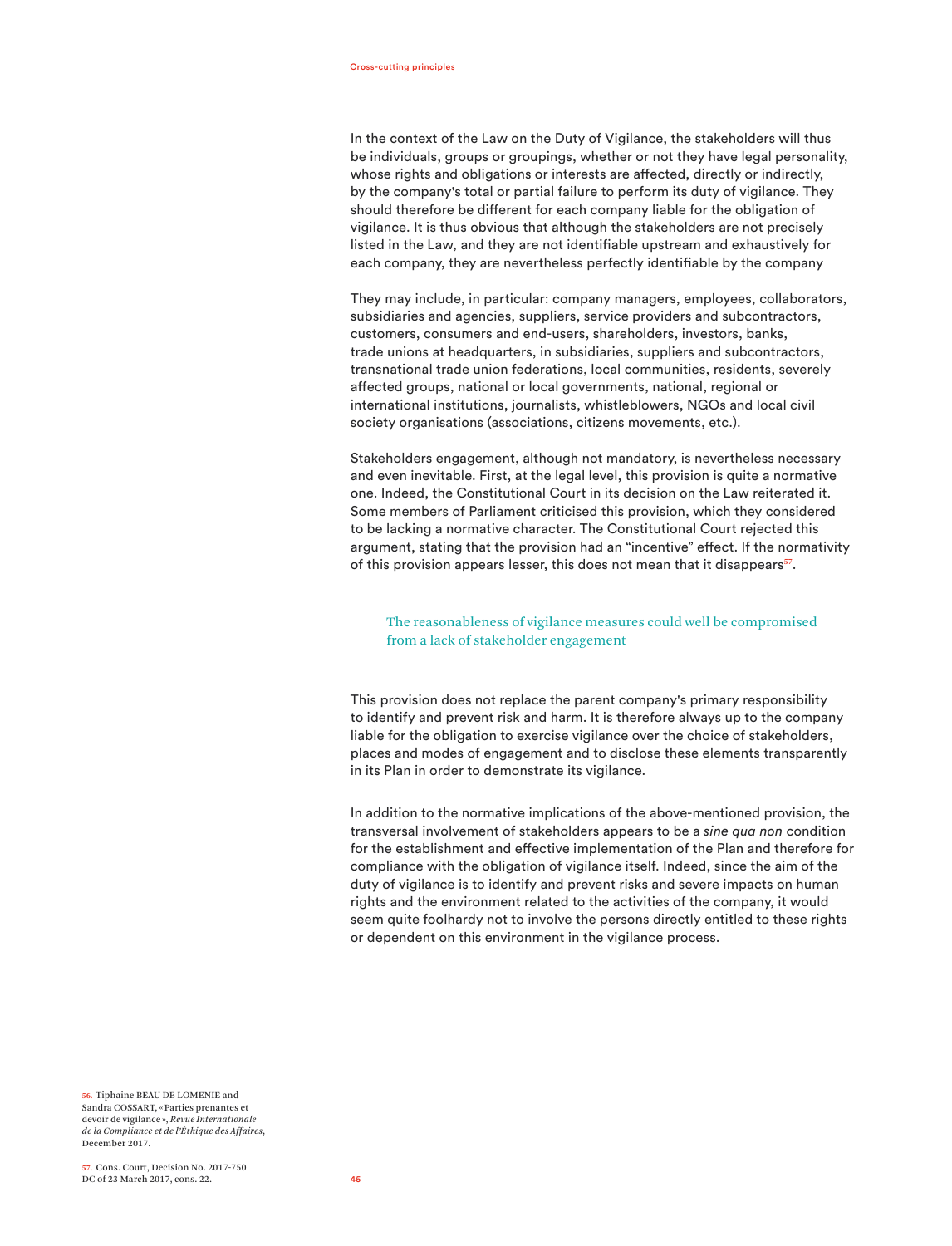#### **Free, Prior and Informed Consent (FPIC)**<sup>58</sup>

Quite often, consultation with directly affected stakeholders is mandatory, not only because of the Law on the Duty of Vigilance but because of other national or international texts that consecrate the concept of free, prior and informed consent (FPIC). This consultation must therefore be carried out imperatively in order to comply with it and **the lack of stakeholder engagement would then constitute a real violation of the duty of vigilance, because of non-compliance with FPIC.**

FPIC brings together various requirements for different policies, projects and measures that affect in particular the land rights of indigenous peoples in an increasing number of national, regional and international contexts.

The United Nations Declaration on the Rights of Indigenous Peoples states that States wishing to validate projects affecting lands, territories or resources of indigenous peoples must consult and cooperate with them in order to obtain their free, prior and informed consent (Articles 19 and 32). ILO Convention No.169 on Indigenous Peoples refers to the principle of free and informed consent in the context of relocation of indigenous peoples (Article 16). In addition, the Convention requires States to consult and ensure the participation of indigenous peoples. Similarly, the Committee on the Elimination of Racial Discrimination (CERD) in its General Comment No.23 invites States to ensure that members of indigenous peoples have the right to participate effectively in public life and that no decisions directly related to their rights and interests are taken without their informed consent.

At the regional level, the Inter-American Commission on Human Rights also recognises FPIC, and the 1998 Resolution of the Council of Ministers of the European Union on indigenous peoples states that indigenous peoples have the right to choose their own development way, including the right to oppose projects. The International Finance Corporation (IFC) has also incorporated FPIC requirements into its performance standards (Performance Standard No. 7).

FPIC may also be regulated by national legislation. For example, in Australia, Canada, the United States, Papua New Guinea, Indonesia and Peru, private sector representatives must conclude an agreement with indigenous landowners in order to buy land from them. In the Philippines, under the Mining Act (1995) and the Indigenous Peoples' Rights Act (1997), "prior and informed consent" is required at the exploration stage at least.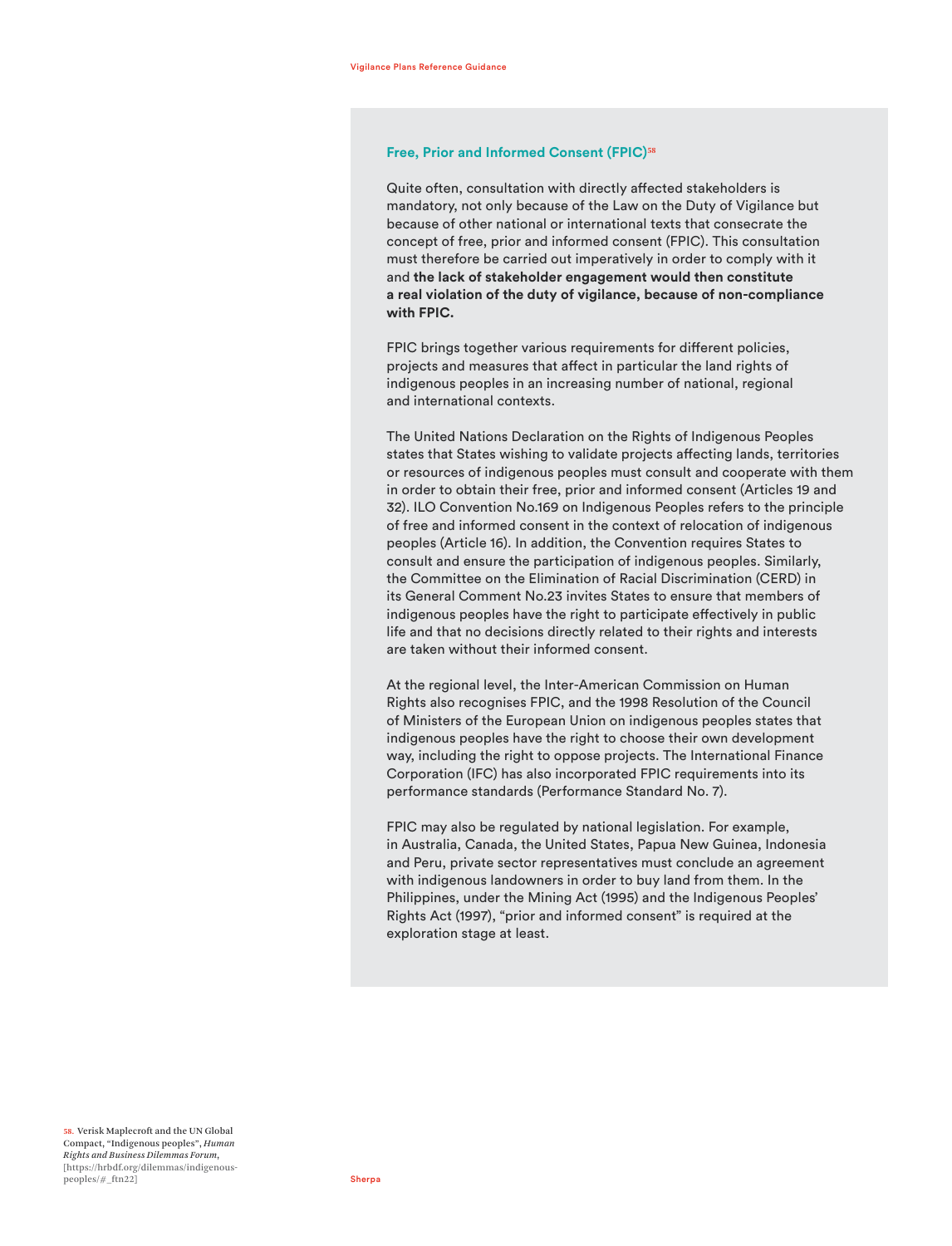#### Avenues for evolution

Since stakeholders are involved in a transversal way and at each stage of vigilance, their range is very wide. It then becomes necessary for the company to select some of them, ensuring their legitimacy and relevance. To do this, it must evaluate their leverage, their collaborativity and their existing relationship with the company. **The criteria for choosing stakeholders will be representativeness, credibility, independence and plurality of opinion.** 

"Stakeholders committees" established within some businesses at the level of parent companies cannot constitute a single and adequate method of consultation for the entire Plan. In addition to their widely questionable composition, **they do not replace consultation with stakeholders directly affected, in a delocalised and contextualised way**. Then, when it comes to modes of interaction, they can take different forms: meetings, interviews, hearings, multilateral or bilateral consultations, anonymous questionnaires or partnerships. The point is to ensure reciprocal, good faith, responsive and continuous communication, with effective consideration of opinions and a clear explanation in case of their rejection. To this purpose, **prior, accessible, transparent, exhaustive and appropriate information must be provided within a reasonable time**. On this point, the content and regime of the right to FPIC can serve as a guidance for companies. Adequate discussion forums must also be identified, particularly with regard to "internal" stakeholders (*see* box Soft law on p. 48).

# b — Multi-stakeholder initiatives within sectors or at territorial level

If multi-stakeholder initiatives are used within sectors or at an international level, the company should publish a list of them, as well as a c**ritical evaluation of each initiative at regular intervals.** 

The evaluation should take into account, in particular, the relevance of the stakeholders involved, the mode of interaction, the specifications of the initiative and its governance, the quality of internal complaints mechanisms, the results of the follow-up and effectiveness indicators, the criticisms made by observers and the degree of transparency of the initiative.

The Law states that "the plan is meant to be drawn up in conjunction with the stakeholders of the company, where appropriate as part of multistakeholder initiatives within sectors or at territorial level." This provision will in no way diminish the parent company's primary liability to identify and prevent risks through the establishment and implementation of its Plan. As such, it is important that the parent company be vigilant even regarding the above-mentioned initiatives. For this purpose, it may refer to the tools developed by the OECD for alignment<sup>59</sup>.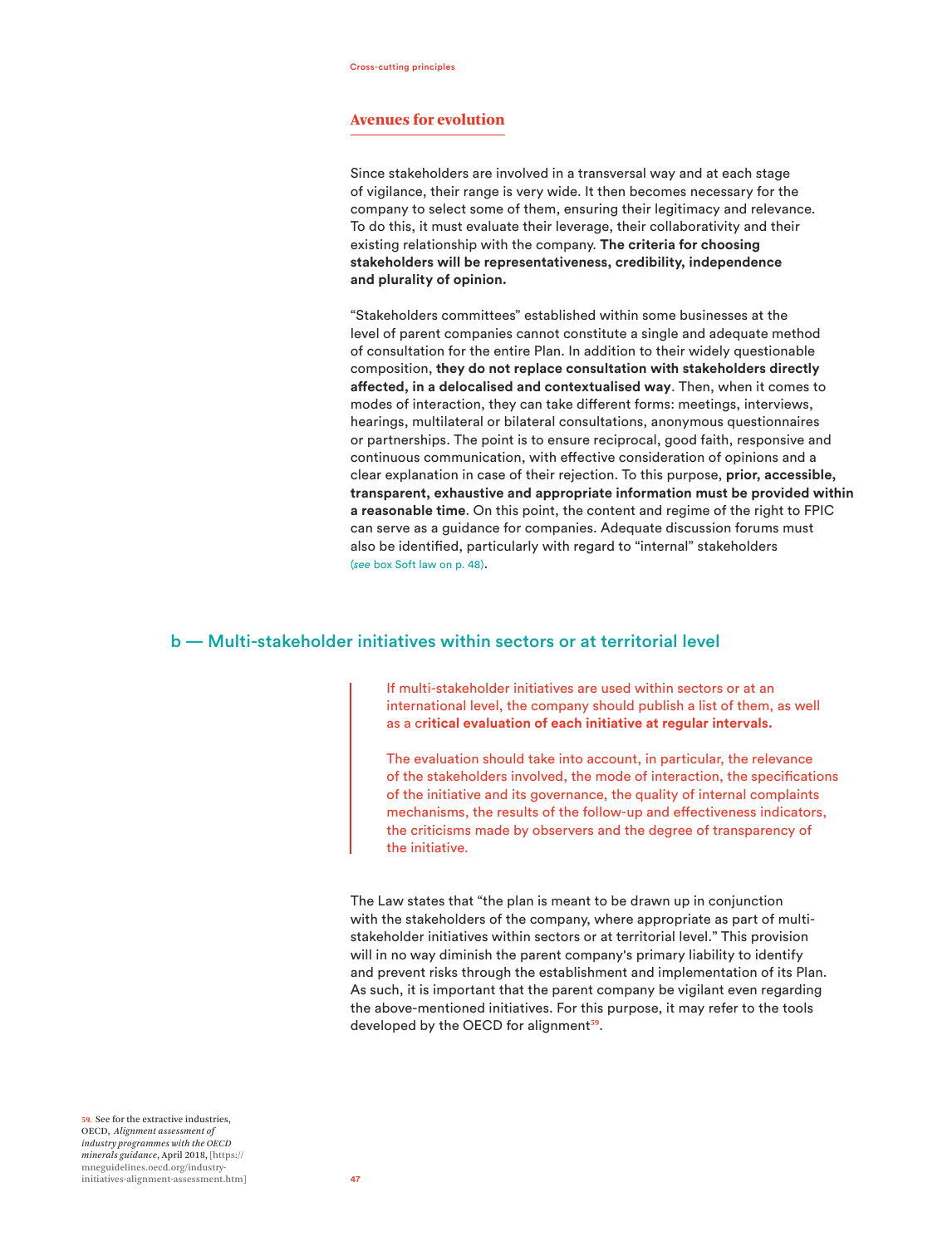#### What the soft law says about stakeholders engagement:

| <b>OECD Guidelines, commentary</b><br>on the general principles, para. 25<br>and Chapter II, A. para. 14                                                                                                  | Companies must "engage with relevant stakeholders in order to provide<br>meaningful opportunities for their views to be taken into account in relation<br>to planning and decision making for projects or other activities that may<br>significantly impact local communities".                                                                                                                                                                                                                                                                                                                                                                                                                                                                                                         |  |  |  |
|-----------------------------------------------------------------------------------------------------------------------------------------------------------------------------------------------------------|-----------------------------------------------------------------------------------------------------------------------------------------------------------------------------------------------------------------------------------------------------------------------------------------------------------------------------------------------------------------------------------------------------------------------------------------------------------------------------------------------------------------------------------------------------------------------------------------------------------------------------------------------------------------------------------------------------------------------------------------------------------------------------------------|--|--|--|
| <b>OECD Due Diligence Guidance For</b><br><b>Responsible Business Conduct, Section</b><br>I, Characteristics of due diligence -<br>Information obtained by exchanging<br>with stakeholders and question 9 | "Stakeholders are persons or groups who have interests that could be<br>affected by an enterprise's activities". "Due diligence is informed by engagement<br>with stakeholders"; "Stakeholder engagement involves interactive processes<br>of engagement with relevant stakeholders. Stakeholder engagement can take<br>place through, for example, meetings, hearings or consultation proceedings.<br>Meaningful stakeholder engagement is characterised by two-way communication<br>and depends on the good faith of the participants on both sides. It is also<br>responsive and on-going, and includes in many cases engaging with relevant<br>stakeholders before decisions have been made."                                                                                       |  |  |  |
| <b>UN Guiding Principles on Business and</b><br>Human Rights, Principle 18 comments                                                                                                                       | The Principles specify that risks assessment must "involve meaningful<br>consultation with potentially affected groups and other relevant stakeholders,<br>as appropriate to the size of the business enterprise and the nature and context<br>of the operation." The comments states business enterprises "should seek to<br>understand the concerns of potentially affected stakeholders by consulting them<br>directly in a manner that takes into account language and other potential barriers<br>to effective engagement. In situations where such consultation is not possible,<br>business enterprises should consider reasonable alternatives such as consulting<br>credible, independent expert resources, including human rights defender and<br>others from civil society". |  |  |  |
| ILO Tripartite Declaration,<br>General Policy, para. 10 e)                                                                                                                                                | Diligence "should involve meaningful consultation with potentially affected groups<br>and other relevant stakeholders including workers organizations, as appropriate to<br>the size of the enterprise and the nature and context of the activity."                                                                                                                                                                                                                                                                                                                                                                                                                                                                                                                                     |  |  |  |

#### What the soft law says about governance:

"Responsibility for addressing such impacts is assigned to the appropriate level and function within the business enterprise"; commentary states that "the horizontal integration across the business enterprise of specific findings from assessing human rights impacts can only be effective if its human rights policy commitment has been embedded into all relevant business functions. This is required to ensure that the assessment findings are properly understood, given due weight, and acted upon."

UN Guiding Principles on Business and Human Rights, Principle 19 (a) and comments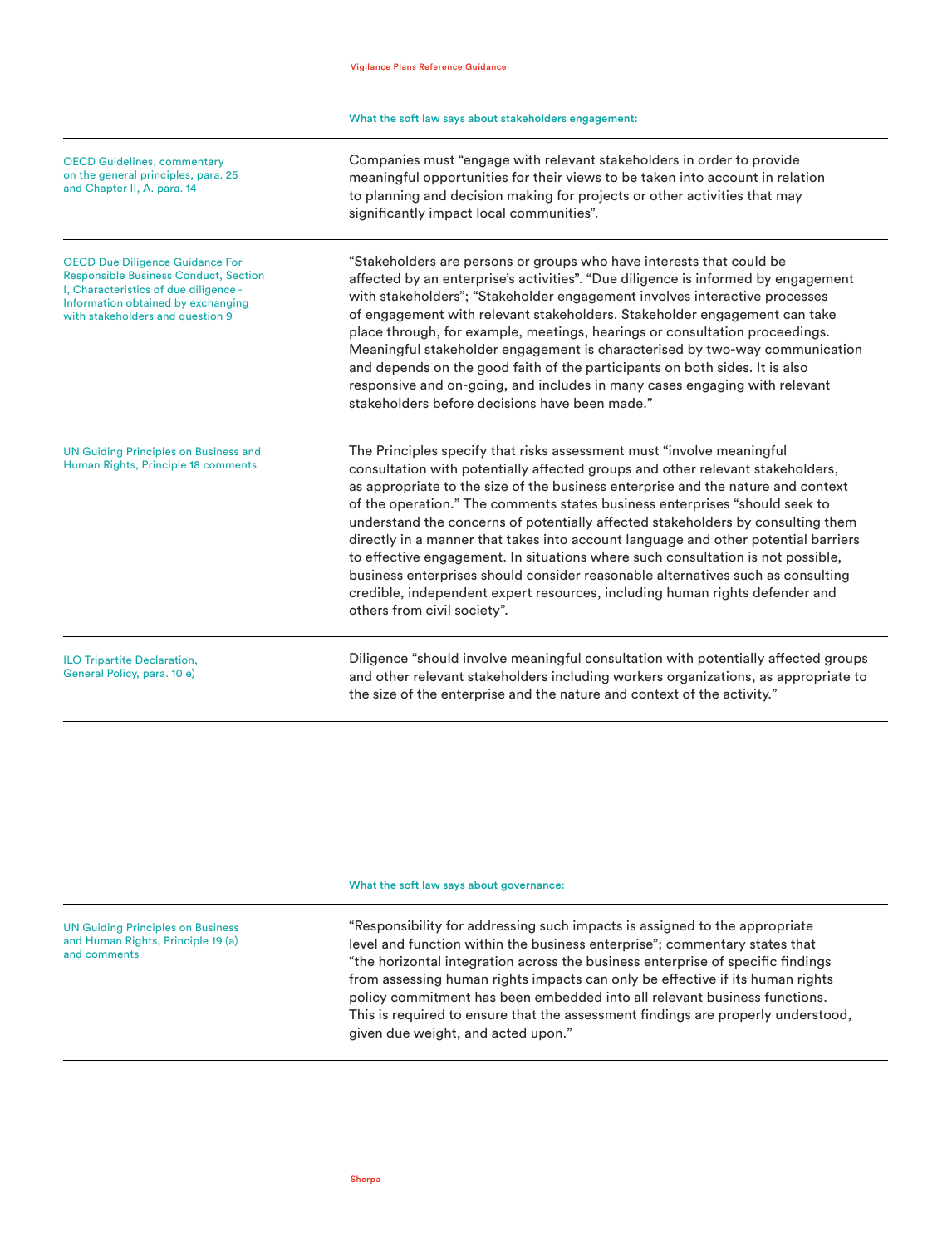# c — Governance organisation

The organisation of the governance of the Plan should also be indicated in a global manner and for each measure of the Plan.

The Law does not provide for any internal organisation or governance of the Plan. However, many standards on diligence and Plans published in 2018 pay great attention to this aspect. Such governance has two main elements. On the one hand, there is a definition of a global governance of the vigilance process, with many companies having set up committees or working groups dedicated to monitoring the Plan within the parent company.

These committees generally include purchasing, Social and Environmental Responsibility or sustainable development, compliance, audits, human resources, finance, legal issues, but also innovation, or communication and public affairs departments. Indeed, **it seems important to have a global involvement of different departments to avoid any compromising effect**  of the vigilance process between departments. The compromising effect here refers to the mechanism by which the positive action of one department will be cancelled by the action of another department.

On the other hand, some Plans and soft law norms also draw up decentralised governance for each measure to be established and implemented. The description of governance in the Plans must make it possible to identify the relevant stakeholders and, above all, to assess the allocation of human and financial resources dedicated to vigilance. It can therefore help, to a certain extent, to assess the effectiveness or reality of the means deployed. This will be the case in particular when the Plans identify for each risk and measure, the departments or operational units in charge and the resources allocated to them in this respect, or the evolution of the human resources planned for each measure.

However, governance of the Plan is only an organisational modality, without being an objective in itself of vigilance or even a legal imperative, since the Law does not mention it. Thus, setting up of "governance", although useful, should not be presented as a measure of vigilance in the strict sense of the term.

It is essential to avoid at all costs that these clarifications lead to a dilution of responsibility for the establishment and the implementation of the Plan within the group. As such, companies should be careful not to overweight the issue of the "governance" within their Plans. **The Law aims to make the parent company accountable as a legal entity and not to spread responsibility to physical persons.** Similarly, identification of the governance of the Plan and measures must not be at the expense of employees, who should not be subject to personal sanctions or disciplinary measures in case of failure to exercise vigilance.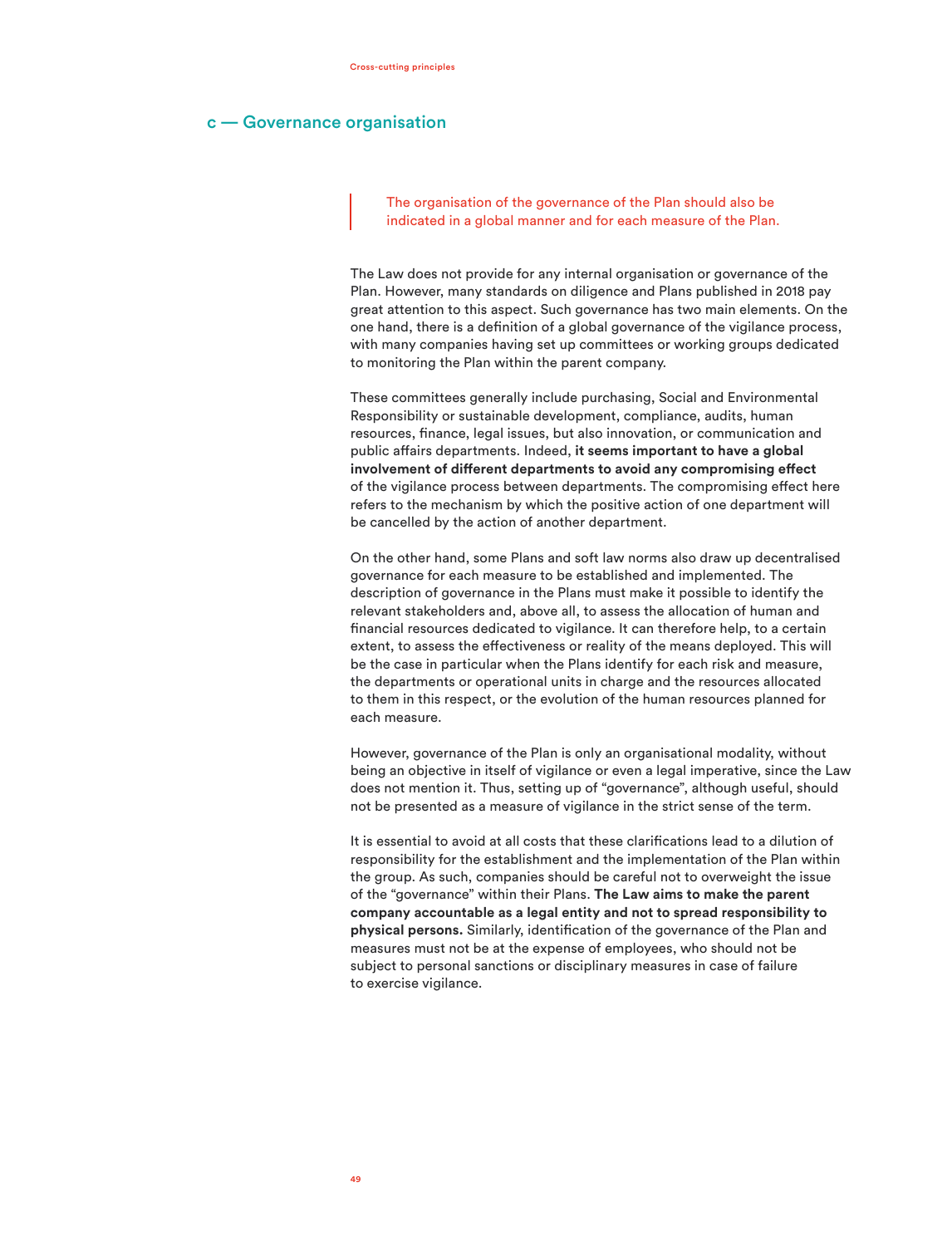# **II.**

# **Vigilance measures to be established, implemented and published**

The measures that are set out in the Law are not restrictive or exclusive: the company must put in place any additional measures that enable it to meet its general obligation of vigilance, i.e. the identification and prevention of risks and severe violations according to the perimeters previously identified.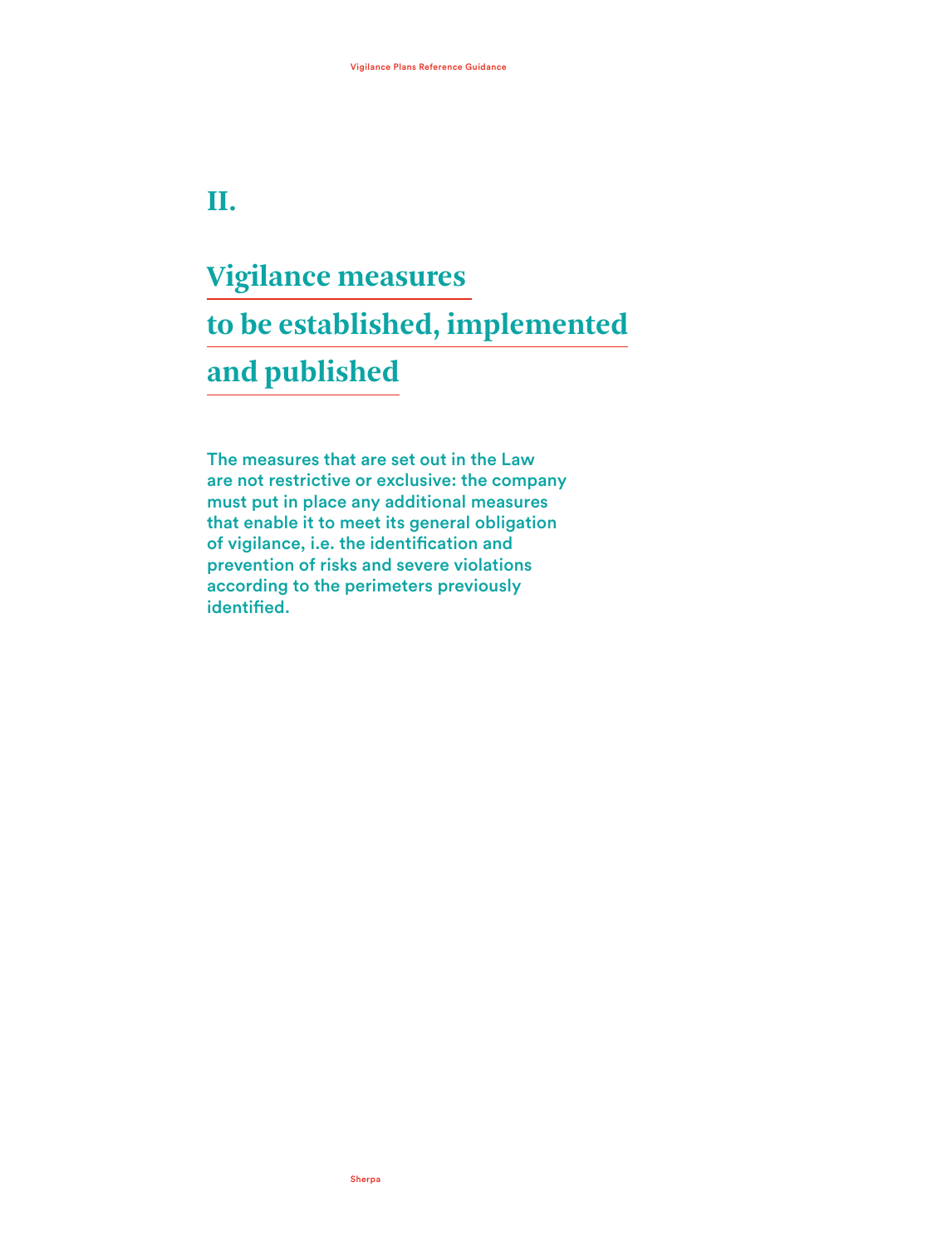# **1. A risk mapping meant for their identification, analysis and prioritisation**

# a — Risk identification

The Plan should contain the methodology for identifying risks within the scope of the Plan and the tools used or planned to be used by the company. Disclosure must be comprehensive and sincere with regard to the results of the risk identification and **must present in detail the risks and severe impacts, for example, for each product, region, entity, activity and sector**. If the identification of risks and severe impacts is incomplete, the company should specify the reasons and a timeline for its completion.

The Law states that the Plan contain in particular "a risk mapping meant for their identification, analysis and prioritisation". The identification of risks and severes impacts must cover the different perimeters identified in the transversal principles: the organisational perimeter or *ratione personae* and the substantial perimeter or *ratione materiae*. It must involve stakeholders and be performed consistently to respect the temporal scope of the obligation. Similarly, risk identification will be regularly disclosed and updated to reflect the ongoing execution of vigilance. Its update each year to n+1 will be included in the annual report for each financial year.

In order to comply fully with the obligation of publication, which, as explained above, has an informative purpose, the risk mapping published should reach a sufficient standard of detail, enabling any person to identify accurately the risks within the substantial and organisational perimeters of the group. Any risk mapping not sincere would not comply with the obligation of making public the duty of vigilance as it should help identify risks and violations of human rights and environmental standards, which are necessarily specific.

# Avenues for evolution

In the past, parent companies and instructing companies have often pleaded ignorance when their image or responsibility is at stake for human rights violations or environmental damages committed by other companies in their group or by some of their business relationships.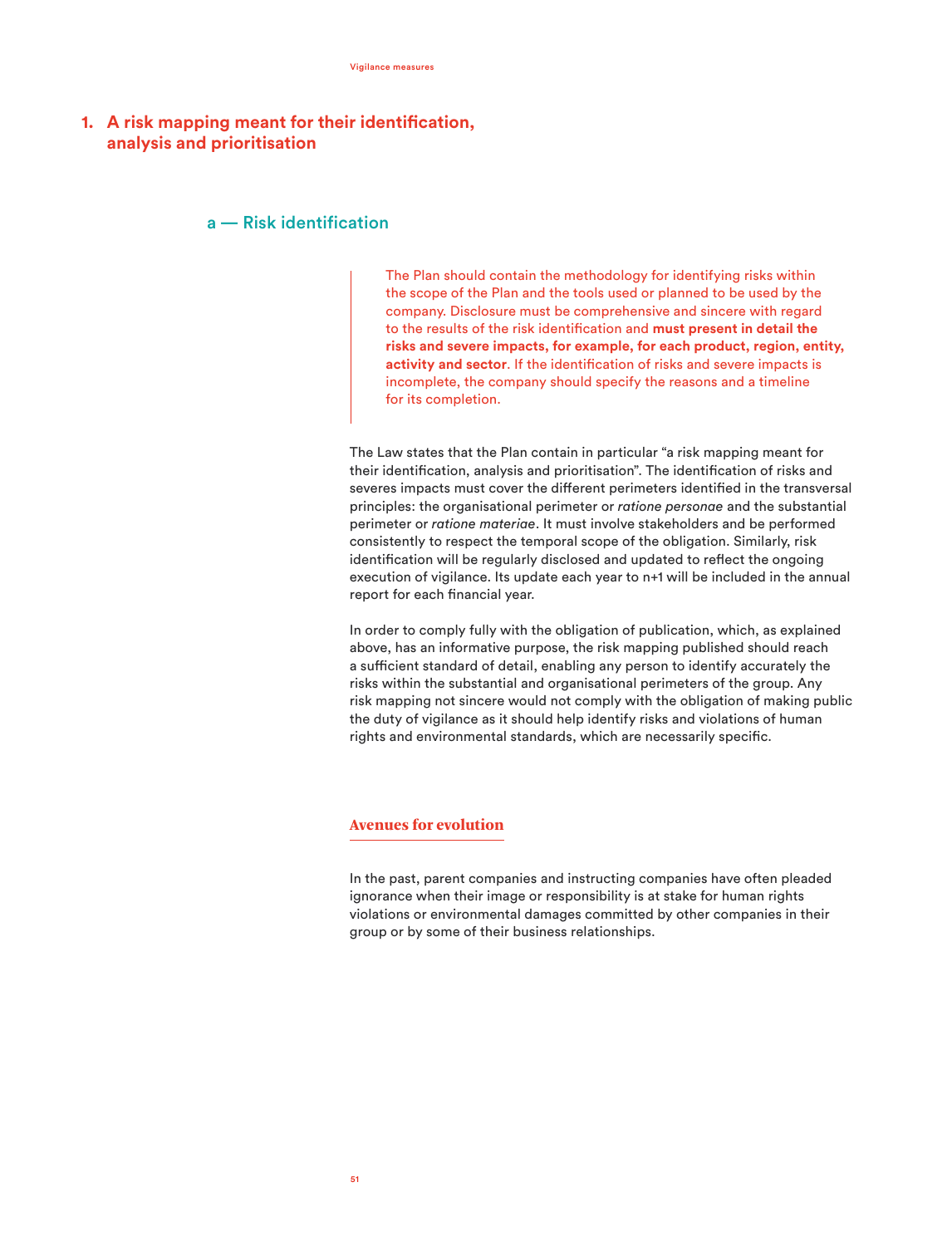The underlying reason of risk identification is precisely that a company can no longer plead ignorance. **The Law now imposes the obligation to identify and therefore know the risks generated by its activities and those of the entities within its scope of vigilance**. However, some companies may argue that they are technically unable to achieve effectively this identification throughout the scope of the Law. There are several solutions to address the concerns of companies facing risk identification in hundreds of subsidiaries and thousands of suppliers and subcontractors.

First, there are very many tools and sources of information available to identify risks once the scope has been delimited. Numerous experts and consultants can assist them in this exercise. The reports and databases of international organisations or NGOs make it easy to build up a rather exhaustive overview of the risks and impacts in certain sectors or regions.

Second, the Law encourages companies to join in multi-stakeholder sectoral or regional initiatives, which generally have good risk control in a given sector or region and facilitate the exchange of useful information between the companies concerned.

Third, controversies concerning parent companies over human rights violations or environmental damages are often revealed by NGOs, workers or investigative journalists. While these actors are able to detect risks in the value chains of parent companies, **it seems reasonable to expect companies to have at least the same, if not greater, capacity, since they should have a better knowledge of their own activities and more substantial human, technical and financial resources** to carry out this identification. Especially since the duty of vigilance has been described as an obligation of means, companies liable for the obligation are expected to make their best efforts to achieve the objective in question. A company that does not use all the technical, financial and human resources to identify risks that NGOs or reporters are able to identify, would have great difficulty justifying the reasonableness of its risk identification measures.

As an illustration, if companies are really unable to identify risks in their value chain technically or financially, it will be their responsibility to consider how to rearrange their value chain according to a more manageable and sustainable model, effectively allowing them to identify risks within the scope of the Plan.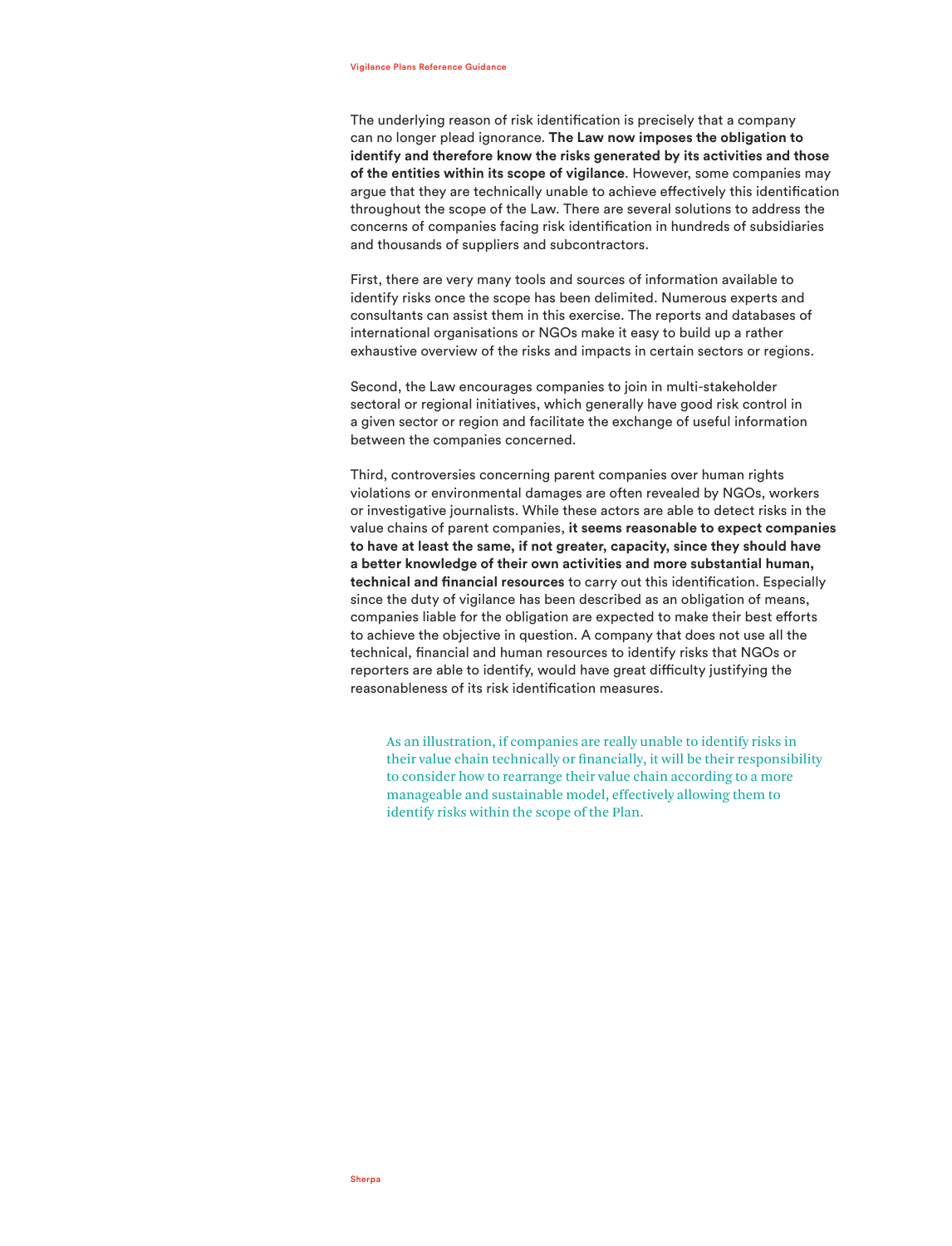# b — Analysis and prioritisation

The company should report on the methodology for risk analysis, assessment and prioritisation. This depends on the **severity**, assessed according to the extent, scale, and reversibility or not of the damage, and on the other hand, on the probability of the risk or the aggravation of the harm. Prioritisation criteria are not based on risks for the company or the group, whether financial, legal or reputation. **Prioritisation is not meant to exclude risks or severe impacts** from the scope of vigilance but to prioritise responses over time in the event of resource limitations, with the ultimate objective of **addressing all risks**. The final and global prioritisation of all risks as established by the company should also be presented in an accessible, sincere and exhaustive manner, which means that several mappings should be presented, if necessary, to make them easier to read.

The Law provides that the Plan contain, in particular, "risk mapping for their identification, analysis and prioritisation". Risks have already been clarified in Part I of the Guidance. How do we determine now the criteria for analysis and prioritisation in relation to these definitions?

What the soft law says about analysis and prioritisation:

| <b>UN Guiding Principles on Business</b><br>and Human Rights, Principle 24<br>and comments                 | Whenever it is necessary to give priority to measures, "business enterprises<br>should first seek to prevent and mitigate those that are most severe or where<br>delayed response would make them irremediable." The comments state that<br>although business enterprises should address all incidences on human rights,<br>it may not always be possible to address them simultaneously. "In the absence<br>of specific legal guidance", "business enterprises should begin with the most<br>severe incidences on human rights, recognising that a delayed response may<br>affect remediability. Severity is not an absolute concept in this context, but is<br>relative to the other human rights impacts the business enterprise has identified." |
|------------------------------------------------------------------------------------------------------------|------------------------------------------------------------------------------------------------------------------------------------------------------------------------------------------------------------------------------------------------------------------------------------------------------------------------------------------------------------------------------------------------------------------------------------------------------------------------------------------------------------------------------------------------------------------------------------------------------------------------------------------------------------------------------------------------------------------------------------------------------|
| <b>OECD Due Diligence Guidance</b><br>For Responsible Business Conduct,<br>Section II, 2.4 and question 31 | "Drawing from the information obtained on actual and potential adverse<br>impacts, where necessary, prioritise the most significant RBC risks and impacts<br>for action, based on severity and likelihood. Prioritisation will be relevant where<br>it is not possible to address all potential and actual adverse impacts immediately."<br>"When prioritising actions for response, the significance of the actual or potential<br>harm is the most important factor. However, recognising that enterprises may be<br>exposed to a variety of significant adverse impacts, the imminence of harm may                                                                                                                                                |

**be considered secondarily.**"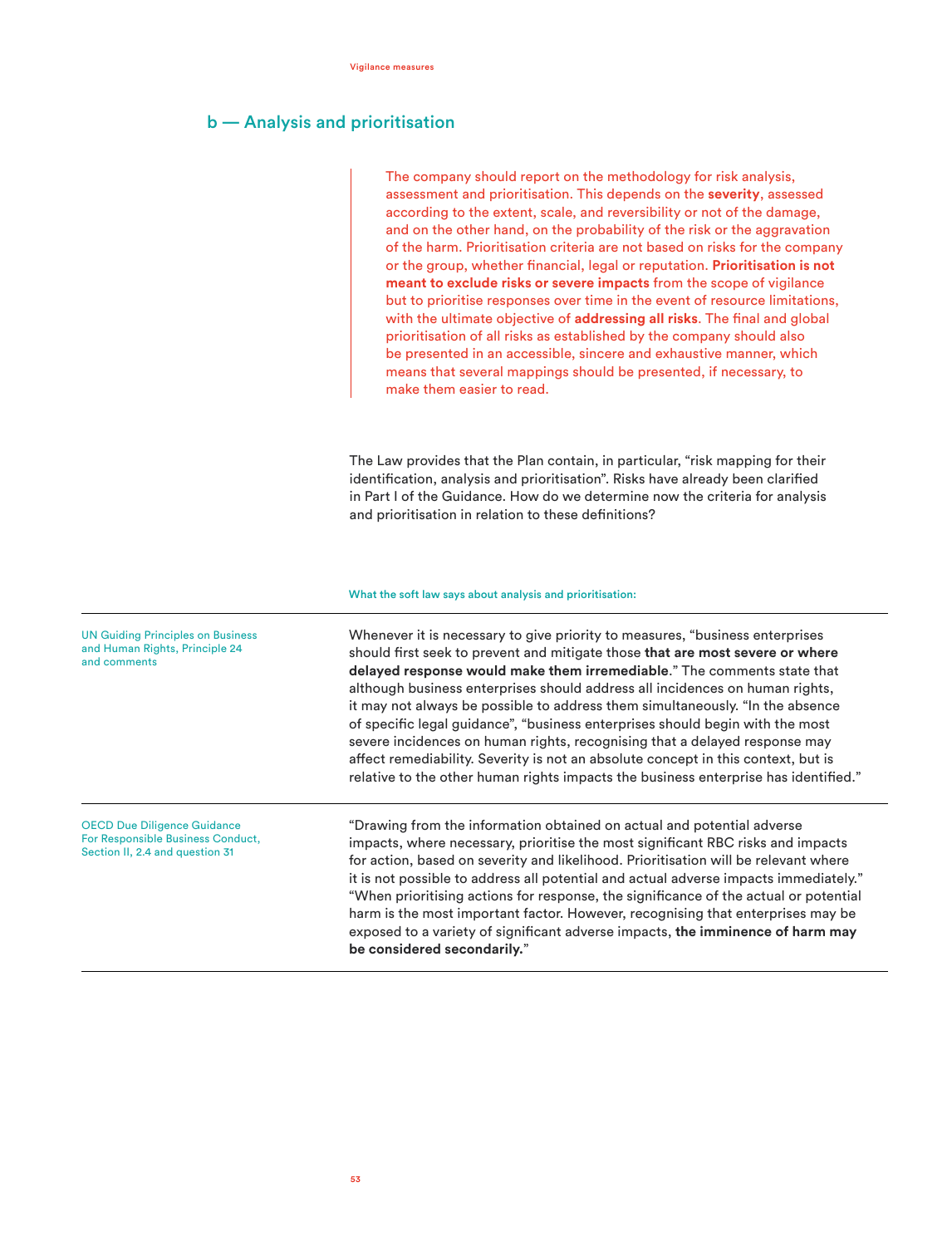In this matter, and in the absence of specificity in the Law, soft law provides excellent guidance. In the case of a risk, its importance will be assessed both in terms of severity of the harm and its probability. **With regard to gravity, this refers to the degree of impact on the rights or the environment and its functions, the extent of the impact, and their reversibility or not.** Be cautious not to confuse the severity of the risk with an increased importance of some interests protected under international law over others. On the contrary, in accordance with the principles of international law, human rights and fundamental freedoms are interdependent and indivisible. They cannot be subject to a selection or value rating in relation to each other. Nevertheless, particular attention should be paid to **groups and individuals particularly at risk of abuse:** women, children, the elderly, and minorities. **Severity of the risk must not be confused with materiality which corresponds to expectations** of certain stakeholders and the serious stakes for the company itself.

The probability is assessed in terms of whether or not the risk is confirmed, how often it occurs, the level of governance, control and the transparency of the industry or the market. Nevertheless, the gravity character should prevail.

#### Avenues for evolution

The Law mentions a risk mapping but it seems obvious that several mappings will be necessary, considering that the companies covered by the Law have extensive value chains, often offer several services and products and operate in many countries.

#### It is unlikely that a single risk mapping could reasonably combine all of the group's risks in a clear and comprehensive manner.

Therefore, for pragmatic reasons, it would seem reasonable for companies to draw up several mappings according to countries, products and activities. These mappings should at least be made available to stakeholders upon request, if they are not already included in the Plan to be published.

A common question is whether the Law can cover severe impacts that occurred before its enforcement. On this point, we must reason in two stages. In principle, it is only valid for the future, and the responsibility of parent companies covered by the Law cannot be claimed for actions or omissions that may have occurred before its adoption. Nevertheless, in the case of severe impacts on human rights, health and safety, and the environment, such violations often have human and environmental consequences that continue over time, beyond the time corresponding to the event that caused them.

Moreover, since the Law deals with the notion of risk, it is partially detached from the notion of wrongful action creating risk. It does not matter that the harmful activity took place before the law was passed, since what it is really aiming at is the systemic effects of business activities. In this case, past impacts would fall within the scope of the Law on two points. Indeed, depending on the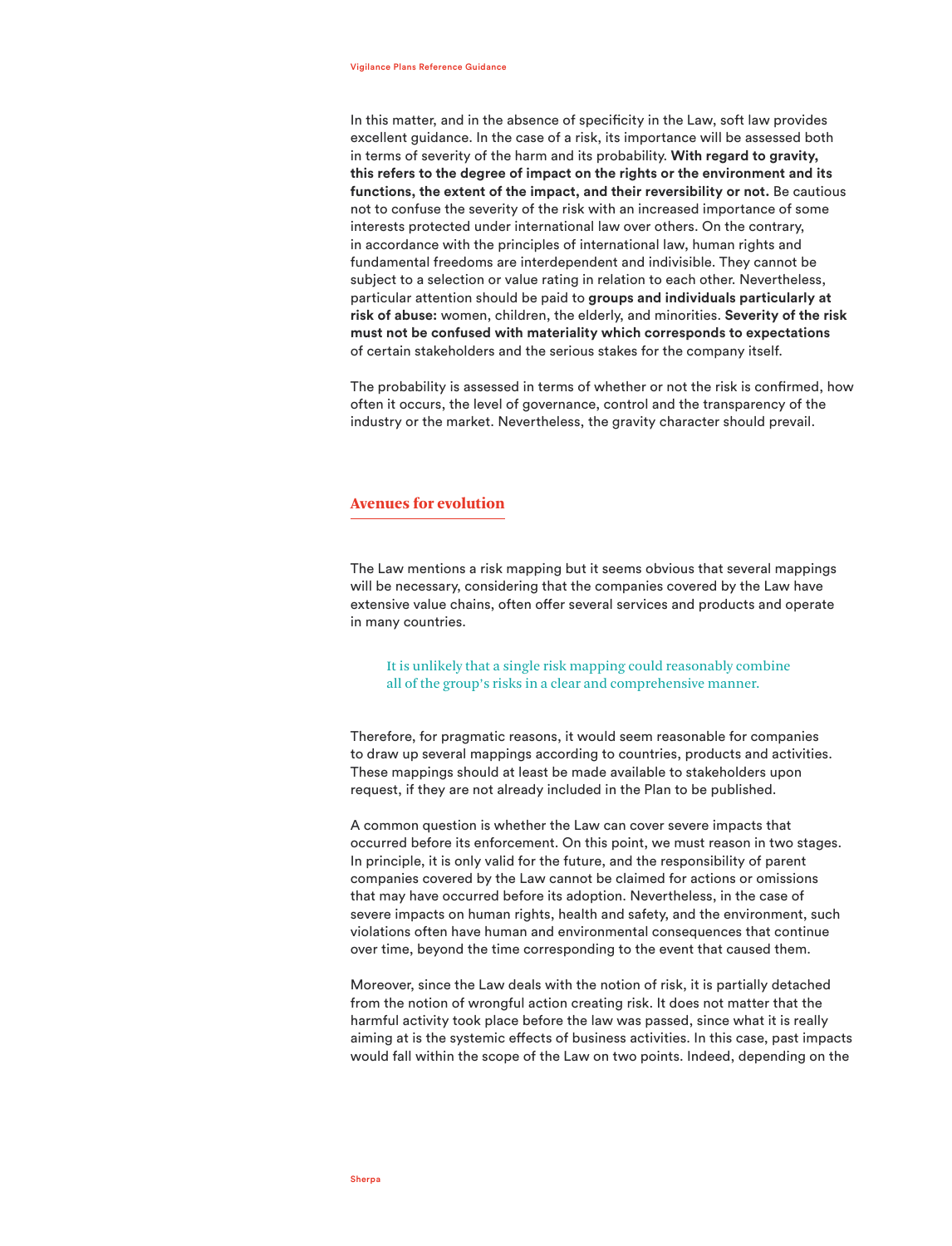context of the operation, a past violation may generate a very current risk of denial of justice and therefore a new full-fledged risk of violation of fundamental rights. If the company does nothing to correct this past situation, it exposes the affected people to a new risk. Furthermore, a severe impact that continues over time falls within the scope of the Law because the absence of compensation as such may aggravate the original harm. We consider the concept of aggravation of harm by analogy. It is therefore the risk of aggravating the damage itself that should be identified. The concept is particularly relevant with regard to environmental damage.

As such, past serious violations, whose consequences are still ongoing today, should be identified and addressed in the Plans under the Law on the Duty of Vigilance.

In addition, with regard to risk analysis and prioritisation, it is important to note that there should be no exclusion of certain risks. The company should conduct its risk mapping according to all rights and principles and identify all the risks that its activities pose to them, with no exception. This does not mean that risks for each of these rights will indeed appear in its value chain, nor that it must treat these risks in the same way.

The purpose of analysing and prioritising is to prioritise actions of prevention, mitigation or remediation. In particular, they make it possible to identify the risks that will be the subject of priority action because of their seriousness or the imminence of their occurrence. **The reasonableness of vigilance also depends on the proportionality of the measures taken in relation to the risks. This implies in particular that the highest level of technical, human and financial resources should be invested according to the seriousness of each risk**. This also corresponds to the obligation of means, i.e a concept that characterises the duty of vigilance. However, in the end, all risks without exception must be addressed.

Prioritising risks will prioritise resources and means to address them, **if and only if these are not sufficient to address all risks in the immediate future**. Prioritising vigilance actions is only acceptable if the company does not possess the resources to deal with everything directly. Therefore, the true insufficiency of resources to deal with all the subjects should lead the company to interrupt or not engage in new activities or business relationships.

The temporary exclusion of certain risks from being treated must remain the exception and not the rule. The company has to demonstrate that it does not have the wherewithal to respond to this risk in the short term.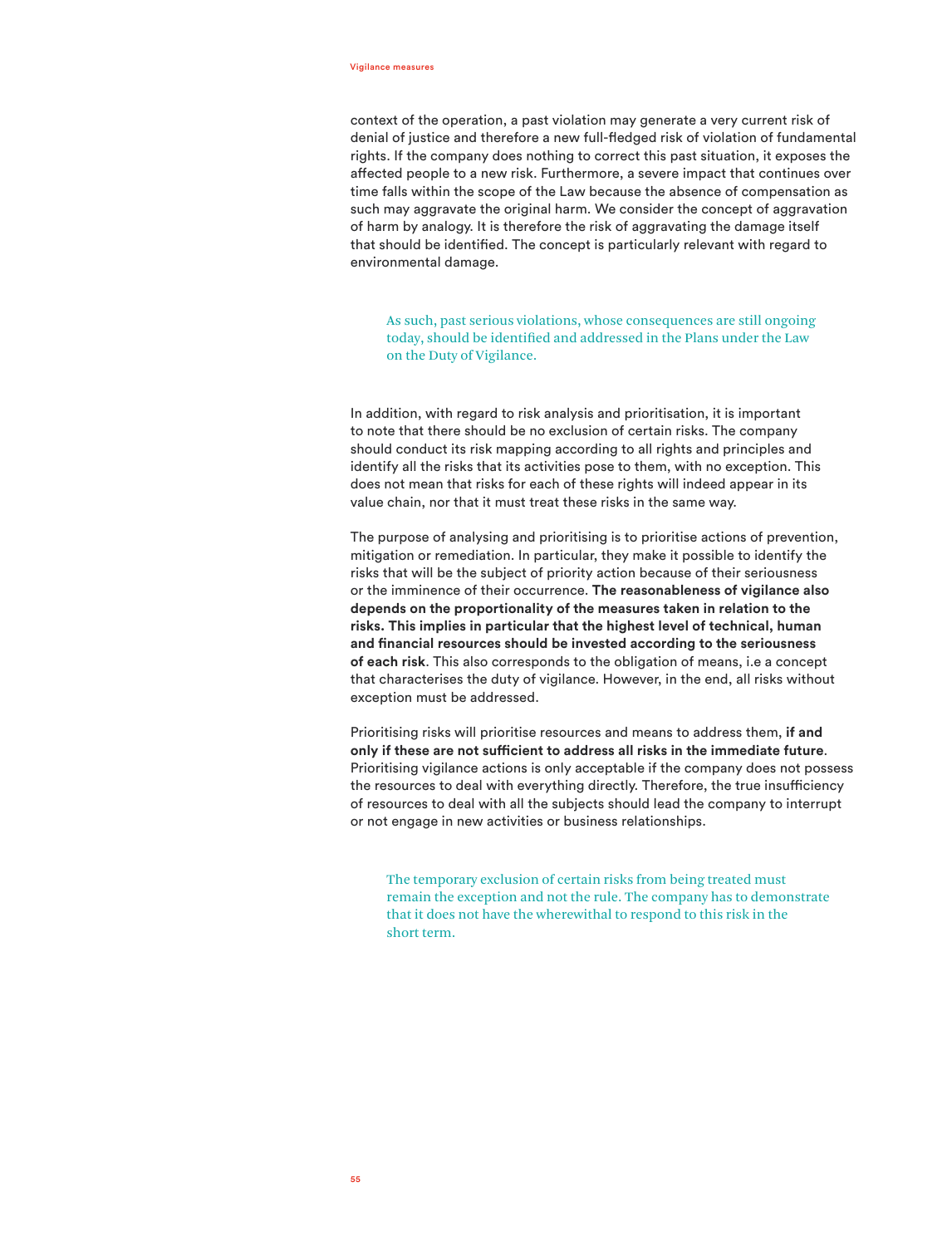# **2. Regular evaluation procedures regarding the situation of subsidiaries, subcontractors or suppliers with whom there is an established commercial relationship, in line with the risk mapping**

Regarding the organisational perimeter defined for the Plan, the company should determine and publish the tools, methodology, objectives and timetable of the evaluation processes on the situation of subsidiaries, suppliers and subcontractors. As indicated by the use of the plural, **these measures must be multiple and complementary** in order to avoid deficiency in the evaluation and monitoring of companies as much as possible. The company should publish **the results of the evaluations** and in particular the relevant indicators and their method of elaboration and calculation, in order to highlight breakthroughs, stagnation and regression. It should indicate the **corrective measures adopted**, if any, and their **timeline.**

The Law stipulates that companies must establish, put in place and include in their Plan the "regular evaluation procedures regarding the situation of subsidiaries, subcontractors or suppliers with whom there is an established commercial relationship, in line with the risk mapping".

These measures therefore cover the previously identified group and nongroup organisational perimeter and the entire substantial perimeter or *ratione materiae<sup>60</sup>*. They should be established and implemented in a constant manner, ideally in association with relevant stakeholders.

The text specifies that the processes be established, implemented and made public with regard to "risk mapping", i.e. if it is technically or financially impossible to carry out such evaluations, the risk mapping that has made it possible to prioritise risks can help to allocate resources for the drafting and implementation of the evaluating processes.

Once again, since mapping is not a way for excluding risks, this means that evaluating processes should cover all risks, but that they can be **carried out gradually**, depending on the technical and financial capacities, to cover all risks eventually.

It also implies that if the company does not have the means to carry out a comprehensive risk assessment of all its subsidiaries, suppliers and subcontractors, it should refrain from creating new business relationships or entering into new lines of business.

**The nature of these evaluation measures is not specified, but they must be multiple as indicated by the use of the plural.**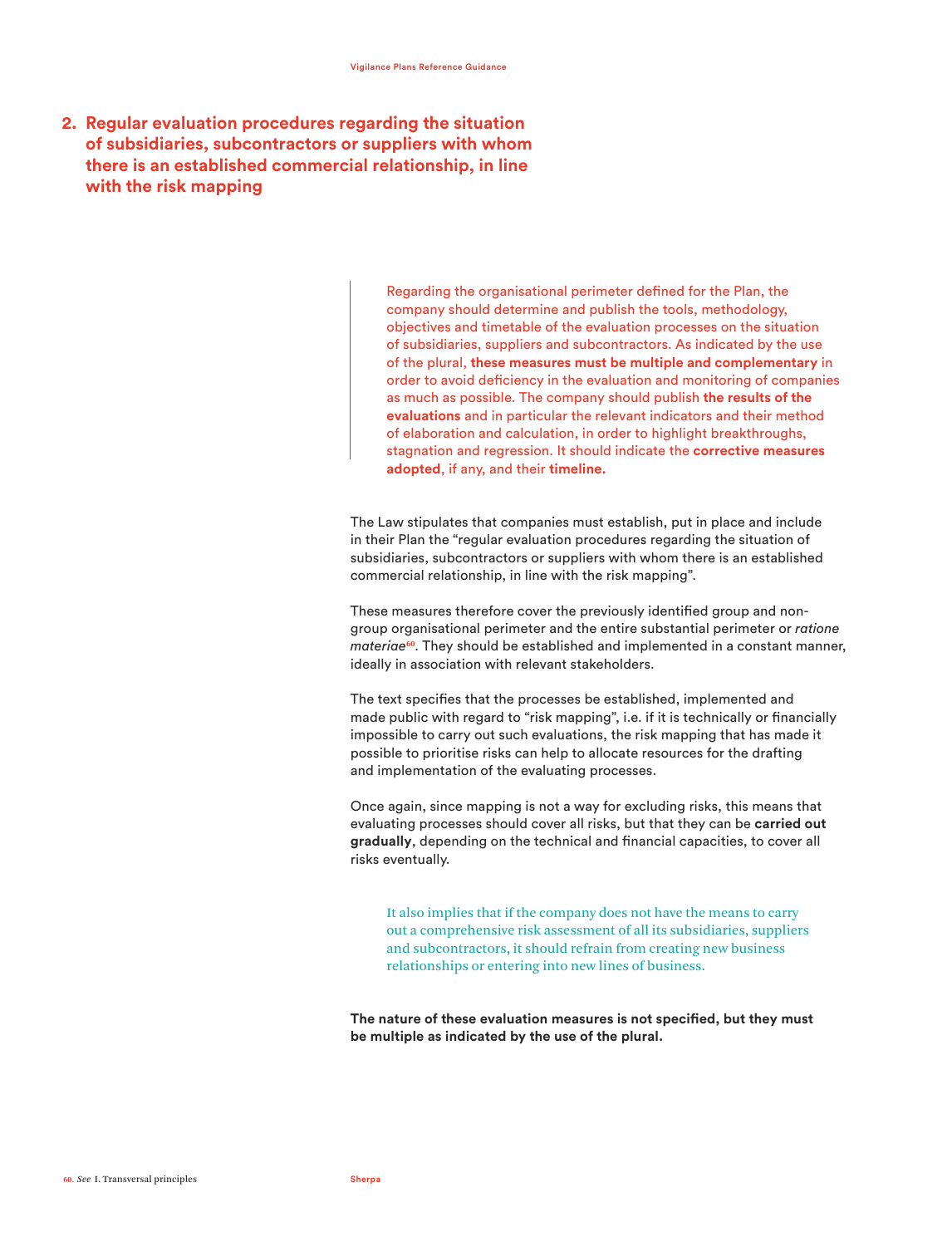In light of the objectives of the Law, they should obviously combine complementary techniques to avoid as much as possible gaps in the evaluation that underlies the identification and prevention of risks: announced and unannounced audits, surveys, unexpected visits by independent third parties, self-evaluations, questionnaires....

# Avenues for evolution

Such procedures meet several objectives in terms of vigilance: on the one hand, they make it possible to update regularly the content of the identification, analysis and prioritisation of risks. On the other hand, they allow for mitigation, prevention and remediation measures based on the results of the assessments. In particular, they enable business enterprises to prevent the entry of risky entities into the scope of vigilance or to exclude risky entities. Finally, they help set up and collect qualitative and quantitative risk monitoring indicators, which then demonstrate whether vigilance is effective or not.

### Auditors, service providers and other external providers should also be subject to the vigilance of parent companies as they may fall within the scope of their Plans.

As such, the relevance of these practices should itself be regularly evaluated according to their timing and frequency, the independence of audits and evaluations, the quality and training of auditors and evaluators, and the relevance of the specifications. In the event of criticism from third parties, it is also necessary to examine the responsiveness of the mechanism, i.e. whether it encourages the effective implementation of corrective measures, depending on the level of protection of workers and in particular the prevention of reprisals and interviews without managers, or with regard to cost management which is primarily the responsibility of parent companies.

The same applies when these evaluation mechanisms are developed and applied through multi-stakeholder initiatives at the sectoral or regional level. These should be checked regularly. The advantage of such initiatives is to reduce the pressure on suppliers and subcontractors by mutualising information and measurements for several instructing parties<sup>61</sup>. Evaluating processes must trigger corrective or mitigating measures with specific follow-up depending on the risks or impacts identified. In particular, an imminent risk or a damage must be the subject of immediate corrective measures with a quick follow-up schedule. For each evaluation measure, companies should provide a timeframe, objectives and process and outcome indicators.

These elements must be published, to allow relevant stakeholders to express themselves and alert companies in the event of a discrepancy between the results of these measures and the operational reality. Such publication is also necessary to fulfil effectively the obligation of transparency and informing of the duty of vigilance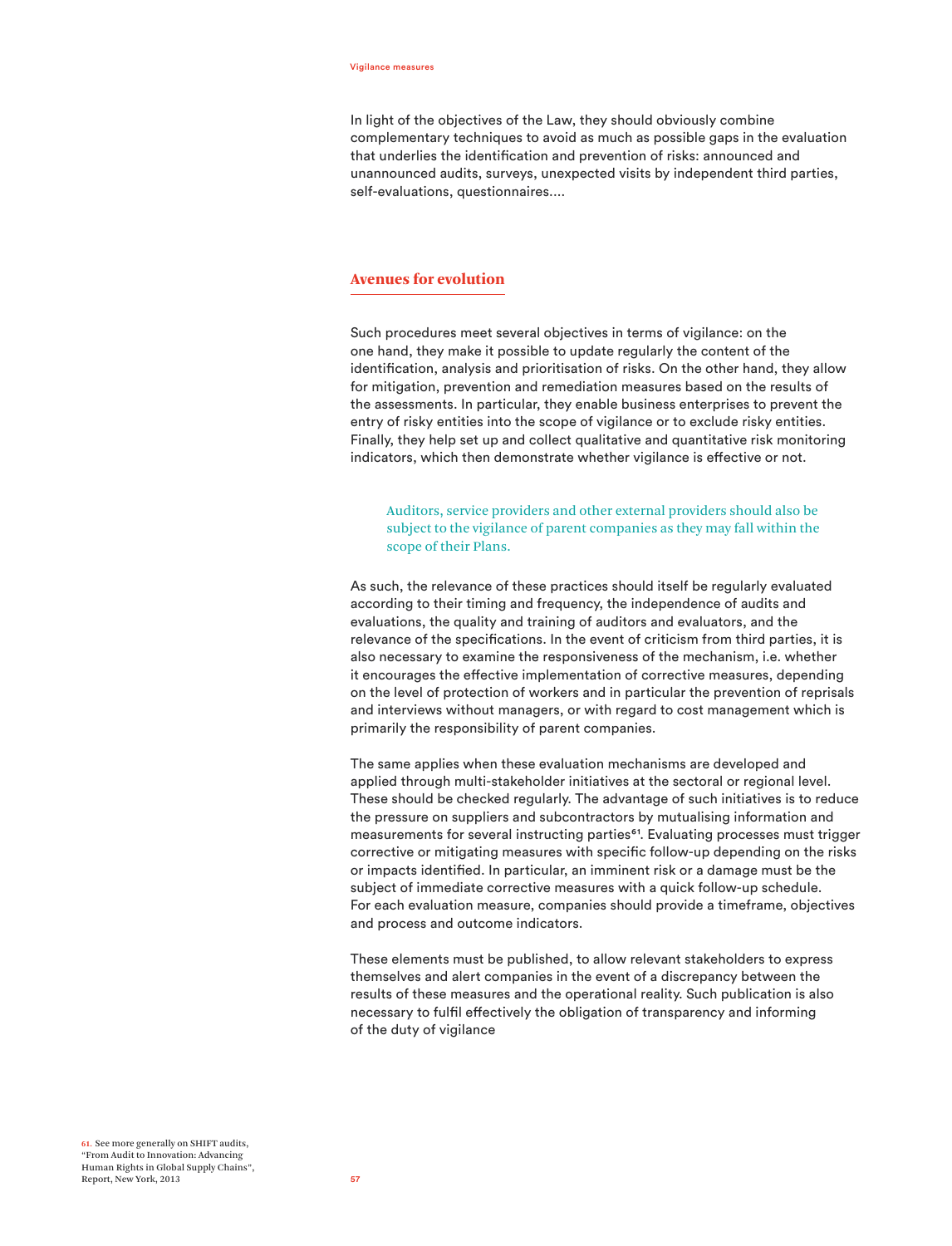#### **Deficiencies in certification mechanisms**<sup>62</sup>

The Changing Markets Foundation has studied voluntary certification initiatives in three sectors where increasing consumption and unsustainable supply have caused serious environmental problems: palm oil, fisheries and textiles. The study comes within the context of growing pressure from the private and public sectors for the development of such certification mechanisms, while their beneficial effects on social and environmental issues have not been confirmed. According to the authors of the report, **these mechanisms more often allow companies to whitewash their image in the eyes of consumers, without really addressing the underlying issues.**

In particular, the report points out that the increasing certification of palm oil has not led to a slowdown in deforestation or biodiversity loss. According to the authors, the certification mechanisms for this raw material lack requirements and do not ensure the required traceability, and even **pull certification standards down to permit the certification of larger volumes of palm oil.**

As a rule, certification mechanisms only tackle some of the problems associated with the production of raw materials. For example, they target only a part of the supply chain or only some of the specific chemicals used at a specific stage in the supply chain. In addition, they only cover a very small volume of the overall production. The report encourages the development of more comprehensive certification mechanisms, covering the entire life cycle of materials. Membership criteria and specifications should also be raised. Reforms should be based on four key principles:

**1. Transparency,** which includes the availability of criteria and reports on the performance of the various members of the regime, and encourages supply chain transparency.

**2. Independence,** which includes the elimination of conflicts of interest, such as de-coupling membership revenues from certification and compliance results, and ensuring that independent bodies set the standards.

**3. A holistic approach with high traceability,** aiming to cover the entire life cycle of a product, and not allowing companies to choose criteria or to be certified under conditions.

**4. Aiming for continuous improvement,** which means setting the bar high enough to certify only those companies that go beyond average performance and are committed to continuous improvement. Regimes should also be science-based, reflect regulatory improvements and prevent setbacks.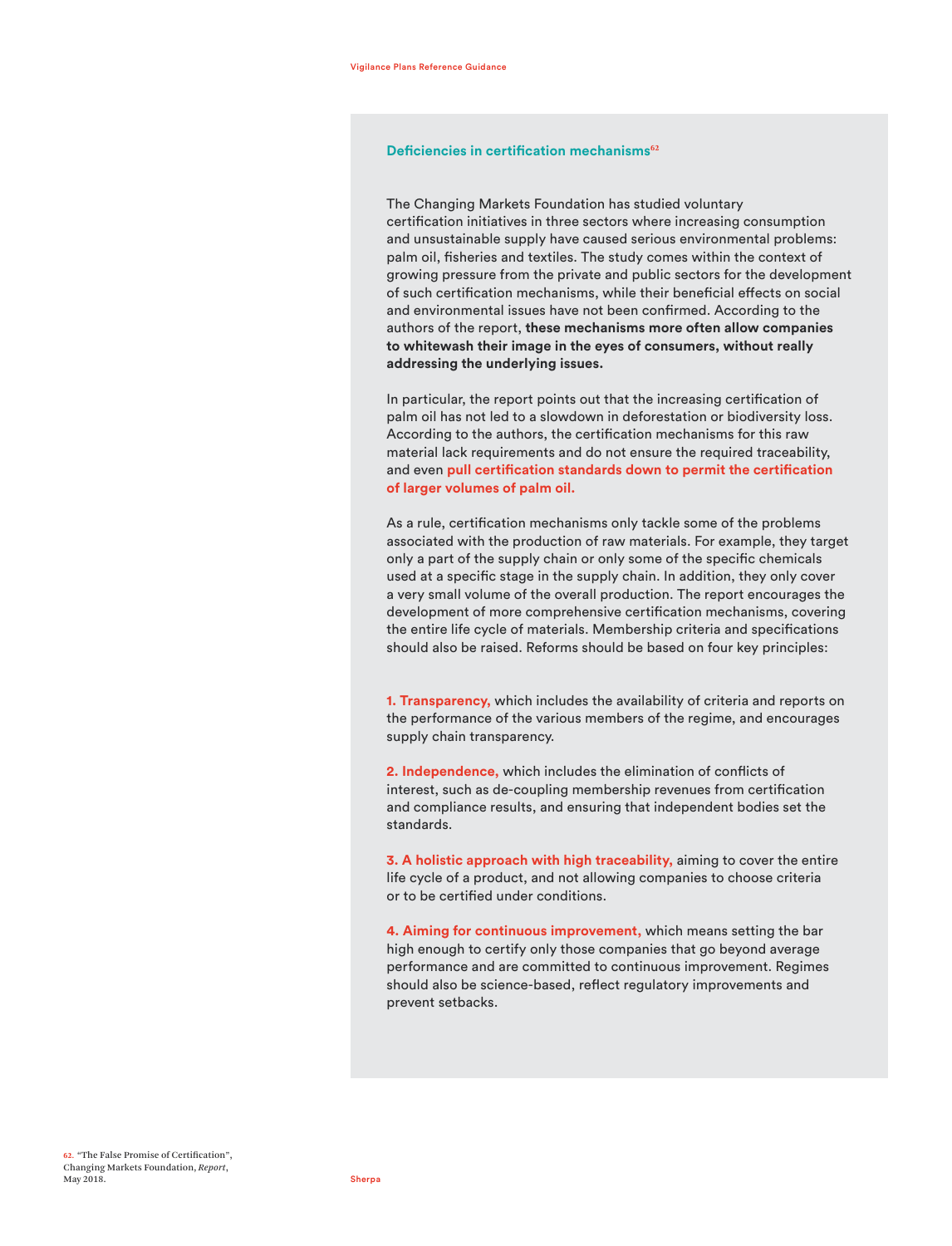While these voluntary mechanisms can have a virtuous effect by enhancing the traceability of supply chains, they **do not exempt companies from responding appropriately to prevent and mitigate the negative impacts of these products, and not to source from suppliers when they cannot guarantee the origin of the products**. In particular, in the agricultural sector, companies should commit themselves to the establishment of moratoria on deforestation. **These mechanisms do not replace the requirement for national and international regulations of the sectors.**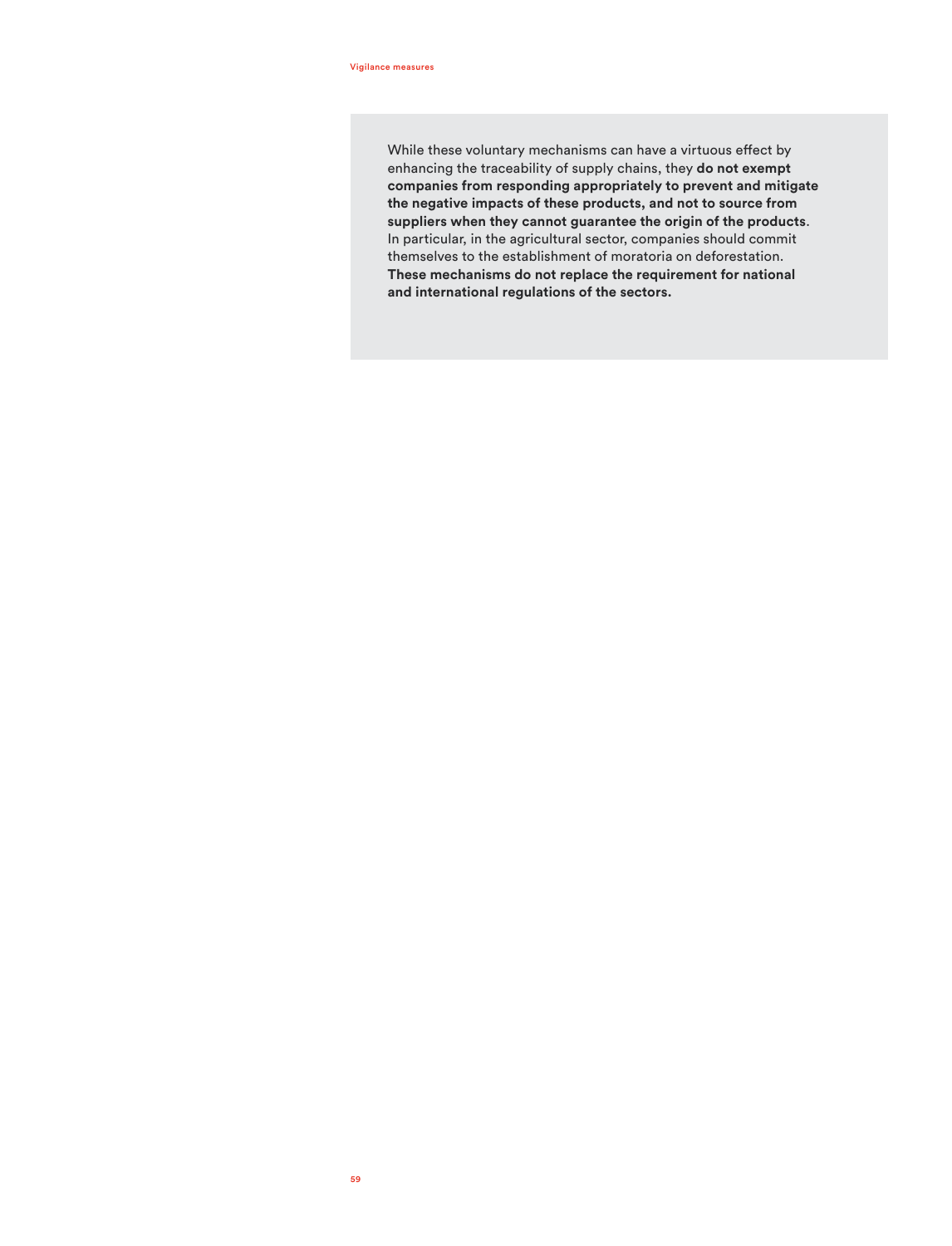# **3. Appropriate actions to mitigate risks or prevent severe impacts**

The company must set up preventive, mitigation and remediation measures with stakeholders based on the prioritisation of risks and the company's human, technical and financial resources. **For each risk identified, the company must publish a summary of the prevention, mitigation and remediation measures to be implemented, their timeline and indicators to monitor their effectiveness and efficiency**. It would also be relevant to indicate the methodology for selecting the indicators and data sources.

According to the Law, the parent company must, in particular, prepare, carry out effectively and publish in its Plan "appropriate actions to mitigate risks or prevent severe impacts." "Appropriate actions" should be developed in association with relevant stakeholders, implemented and published in the Plan. They must mitigate, prevent and remedy any risks and severe impacts.

The use of the term "appropriate actions" implies that businesses cannot be limited to measures that are declarative and/or not specific to each risk or impact.

As expressed, there is no room for doubt: moral commitments, such as codes of conduct or ethical charters, do not constitute "actions".

In addition, Plans that do not respond to each identified risk or impact would not be "appropriate". The adjective "appropriate" also refers to the concept of reasonableness. An "appropriate" action will then be proportional to the risk or impact it aims to mitigate or prevent and will depend, as before, on the human, technical and financial resources allocated to the establishment and implementation of each action depending on the risk mapping.

#### What the soft law says about prevention, mitigation and remediation measures:

UN Guiding Principles Relating on Business and Human Rights, Principle 19 (a.ii)

In order to prevent and mitigate adverse impacts, enterprises "should integrate the findings from their impact assessments across relevant internal functions and processes, and take appropriate action. Internal decision-making, **budget allocations** and oversight processes enable effective responses to such impacts."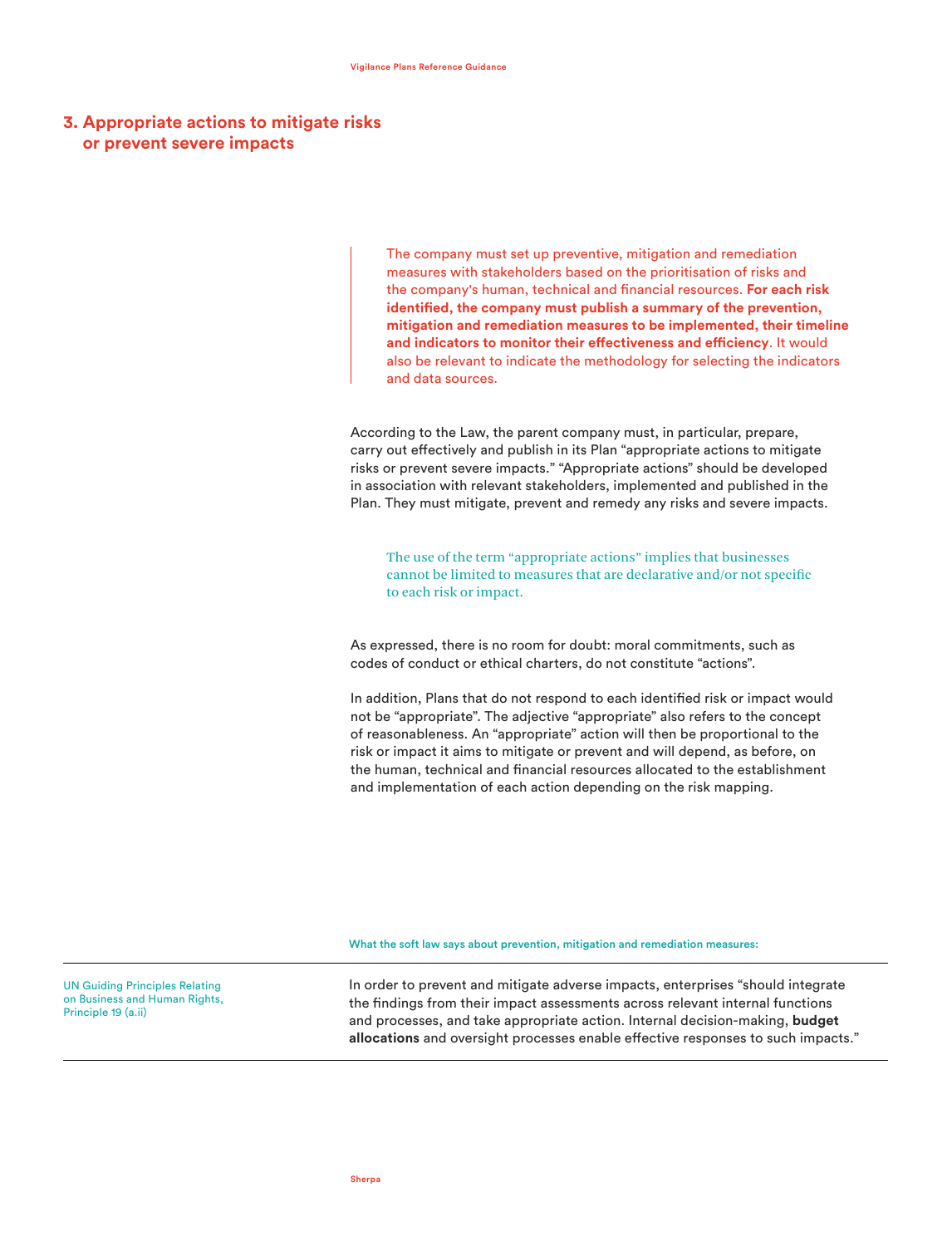Again, this implies that the temporary exclusion of certain risks from the scope of mitigation or prevention measures must remain the exception not the rule, and that it will be the company's responsibility to prove that it is not financially or technically able to respond to that risk in the immediate future. Prioritising prevention and mitigation actions is only acceptable if the enterprise does not have the resources to deal with everything directly. In addition, the sincere insufficiency of resources to handle everything should logically lead the company to interrupt or not engage in new activities or business relationships.

**For each measure, the company should provide a timeframe, qualitative and quantitative objectives and indicators able to prove its effectiveness and efficiency.** Particularly, the indicators should make it possible to assess the resources allocated to the various measures and their development over time according to actual results. Indeed, since the Law requires effective implementation of the measures, only such details would tend to show the good faith fulfilment of the obligation by the company.

# Avenues for evolution

This provision highlights the essentially preventive nature of the vigilance Plan. This central and paramount principle of prevention is present in all soft law norms concerning reasonable vigilance for responsible business conduct.

**These measures will be as diverse as the risks and harms identified.** To satisfy the requirement of reasonableness, the measures should be proportionate to the seriousness of the risks and impacts. Mitigation and prevention measures should be decided with the stakeholders. The company should carry out a diagnosis of the various appropriate actions that can be taken in proportion to the risks, and take into consideration the additional risks they may cause. The choice of the measure must therefore be justified and its result measurable in terms of effectiveness.

**Therefore, when the risk is too high, the only appropriate solution will be not to engage in a commercial relationship, a new activity or to cease it**. Prior to any activity or relationship, the company should establish a process that precedes entry into the business relationship or within the intra-group perimeter. It should carry out impact studies and assessments prior to any purchase or merging operations.

In the course of its activities and business relations, the company must continuously exercise and develop its leverage. This should include clear requirements in contractual provisions for example, and explicit statements of the potential consequences in the event of breaches of commitments or occurrence of risks and impacts. The potential consequences range from the possible termination of the business relationship, to the suspension of the relationship until risk mitigation or prevention is ensured, to the continuation of the relationship conditioned on the effective initiation of corrective actions. **The termination of certain activities or the severance of commercial relationships must be clearly considered between the company and its**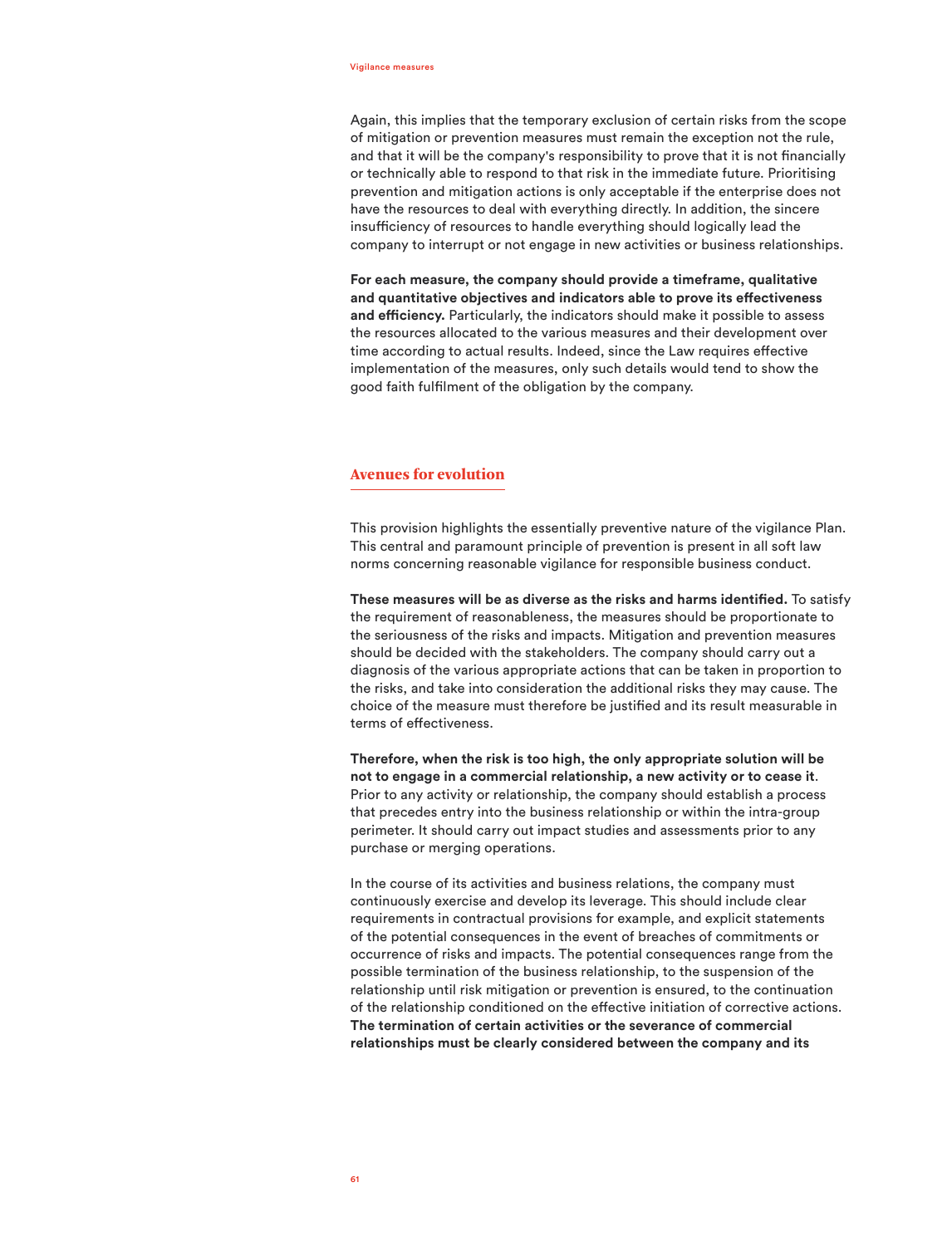**business relationships**. This solution must be seen as a possible option from the very beginning of the relationship. It must be carried out in compliance with national and international laws and must not infringe workers' rights, in particular. Strategies should include the definition of qualitative and quantitative objectives as well as timetables to anticipate the requirement to monitor measures and their effectiveness. **We rightly expect also that companies will establish and implement remedial measures in the event of a severe impact**. Such measures do not exclude judicial mechanisms but help to avoid the impact being aggravated, which itself must be considered as a risk.

#### **Severe impact caused by soybean cultivation in South America**<sup>63</sup>

**Serious environmental degradation and human rights violations** have been reported in all regions where soybean cultivation has developed (Bolivian Amazon, "Cerrado" savanna in Brazil, and Chaco region in Argentina, Paraguay and Bolivia).

**Environmental damages** are the result of massive **deforestation** of these ecosystems, which are home to many protected species, and of the conversion of preserved land to soy monoculture, most often genetically modified. The growing of GMO soybeans is combined with the massive use of pesticides, leading to **significant pollution** and contamination of the water used by local populations. In addition to these elements, which **constitute violations of the right to health and to a healthy environment**, the expansion of soybean cultivation can generate cases of **land grabbing** and other human rights violations.

These violations have been widely documented and denounced by local communities and NGOs on the field, but also by NGOs closer to the parent companies. **The Brazilian authorities have recently condemned seven major soybean importing and exporting corporations for their involvement in illegal deforestation**. Some of these corporations, via several Breton ports, export "dirty" soy in large quantities into France. It is mainly used to feed farm animals in the supply chain of the agrofood sector and large-scale distribution.

This soybean could therefore be present directly or indirectly in the supply chain of several corporations in the agro-food and mass distribution sectors. Companies that use soya directly or indirectly cannot thus ignore this risk in their Plans. On this issue, an appropriate action that could reasonably be taken to prevent the risk, beyond the assessment measures applied to subsidiaries and subcontractors, is the extension of the moratorium on soybean-related deforestation to the entire region of South America. Indeed, the moratorium on deforestation linked to soy cultivation, currently in place for 10 years in Amazonia,

63. «Interpellation de l'industrie française de la viande : les impacts dramatiques de la culture du soja en Amérique latine », Sherpa, March 2018, [[https://www.asso-sherpa.org/](https://www.asso-sherpa.org/interpellation-de-lindustrie-francaise-de-viande-impacts-dramatiques-de-) [interpellation-de-lindustrie-francaise-de](https://www.asso-sherpa.org/interpellation-de-lindustrie-francaise-de-viande-impacts-dramatiques-de-)[viande-impacts-dramatiques-de-culture](https://www.asso-sherpa.org/interpellation-de-lindustrie-francaise-de-viande-impacts-dramatiques-de-)[soja-amerique-latine\]](https://www.asso-sherpa.org/interpellation-de-lindustrie-francaise-de-viande-impacts-dramatiques-de-)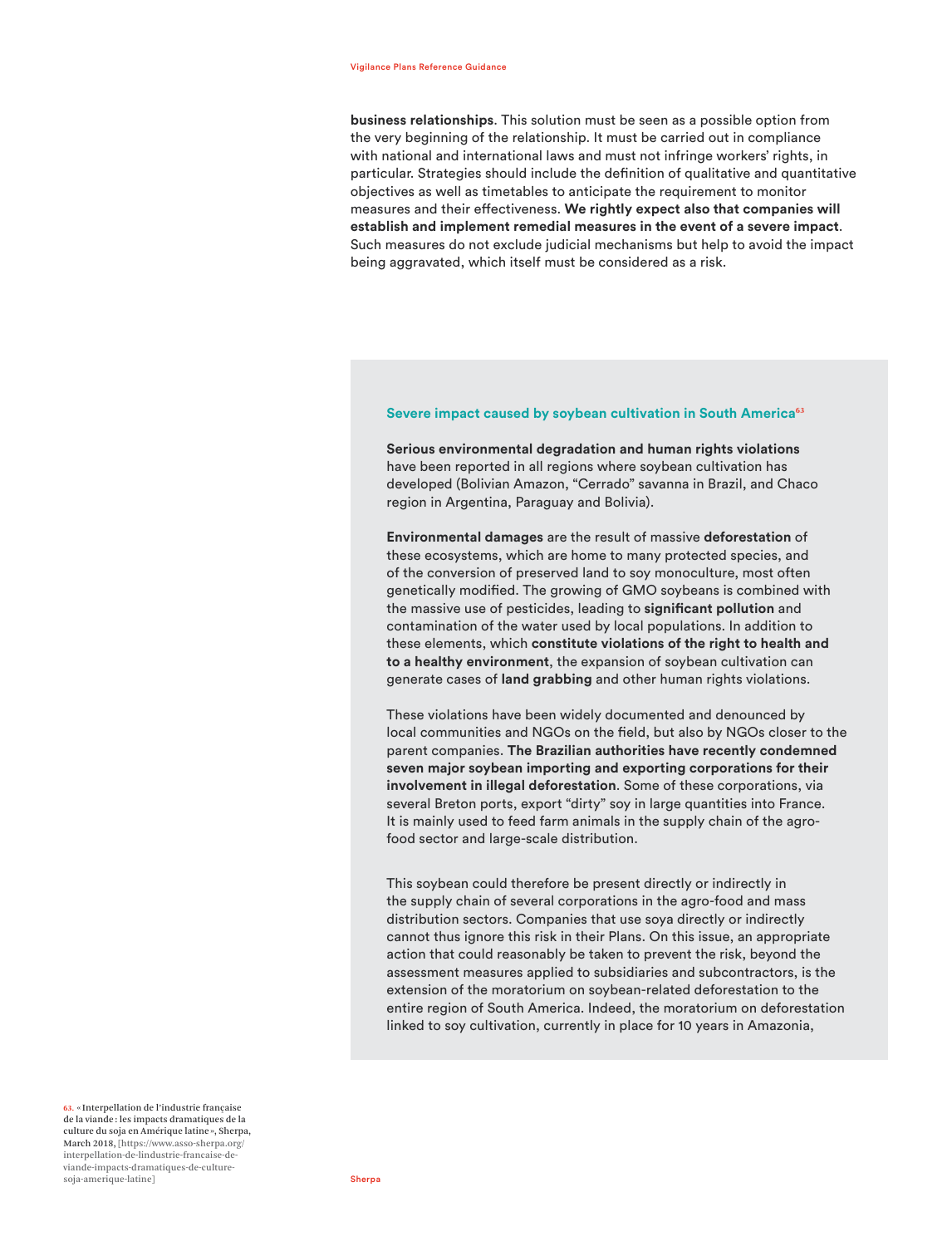has made it possible to reduce the proportion of forests destroyed for soy cultivation from 30 to 1%, without affecting the productivity of soy crops, and all this at a minimal cost<sup>64</sup>. Thus, the extension of such a moratorium to all endemic ecosystems in South America appears to be a reasonable measure to put an end to serious environmental and human rights violations, whilst avoiding the risk of simply moving them to another region of the continent.

The measure seems all the more reasonable as many relevant stakeholders on the subject recommend it. This also means that corporations must transparently trace their supply chain back to the origin of soybeans and that they must no longer source soybeans whose origin is not guaranteed. Measures may also include reducing dependency on soybeans and seeking local alternatives.

#### What the soft law says about ceasing business activities or relationships:

| <b>UN Guiding Principles on Business</b><br>and Human Rights, Principle 19,<br>comments                                  | "There are situations in which the company lacks the leverage to prevent or<br>mitigate adverse impacts or is unable to increase its leverage". In this case,<br>it "should consider ending the relationship, taking into account credible<br>assessments of potential adverse human rights impacts of doing so."                                                                                                                                                                          |
|--------------------------------------------------------------------------------------------------------------------------|--------------------------------------------------------------------------------------------------------------------------------------------------------------------------------------------------------------------------------------------------------------------------------------------------------------------------------------------------------------------------------------------------------------------------------------------------------------------------------------------|
| <b>OECD Guidelines, Chapter II,</b><br>Comments, para. 22                                                                | The principles provide that "appropriate responses with regard to the business<br>relationship may include ": "continuation of the relationship" throughout the<br>course of risk mitigation efforts; "temporary suspension () while pursuing<br>ongoing risk mitigation"; "or, as a last resort, disengagement with the supplier<br>either after failed attempts at mitigation, or where the company deems<br>mitigation not feasible, or because of the severity of the adverse impact." |
| <b>OECD Due Diligence Guidance</b><br>For Responsible Business Conduct,<br>Guide, Section II, 3.2 (h) and<br>question 39 | The company may consider disengagement "as a last resort after failed<br>attempts at preventing or mitigating severe impacts; when adverse impacts<br>are irremediable; where there is no reasonable prospect of change; or when<br>severe adverse impacts or risks are identified and the entity causing the<br>impacts does not take immediate action to prevent or mitigate them."                                                                                                      |

#### What the soft law says about remediation of damages:

| <b>UN Guiding Principles on Business</b><br>and Human Rights, Principle 22<br>comments | "Where adverse impacts have occurred that the business enterprise has<br>not caused or contributed to, but which are directly linked to its operations,<br>products or services by a business relationship, the responsibility to<br>respect human rights does not require that the enterprise itself provide |
|----------------------------------------------------------------------------------------|---------------------------------------------------------------------------------------------------------------------------------------------------------------------------------------------------------------------------------------------------------------------------------------------------------------|
|                                                                                        | for remediation, though it may take a role in doing so"                                                                                                                                                                                                                                                       |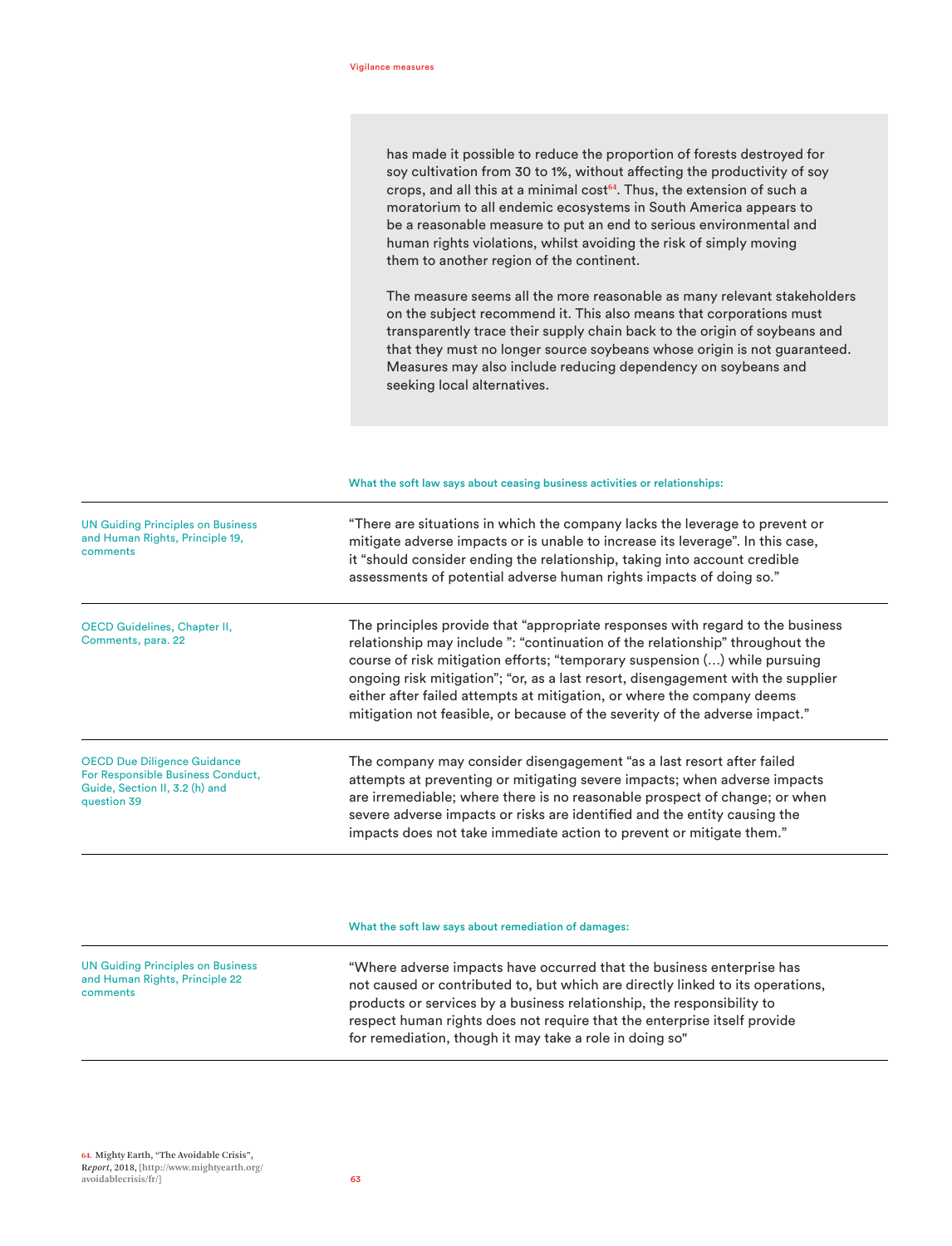**4. An alert and complaint mechanism relating to the existence or realisation of risks, drawn up in consultation with the representative trade union organisations within the company**

# a — Establishment of different tools composing the alert and complaint mechanisms

The company should set up **decentralised mechanisms** according to the scope of the duty of vigilance, **and mechanisms for reporting information** at a global level or for centralisation to ensure that the Plan is updated as necessary. It should also distinguish between mechanisms relating to risks and those relating to impacts and determine processes, guarantees and treatment schedules specific to each. **Emergency cases must be anticipated.**

The list of the various mechanisms and processes, their scope and recipients, must be published providing in particular details on their accessibility, adaptability, security and confidentiality. Information must be widely disseminated internally and externally, in a way that is appropriate for each potential recipient of the different mechanisms.

To demonstrate the effectiveness and efficiency of those mechanisms, the Plan must contain indicators on how alerts and complaints are taken into account in identifying and responding to risks or violations. Such indicators include the publication of processed and anonymised cases. If comprehensive mechanisms cannot be immediately set up, the company must plan clear intermediate steps, a global timetable and report on them in its Plan.

The Law stipulates that companies must establish, effectively implement and publish, in their Plan, information relating to an "alert and complaint mechanism relating to the existence or realisation of risks, drawn up in consultation with the representative trade union organisations within the company".

The alert and complaint mechanism must cover the entire substantial perimeter of the Plan, namely risks to human rights, the environment and the health and safety of persons. The Law clearly specifies that the mechanism must be usable for "the existence or realisation of risks". **In other words, its recipients may use it to alert the company of potential and proven risks that have not been identified, but also of serious abuses that have not been prevented**. The informative nature of the alert is perfectly in line with the preventive logic required by the Law on the Duty of Vigilance.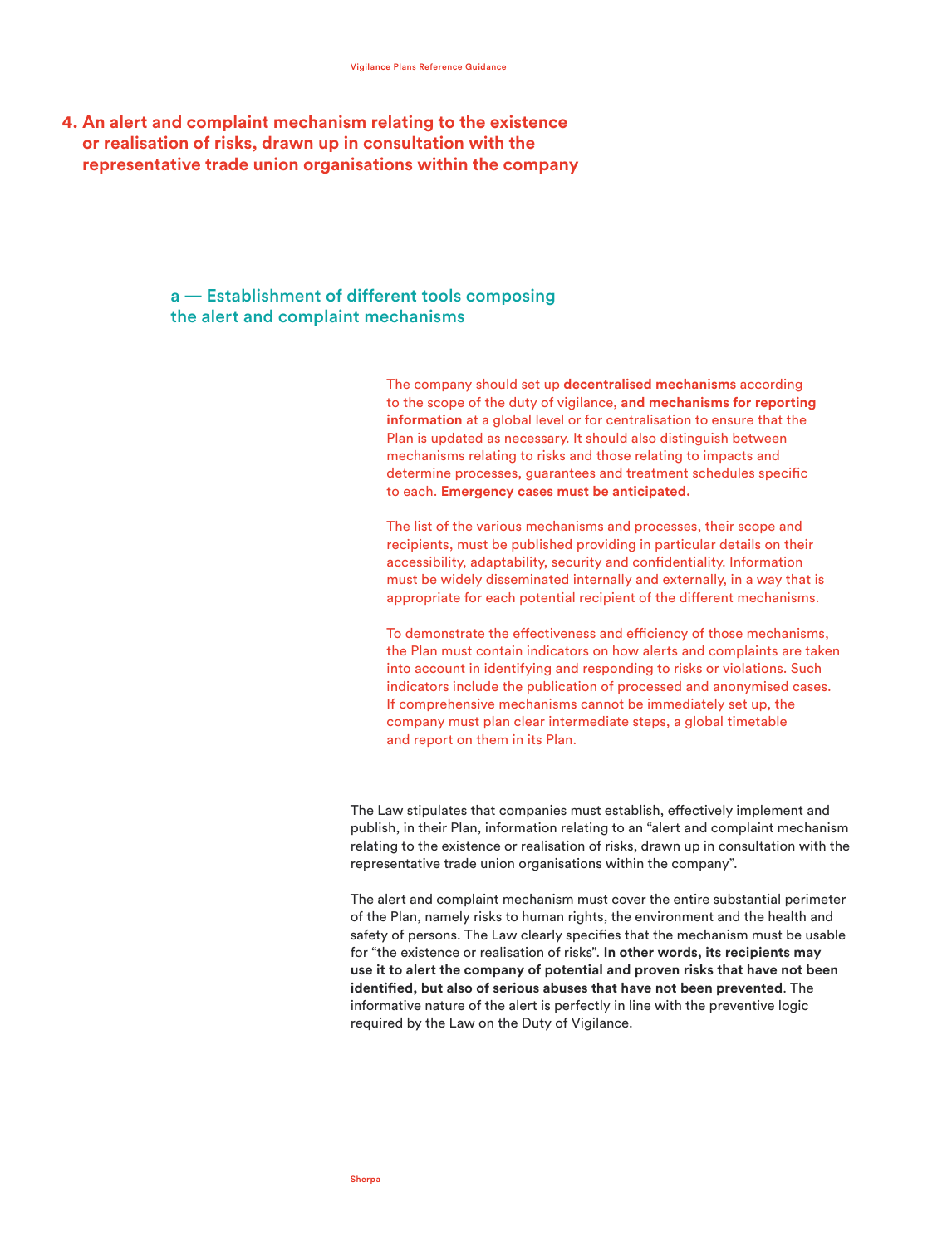Positive law frequently requires the alert and complaint mechanisms, in addition to the recommendations of a large number of soft law reference systems. Positive law can thus inform companies about the establishment and implementation of the mechanisms of the Law on the Duty of Vigilance, particularly with regard to operating criteria, procedures and the protection to be granted to whistleblowers <sup>65</sup>. In particular, regarding the risk raised by the alert, the analysis should be done in a subjective way. According to the Labour Code, employees are entitled to alert, which allows them to withdraw when they have a "reasonable reason to believe" that a work situation presents a danger (see art. L. 4131-1 et seq.). Similarly, even if the danger or risk are not effective, holders of the right to alert under the Law on the Duty of Vigilance may reasonably believe that they are facing a danger.

The mechanism will also cover serious violations that have not been effectively prevented. The implementation of these procedures must not affect the wider right of individuals to alert public or judicial authorities at any time during the procedure, in particular through media. **Moreover, whistleblowers should not be subject to retaliation.**

By the use of the singular, the alert and complaint mechanism is expected to be centralised at the level of the parent company. Nevertheless, it will necessarily have to be divided into multiple decentralised tools and processes, i.e. deployed widely throughout the operational perimeter, in order to be activated by various recipients and therefore be effectively utilised, as required by the Law.

Within the temporal perimeter of the obligation, alert and complaint measures naturally contribute to the continuity of vigilance: they make it possible to update, almost in real time, the risk mapping and all the mitigation, prevention and monitoring measures that result from them.

#### **Banking sector alert and complaint mechanisms<sup>66</sup>**

Oxfam and BankTrack have published several recommendations for alert mechanisms in the banking sector. They recommend that companies start by mapping and evaluating the internal or external alert and complaint channels already available to the group. Companies should ensure that all stakeholders, **including communities affected by the projects and activities financed, have access to the bank's complaint mechanisms.**

They then encourage companies to develop mechanisms guided by United Nations effectiveness principles (accessibility, transparency, consultation, clear and time-bound procedures) as well as to **combine different options** (own mechanism, multi-bank mechanism or sectoral initiative mechanism).

65. Law "Sapin II" No 2016-169 of 9 December 2016 on transparency, the fight against corruption and the modernisation of economic life, JORF No 0287 of 10 December 2016, [<https://www.legifrance.gouv.fr/affichTexte>]

66. Developing Effective Grievance Mechanisms In The Banking Sector, BankTrack et Oxfam Australia, *Report*, July 2018, [[https://www.banktrack.org/news/](https://www.banktrack.org/news/banktrack_and_oxfam_australia_call_on_banks_to_ensure_access_to_remed) [banktrack\\_and\\_oxfam\\_australia\\_call\\_on\\_](https://www.banktrack.org/news/banktrack_and_oxfam_australia_call_on_banks_to_ensure_access_to_remed) [banks\\_to\\_ensure\\_access\\_to\\_remedy\\_for\\_](https://www.banktrack.org/news/banktrack_and_oxfam_australia_call_on_banks_to_ensure_access_to_remed) [victims\\_of\\_human\\_rights\\_abuses](https://www.banktrack.org/news/banktrack_and_oxfam_australia_call_on_banks_to_ensure_access_to_remed)]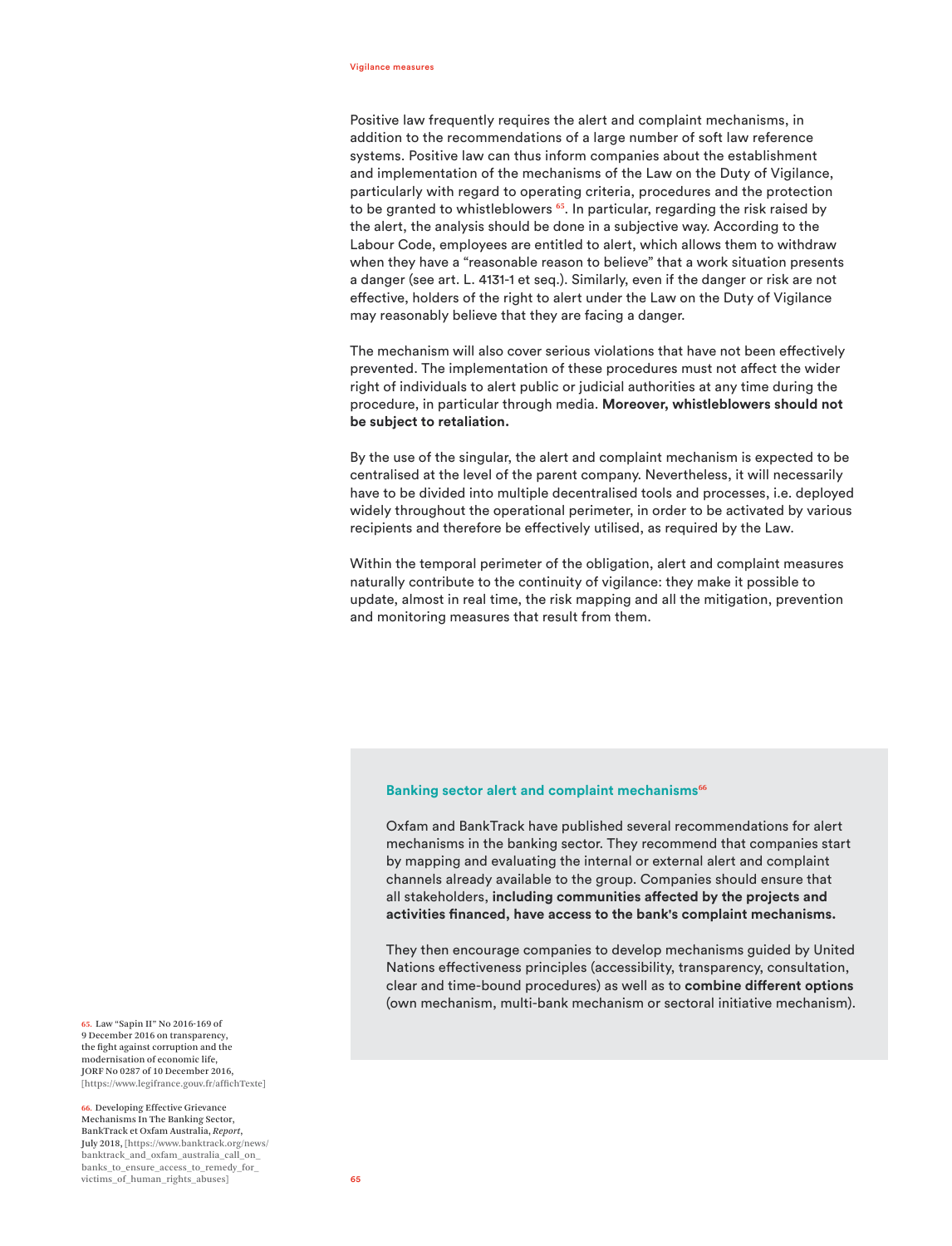They call for **transparency and disclosure of information on loans and projects financed by corporate clients** to enable affected people to know the origin of funds and to use the mechanisms in an informed way. Mechanisms must provide for remediation or facilitate remediation by corporate customers. Banks must also check that the complaint mechanisms applied by corporate clients are also effective and comply with the effectiveness principles.

#### Avenues for evolution

One year after the adoption of the Law, most companies are still far from having comprehensive mechanisms in place, due - according to them - to a lack of information and time. However, a large number of guides developed by institutions and NGOs provide valuable assistance in this matter. Some are listed in the annexes.

For the setting and implementation of the timeline, it may be useful to note that the Agence Française de Développement took about two years to develop and launch its own alert mechanism. It is therefore reasonable to expect that companies covered by the Law will take up to two years to establish a comprehensive mechanism, until spring of 2019 at the latest. Until such tools are formalised, companies can only be encouraged to remain open to alerts, complaint mechanisms and other public interpellations that could be addressed to them.

Companies should already show consideration to stakeholders who would try to alert them to risks, even in the absence of an established alert mechanism. Indeed, in the absence of an available mechanism, many stakeholders have already decided to make free alerts and complaint to some companies, by post or email, or via the media.

These spontaneous alerts should be treated seriously, as closely as possible to the alert treated via the official mechanisms set up by the company, with a procedure and timeframe to respond as soon as possible to the risks highlighted or the worries of the parties concerned. In any case, they should not be subject to reprisals.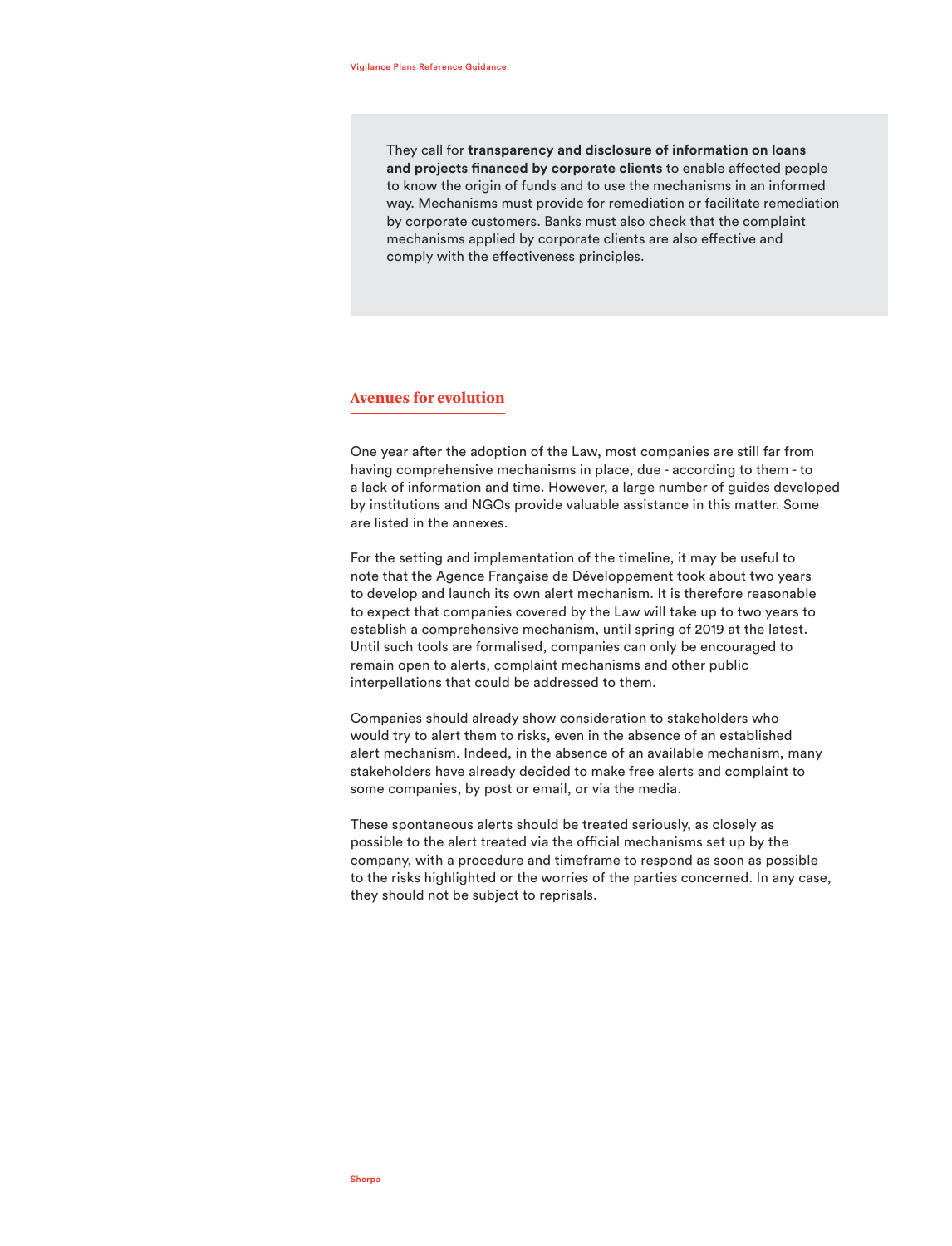#### **Protection of Civil and Political Rights and in particular the freedom of expression of human rights defenders**<sup>67</sup>

Two British NGOs recently outlined, in a guide for the private sector, the necessity of respecting in particular the civic freedoms of human rights defenders, as well as the right to freedom of expression. In a context marked by violence and repression against these human rights defenders, particularly when they oppose agricultural or extractive projects, the report proposes avenues for thought and measures to prevent such violations. First, they imply identifying these actors as stakeholders potentially impacted by the company's activity and as assets in addressing human rights violations by companies, rather than merely as "hostile" stakeholders.

Indeed, human rights defenders, whether NGOs, journalists or community representatives, are often victims of violence in the context of company activities. Every year, hundreds of people die, especially among the environmental defenders.

In March 2016, the murder of Berta Cáceres, an activist for indigenous peoples and environmental rights in Honduras, shocked public opinion. She had expressed her opposition to a hydroelectric dam project. Two years later, the president of the company that was building the dam was arrested in connection with the case. The Dutch development bank was sued in the Netherlands for its involvement in financing the dam.

It is essential that companies become aware of the seriousness of these attacks, which, in addition to harming the lives or safety of individuals, limit freedom of expression by creating a climate of fear within communities. Businesses may be seen as complicit in these attacks through their actions and omissions and may even find themselves judicially entangled, as shown by the Cáceres case. The guide indicates that to **break the cycle of defiance created by these practices, it is imperative that companies proactively engage in defending these freedoms**. To do so, they must cease activities that violate freedom of expression or make them complicit in such violations. This means, for example, no more prosecuting human rights defenders through SLAPP suits, with no other purpose than to deter defenders from exercising their freedom of expression. They may refrain from continuing their operations or projects when the defenders' voices are not respected until their views have been fully heeded.

Companies can also exert their power in favour of organisations and human rights defenders when they are threatened and defend them against repression by governments, for example. **Companies in the information and communication technologies sector should pay particular attention to these freedoms.**

67. « Shared Space Under Pressure: Business Support for Civic Freedoms and Human Rights Defenders », *Guide BHRRC & ISHR*, August 2018, [\[https://www.business](https://www.business-humanrights.org/sites/default/files/documents/Shared%20Space%20Under%20Pressure)[humanrights.org/sites/default/files/](https://www.business-humanrights.org/sites/default/files/documents/Shared%20Space%20Under%20Pressure) [documents/Shared%20Space%20Under%20](https://www.business-humanrights.org/sites/default/files/documents/Shared%20Space%20Under%20Pressure) [Pressure%20-%20Business%20Support%20](https://www.business-humanrights.org/sites/default/files/documents/Shared%20Space%20Under%20Pressure) [for%20Civic%20Freedoms%20and%20](https://www.business-humanrights.org/sites/default/files/documents/Shared%20Space%20Under%20Pressure) [Human%20Rights%20Defenders\\_0.pdf\]](https://www.business-humanrights.org/sites/default/files/documents/Shared%20Space%20Under%20Pressure)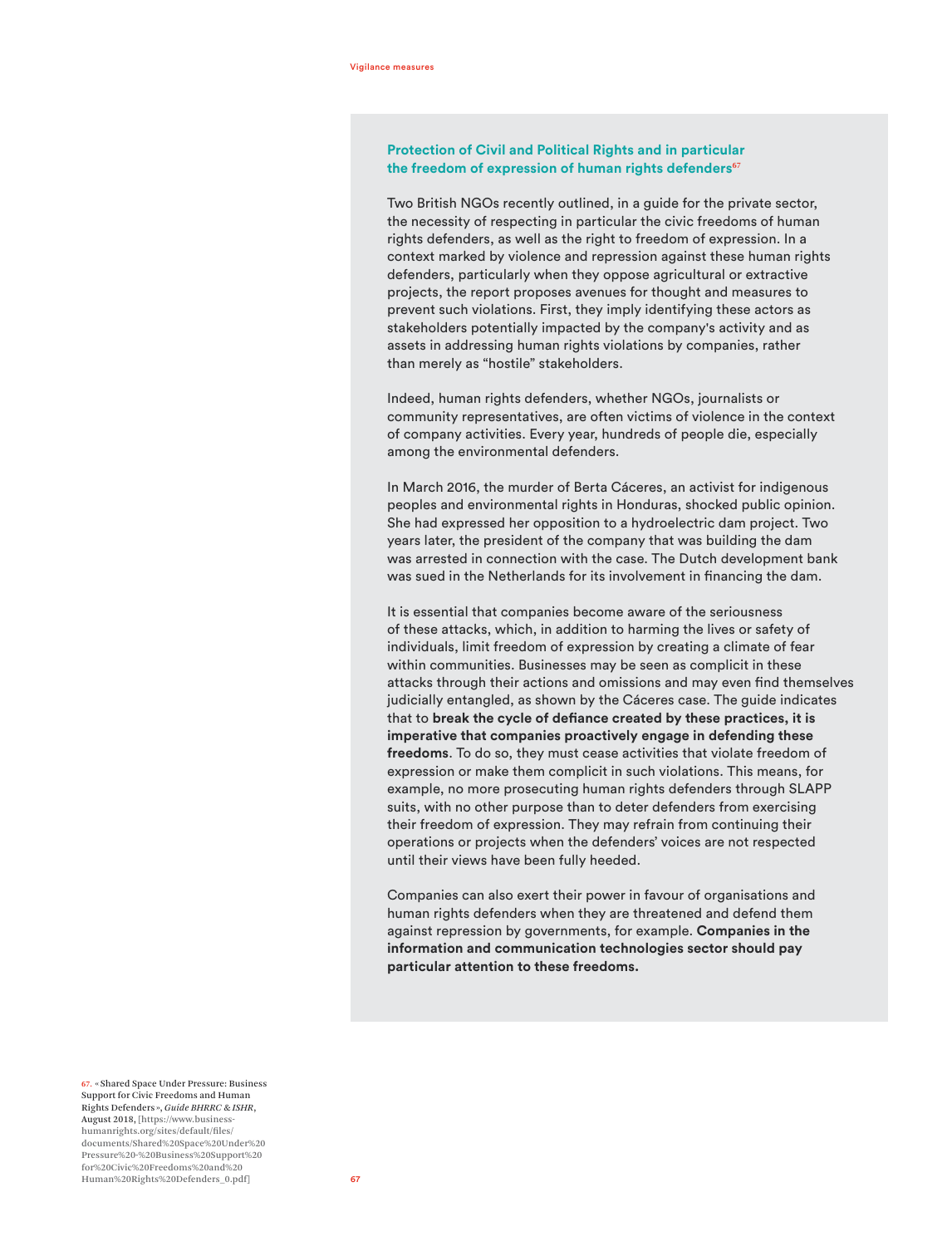At this stage, a recurring question will be whether the alert and complaint mechanism is extended to third parties, i.e. beyond the parent company and its employees. Due to the perimeter of the Plan, identified by the Law, the alert and complaint mechanism must be available, at a minimum, to all individuals within this perimeter. This means that the mechanism must be available, in particular within subsidiaries, or for suppliers or subcontractors of the parent company and its subsidiaries.

However, the Law does not specify the recipients, whether natural or legal persons, of the alert and complaint mechanism. It only defines the scope of the alert mechanism in relation to the substantial perimeter of the Plan, i.e. human rights, environment, health and safety. These risks do not necessarily only affect the employees of subsidiaries, subcontractors and suppliers, since they are the result of the activities of these entities in general. They may also concern riverside communities, governments or consumers directly affected by an activity involving the production of services or goods.

Yet the logic of the alert mechanism is to improve identification and prevention of risks for all stakeholders. It is therefore relevant to make the alert mechanism available to them in order to ensure its effectiveness.

This obviously requires the company to think in depth about the tools to be put in place, their format and their language, depending on its regions of activity, products and stakeholders.

Some regions are not suitable for Internet use but more so for telephone use. Some communities will favour oral exchanges and others will encourage written exchanges. These different characteristics, linked to the context of the operation, must absolutely be taken into account, in particular through cooperation with the recipients of the mechanisms.

|  |  |  |  | What the soft law says about alert and complaint mechanisms |
|--|--|--|--|-------------------------------------------------------------|
|--|--|--|--|-------------------------------------------------------------|

| <b>OECD Guidelines, Chapter IV,</b><br>Comments para, 46                   | Complaint mechanisms within the company, available to persons likely to be<br>affected by its activities, may be effective provided that they meet the following<br>criteria: "legitimacy, accessibility, predictability, equitability, compatibility with<br>the Guidelines and transparency". These mechanisms should not "preclude<br>access to judicial or non-judicial grievance mechanisms." |  |  |
|----------------------------------------------------------------------------|----------------------------------------------------------------------------------------------------------------------------------------------------------------------------------------------------------------------------------------------------------------------------------------------------------------------------------------------------------------------------------------------------|--|--|
| <b>UN Guiding Principles on Business and</b><br>Human Rights, Principle 29 | "To make it possible for grievances to be addressed early and remediated<br>directly, business enterprises should establish or participate in effective<br>operational-level grievance mechanisms for individuals and communities<br>who may be adversely impacted."                                                                                                                               |  |  |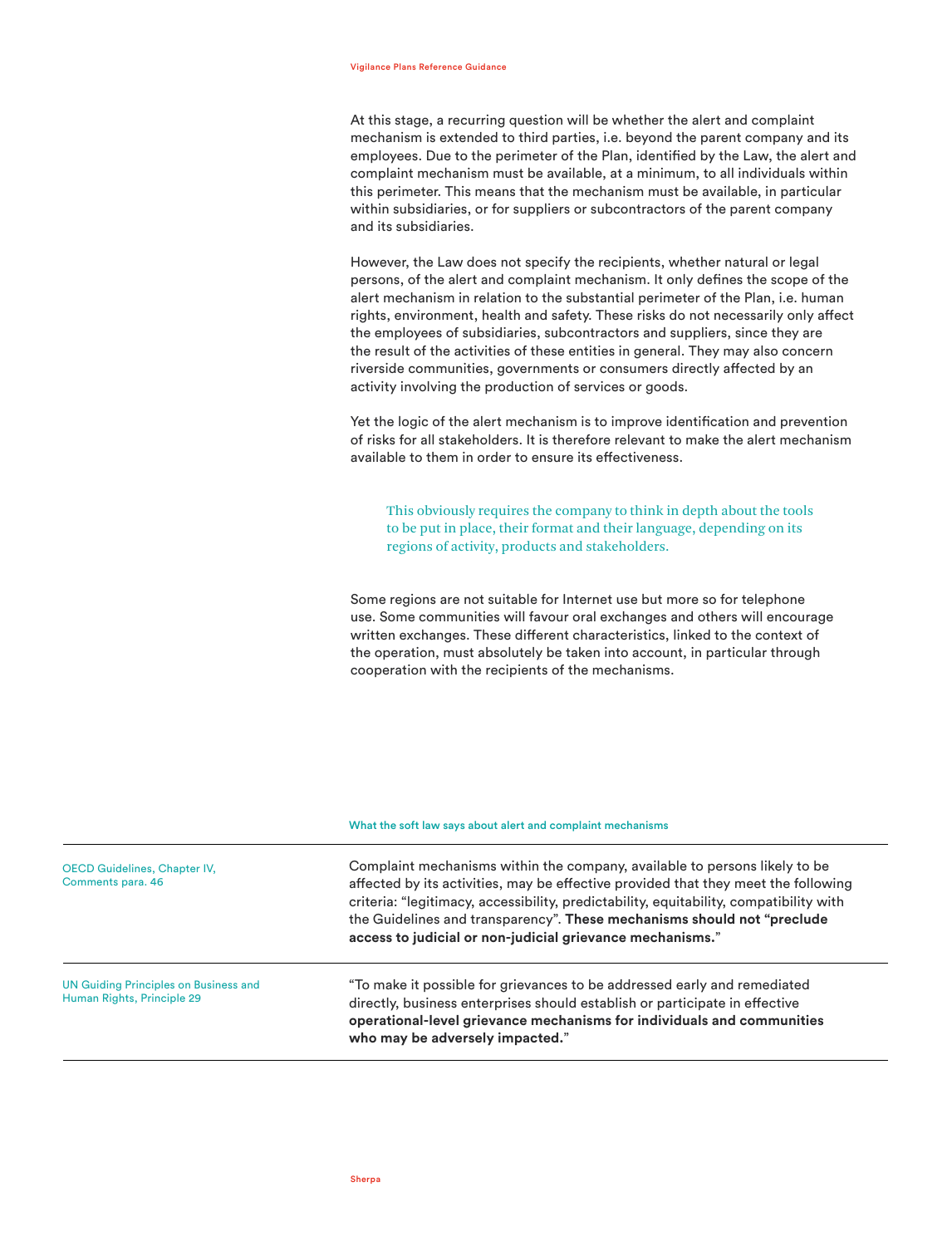While a centralisation of information is indispensable to enable the Plan as a whole to be updated, this should not prevent the alert mechanism from being applied at the operational and local levels, in order to ensure its adaptability and accessibility. Persons, wishing to access the mechanism, must also have access to the global mechanism if they do not wish to go through the operational level, as may be the case when the operational or local situation is characterised by tensions or violence.

In addition to its establishment with the trade unions mentioned below, the mechanism should provide an exact procedure, as well as a timeline and governance.

The procedure must be sufficiently rapid and provide for verification and investigation mechanisms. It must also define the procedures for submitting documents to support the allegations, the modalities of exchange between the alerting party and the referent designated to collect grievances. It must inform the author of the alert as well as possible of the reception of the alert, of each stage of the process and of the next deadlines.

The procedure must also outline the consequences of the alert, although of course the risk management, if confirmed, will be ad hoc. However, the alert mechanism must anticipate the overall impact of the alert on, in particular, the risk map, the risks' hierarchy and on the prevention and mitigation measures.

Whatever the timeline, procedure and tools put in place, these mechanisms must comply with procedural criteria, such as the safety of the whistleblower, in particular against reprisals, including SLAPPs, **disciplinary sanctions, discrimination, or interference with the career development**. They must ensure the confidentiality of the alert to protect the whistleblower, but also to **prevent the destruction of evidence.** They must be appropriate and accessible, physically for all recipients, and intelligible, i.e. in understood languages. Finally, the mechanisms must be **proactive**, i.e. the company will ensure that they are known and understood by the recipients.

The mechanism must be regularly tested and monitored, to ensure, in particular, that its implementation is effective and efficient.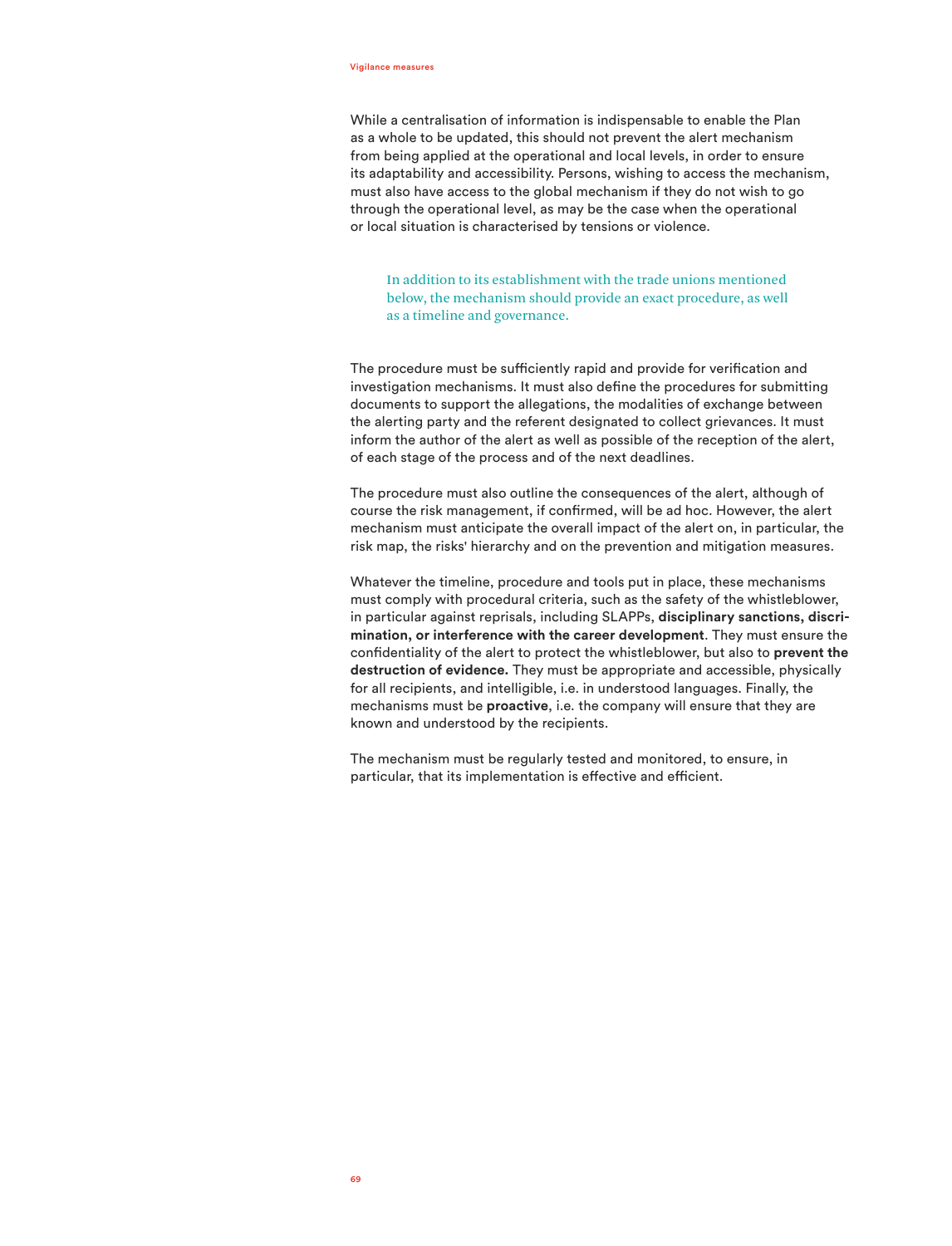# b — Coordination with the representative trade unions within the company

The Plan should contain details on the methodology used to develop alert and complaint mechanisms **in association with stakeholders**. It must necessarily provide the elements relating to the engagement of **trade unions in the preparation of the mechanism and, ideally, in the monitoring of alerts and complaints.**

The Law specifies that the mechanism must be settled, rolled out and published in the Plan, "in consultation with the representative trade union organisations within the company". Unlike the participation of stakeholders in the overall preparation of the Plan, trade unions involvement is not an incentive provision but a mandatory one.

The reflection on the alert and complaint mechanism and its establishment cannot and must not take place without the real cooperation of the trade unions.

This choice by the legislator can be explained by the fact that, as demonstrated above, the alert is a tool known to workers and their representative organisations because of their pre-existing right to alert and withdraw in the event of a serious and imminent danger to health or safety. Their involvement in the preparation of the mechanism is required through "consultation", a mode of dialogue also known to companies and their trade unions. **First, consultation requires adequate prior communication of the company's wish to establish the mechanism and of the expected timeline.** It also requires making information sources on the subject available and explaining the procedure for involvement in the preparation of the mechanism in a clear way so that organisations can prepare for it.

Trade union organisations should be mobilised at both national and international levels given the formal perimeter of the vigilance Plans. It would also be appropriate for trade unions to be involved **in the longer run in the implementation of the alert mechanism and in particular to participate in its monitoring and evaluation.**

What the soft law says about stakeholders engagement within alert mechanisms:

OECD Guidelines, Chapter IV, Commentaries para. 46

Alert mechanisms must be "based on dialogue and engagement with a view to seeking agreed solutions. Such mechanisms can be administered by an enterprise alone or in collaboration with other stakeholders and can be a source of continuous learning."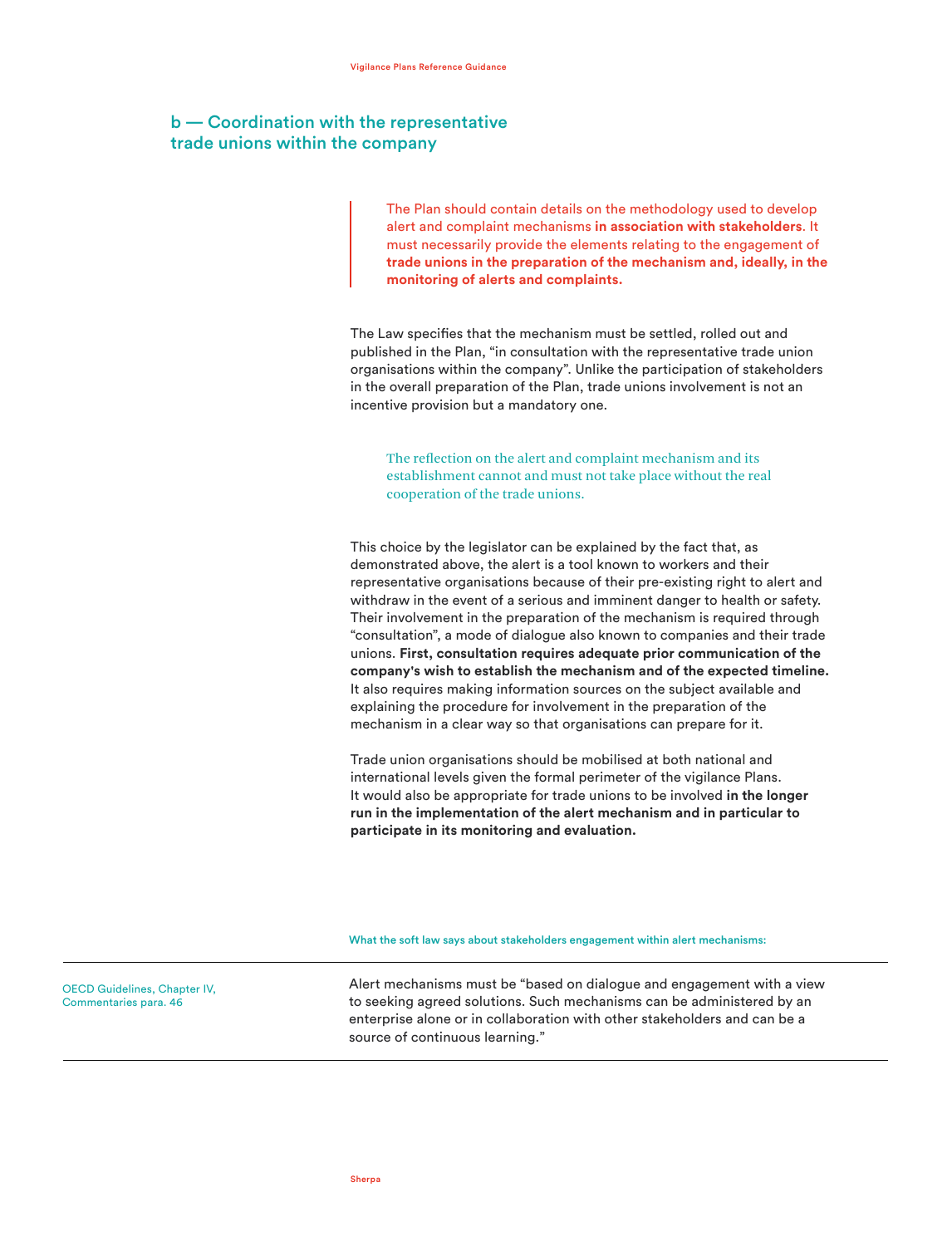#### Avenues for evolution

Consultation should logically be held within the representative bodies, in particular but not exclusively the social and economic committee (SEC). Indeed, as a reminder, the SEC has replaced the employee representative committee and other former representative bodies<sup>68</sup>.

The question is also to know whether a company that does not consult the SEC for the establishment of the mechanism would commit the offence of obstructing the normal functioning of this committee, in terms of article L2317-1 of the Labour Code. The Macron Ordinance creates an offence of obstructing the proper functioning of the SEC in article L. 2317-1 of the Labour Code, which more or less reproduces the previous offences of obstructing the regular functioning of the former bodies: "The act of obstructing either the establishment of a social and economic committee, a workplace social and economic committee or a central social and economic committee, or the free appointment of their members, in particular by disregarding the provisions of articles L. 2314-1 to L. 2314-9 shall be punished by one year' imprisonment and a fine of €7,500. The act of obstructing their regular functioning is punishable by a fine of €7,500".

The offence of obstruction is an intentional offence, with awareness and willingness to commit the offence. The Court of Cassation uses a broad conception of the moral element of the offence. As regards to the material element, the case law prior to the reform comprises failures to consult the works council, which has now been replaced by the SEC<sup>69</sup>. Thus, the lack of consultation with the SEC in drawing up the Plan could constitute an obstacle to the regular functioning of this body.

Mandatory consultation with trade unions for the preparation of the alert mechanism is not exclusive of the participation of other relevant stakeholders. Indeed, soft law norms draw up very precise criteria concerning alert mechanisms and require their establishment with the participation of the persons to whom they are addressed. Their legitimacy, accessibility and compatibility with the rights will depend on the vision of these stakeholders.

68. It was created by Ordinance No. 2017- 1386 of 22 September 2017 known as the "Macron" Ordinance, which has amended the Labour Code. It is made up of the staff delegation and the employer who chairs it. For companies with less than 300 employees, it includes the trade union delegate. For companies with more than 300 employees, it includes all the representative unions in the company.

69. See Court of Cassation of 14 October 2003 No. 03-81366: offence of obstructing the CHSCT in the absence of consultation before taking a major planning decision modifying health and safety conditions or working conditions; Court of Cassation, Criminal Chamber, 19 September 2006, No. 05-86.668: failure to consult following the advancement of the timetable for implementing the restructuring plan; Court of Cassation, Criminal Chamber, 10 May 2011, No. 09-87.558: The failure to consult the central works council on the transfer of know-how and the relocation of activities constitutes the offence of obstruction, even if few employees were concerned, on a voluntary basis.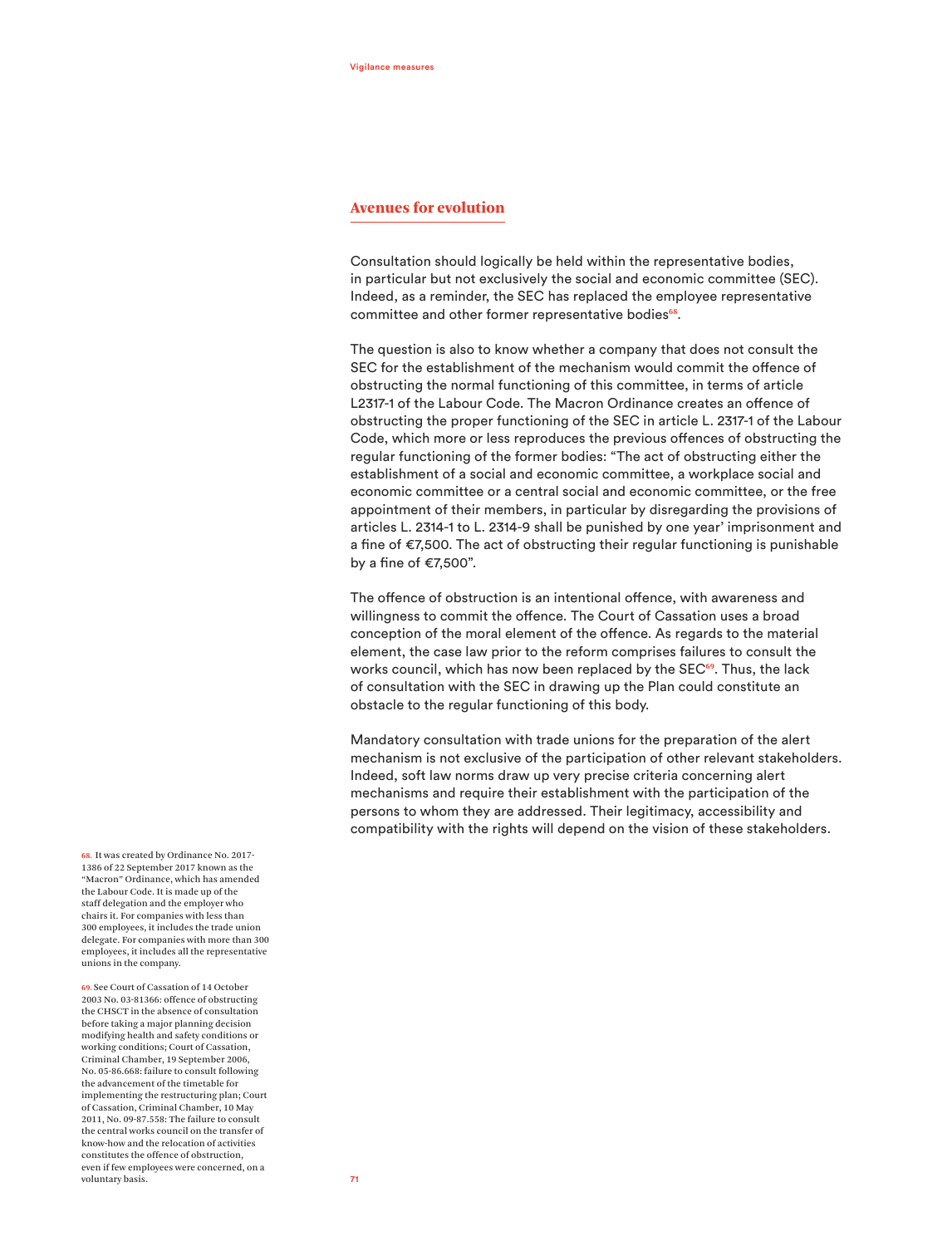# 5. **A system monitoring implementation measures and evaluating their effectiveness**

The company will have to establish a monitoring system for each risk, violation and corresponding measure, as well as a global monitoring system of the Plan. Such a monitoring system must necessarily include the establishment of indicators for each vigilance measure and for each severe risk or violation, in order to demonstrate both the effectiveness and efficiency of the measures. There will be therefore indicators of means and results.

The company must **publish the monitoring items in an accessible, exhaustive way and in accordance with the identification and prevention of risks and breaches**. Ideally, in the published Plan, monitoring measures and their results respond to the risks as well as to prevention, mitigation and remediation measures that are identified and implemented. This may involve the establishment of a follow-up table or other graphical tool that would satisfy the informative aspect of the obligation.

The company should also provide a **methodological explanation on the selection of indicators and statistical tools, as well as on the sources of the data used**. As far as method indicators are concerned, the resources allocated to measures and their development may be particularly relevant. The company may indicate the governance of the monitoring. To account for the constant vigilance, the company should **regularly update** the monitoring tool according to the evolution of risks, violations and their treatment and for any significant event occurring while implementing the Plan. The same applies to the monitoring document made public.

The Law also provides that "a system monitoring implementation measures and evaluating their effectiveness" must be set up, effectively implemented and published. This provision concerns all risks identification and prevention measures rolled out. The monitoring and evaluating system must therefore cover, without exception, the entire substantial and organisational perimeters as well as all the measures taken in the Plan. This refers to the measures for identifying and assessing the risks mapped, the alert mechanism, the processes for evaluating suppliers and subcontractors, as well as to any other measures taken as part of the duty of vigilance.

Monitoring should focus in particular on "implementation" and evaluation of "effectiveness". These are two distinct elements.

On the one hand, the system for monitoring implementation has to demonstrate the effectiveness of vigilance. In other words, as an obligation of means, the Plan is not merely a declaration but corresponds internally to the deployment, over time, of human, technical and financial resources to effectively identify risks and prevent severe impacts.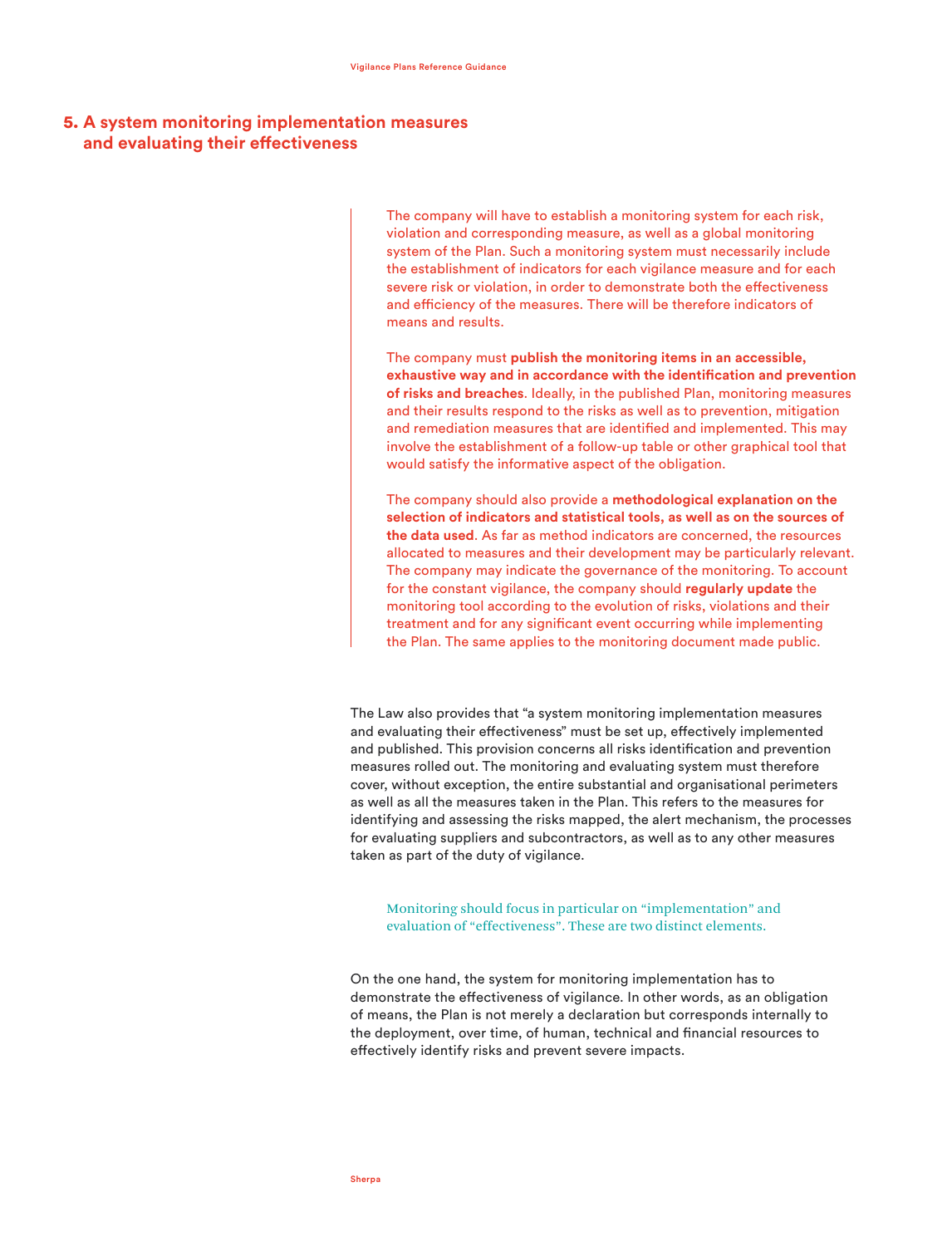The monitoring system for the measures implemented should therefore show, for each measure, the resources allocated in proportion to the objective pursued<sup>70</sup>.

On the other hand, the system must focus on the evaluation of "effectiveness". Efficiency goes beyond effectiveness. It is the fact that the measure not only produces effects, but also that it really contributes to the achievement of the objective pursued. The aim is to demonstrate that the measure has effects, but also that its effects are adequate, i.e. that it effectively reduces the risk or prevents severe impacts. **An efficient measure will have produced the expected results**. For example, this means that the alert mechanism will have effectively enabled identification, or refinement of risk analysis. This indicates also that a prevention or mitigation measure will have effectively reduced the risk caused by the activities or prevented its occurrence.

Besides, a measure that does not produce the appropriate effects will need to be rectified.

# Avenues for evolution

This monitoring provision therefore contributes to the efficiency of vigilance. Efficiency implies that, on the one hand, the measures adopted are used and, on the other hand, that they have a measurable or identifiable impact on their recipients. These are exactly the two aspects that are addressed in the fifth measure of the Plan examined here.

Companies will be committed to putting in place internal procedures to verify that vigilance is efficient. In practice, this implies the existence of control measures: it will be necessary to regularly ensure that the measures are known and applied by the operators, that management checks the implementation of the measures by the operators and finally, that audits and verifications are carried out to verify the veracity and reality of the measures. **This follow-up must be carried out in collaboration with stakeholders and in particular with those directly affected.**

In the event of independent control, the widest possible scope in line with the duty of vigilance at least, as well as ambitious criteria, principles and procedures, must be provided for. Third party control does not relieve the company of its responsibility as part of the duty of vigilance with regard to monitoring the effectiveness and efficiency of the measures.

It will also be crucial to set up indicators that will demonstrate both the effectiveness of vigilance and its efficiency.

70. Cons. Court, Decision No. 2017-750 DC of 23 March 2017, *Government Comments*, The obligation "is therefore not merely a documentary obligation but an obligation of means to implement the vigilance measures provided for by the law and whose content they have defined in view of the risks that their activity may generate". The company must be able to demonstrate that the measures mentioned in the vigilance Plan have been carried out.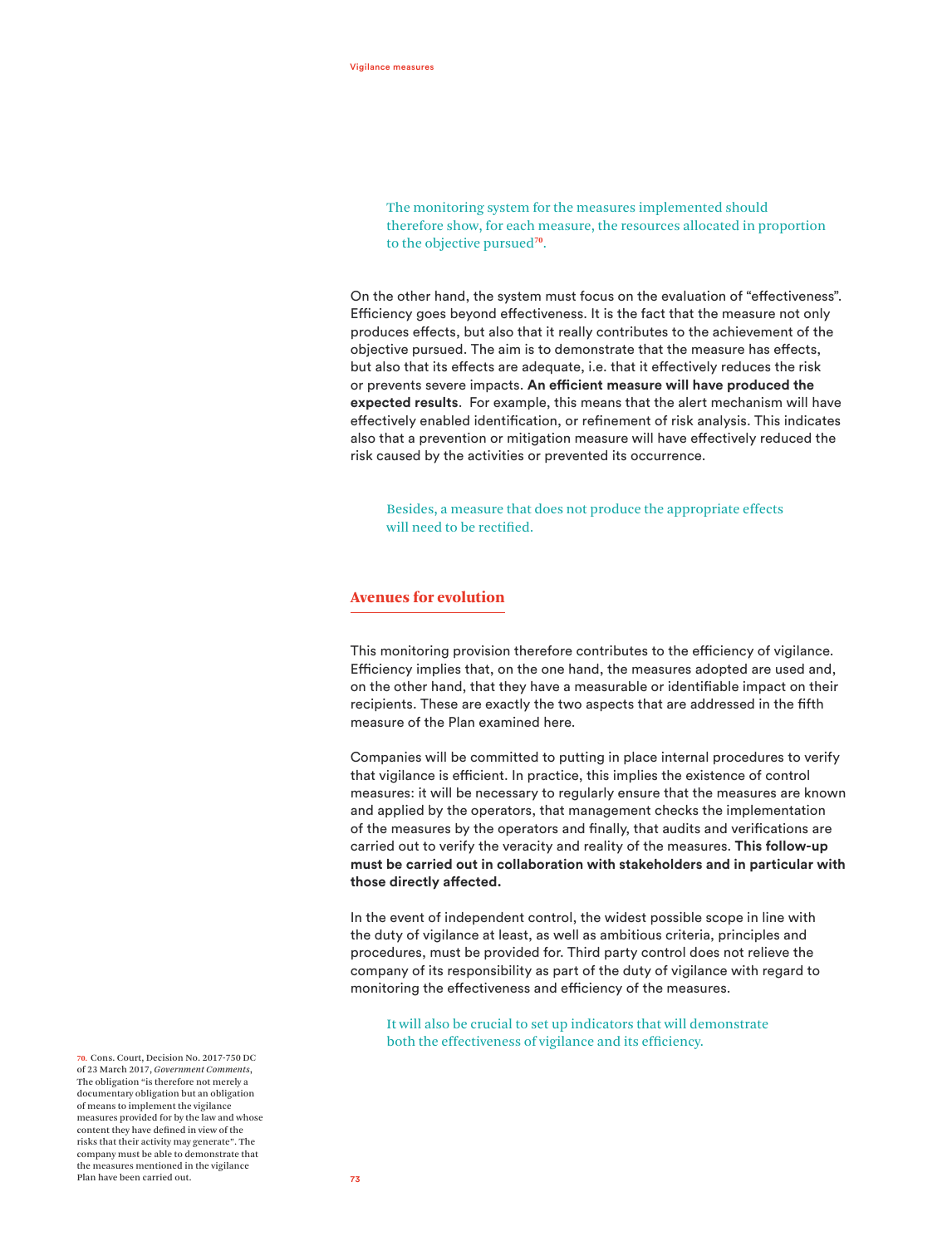These indicators can be divided into two main categories: indicators of process or means, and indicators of results that correspond to the objectives of effectiveness and efficiency previously identified. With regard to process or method indicators, they will make it possible to demonstrate that the company has effectively deployed all the technical, human and financial means at its disposal to achieve the objective pursued by the measure, namely the identification, prevention or mitigation of a given risk, in proportion to its gravity.

With regard to result indicators, they will have to demonstrate the reduction and efficient prevention of risks and impacts on human rights, the environment, health and safety. **In this respect, they should be inspired by the standards themselves and their normative content.** Various guides and tools exist to develop such indicators.

In particular, the UN has developed a guide that includes a basic conceptual framework for the elaboration of indicators on the respect of human rights by States, but which can fully inspire the formulation of indicators on the respect of human rights by companies<sup>71</sup>. It is organised around three types of indicators: structural, process-oriented and results-based. Structural indicators reflect the ratification of the Treaties and thus the adherence in principle to legal standards and their content. Process indicators link programs and specific interventions to key milestones related to the direct or progressive realisation of human rights. Finally, results indicators describe the realisation, individually and collectively, of human rights in a given context. These are specific indicators composed by reference to the normative content of each human right. It would also be relevant to require the different indicators to be specific, measurable, acceptable, realistic and time-bound (SMART).

**As a reminder, the report on effective implementation contains a narrative on key events and indicators while tracking the effective implementation of the measures and their efficiency.** In particular, it should highlight major events during the financial year that may have had a significant impact on the substantial and organisational perimeters of the Plan, leading to the progress, stagnation or significant regression of some of the indicators. It also describes the corrective measures that will be adopted as a result of the trends revealed by the indicators.

|                                                                            | What the soft law says about indicators                                    |
|----------------------------------------------------------------------------|----------------------------------------------------------------------------|
| <b>UN Guiding Principles on Business</b><br>and Human Rights, Principle 20 | "() business enterprises should track the effectiveness of their response. |
|                                                                            | Tracking should:                                                           |
|                                                                            | (a) Be based on appropriate qualitative and quantitative indicators;       |
|                                                                            | (b) Draw on feedback from both internal and external sources, including    |
|                                                                            | affected stakeholders."                                                    |
|                                                                            |                                                                            |

71. UN (OHCHR), "Human Rights Indicators: A Guide to Measurement and Implementation", Geneva, 2012, [[http://www.ohchr.org/Documents/Issues/](http://www.ohchr.org/Documents/Issues/HRIndicators/Human_rights_indicators_fr.pdf) [HRIndicators/Human\\_rights\\_indicators\\_](http://www.ohchr.org/Documents/Issues/HRIndicators/Human_rights_indicators_fr.pdf) [fr.pdf\]](http://www.ohchr.org/Documents/Issues/HRIndicators/Human_rights_indicators_fr.pdf)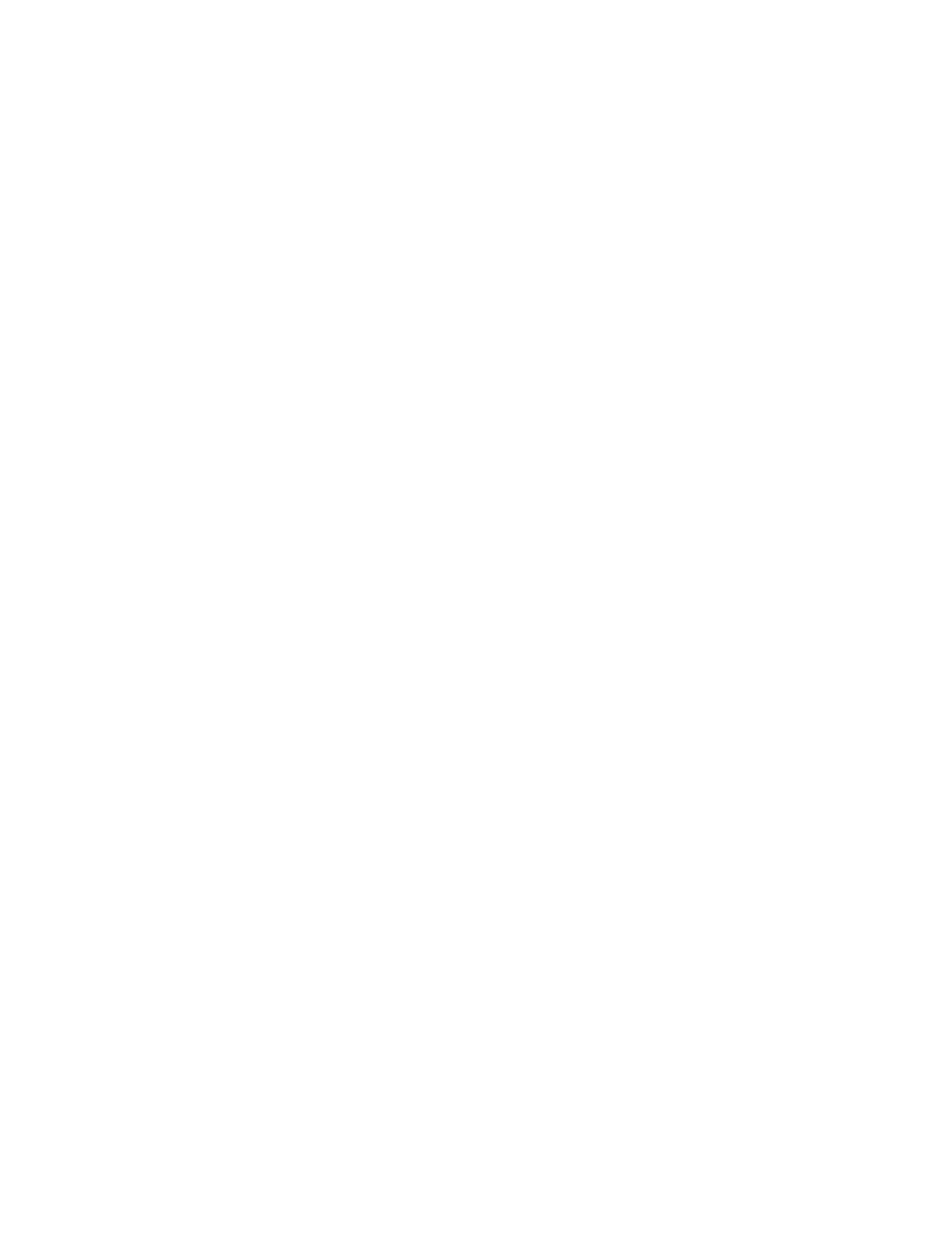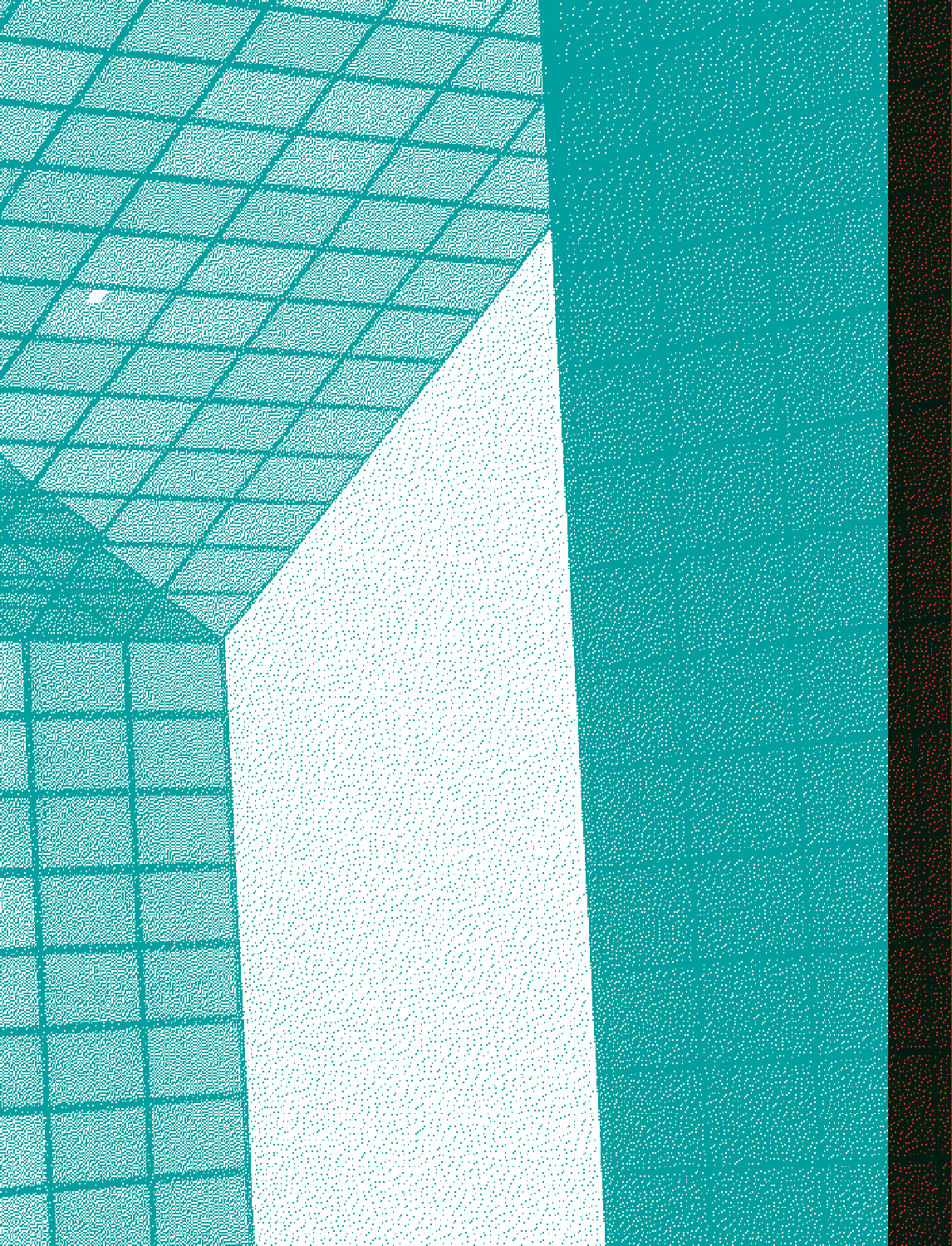# **Annexes**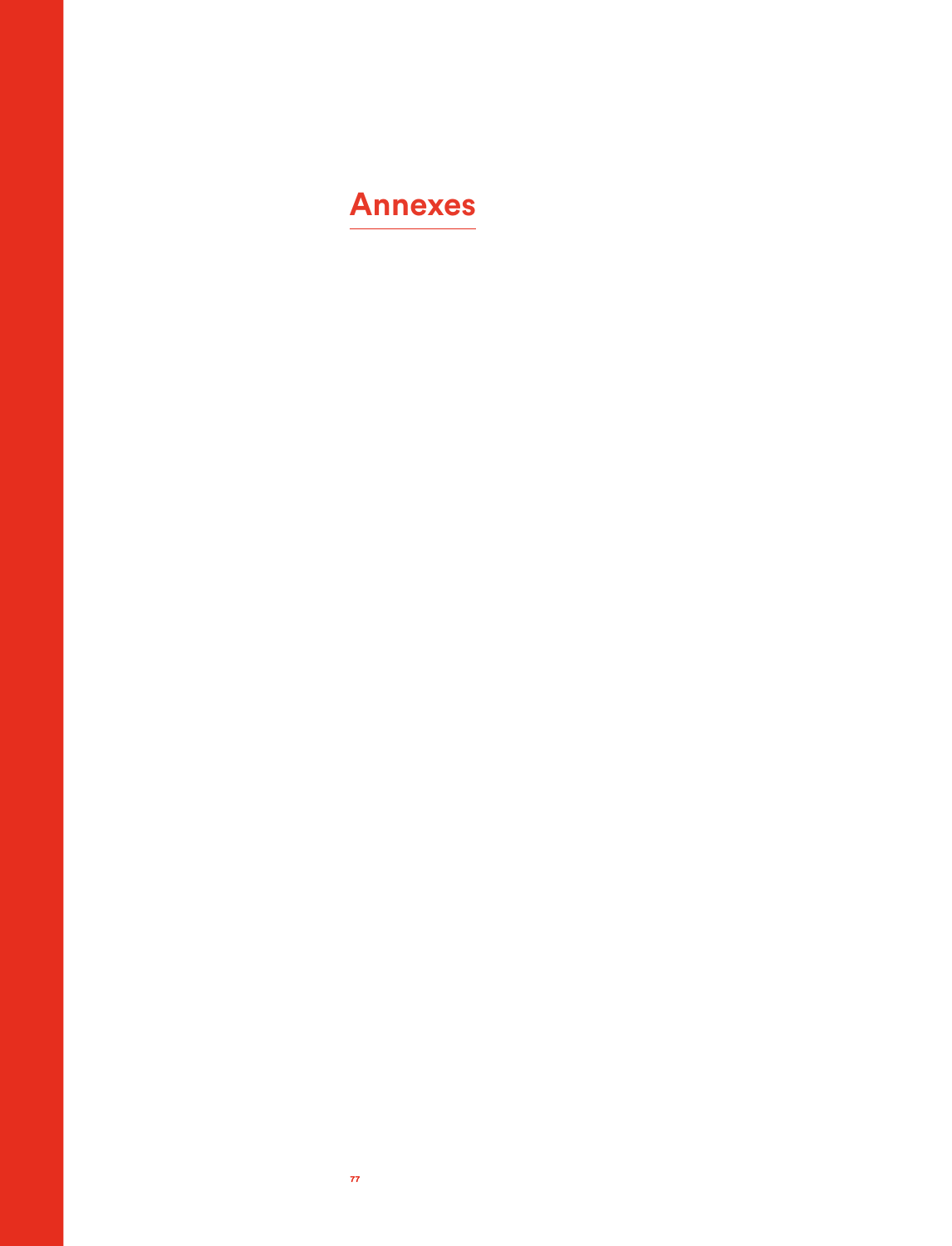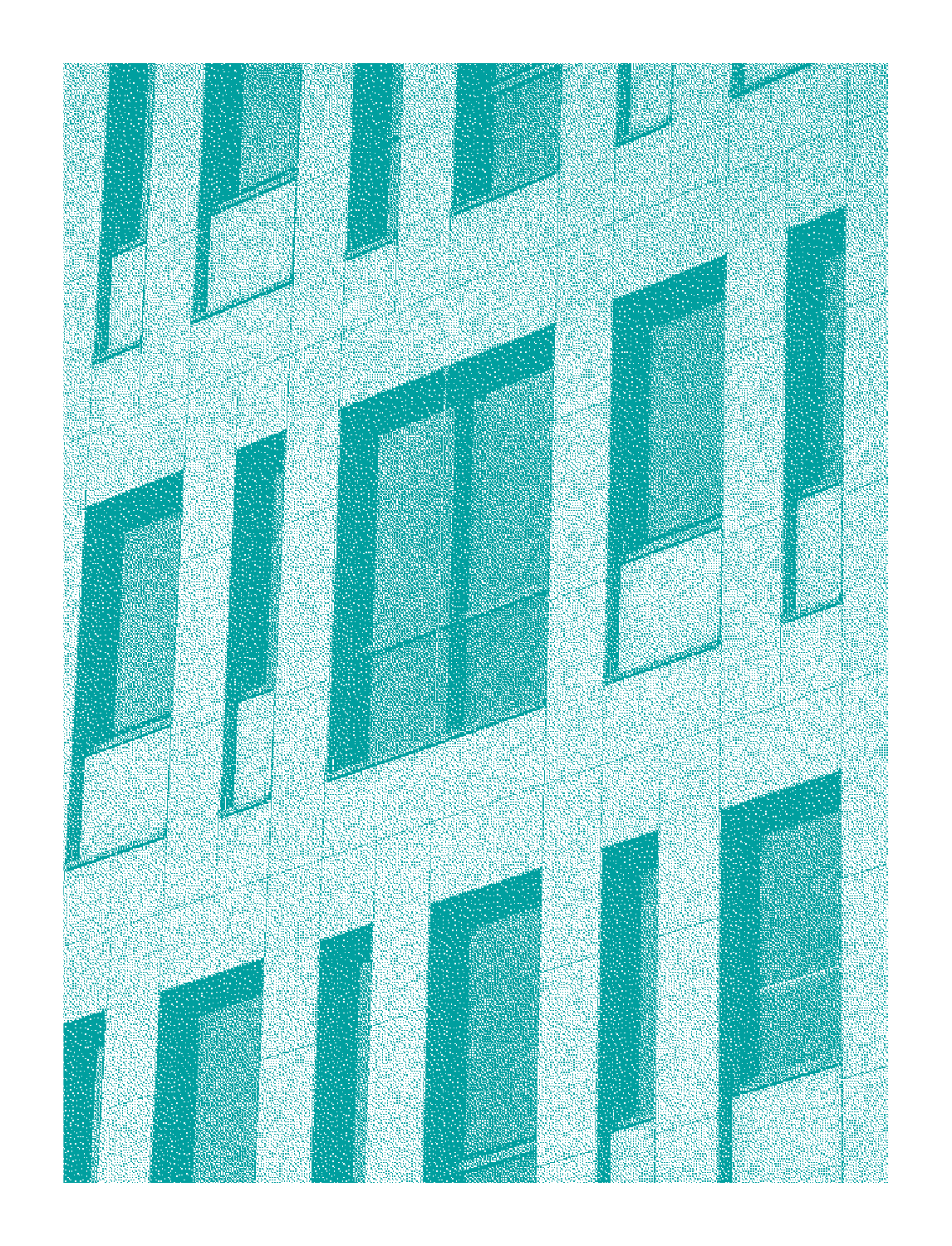# **I. Methodology**

This Guidance is the result of research and exchange with various actors active in the field of vigilance or due diligence. In order to achieve the publication of this Guidance and its distribution, three methodological components were necessary.

First, an inventory and analysis of standards, norms, reference systems and opinions formulated by stakeholders in terms of vigilance or due diligence. The standards are derived from positive law, both national and international, as well as from soft law. Indeed, the Law on the Duty of Vigilance incorporates into positive law principles of soft law that must necessarily inform its interpretation and implementation. Certain norms and opinions have a generalist approach; others are sectoral or focus on specific stages of vigilance, such as alert mechanisms. The references of this inventory are given in Annex II.

Second, exchanges with a range of stakeholders: NGOs in host countries and countries of origin, trade unions, "vigilance specialists", legal professionals and private-sector representatives to ensure a balance between ambition and pragmatism.

Third, the analysis of the first published vigilance Plans, to provide a detailed analysis and highlight areas for improvement and avenues for further development.

> As vigilance is a constant and renewed process, this Guidance may evolve with the experience and possible emergence of other legislation and standards in the field of vigilance and diligence. This Guidance will therefore be updated regularly to take into account these developments.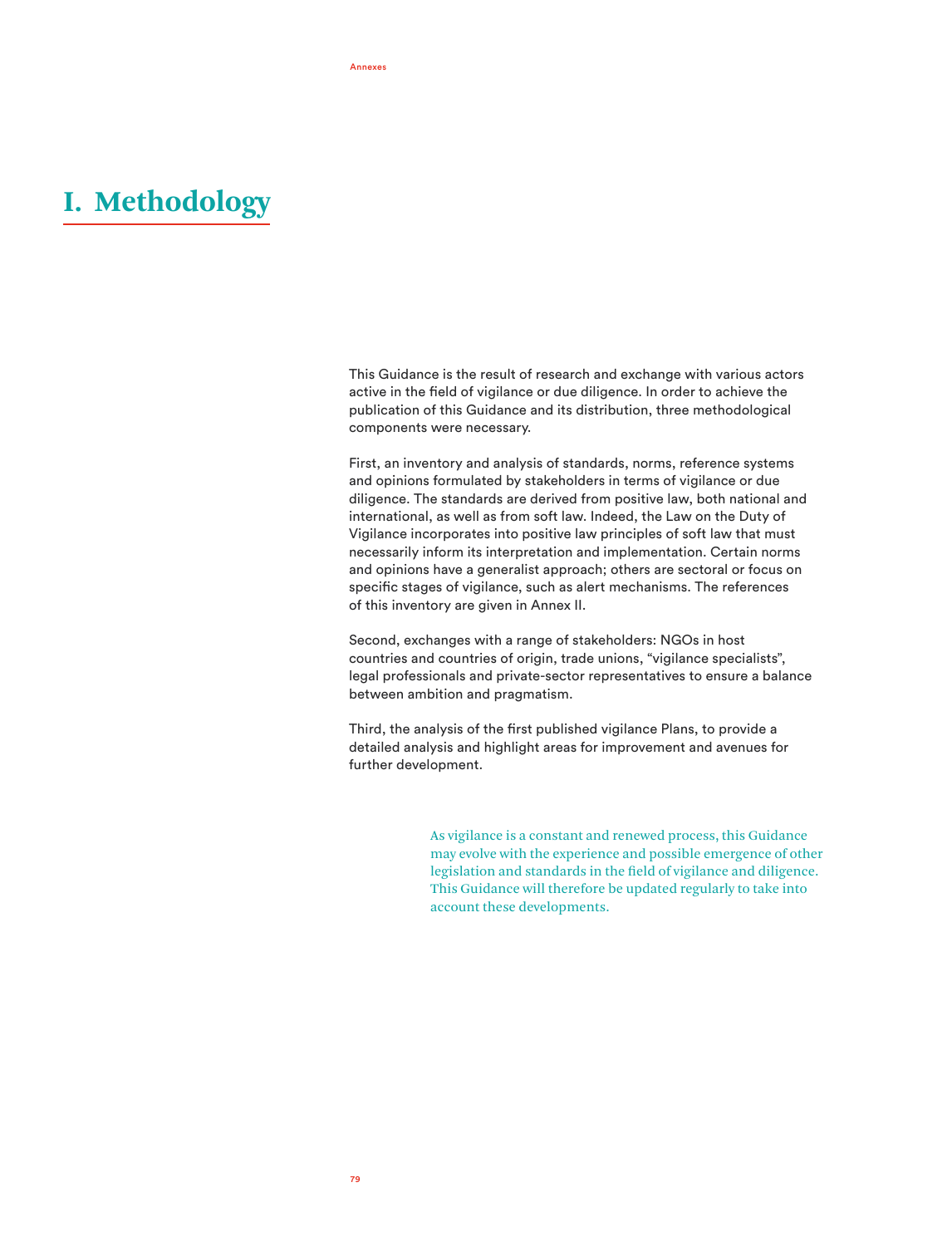# **II. Translation of the Law on the Duty of Vigilance**

#### **French Law on the Duty of Vigilance of Parent and Instructing Companies**

Free translation by Sherpa

**JORF n ° 0074 from March 28, 2017 - text n ° 1**

**LAW n ° 2017-399 of March 27th, 2017 on the duty of vigilance for parent and instructing companies**

#### **Article 1**

After article L. 225-102-3 of the Commercial Code [Code de commerce], an article L. 225-102-4 is inserted and reads as follows:

"Art. L. 225-102-4.-I.-Any company that employs, by the end of two consecutive financial years, at least five thousand employees itself and in its direct or indirect subsidiaries whose registered office is located within the French territory, or at least ten thousand employees itself and in its direct or indirect subsidiaries whose registered office is located within the French territory or abroad, shall establish and effectively implement a vigilance plan. "Subsidiaries or controlled companies that exceed the thresholds referred to in the first paragraph shall be deemed to satisfy the obligations provided in this article, if the company that controls them, within the meaning of Article L. 233-3 of the French Commercial Code, establishes and implements a vigilance plan covering the activities of the company and of all the subsidiaries or companies it controls.

"The plan shall include reasonable vigilance measures adequate to identify risks and to prevent severe impacts on human rights and fundamental freedoms, on the health and safety of individuals and on the environment, resulting from the activities of the company and of those companies it controls within the meaning of II of article L. 233-16, directly or indirectly, as well as the activities of subcontractors or suppliers with whom they have an established commercial relationship, when these activities are related to this relationship."

"The plan is meant to be drawn up in conjunction with the stakeholders of the company, where appropriate as part of multi-stakeholder initiatives within sectors or at territorial level. It includes the following measures:

"1° A risk mapping meant for their identification, analysis and prioritisation; "2° Regular evaluation procedures regarding the situation of subsidiaries, subcontractors or suppliers with whom there is an established commercial relationship, in line with the risk mapping;

"3° Appropriate actions to mitigate risks or prevent severe impacts; "4° An alert and complaint mechanism relating to the existence or realisation of risks, drawn up in consultation with the representative trade union organisations within the company;

"5° A system monitoring implementation measures and evaluating their effectiveness.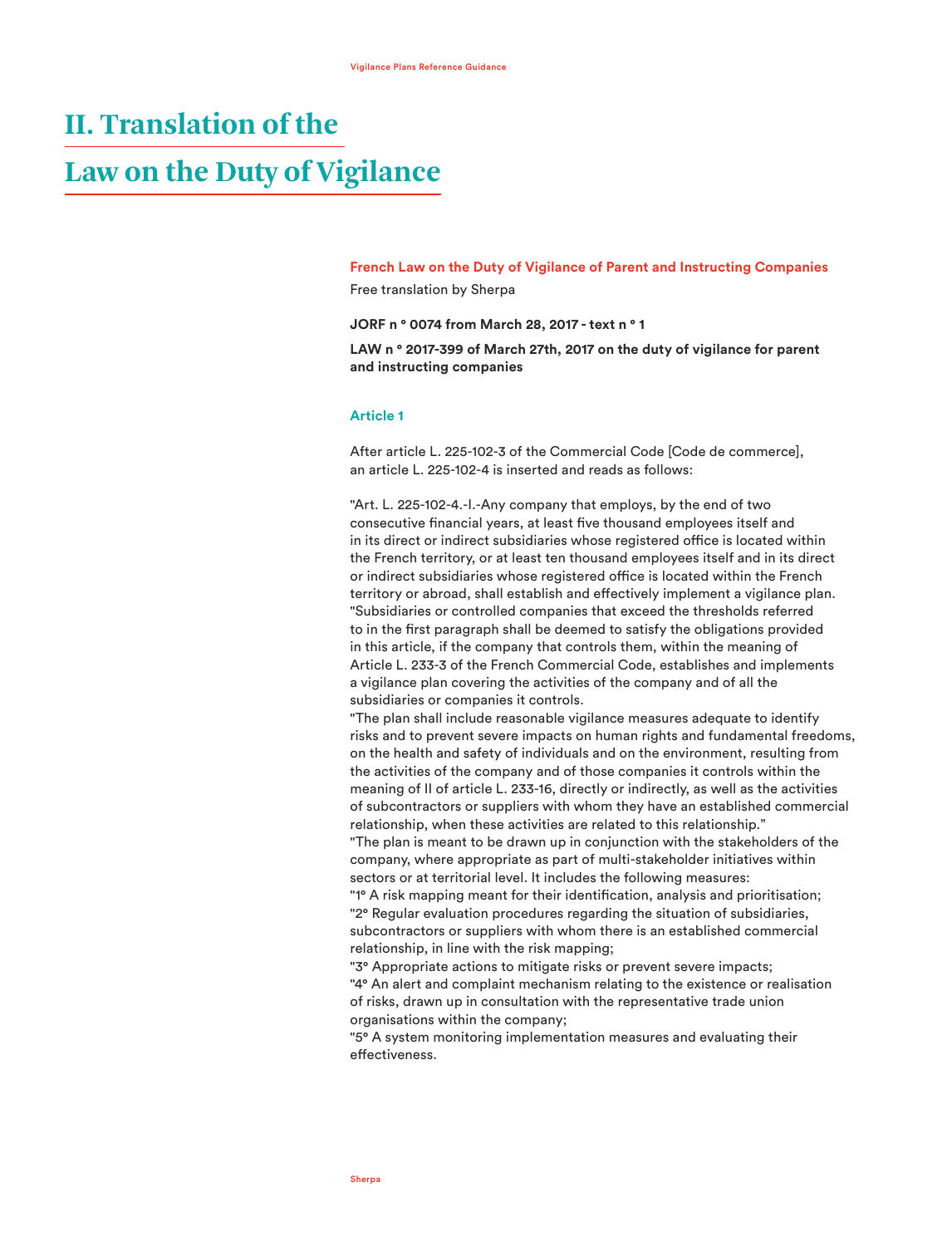"The vigilance plan and the report concerning its effective implementation shall be published and included in the report mentioned in article L. 225-102. "A decree issued by the Conseil d'Etat may expand on the vigilance measures provided for in points 1 to 5 of this article. It may detail the methods for drawing up and implementing the vigilance plan, where appropriate in the context of multi-stakeholder initiatives within sectors or at territorial level. "II.-When a company receiving a formal notice to comply with the obligations laid down in paragraph I, does not satisfy its obligations within three months of the formal notice, the competent court may, at the request of any party with standing, order the company, including under a periodic penalty payment, to respect them.

"The case may also be referred for the same purpose to the president of the court in the context of summary proceedings.

# **Article 2**

After the same article L. 225-102-3, it is inserted an article L. 225-102-5 and reads as follows:

"Art. 225-102-5.-Following the conditions provided in articles 1240 and 1241 of the Civil Code, a breach of the obligations defined in article L. 225-102-4 of this Code, establishes the liability of the offender and requires him to remedy any damage that the execution of these obligations could have prevented.

"The civil liability action is brought before the competent court by any person proving standing.

"The court may order the publication, dissemination or display of its decision or an extract thereof, according to the terms it specifies. The costs are borne by the person found liable.

"The court may order the execution of its decision under a periodic penalty payment."

# **Article 3**

Articles L. 225-102-4 and L. 225-102-5 of the Commercial Code apply from the report mentioned in article L. 225-102 of the same code, relating to the first financial year opened after the publication of this Law.

By way of derogation from the first paragraph of this article, for the financial year during which this Law was published, paragraph I of article L. 225-102-4 of the said Code applies, with the exception of the report in its penultimate paragraph.

This Law shall be executed as the law of the State.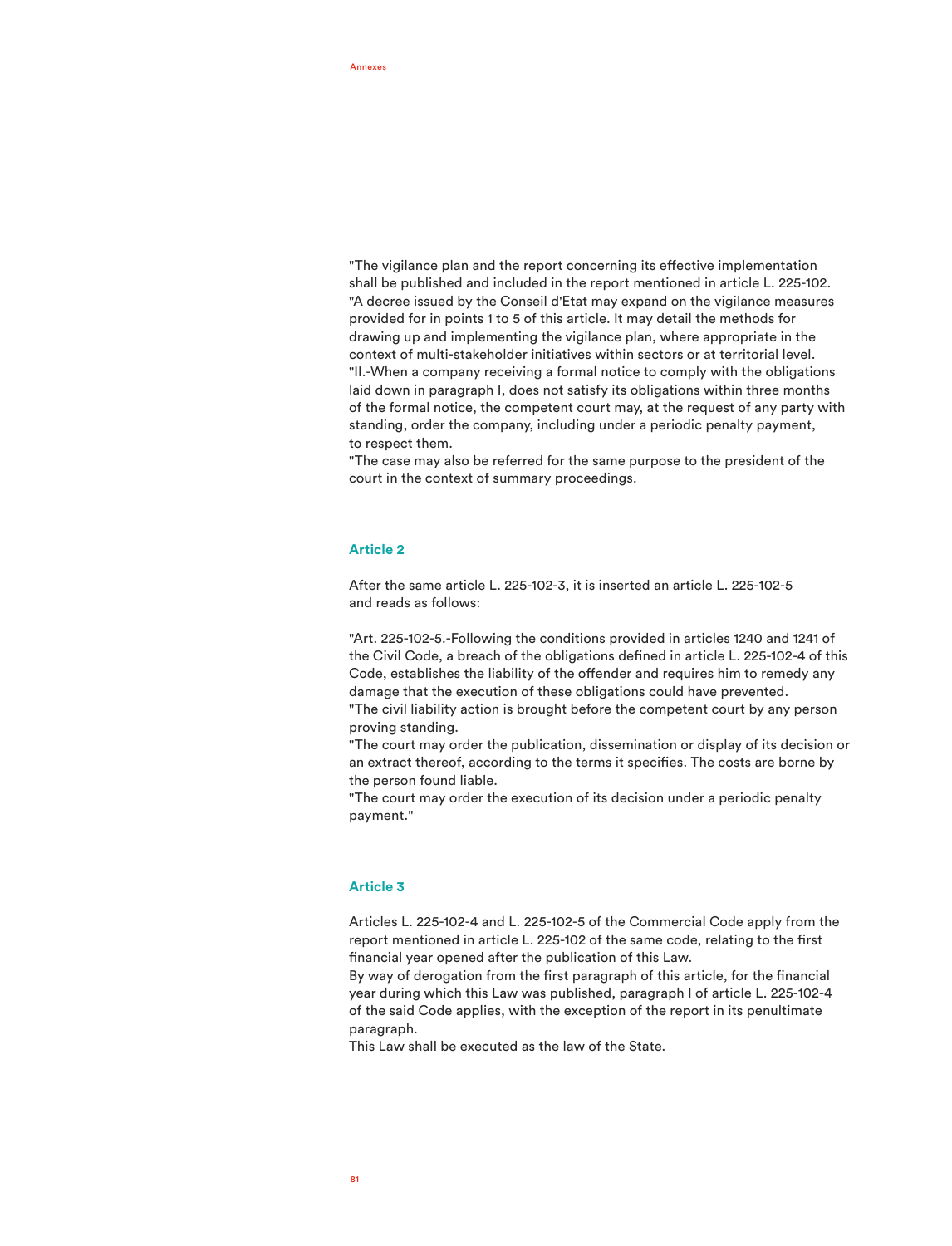# **III. References for vigilance**

#### **1. Positive law on vigilance**

#### **a — International**

EU Regulation n° 995/2010 of 20 October 2010 *laying down the obligations for operators who place timber and timber products on the market*, (European Union Timber Regulation or EUTR), JO L 295/23 of 12/11/2010, p. 23

EU Regulation n° 2017/821 of 17 May 2017 *laying down obligations related to the due diligence with regard to the supply chain for importers of the Union who import tin, tantalum and tungsten, ores and gold from conflict or high-risk areas*, JO L 130, 19/5/2017, p. 1-20

#### **b — National**

ASSEMBLÉE NATIONALE, Draft Law n° 1519, *relative au devoir de vigilance des sociétés mères et des entreprises donneuses d'ordre*, 6 November 2013, [http://](http://www.assemblee-nationale.fr/14/propositions/pion1519.asp) [www.assemblee-nationale.fr/14/propositions/pion1519.asp](http://www.assemblee-nationale.fr/14/propositions/pion1519.asp)

LAW No 2016-1691 du 9 décembre 2016 *relative à la transparence, à la lutte contre la corruption et à la modernisation de la vie économique*, JOFR n° 0287 du 10 décembre 2016.

Initiative Suisse pour des multinationales responsables, Proposition de loi, [http://konzern-initiative.ch/?lang=fr](http://konzern-initiative.ch/?lang=fr ) 

#### **2. Soft law on vigilance**

OECD (2011), *OECD Guidelines for Multinational Enterprises*, OECD Publishing

GLOBAL COMPACT (UN), *The Ten Principles of the UN Global Compact,*  <https://www.unglobalcompact.org/what-is-gc/mission/principles>

UN, *Guiding Principles on Business and Human Rights*, Geneva, 16 June 2011

ILO, *Tripartite Declaration of principles concerning Multinational Enterprises and Social Policy*, 5th edition, March 2017

#### **3. Guides and analyses on vigilance**

#### **a — Institutions**

AGENCE FRANÇAISE ANTICORRUPTION, *Recommendations to help legal persons governed by public and private law to prevent and detect acts of corruption, influence peddling, misappropriation of public funds and favouritism*, Version 12-2017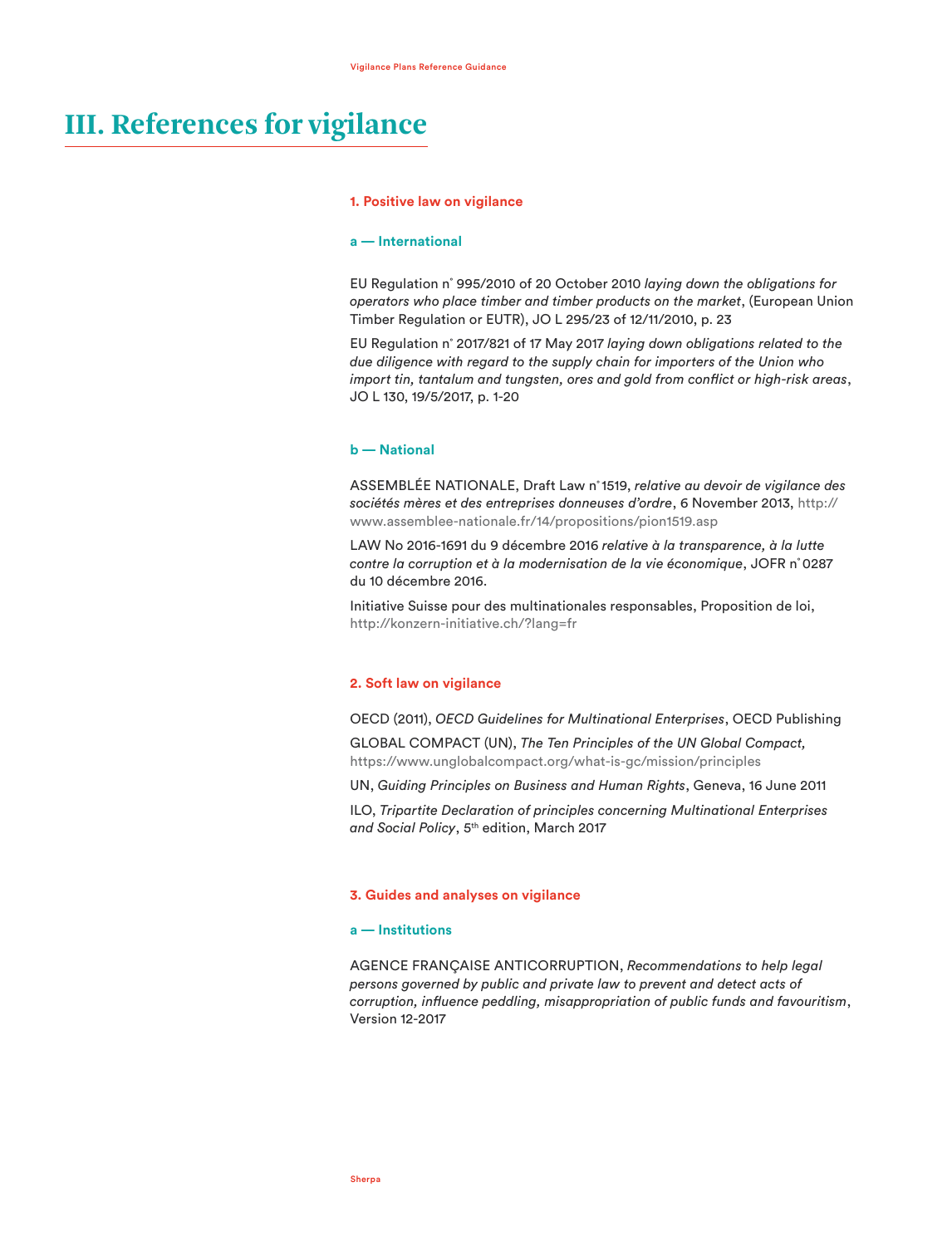OECD, *Due Diligence Guidance for Responsible Business Conduct*, 2018

OECD, *Due Diligence Guidance for Responsible supply Chains of Minerals from Conflict-Affected and High-Risk Areas*, 3<sup>rd</sup> edition, 2016

OECD, *Due Diligence Guidance for Responsible Supply Chains in the Garment and Footwear Sector*, 2017

OECD-FAO, *Guidance for Responsible Agricultural Supply Chains*, March 2015

OECD, *Responsible business conduct for institutional investors: Key considerations for due diligence under the OECD Guidelines for Multinational Enterprises*, 2017

UN, *The Corporate Responsibility to Respect Human Rights, an Interpretative Guide*, Geneva, 2012

UN, *Report of the Working Group on the issue of human rights and transnational corporations, A/73/163*, 16 July 2018 and its supplementary notes

NCP, *Report on the Implementation of the OECD Guidelines in the Textile and Clothing Sector*, December 2013.

# **b — NGO**

OECD Watch & Amnesty International, *The OECD Due Diligence Guidance for Responsible Business Conduct, A briefing for civil society organisations on the strongest elements for use in advocacy*, June 2018

Marie-Caroline CAILLET, Marie-Laure GUISLAIN and Tamsin MALBRAND, *La vigilance sociétale en droit français*, Sherpa, Ritimo, coll. Passerelle, Paris, December 2016.

# **c — Trade unions**

GROUPE ALPHA, *Devoir de vigilance : quel bilan des premiers plans ? Comment se positionnent les parties prenantes ?* Newsletter Centre Études et Prospective, n° 34, June 2018.

CFDT, *Loi sur le devoir de vigilance – Mode d'emploi*, March 2018.

#### **d — Private sector**

AFEP, *La diligence raisonnable en matière de responsabilité sociétale des entreprises*, October 2017

IPIECA, *Human Rights Due Diligence process : a practical guide to implementation for oil and gas companies*, 2012

B&L Evolution and EDH, *Premières analyses des plans de vigilance : quelles tendances des entreprises ?*, 2018[, http://bl-evolution.com/etudes/premieres]( http://bl-evolution.com/etudes/premieres-analyses-des-plans-de-vigilance-quelles-tendances-des-entr)[analyses-des-plans-de-vigilance-quelles-tendances-des-entreprises/]( http://bl-evolution.com/etudes/premieres-analyses-des-plans-de-vigilance-quelles-tendances-des-entr) 

C3D, *Quelles sont les 5 étapes de la mise en oeuvre d'un plan de vigilance en entreprise ?*, 2018, [http://www.cddd.fr/guide-droits-humains-livrable-c3d/](http://www.cddd.fr/guide-droits-humains-livrable-c3d/  )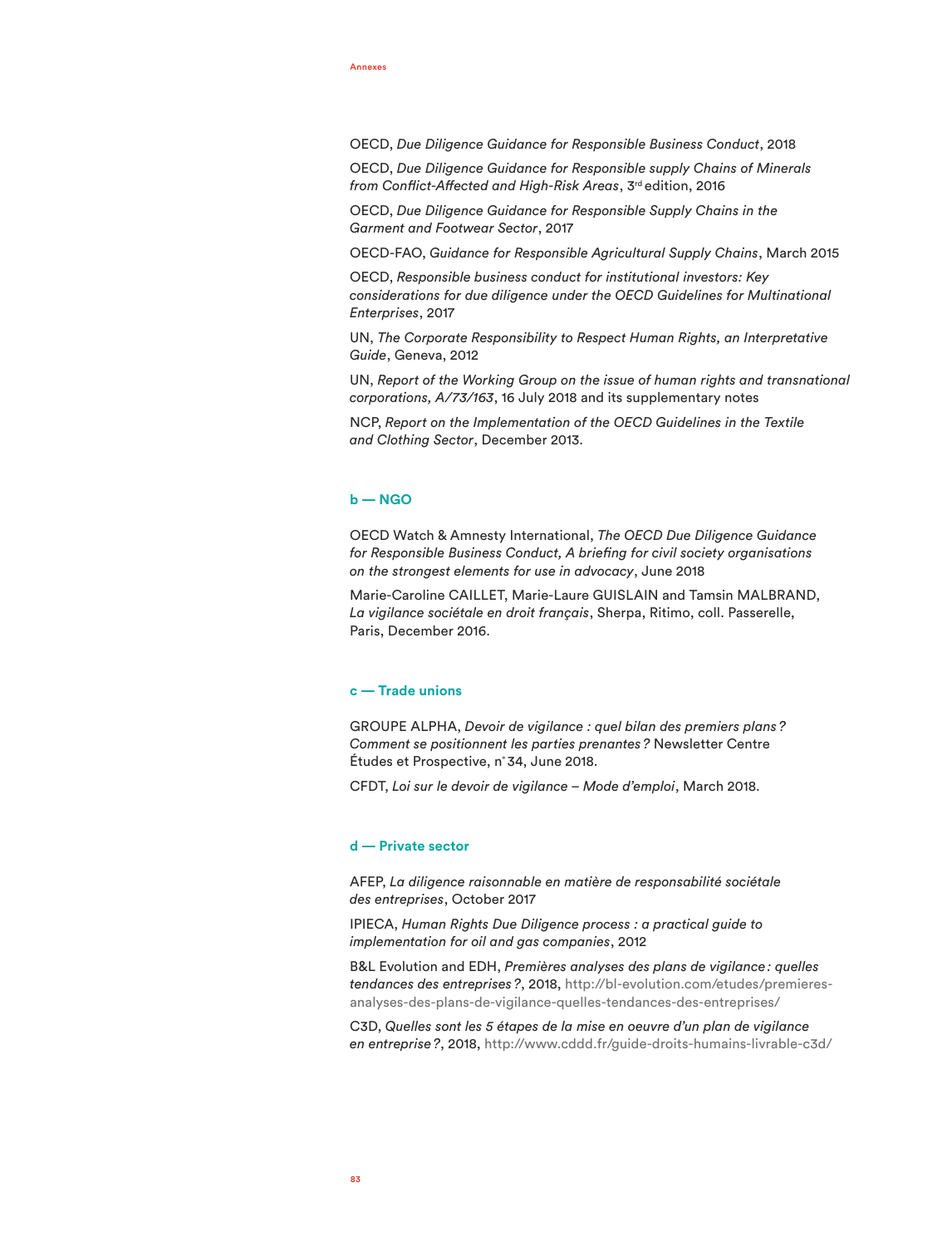ECONSENSE, *Respecting Human Rights Tools & Guidance Materials for Business*, 2014, [http://www.econsense.de/sites/all/files/Respecting\\_Human\\_Rights.pdf](http://www.econsense.de/sites/all/files/Respecting_Human_Rights.pdf  ) 

INTERNATIONAL BAR ASSOCIATION, *Practical Guide on Business and Human Rights for Lawyers*, 28 May 2016, [https://www.ibanet.org/LPRU/Business-and-](https://www.ibanet.org/LPRU/Business-and-Human-Rights-Documents.aspx   )[Human-Rights-Documents.aspx](https://www.ibanet.org/LPRU/Business-and-Human-Rights-Documents.aspx   ) 

#### **4. Guides and analyses on specific vigilance measures**

# **a — Risks analysis**

EDH, *Guide to assess human right risks*, November 2013

BSR, *Conducting an Effective Human Rights Impact Assessment - Guidelines, Steps, and Examples,* March 2013

DIHR, *Human Rights Compliance Assessment (HRCA) Quick Check*, 2006

Edward CAMERON et Peter NESTOR, *Climate and Human Rights: The Business Case for Action,* Report BSR, November 2018, San Francisco

Annie GOLDEN BERSAGEL, *Meeting the Responsibility to Respect in Situations of Conflicting Legal Requirements*, 13 June 2011, Global Compact

Lise SMIT, Arianne GRIFFITH and Robert MCCORQUODALE, *When national law conflicts with international human rights standards: Recommendations for Business*. British Institute of International and Comparative Law (BIICL), 2018.

# **b — Audits, certification, transparency and evaluation of chains**

VERITÉ, [www.responsiblesourcingtool.org](http://www.responsiblesourcingtool.org)

KNOW THE CHAIN, *Benchmarks et resources*, [https://knowthechain.org/resources/companies/](https://knowthechain.org/resources/companies/ ) 

SHIFT, *From Audit to Innovation: Advancing Human Rights in Global Supply Chains*, report, 2013

CHANGING MARKETS FOUNDATION, *The false promise of certification*, report, May 2018.

# **c — Appropriate actions for preventing and mitigating risks**

SOMO, *Should I stay or should I go?*, April 2016.

ILO Helpdesk for Business on International Labour Standards, <https://www.ilo.org/empent/areas/business-helpdesk/lang--en/index.htm>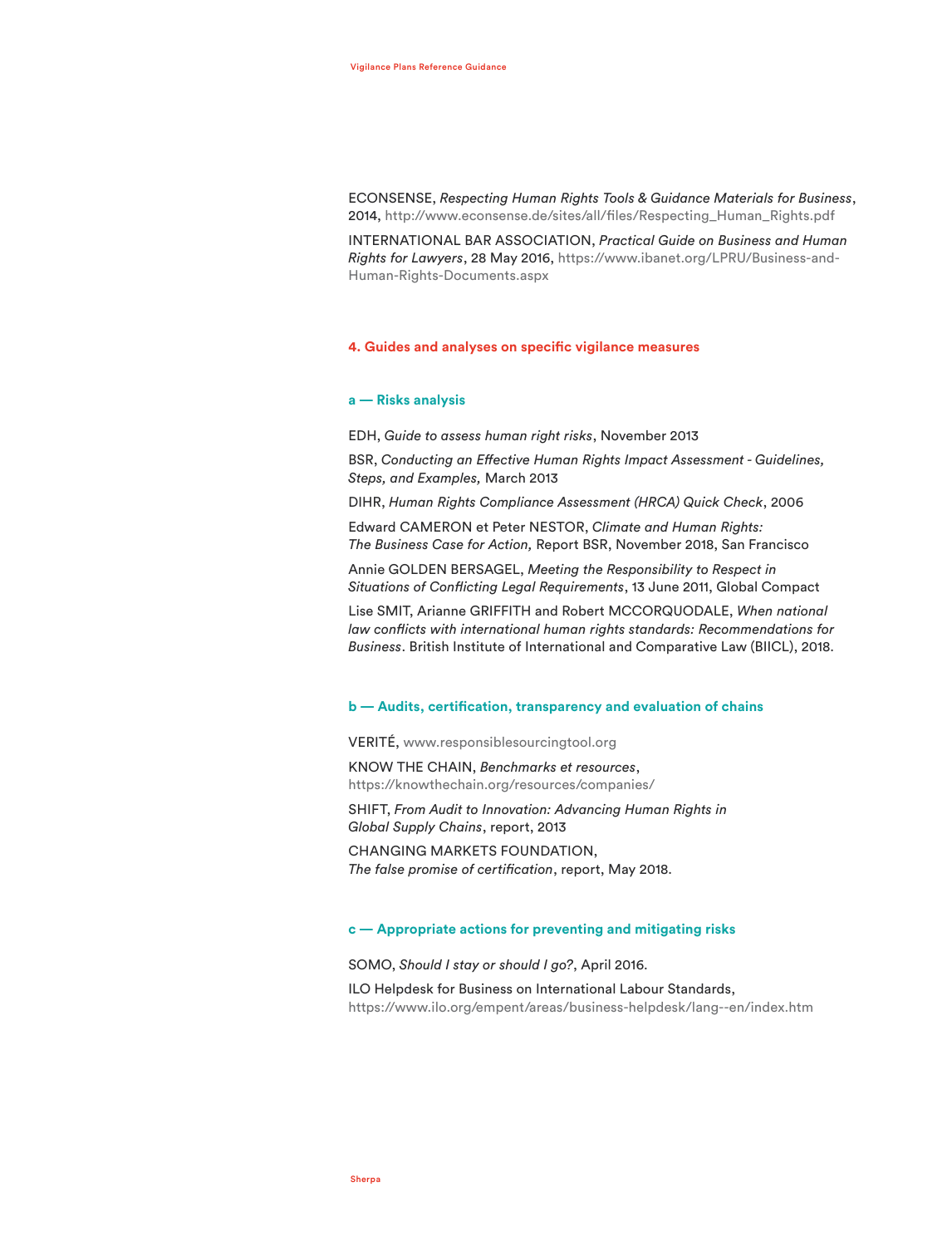# **d — Alert mechanisms**

TRANSPARENCY INTERNATIONAL FRANCE, *Guide Pratique à l'usage du lanceur d'alerte*, December 2017

Caroline REES, *Rights - compatible Grievance mechanisms, A Guidance Tool for Companies and their stakeholder*, CSR Initiative, Harvard Kennedy School, Cambridge, 2008

CAO, *A Guide to Designing and Implementing Grievance Mechanisms for Development Projects*, 2008

IFC, *Good Practice Note Addressing Grievances from Project - Affected Communitie*s, 2009

SHIFT, *Remediation, Grievance Mechanisms, and the Corporate Responsibility to Respect Human Rights*, 2014

BANKTRACK AND OXFAM*, Developing Effective Grievance Mechanisms In The Banking Sector*, Australia, Rapport, July 2018.

#### **e — Monitoring and indicators**

UN (OHCHR), *Human Rights Indicators: A Guide to Measurement and Implementation,* Geneva, 2012

CESR, *The OPERA Framework*, [http://www.cesr.org/opera-framework](http://www.cesr.org/opera-framework  ) 

SHIFT, *Valuing Respect*, 2018, [https://www.shiftproject.org/resources/](https://www.shiftproject.org/resources/collaborations/valuing-respect/ ) [collaborations/valuing-respect/](https://www.shiftproject.org/resources/collaborations/valuing-respect/ ) 

## **f — Reporting and publications**

SHIFT & MAZARS, *UN Guiding Principles Reporting Framework*

SHIFT, *Human Rights and Reporting in France : A Baseline for Assessing the Impact of the Duty of Vigilance Law*, New York, November 2018.

# **g — Stakeholders dialogue**

OECD, *Due Diligence Guidance for Meaningful Stakeholder Engagement in the Extractive Sector*, 2016

BHRRC, ISHR, *Shared Space under Pressure: Business Support for Civic Freedoms and Human Rights Defenders, a guidance for companies*, August 2018

MEDEF, *Guide Pratique* «*Cap vers la RSE*» *– Comment dialoguer avec les parties prenantes*, December 2013.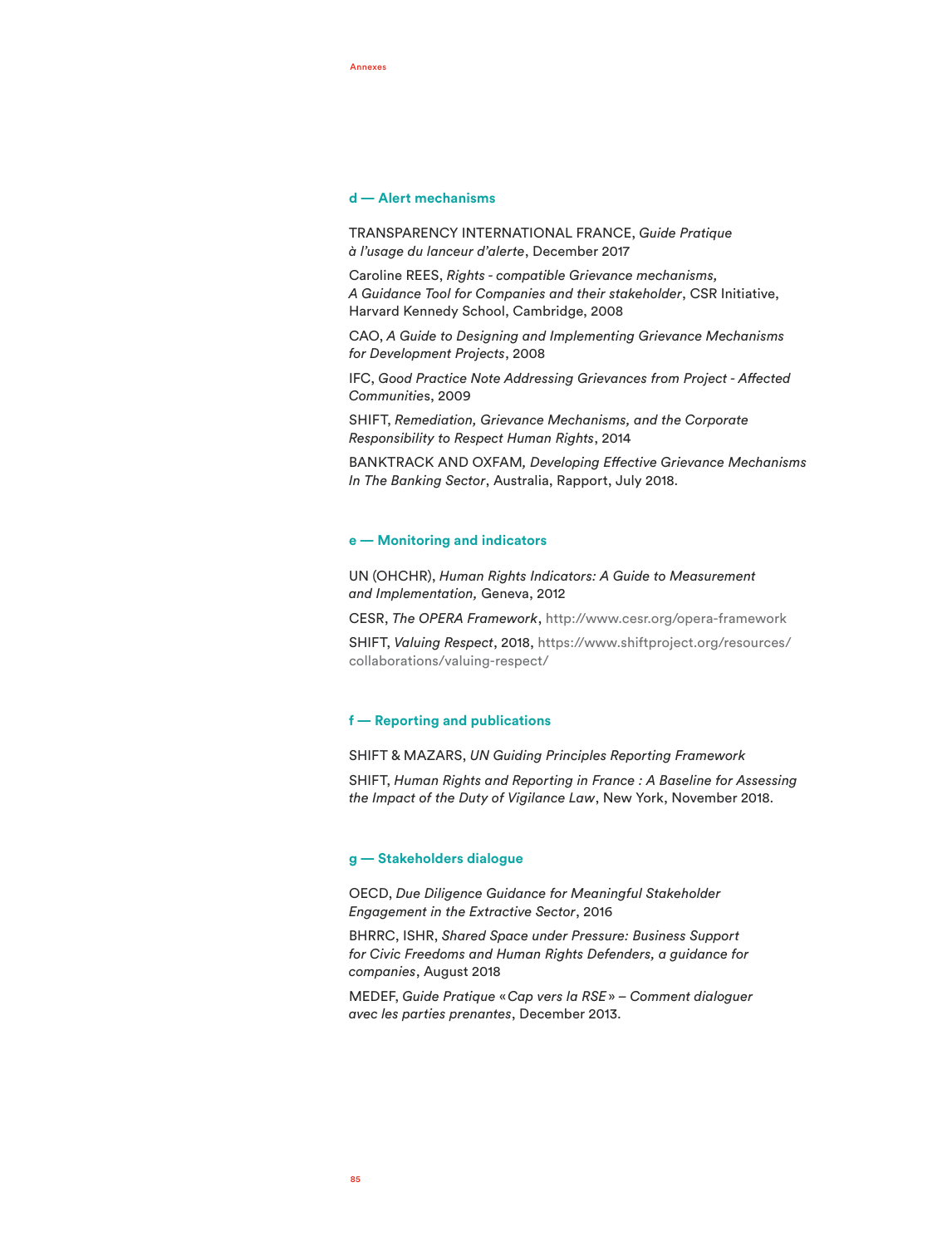**Find the Guidance on our website [www.asso-sherpa.org](http://www.asso-sherpa.org )  Follow us on Twitter and Facebook.** 

**Tiphaine Beau de Loménie wrote this Guidance under the direction of Sandra Cossart. The authors would like to thank Laurence Sinopoli for her insightful comments and corrections.**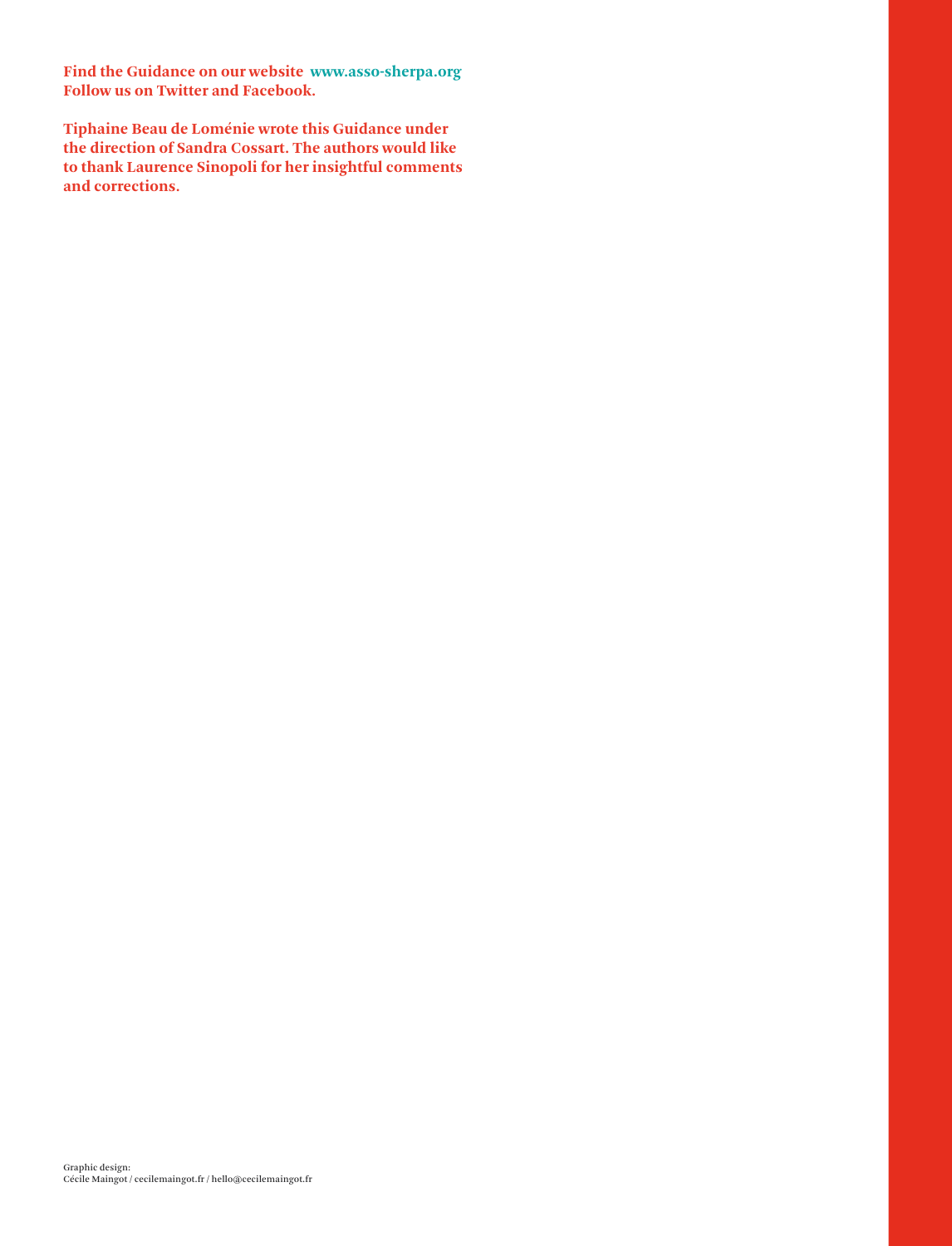